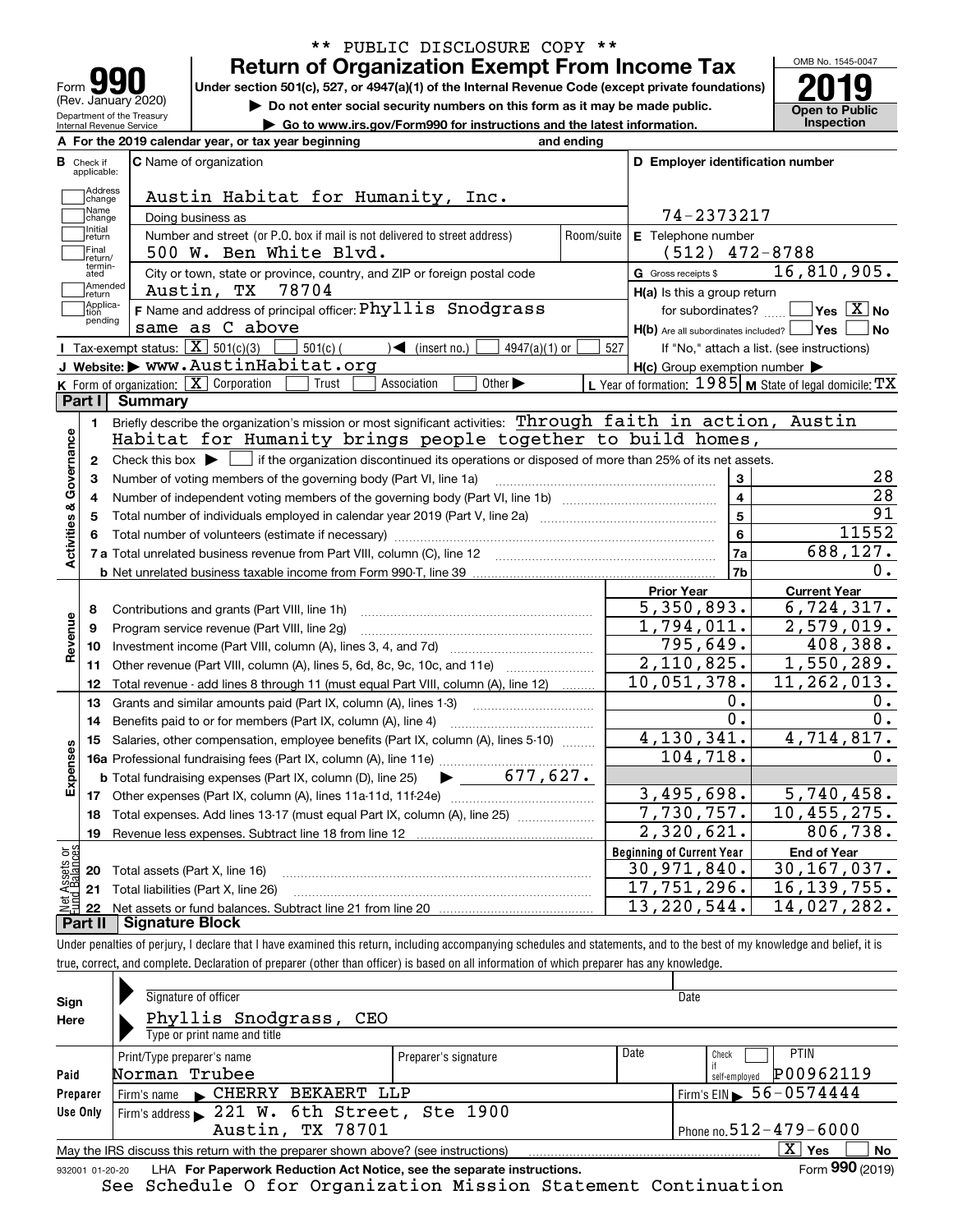|              | Austin Habitat for Humanity, Inc.<br>74-2373217<br>Form 990 (2019)<br><b>Statement of Program Service Accomplishments</b>                                        | Page 2                  |
|--------------|------------------------------------------------------------------------------------------------------------------------------------------------------------------|-------------------------|
|              | Part III                                                                                                                                                         |                         |
|              | Check if Schedule O contains a response or note to any line in this Part III                                                                                     | $\overline{\mathbf{x}}$ |
| 1.           | Briefly describe the organization's mission:<br>Vision: A world where everyone has a decent, affordable place to live.                                           |                         |
|              | Mission: Through faith in action, Austin Habitat for Humanity brings                                                                                             |                         |
|              | people together to build homes, communities and hope.                                                                                                            |                         |
|              |                                                                                                                                                                  |                         |
| $\mathbf{2}$ |                                                                                                                                                                  |                         |
|              | Did the organization undertake any significant program services during the year which were not listed on the<br>$\overline{\ }$ Yes $\overline{\phantom{a}X}$ No |                         |
|              | prior Form 990 or 990-EZ?<br>If "Yes," describe these new services on Schedule O.                                                                                |                         |
|              | $\sqrt{}$ Yes $\sqrt{X}$ No                                                                                                                                      |                         |
| 3.           | Did the organization cease conducting, or make significant changes in how it conducts, any program services?                                                     |                         |
|              | If "Yes," describe these changes on Schedule O.                                                                                                                  |                         |
| 4            | Describe the organization's program service accomplishments for each of its three largest program services, as measured by expenses.                             |                         |
|              | Section 501(c)(3) and 501(c)(4) organizations are required to report the amount of grants and allocations to others, the total expenses, and                     |                         |
|              | revenue, if any, for each program service reported.<br>$5,429,156$ $\cdot$ including grants of \$<br>2,579,019.<br>) (Revenue \$                                 |                         |
| 4a l         | ) (Expenses \$<br>(Code:<br>Home Construction - Home Construction Program for Austin Habitat for                                                                 |                         |
|              | Humanity (AHFH) serves families earning 50% - 80% of median income.                                                                                              |                         |
|              | AHFH offers qualified families the opportunity to build and purchase a                                                                                           |                         |
|              | home at an affordable price with an affordable mortgage payment. AHFH                                                                                            |                         |
|              | homes earn 3 stars under the Austin Green Building Program, lowering                                                                                             |                         |
|              | utility costs and improving the environment. Partner families donate                                                                                             |                         |
|              | 300 'sweat equity' hours toward the construction of other partner homes                                                                                          |                         |
|              | as well as their future home. Partner families also participate in 8                                                                                             |                         |
|              | courses of homebuyer education and financial literacy education to                                                                                               |                         |
|              | prepare for the transition to homeownership. Counseling and other                                                                                                |                         |
|              | assistance is offered throughout their homeownership. The one-on-one                                                                                             |                         |
|              | housing counseling provided since 2004 has been key to sustaining the                                                                                            |                         |
| 4b           | $3,312,279$ encluding grants of \$<br>) (Expenses \$<br>) (Revenue \$<br>(Code:                                                                                  |                         |
|              | Restore - AHFH has operated a Restore since 1991. Restore offers new                                                                                             |                         |
|              | and used home goods and building materials at a reduced rate for sale                                                                                            |                         |
|              | to the public. The recycling program has diverted 21,741,760 pounds                                                                                              |                         |
|              | from landfills since 1992.                                                                                                                                       |                         |
|              |                                                                                                                                                                  |                         |
|              |                                                                                                                                                                  |                         |
|              |                                                                                                                                                                  |                         |
|              |                                                                                                                                                                  |                         |
|              |                                                                                                                                                                  |                         |
|              |                                                                                                                                                                  |                         |
|              |                                                                                                                                                                  |                         |
|              |                                                                                                                                                                  |                         |
| 4c           | (Code: ) (Expenses \$<br>including grants of \$<br>) (Revenue \$                                                                                                 |                         |
|              |                                                                                                                                                                  |                         |
|              |                                                                                                                                                                  |                         |
|              |                                                                                                                                                                  |                         |
|              |                                                                                                                                                                  |                         |
|              |                                                                                                                                                                  |                         |
|              |                                                                                                                                                                  |                         |
|              |                                                                                                                                                                  |                         |
|              |                                                                                                                                                                  |                         |
|              |                                                                                                                                                                  |                         |
|              |                                                                                                                                                                  |                         |
|              |                                                                                                                                                                  |                         |
|              |                                                                                                                                                                  |                         |
| 4d           | Other program services (Describe on Schedule O.)                                                                                                                 |                         |
|              | (Expenses \$<br>(Revenue \$<br>including grants of \$                                                                                                            |                         |
| 4е           | 8,741,435.<br>Total program service expenses ▶                                                                                                                   |                         |
|              | Form 990 (2019)                                                                                                                                                  |                         |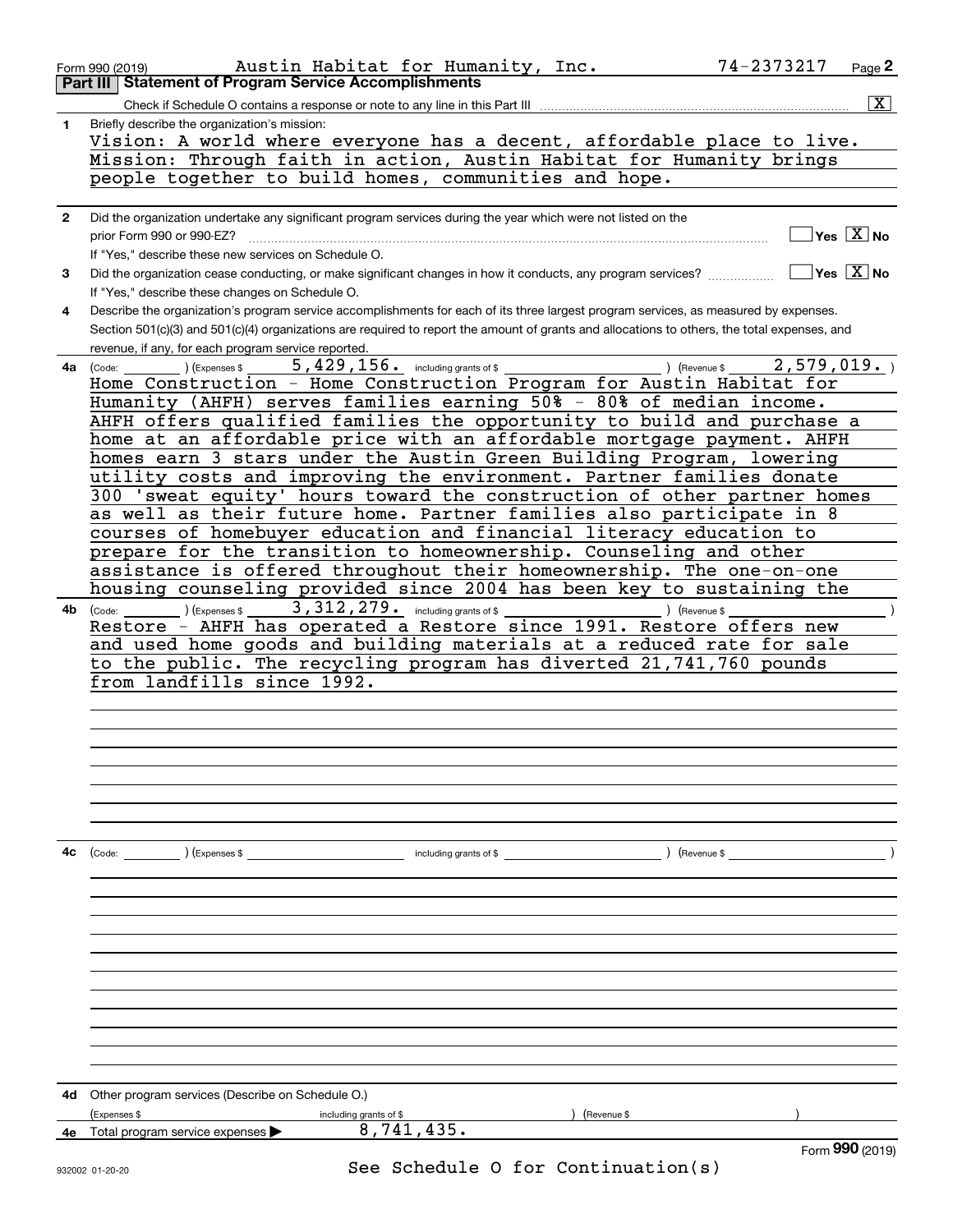| Form 990 (2019) |  |  |
|-----------------|--|--|

Form 990 (2019) Austin Habitat for Humanity, Inc**.** 74-2373217 <sub>Page</sub> 3<br>**Part IV | Checklist of Required Schedules** 

|     |                                                                                                                                       |                 | Yes                     | No          |
|-----|---------------------------------------------------------------------------------------------------------------------------------------|-----------------|-------------------------|-------------|
| 1.  | Is the organization described in section $501(c)(3)$ or $4947(a)(1)$ (other than a private foundation)?                               |                 |                         |             |
|     |                                                                                                                                       | 1.              | X                       |             |
| 2   |                                                                                                                                       | $\overline{2}$  | $\overline{\mathbf{x}}$ |             |
| 3   | Did the organization engage in direct or indirect political campaign activities on behalf of or in opposition to candidates for       |                 |                         |             |
|     |                                                                                                                                       | 3               |                         | x           |
| 4   | Section 501(c)(3) organizations. Did the organization engage in lobbying activities, or have a section 501(h) election in effect      |                 |                         |             |
|     |                                                                                                                                       | 4               | X                       |             |
| 5   | Is the organization a section 501(c)(4), 501(c)(5), or 501(c)(6) organization that receives membership dues, assessments, or          |                 |                         |             |
|     |                                                                                                                                       | 5               |                         | x           |
| 6   | Did the organization maintain any donor advised funds or any similar funds or accounts for which donors have the right to             |                 |                         |             |
|     | provide advice on the distribution or investment of amounts in such funds or accounts? If "Yes," complete Schedule D, Part I          | 6               |                         | x           |
| 7   | Did the organization receive or hold a conservation easement, including easements to preserve open space,                             |                 |                         |             |
|     |                                                                                                                                       | $\overline{7}$  |                         | x           |
| 8   | Did the organization maintain collections of works of art, historical treasures, or other similar assets? If "Yes," complete          |                 |                         | x           |
|     |                                                                                                                                       | 8               |                         |             |
| 9   | Did the organization report an amount in Part X, line 21, for escrow or custodial account liability, serve as a custodian for         |                 |                         |             |
|     | amounts not listed in Part X; or provide credit counseling, debt management, credit repair, or debt negotiation services?             | 9               | X                       |             |
| 10  | Did the organization, directly or through a related organization, hold assets in donor-restricted endowments                          |                 |                         |             |
|     |                                                                                                                                       | 10              |                         | x           |
| 11  | If the organization's answer to any of the following questions is "Yes," then complete Schedule D, Parts VI, VIII, VIII, IX, or X     |                 |                         |             |
|     | as applicable.                                                                                                                        |                 |                         |             |
|     | a Did the organization report an amount for land, buildings, and equipment in Part X, line 10? If "Yes," complete Schedule D.         |                 |                         |             |
|     |                                                                                                                                       | 11a             | X                       |             |
|     | <b>b</b> Did the organization report an amount for investments - other securities in Part X, line 12, that is 5% or more of its total |                 |                         |             |
|     |                                                                                                                                       | 11 <sub>b</sub> |                         | x           |
|     | c Did the organization report an amount for investments - program related in Part X, line 13, that is 5% or more of its total         |                 |                         |             |
|     |                                                                                                                                       | 11c             |                         | x           |
|     | d Did the organization report an amount for other assets in Part X, line 15, that is 5% or more of its total assets reported in       |                 |                         |             |
|     |                                                                                                                                       | 11d             |                         | x           |
|     | e Did the organization report an amount for other liabilities in Part X, line 25? If "Yes," complete Schedule D, Part X               | 11e             | X                       |             |
| f   | Did the organization's separate or consolidated financial statements for the tax year include a footnote that addresses               |                 |                         |             |
|     | the organization's liability for uncertain tax positions under FIN 48 (ASC 740)? If "Yes," complete Schedule D, Part X                | 11f             | X                       |             |
|     | 12a Did the organization obtain separate, independent audited financial statements for the tax year? If "Yes," complete               |                 |                         |             |
|     |                                                                                                                                       | 12a             |                         | x           |
|     | <b>b</b> Was the organization included in consolidated, independent audited financial statements for the tax year?                    |                 |                         |             |
|     | If "Yes," and if the organization answered "No" to line 12a, then completing Schedule D, Parts XI and XII is optional                 | 12b             | ▵                       |             |
| 13  | Is the organization a school described in section $170(b)(1)(A)(ii)?$ If "Yes," complete Schedule E                                   | 13              |                         | х           |
| 14a | Did the organization maintain an office, employees, or agents outside of the United States?                                           | 14a             |                         | X           |
|     | <b>b</b> Did the organization have aggregate revenues or expenses of more than \$10,000 from grantmaking, fundraising, business,      |                 |                         |             |
|     | investment, and program service activities outside the United States, or aggregate foreign investments valued at \$100,000            |                 |                         |             |
|     |                                                                                                                                       | 14b             |                         | x           |
| 15  | Did the organization report on Part IX, column (A), line 3, more than \$5,000 of grants or other assistance to or for any             |                 |                         | x           |
|     | Did the organization report on Part IX, column (A), line 3, more than \$5,000 of aggregate grants or other assistance to              | 15              |                         |             |
| 16  |                                                                                                                                       | 16              |                         | x           |
| 17  | Did the organization report a total of more than \$15,000 of expenses for professional fundraising services on Part IX,               |                 |                         |             |
|     |                                                                                                                                       | 17              |                         | X           |
| 18  | Did the organization report more than \$15,000 total of fundraising event gross income and contributions on Part VIII, lines          |                 |                         |             |
|     |                                                                                                                                       | 18              | х                       |             |
| 19  | Did the organization report more than \$15,000 of gross income from gaming activities on Part VIII, line 9a? If "Yes."                |                 |                         |             |
|     |                                                                                                                                       | 19              |                         | X           |
| 20a |                                                                                                                                       | 20a             |                         | $\mathbf X$ |
|     | b If "Yes" to line 20a, did the organization attach a copy of its audited financial statements to this return?                        | 20 <sub>b</sub> |                         |             |
| 21  | Did the organization report more than \$5,000 of grants or other assistance to any domestic organization or                           |                 |                         |             |
|     |                                                                                                                                       | 21              |                         | x           |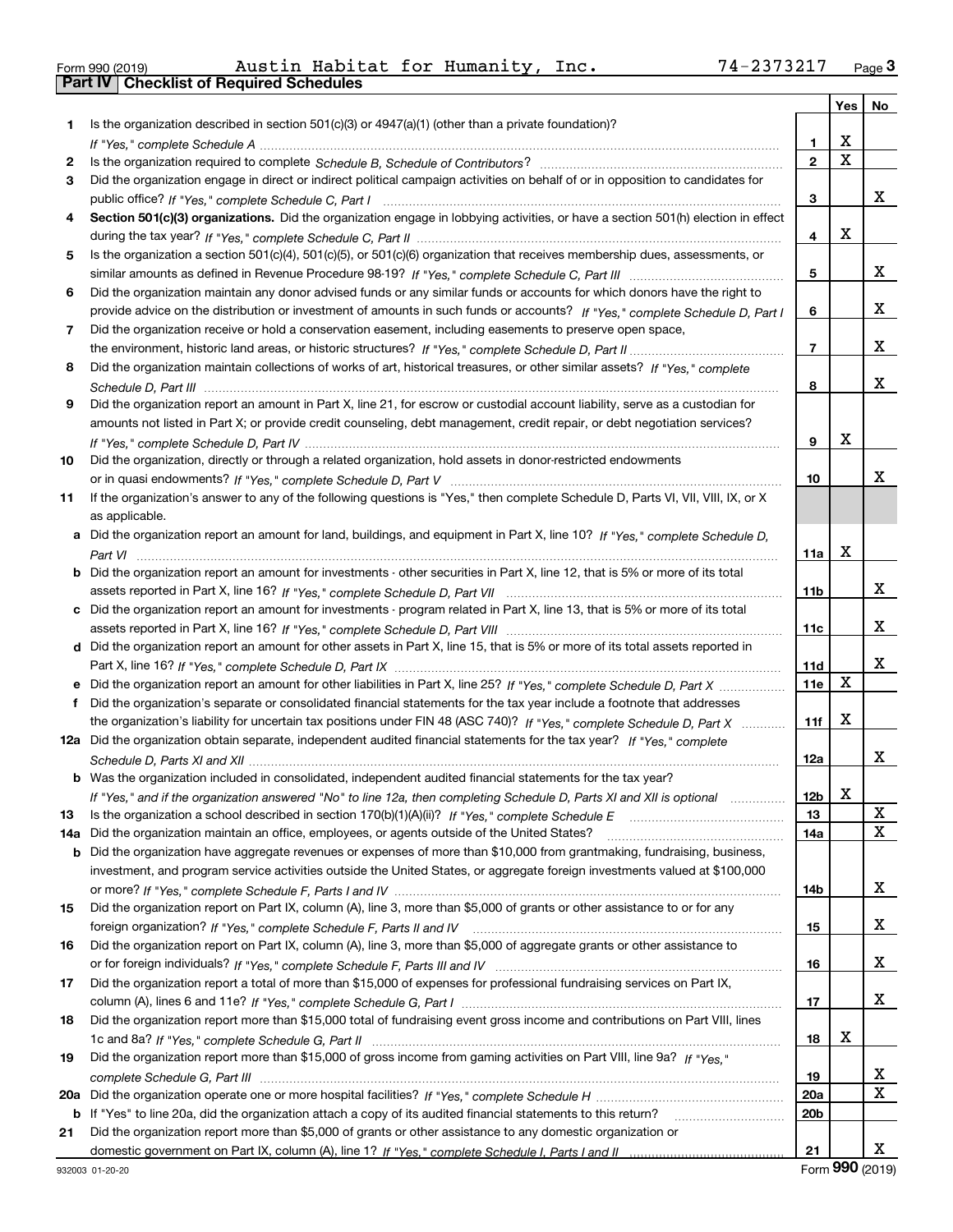|  | Form 990 (2019) |  |
|--|-----------------|--|
|  |                 |  |

|               |                                                                                                                              |                        | Yes         | No          |
|---------------|------------------------------------------------------------------------------------------------------------------------------|------------------------|-------------|-------------|
| 22            | Did the organization report more than \$5,000 of grants or other assistance to or for domestic individuals on                |                        |             |             |
|               |                                                                                                                              | 22                     |             | x           |
| 23            | Did the organization answer "Yes" to Part VII, Section A, line 3, 4, or 5 about compensation of the organization's current   |                        |             |             |
|               | and former officers, directors, trustees, key employees, and highest compensated employees? If "Yes," complete               |                        |             |             |
|               |                                                                                                                              | 23                     | X           |             |
|               | 24a Did the organization have a tax-exempt bond issue with an outstanding principal amount of more than \$100,000 as of the  |                        |             |             |
|               | last day of the year, that was issued after December 31, 2002? If "Yes," answer lines 24b through 24d and complete           |                        |             |             |
|               |                                                                                                                              | 24a                    | X           |             |
|               |                                                                                                                              | 24b                    |             | $\mathbf X$ |
|               | c Did the organization maintain an escrow account other than a refunding escrow at any time during the year to defease       |                        |             |             |
|               |                                                                                                                              | 24c                    |             | х           |
|               |                                                                                                                              | 24d                    |             | $\mathbf X$ |
|               | 25a Section 501(c)(3), 501(c)(4), and 501(c)(29) organizations. Did the organization engage in an excess benefit             |                        |             |             |
|               |                                                                                                                              | 25a                    |             | х           |
|               | b Is the organization aware that it engaged in an excess benefit transaction with a disqualified person in a prior year, and |                        |             |             |
|               | that the transaction has not been reported on any of the organization's prior Forms 990 or 990-EZ? If "Yes," complete        |                        |             |             |
|               | Schedule L, Part I                                                                                                           | 25b                    |             | х           |
| 26            | Did the organization report any amount on Part X, line 5 or 22, for receivables from or payables to any current              |                        |             |             |
|               | or former officer, director, trustee, key employee, creator or founder, substantial contributor, or 35%                      |                        |             |             |
|               | controlled entity or family member of any of these persons? If "Yes," complete Schedule L, Part II                           | 26                     |             | х           |
| 27            | Did the organization provide a grant or other assistance to any current or former officer, director, trustee, key employee,  |                        |             |             |
|               | creator or founder, substantial contributor or employee thereof, a grant selection committee member, or to a 35% controlled  |                        |             | x           |
|               | entity (including an employee thereof) or family member of any of these persons? If "Yes," complete Schedule L, Part III     | 27                     |             |             |
| 28            | Was the organization a party to a business transaction with one of the following parties (see Schedule L, Part IV            |                        |             |             |
|               | instructions, for applicable filing thresholds, conditions, and exceptions):                                                 |                        |             |             |
|               | a A current or former officer, director, trustee, key employee, creator or founder, or substantial contributor? If           |                        |             | х           |
|               |                                                                                                                              | 28a<br>28 <sub>b</sub> |             | $\mathbf X$ |
|               | c A 35% controlled entity of one or more individuals and/or organizations described in lines 28a or 28b? If                  |                        |             |             |
|               |                                                                                                                              | 28c                    |             | x           |
| 29            |                                                                                                                              | 29                     | $\mathbf X$ |             |
| 30            | Did the organization receive contributions of art, historical treasures, or other similar assets, or qualified conservation  |                        |             |             |
|               |                                                                                                                              | 30                     |             | х           |
| 31            | Did the organization liquidate, terminate, or dissolve and cease operations? If "Yes," complete Schedule N, Part I           | 31                     |             | $\mathbf X$ |
| 32            | Did the organization sell, exchange, dispose of, or transfer more than 25% of its net assets? If "Yes," complete             |                        |             |             |
|               |                                                                                                                              | 32                     |             | х           |
| 33            | Did the organization own 100% of an entity disregarded as separate from the organization under Regulations                   |                        |             |             |
|               |                                                                                                                              | 33                     |             | x           |
| 34            | Was the organization related to any tax-exempt or taxable entity? If "Yes," complete Schedule R, Part II, III, or IV, and    |                        |             |             |
|               |                                                                                                                              | 34                     | х           |             |
|               | 35a Did the organization have a controlled entity within the meaning of section 512(b)(13)?                                  | 35a                    |             | X           |
|               | b If "Yes" to line 35a, did the organization receive any payment from or engage in any transaction with a controlled entity  |                        |             |             |
|               |                                                                                                                              | 35b                    |             |             |
| 36            | Section 501(c)(3) organizations. Did the organization make any transfers to an exempt non-charitable related organization?   |                        |             |             |
|               |                                                                                                                              | 36                     |             | x           |
| 37            | Did the organization conduct more than 5% of its activities through an entity that is not a related organization             |                        |             |             |
|               |                                                                                                                              | 37                     |             | x           |
| 38            | Did the organization complete Schedule O and provide explanations in Schedule O for Part VI, lines 11b and 19?               |                        |             |             |
|               | Note: All Form 990 filers are required to complete Schedule O                                                                | 38                     | х           |             |
| <b>Part V</b> | <b>Statements Regarding Other IRS Filings and Tax Compliance</b>                                                             |                        |             |             |
|               | Check if Schedule O contains a response or note to any line in this Part V                                                   |                        |             |             |
|               |                                                                                                                              |                        | Yes         | No          |
|               | 34<br>1a Enter the number reported in Box 3 of Form 1096. Enter -0- if not applicable<br>1a                                  |                        |             |             |
| b             | 0<br>Enter the number of Forms W-2G included in line 1a. Enter -0- if not applicable<br>1b                                   |                        |             |             |
|               | Did the organization comply with backup withholding rules for reportable payments to vendors and reportable gaming           |                        |             |             |
|               |                                                                                                                              | 1c                     | X           |             |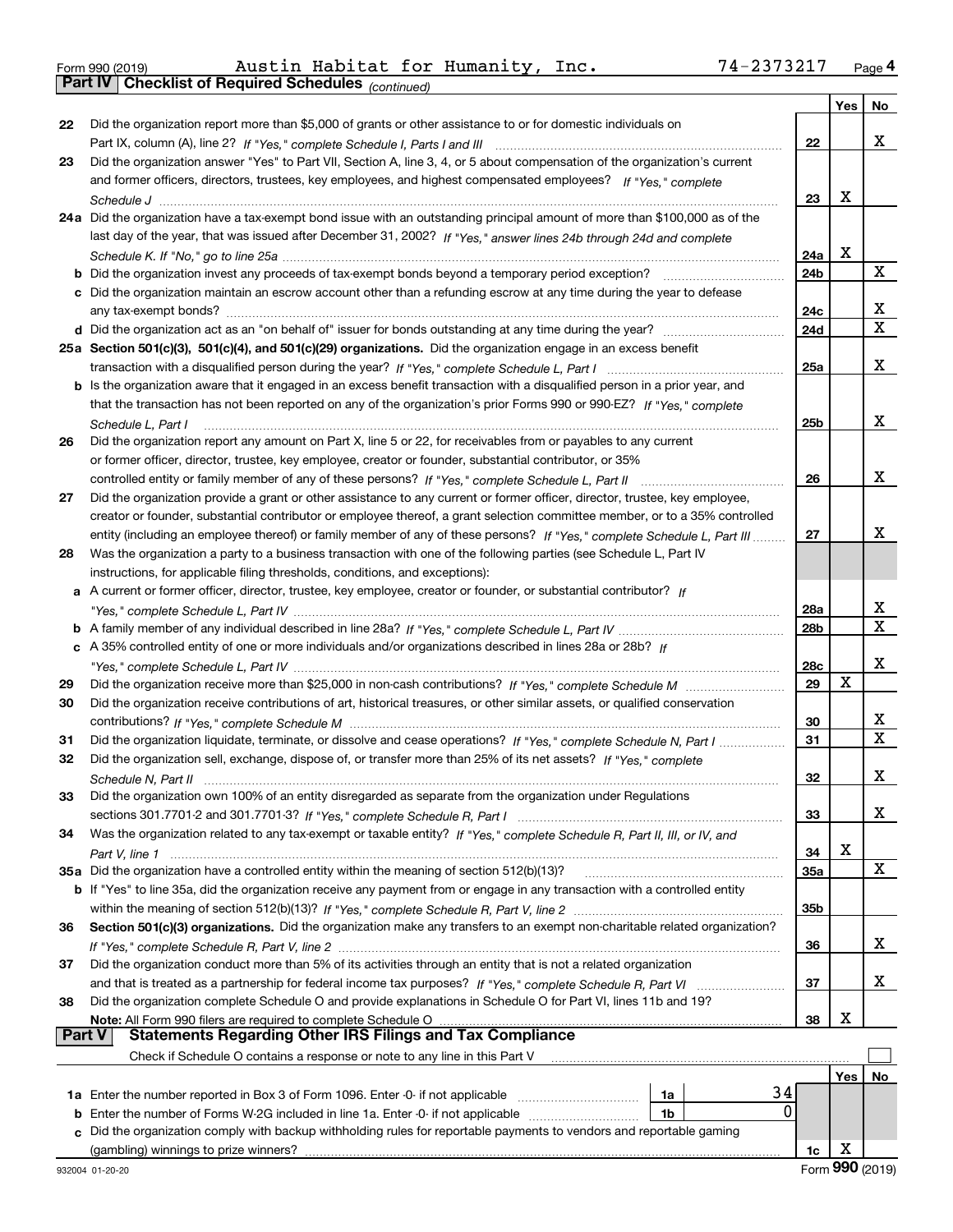|               | 74-2373217<br>Austin Habitat for Humanity, Inc.<br>Form 990 (2019)                                                                                                                |            |     | $_{\text{Page}}$ 5          |
|---------------|-----------------------------------------------------------------------------------------------------------------------------------------------------------------------------------|------------|-----|-----------------------------|
| <b>Part V</b> | Statements Regarding Other IRS Filings and Tax Compliance (continued)                                                                                                             |            |     |                             |
|               |                                                                                                                                                                                   |            | Yes | No                          |
|               | 2a Enter the number of employees reported on Form W-3, Transmittal of Wage and Tax Statements,                                                                                    |            |     |                             |
|               | 91<br>filed for the calendar year ending with or within the year covered by this return<br>2a                                                                                     |            |     |                             |
|               |                                                                                                                                                                                   | 2b         | X   |                             |
|               |                                                                                                                                                                                   |            |     |                             |
|               | 3a Did the organization have unrelated business gross income of \$1,000 or more during the year?                                                                                  | 3a         | X   |                             |
| b             |                                                                                                                                                                                   | 3b         | X   |                             |
|               | 4a At any time during the calendar year, did the organization have an interest in, or a signature or other authority over, a                                                      |            |     |                             |
|               |                                                                                                                                                                                   | 4a         |     | х                           |
|               | <b>b</b> If "Yes," enter the name of the foreign country $\blacktriangleright$                                                                                                    |            |     |                             |
|               | See instructions for filing requirements for FinCEN Form 114, Report of Foreign Bank and Financial Accounts (FBAR).                                                               |            |     |                             |
|               |                                                                                                                                                                                   | 5а         |     | х                           |
| b             |                                                                                                                                                                                   | 5b         |     | X                           |
| c             |                                                                                                                                                                                   | 5c         |     |                             |
|               | 6a Does the organization have annual gross receipts that are normally greater than \$100,000, and did the organization solicit                                                    |            |     |                             |
|               | any contributions that were not tax deductible as charitable contributions?                                                                                                       | 6a         |     | х                           |
|               | <b>b</b> If "Yes," did the organization include with every solicitation an express statement that such contributions or gifts                                                     |            |     |                             |
|               | were not tax deductible?                                                                                                                                                          | 6b         |     |                             |
| 7             | Organizations that may receive deductible contributions under section 170(c).                                                                                                     |            |     |                             |
| а             | Did the organization receive a payment in excess of \$75 made partly as a contribution and partly for goods and services provided to the payor?                                   | 7a         | х   |                             |
| b             | If "Yes," did the organization notify the donor of the value of the goods or services provided?                                                                                   | 7b         | X   |                             |
|               | c Did the organization sell, exchange, or otherwise dispose of tangible personal property for which it was required                                                               |            |     |                             |
|               |                                                                                                                                                                                   | 7c         |     | х                           |
|               | 7d<br>d If "Yes," indicate the number of Forms 8282 filed during the year [11] [11] No. 2010 [12] Henry Manuscones (                                                              |            |     |                             |
| е             | Did the organization receive any funds, directly or indirectly, to pay premiums on a personal benefit contract?                                                                   | 7е         |     | х                           |
| f             | Did the organization, during the year, pay premiums, directly or indirectly, on a personal benefit contract?                                                                      | 7f         |     | $\mathbf X$                 |
| g             | If the organization received a contribution of qualified intellectual property, did the organization file Form 8899 as required?                                                  | 7g         | N/R |                             |
| h             | If the organization received a contribution of cars, boats, airplanes, or other vehicles, did the organization file a Form 1098-C?                                                | 7h         | N/R |                             |
| 8             | Sponsoring organizations maintaining donor advised funds. Did a donor advised fund maintained by the                                                                              |            |     |                             |
|               | N/A<br>sponsoring organization have excess business holdings at any time during the year?                                                                                         | 8          |     |                             |
| 9             | Sponsoring organizations maintaining donor advised funds.                                                                                                                         |            |     |                             |
| а             | $\mathrm{N}/\mathrm{A}$<br>Did the sponsoring organization make any taxable distributions under section 4966?                                                                     | 9а         |     |                             |
| b             | N/A<br>Did the sponsoring organization make a distribution to a donor, donor advisor, or related person?                                                                          | 9b         |     |                             |
| 10            | Section 501(c)(7) organizations. Enter:                                                                                                                                           |            |     |                             |
|               | N/A<br>10a<br>a Initiation fees and capital contributions included on Part VIII, line 12 [111] [11] [11] Initiation fees and capital contributions included on Part VIII, line 12 |            |     |                             |
|               | Gross receipts, included on Form 990, Part VIII, line 12, for public use of club facilities<br>10 <sub>b</sub>                                                                    |            |     |                             |
| 11            | Section 501(c)(12) organizations. Enter:                                                                                                                                          |            |     |                             |
|               | N/A<br>11a                                                                                                                                                                        |            |     |                             |
|               | b Gross income from other sources (Do not net amounts due or paid to other sources against                                                                                        |            |     |                             |
|               | 11 <sub>b</sub>                                                                                                                                                                   |            |     |                             |
|               | 12a Section 4947(a)(1) non-exempt charitable trusts. Is the organization filing Form 990 in lieu of Form 1041?                                                                    | <b>12a</b> |     |                             |
|               | <b>b</b> If "Yes," enter the amount of tax-exempt interest received or accrued during the year $\ldots \mathbf{N}/\mathbf{A}$<br>12b                                              |            |     |                             |
| 13            | Section 501(c)(29) qualified nonprofit health insurance issuers.                                                                                                                  |            |     |                             |
|               | N/A<br><b>a</b> Is the organization licensed to issue qualified health plans in more than one state?                                                                              | <b>13a</b> |     |                             |
|               | Note: See the instructions for additional information the organization must report on Schedule O.                                                                                 |            |     |                             |
|               | <b>b</b> Enter the amount of reserves the organization is required to maintain by the states in which the                                                                         |            |     |                             |
|               | 13 <sub>b</sub>                                                                                                                                                                   |            |     |                             |
|               | 13 <sub>c</sub>                                                                                                                                                                   |            |     |                             |
| 14a           | Did the organization receive any payments for indoor tanning services during the tax year?                                                                                        | 14a        |     | X                           |
| b             | If "Yes," has it filed a Form 720 to report these payments? If "No," provide an explanation on Schedule O                                                                         | 14b        |     |                             |
| 15            | Is the organization subject to the section 4960 tax on payment(s) of more than \$1,000,000 in remuneration or                                                                     |            |     |                             |
|               |                                                                                                                                                                                   | 15         |     | x                           |
|               | If "Yes," see instructions and file Form 4720, Schedule N.                                                                                                                        |            |     |                             |
| 16            | Is the organization an educational institution subject to the section 4968 excise tax on net investment income?                                                                   | 16         |     | х                           |
|               | If "Yes," complete Form 4720, Schedule O.                                                                                                                                         |            |     | $F_{\text{arm}}$ 990 (2010) |

Form (2019) **990**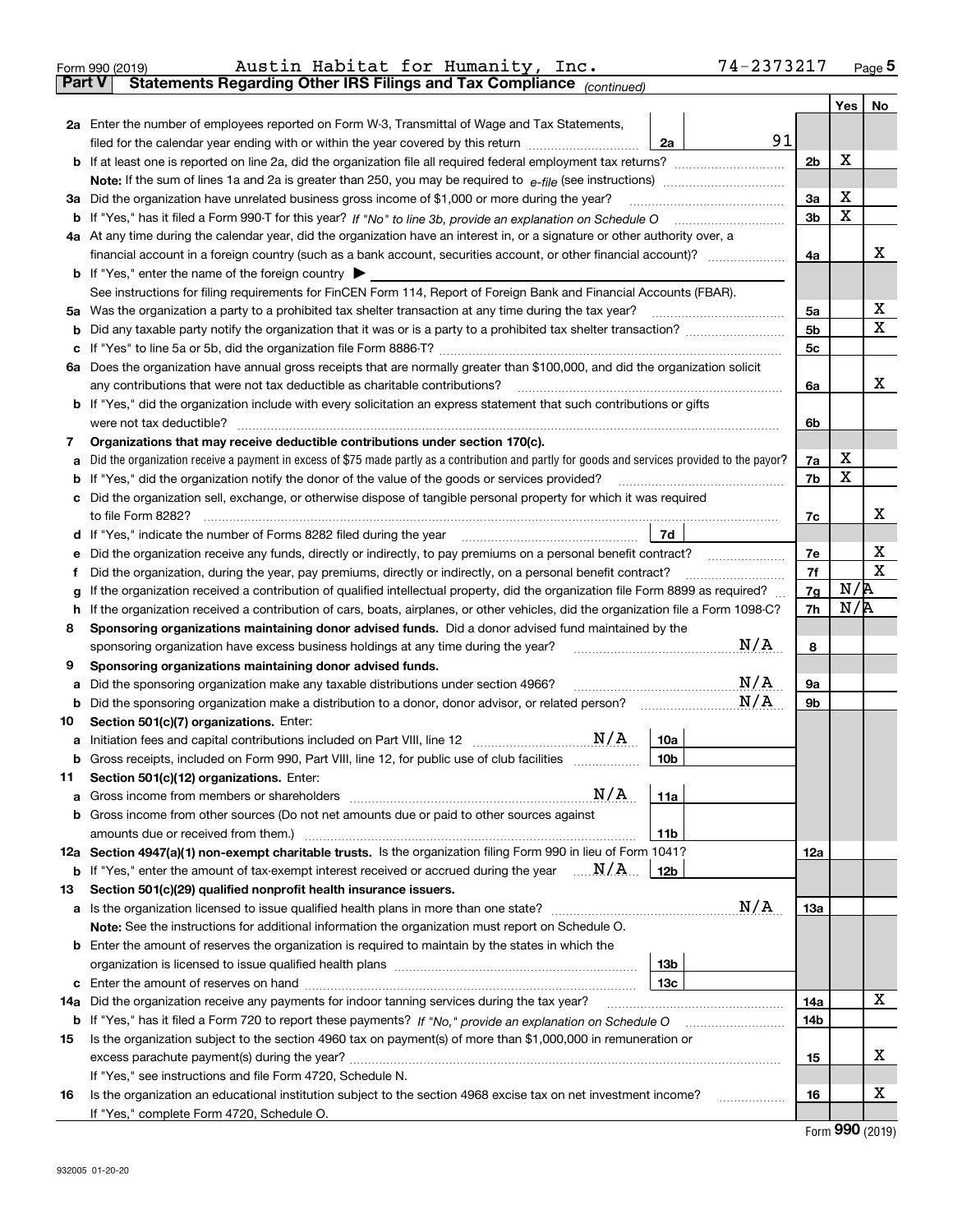| Form 990 (2019) |  |  |
|-----------------|--|--|
|                 |  |  |

*For each "Yes" response to lines 2 through 7b below, and for a "No" response to line 8a, 8b, or 10b below, describe the circumstances, processes, or changes on Schedule O. See instructions.* Form 990 (2019) Page **6Part VI Governance, Management, and Disclosure**  Austin Habitat for Humanity, Inc. 74-2373217 Check if Schedule O contains a response or note to any line in this Part VI

|     | Check if Schedule O contains a response or note to any line in this Part VI                                                                                                                                                    |    |    |                 |                             | $\mathbf{X}$ |
|-----|--------------------------------------------------------------------------------------------------------------------------------------------------------------------------------------------------------------------------------|----|----|-----------------|-----------------------------|--------------|
|     | <b>Section A. Governing Body and Management</b>                                                                                                                                                                                |    |    |                 |                             |              |
|     |                                                                                                                                                                                                                                |    |    |                 | Yes                         | No           |
|     | <b>1a</b> Enter the number of voting members of the governing body at the end of the tax year                                                                                                                                  | 1a | 28 |                 |                             |              |
|     | If there are material differences in voting rights among members of the governing body, or if the governing                                                                                                                    |    |    |                 |                             |              |
|     | body delegated broad authority to an executive committee or similar committee, explain on Schedule O.                                                                                                                          |    |    |                 |                             |              |
| b   | Enter the number of voting members included on line 1a, above, who are independent                                                                                                                                             | 1b | 28 |                 |                             |              |
| 2   | Did any officer, director, trustee, or key employee have a family relationship or a business relationship with any other                                                                                                       |    |    |                 |                             |              |
|     | officer, director, trustee, or key employee?                                                                                                                                                                                   |    |    | 2               |                             | х            |
| 3   | Did the organization delegate control over management duties customarily performed by or under the direct supervision                                                                                                          |    |    |                 |                             |              |
|     | of officers, directors, trustees, or key employees to a management company or other person?                                                                                                                                    |    |    | 3               |                             | х            |
| 4   | Did the organization make any significant changes to its governing documents since the prior Form 990 was filed?                                                                                                               |    |    | 4               |                             | X            |
| 5   |                                                                                                                                                                                                                                |    |    | 5               |                             | X            |
| 6   | Did the organization have members or stockholders?                                                                                                                                                                             |    |    | 6               |                             | X            |
| 7a  | Did the organization have members, stockholders, or other persons who had the power to elect or appoint one or                                                                                                                 |    |    |                 |                             |              |
|     | more members of the governing body?                                                                                                                                                                                            |    |    | 7a              |                             | Х            |
|     | <b>b</b> Are any governance decisions of the organization reserved to (or subject to approval by) members, stockholders, or                                                                                                    |    |    |                 |                             |              |
|     | persons other than the governing body?                                                                                                                                                                                         |    |    | 7b              |                             | x            |
| 8   | Did the organization contemporaneously document the meetings held or written actions undertaken during the year by the following:                                                                                              |    |    |                 |                             |              |
| a   |                                                                                                                                                                                                                                |    |    | 8а              | x                           |              |
| b   |                                                                                                                                                                                                                                |    |    | 8b              | X                           |              |
| 9   | Is there any officer, director, trustee, or key employee listed in Part VII, Section A, who cannot be reached at the                                                                                                           |    |    |                 |                             |              |
|     |                                                                                                                                                                                                                                |    |    | 9               |                             | x            |
|     | <b>Section B. Policies</b> (This Section B requests information about policies not required by the Internal Revenue Code.)                                                                                                     |    |    |                 |                             |              |
|     |                                                                                                                                                                                                                                |    |    |                 | Yes                         | No           |
|     |                                                                                                                                                                                                                                |    |    | <b>10a</b>      | X                           |              |
|     | <b>b</b> If "Yes," did the organization have written policies and procedures governing the activities of such chapters, affiliates,                                                                                            |    |    |                 |                             |              |
|     | and branches to ensure their operations are consistent with the organization's exempt purposes?                                                                                                                                |    |    | 10 <sub>b</sub> | X                           |              |
|     | 11a Has the organization provided a complete copy of this Form 990 to all members of its governing body before filing the form?                                                                                                |    |    | 11a             | x                           |              |
| b   | Describe in Schedule O the process, if any, used by the organization to review this Form 990.                                                                                                                                  |    |    |                 |                             |              |
| 12a |                                                                                                                                                                                                                                |    |    | 12a             | X                           |              |
| b   |                                                                                                                                                                                                                                |    |    | 12 <sub>b</sub> | X                           |              |
|     | c Did the organization regularly and consistently monitor and enforce compliance with the policy? If "Yes." describe                                                                                                           |    |    |                 |                             |              |
|     | in Schedule O how this was done measured and the control of the control of the state of the control of the control of the control of the control of the control of the control of the control of the control of the control of |    |    | 12c             | X                           |              |
| 13  | Did the organization have a written whistleblower policy?                                                                                                                                                                      |    |    | 13              | X                           |              |
| 14  | Did the organization have a written document retention and destruction policy?                                                                                                                                                 |    |    | 14              | X                           |              |
| 15  | Did the process for determining compensation of the following persons include a review and approval by independent                                                                                                             |    |    |                 |                             |              |
|     | persons, comparability data, and contemporaneous substantiation of the deliberation and decision?                                                                                                                              |    |    |                 |                             |              |
| a   | The organization's CEO, Executive Director, or top management official manufactured content of the organization's CEO, Executive Director, or top management official                                                          |    |    | 15a             | х                           |              |
|     | <b>b</b> Other officers or key employees of the organization                                                                                                                                                                   |    |    | 15 <sub>b</sub> | х                           |              |
|     | If "Yes" to line 15a or 15b, describe the process in Schedule O (see instructions).                                                                                                                                            |    |    |                 |                             |              |
|     | 16a Did the organization invest in, contribute assets to, or participate in a joint venture or similar arrangement with a                                                                                                      |    |    |                 |                             |              |
|     | taxable entity during the year?                                                                                                                                                                                                |    |    | 16a             |                             | х            |
|     | b If "Yes," did the organization follow a written policy or procedure requiring the organization to evaluate its participation                                                                                                 |    |    |                 |                             |              |
|     | in joint venture arrangements under applicable federal tax law, and take steps to safequard the organization's                                                                                                                 |    |    |                 |                             |              |
|     | exempt status with respect to such arrangements?                                                                                                                                                                               |    |    | 16b             |                             |              |
|     | Section C. Disclosure                                                                                                                                                                                                          |    |    |                 |                             |              |
| 17  | None<br>List the states with which a copy of this Form 990 is required to be filed $\blacktriangleright$                                                                                                                       |    |    |                 |                             |              |
| 18  | Section 6104 requires an organization to make its Forms 1023 (1024 or 1024-A, if applicable), 990, and 990-T (Section 501(c)(3)s only) available                                                                               |    |    |                 |                             |              |
|     | for public inspection. Indicate how you made these available. Check all that apply.                                                                                                                                            |    |    |                 |                             |              |
|     | $X$ Own website<br>$\lfloor x \rfloor$ Upon request<br>Another's website<br>Other (explain on Schedule O)                                                                                                                      |    |    |                 |                             |              |
| 19  | Describe on Schedule O whether (and if so, how) the organization made its governing documents, conflict of interest policy, and financial                                                                                      |    |    |                 |                             |              |
|     | statements available to the public during the tax year.                                                                                                                                                                        |    |    |                 |                             |              |
| 20  | State the name, address, and telephone number of the person who possesses the organization's books and records                                                                                                                 |    |    |                 |                             |              |
|     | Lori Steiner - 512-472-8788                                                                                                                                                                                                    |    |    |                 |                             |              |
|     | 500 W. Ben White Blvd., Austin,<br>78704<br>TХ                                                                                                                                                                                 |    |    |                 |                             |              |
|     |                                                                                                                                                                                                                                |    |    |                 | $F_{\text{arm}}$ 990 (2010) |              |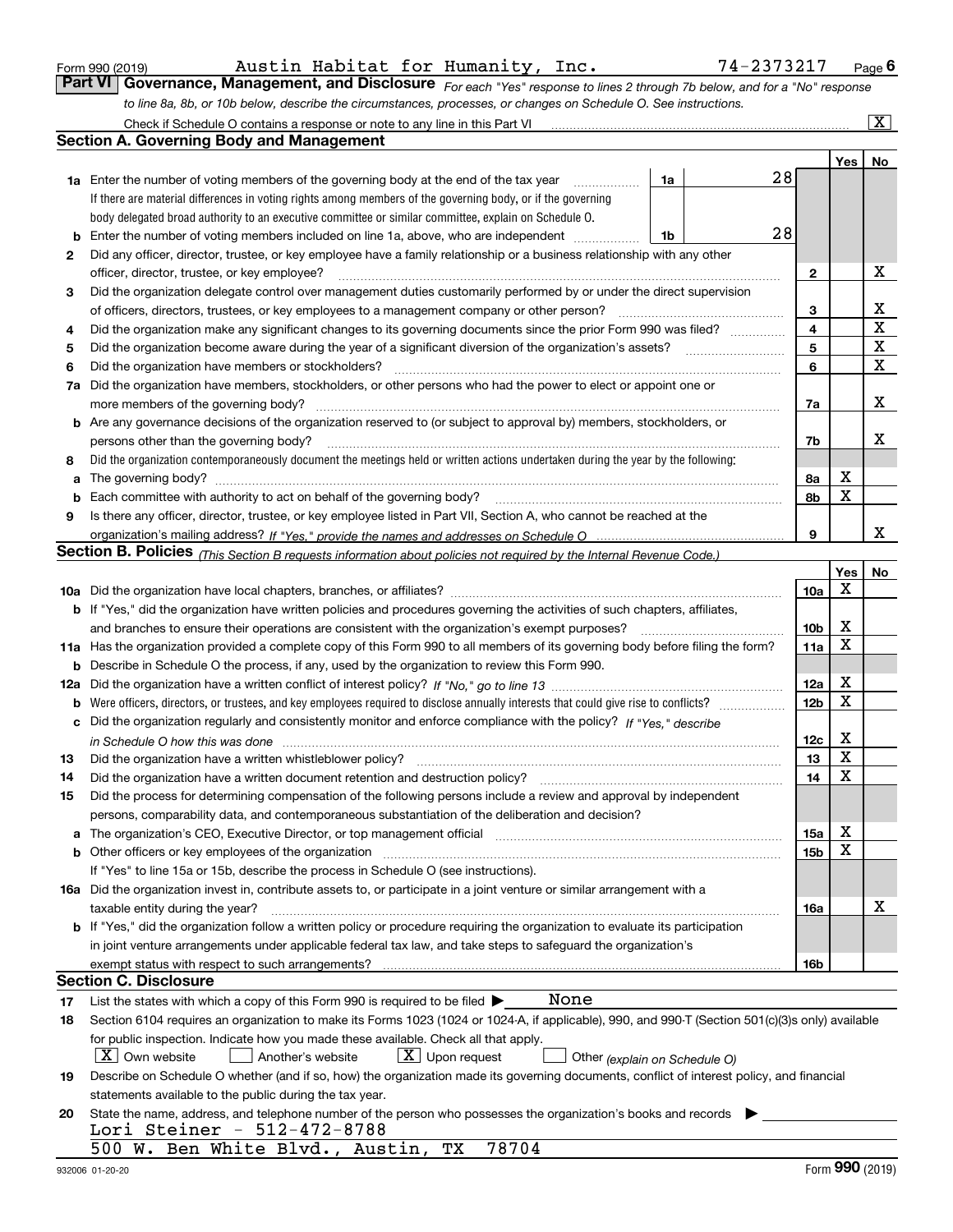| Form 990 (2019) | Austin Habitat for Humanity, Inc.                                                                  | 74-2373217 | Page |
|-----------------|----------------------------------------------------------------------------------------------------|------------|------|
|                 | <b>Part VIII Compensation of Officers, Directors, Trustees, Key Employees, Highest Compensated</b> |            |      |
|                 | <b>Employees, and Independent Contractors</b>                                                      |            |      |
|                 | Check if Schedule O contains a response or note to any line in this Part VII                       |            |      |
| Section A.      | Officers, Directors, Trustees, Key Employees, and Highest Compensated Employees                    |            |      |

Austin Habitat for Humanity, Inc. 74-2373217

**1a**  Complete this table for all persons required to be listed. Report compensation for the calendar year ending with or within the organization's tax year. **•** List all of the organization's current officers, directors, trustees (whether individuals or organizations), regardless of amount of compensation.

Enter -0- in columns (D), (E), and (F) if no compensation was paid.

 $\bullet$  List all of the organization's  $\,$ current key employees, if any. See instructions for definition of "key employee."

**•** List the organization's five current highest compensated employees (other than an officer, director, trustee, or key employee) who received reportable compensation (Box 5 of Form W-2 and/or Box 7 of Form 1099-MISC) of more than \$100,000 from the organization and any related organizations.

**•** List all of the organization's former officers, key employees, and highest compensated employees who received more than \$100,000 of reportable compensation from the organization and any related organizations.

**former directors or trustees**  ¥ List all of the organization's that received, in the capacity as a former director or trustee of the organization, more than \$10,000 of reportable compensation from the organization and any related organizations.

See instructions for the order in which to list the persons above.

Check this box if neither the organization nor any related organization compensated any current officer, director, or trustee.  $\mathcal{L}^{\text{max}}$ 

| (A)                         | (B)                                                                  |                                |                        | (C)                     |              |                                                                                                 |        | (D)                                                                              | (E)                              | (F)                                                                      |
|-----------------------------|----------------------------------------------------------------------|--------------------------------|------------------------|-------------------------|--------------|-------------------------------------------------------------------------------------------------|--------|----------------------------------------------------------------------------------|----------------------------------|--------------------------------------------------------------------------|
| Name and title              | Average<br>hours per<br>week                                         |                                |                        | Position                |              | (do not check more than one<br>box, unless person is both an<br>officer and a director/trustee) |        | Reportable<br>Reportable<br>compensation<br>compensation<br>from<br>from related |                                  | Estimated<br>amount of<br>other                                          |
|                             | (list any<br>hours for<br>related<br>organizations<br>below<br>line) | Individual trustee or director | In stitutional trustee | Officer                 | Key employee | Highest compensated<br>  employee                                                               | Former | the<br>organization<br>(W-2/1099-MISC)                                           | organizations<br>(W-2/1099-MISC) | compensation<br>from the<br>organization<br>and related<br>organizations |
| Heather Ladage<br>(1)       | 1.00                                                                 |                                |                        |                         |              |                                                                                                 |        |                                                                                  |                                  |                                                                          |
| Chair                       |                                                                      | $\mathbf X$                    |                        | X                       |              |                                                                                                 |        | $0$ .                                                                            | $\mathbf 0$ .                    | $0_{.}$                                                                  |
| (2) Curtis Page             | 1.00                                                                 |                                |                        |                         |              |                                                                                                 |        |                                                                                  |                                  |                                                                          |
| Immediate Past Chair        |                                                                      | $\mathbf X$                    |                        | X                       |              |                                                                                                 |        | $\mathbf 0$ .                                                                    | $\mathbf 0$ .                    | $\mathbf 0$ .                                                            |
| (3) Larry Smith             | 1.00                                                                 |                                |                        |                         |              |                                                                                                 |        |                                                                                  |                                  |                                                                          |
| Chair-Elect                 |                                                                      | $\mathbf x$                    |                        | X                       |              |                                                                                                 |        | 0.                                                                               | $\mathbf 0$ .                    | $0_{.}$                                                                  |
| $(4)$ John Neff             | 1.00                                                                 |                                |                        |                         |              |                                                                                                 |        |                                                                                  |                                  |                                                                          |
| Treasurer                   |                                                                      | $\mathbf X$                    |                        | $\overline{\textbf{X}}$ |              |                                                                                                 |        | $0$ .                                                                            | 0.                               | $0_{.}$                                                                  |
| (5) David Osborn            | 1.00                                                                 |                                |                        |                         |              |                                                                                                 |        |                                                                                  |                                  |                                                                          |
| Secretary                   |                                                                      | $\mathbf x$                    |                        | $\mathbf x$             |              |                                                                                                 |        | $0$ .                                                                            | $\mathbf 0$ .                    | $\pmb{0}$ .                                                              |
| (6) Robert Barnes           | 1.00                                                                 |                                |                        |                         |              |                                                                                                 |        |                                                                                  |                                  |                                                                          |
| Director                    |                                                                      | $\mathbf X$                    |                        |                         |              |                                                                                                 |        | $\mathbf 0$ .                                                                    | $\mathbf 0$ .                    | $\mathbf 0$ .                                                            |
| Joe Bland<br>(7)            | 1.00                                                                 |                                |                        |                         |              |                                                                                                 |        |                                                                                  |                                  |                                                                          |
| Director                    |                                                                      | $\mathbf x$                    |                        |                         |              |                                                                                                 |        | 0.                                                                               | $\mathbf 0$ .                    | $\mathbf 0$ .                                                            |
| (8) Yvette Boatright        | 1.00                                                                 |                                |                        |                         |              |                                                                                                 |        |                                                                                  |                                  |                                                                          |
| Development Officer         |                                                                      | $\mathbf X$                    |                        |                         |              |                                                                                                 |        | 0.                                                                               | $\mathbf 0$ .                    | 0.                                                                       |
| (9) Gaylon Boyd             | 1.00                                                                 |                                |                        |                         |              |                                                                                                 |        |                                                                                  |                                  |                                                                          |
| Director                    |                                                                      | $\mathbf X$                    |                        |                         |              |                                                                                                 |        | 0.                                                                               | $\mathbf 0$ .                    | $0_{.}$                                                                  |
| (10) Ken Corby              | 1.00                                                                 |                                |                        |                         |              |                                                                                                 |        |                                                                                  |                                  |                                                                          |
| Director                    |                                                                      | $\mathbf X$                    |                        |                         |              |                                                                                                 |        | $\mathbf 0$ .                                                                    | $\mathbf 0$ .                    | $\mathbf 0$ .                                                            |
| (11) Kevin Cunningham       | 1.00                                                                 |                                |                        |                         |              |                                                                                                 |        |                                                                                  |                                  |                                                                          |
| Director                    |                                                                      | $\mathbf x$                    |                        |                         |              |                                                                                                 |        | $\mathbf 0$ .                                                                    | $\mathbf 0$ .                    | $\mathbf 0$ .                                                            |
| (12) John Doucet            | 1.00                                                                 |                                |                        |                         |              |                                                                                                 |        |                                                                                  |                                  |                                                                          |
| Land Committee              |                                                                      | $\mathbf X$                    |                        |                         |              |                                                                                                 |        | $\mathbf 0$ .                                                                    | 0.                               | $0_{.}$                                                                  |
| (13) Chris Engen            | 1.00                                                                 |                                |                        |                         |              |                                                                                                 |        |                                                                                  |                                  |                                                                          |
| Restore Expansion Committee |                                                                      | $\mathbf x$                    |                        |                         |              |                                                                                                 |        | $\mathbf 0$ .                                                                    | 0.                               | 0.                                                                       |
| (14) Hugh Forrest           | 1.00                                                                 |                                |                        |                         |              |                                                                                                 |        |                                                                                  |                                  |                                                                          |
| Director                    |                                                                      | $\mathbf X$                    |                        |                         |              |                                                                                                 |        | $\mathbf 0$ .                                                                    | 0.                               | $\mathbf 0$ .                                                            |
| (15) Dr. George Gau         | 1.00                                                                 |                                |                        |                         |              |                                                                                                 |        |                                                                                  |                                  |                                                                          |
| Emeritus Capital Campaign   |                                                                      | $\mathbf x$                    |                        |                         |              |                                                                                                 |        | $\mathbf 0$ .                                                                    | $\mathbf 0$ .                    | $\mathbf 0$ .                                                            |
| (16) Michael Golden         | 1.00                                                                 |                                |                        |                         |              |                                                                                                 |        |                                                                                  |                                  |                                                                          |
| Legal Officer               |                                                                      | $\mathbf X$                    |                        |                         |              |                                                                                                 |        | 0.                                                                               | $\mathbf 0$ .                    | $\mathbf 0$ .                                                            |
| (17) Jay Hartzell           | 1.00                                                                 |                                |                        |                         |              |                                                                                                 |        |                                                                                  |                                  |                                                                          |
| Director                    |                                                                      | $\mathbf x$                    |                        |                         |              |                                                                                                 |        | $\mathbf 0$ .                                                                    | $\mathbf 0$ .                    | 0.                                                                       |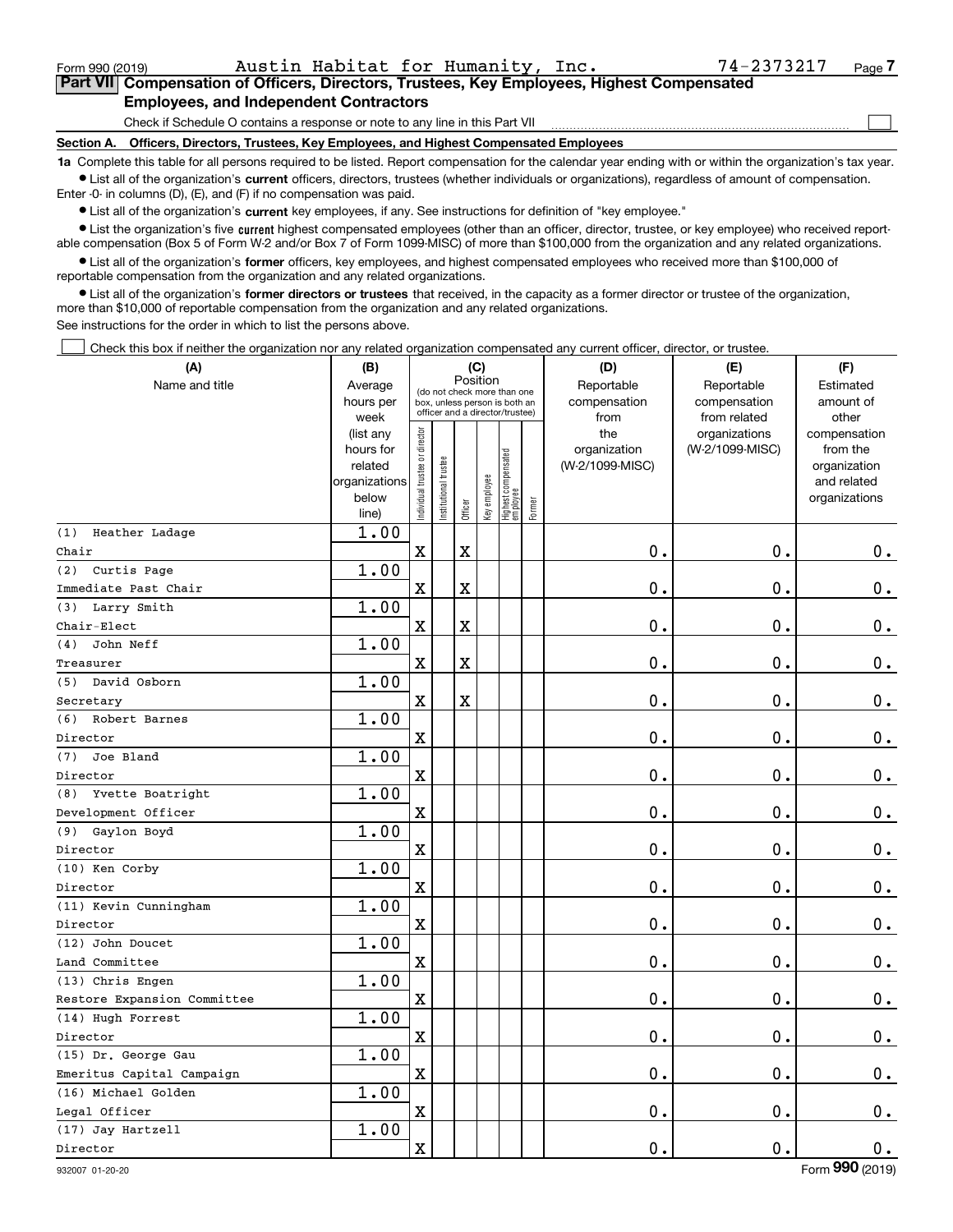| Austin Habitat for Humanity, Inc.<br>Form 990 (2019)                                                                                         |                                                                          |                                |                      |          |                |                                  |        |                         | 74-2373217       |              |                             | Page 8           |
|----------------------------------------------------------------------------------------------------------------------------------------------|--------------------------------------------------------------------------|--------------------------------|----------------------|----------|----------------|----------------------------------|--------|-------------------------|------------------|--------------|-----------------------------|------------------|
| <b>Part VII</b><br>Section A. Officers, Directors, Trustees, Key Employees, and Highest Compensated Employees (continued)                    |                                                                          |                                |                      |          |                |                                  |        |                         |                  |              |                             |                  |
| (A)                                                                                                                                          | (B)                                                                      |                                |                      | (C)      |                |                                  |        | (D)                     | (E)              |              | (F)                         |                  |
| Name and title                                                                                                                               | Average                                                                  |                                |                      | Position |                | (do not check more than one      |        | Reportable              | Reportable       |              | Estimated                   |                  |
|                                                                                                                                              | hours per                                                                |                                |                      |          |                | box, unless person is both an    |        | compensation            | compensation     |              | amount of                   |                  |
|                                                                                                                                              | week                                                                     |                                |                      |          |                | officer and a director/trustee)  |        | from                    | from related     |              | other                       |                  |
|                                                                                                                                              | (list any                                                                |                                |                      |          |                |                                  |        | the                     | organizations    |              | compensation                |                  |
|                                                                                                                                              | hours for<br>related                                                     |                                |                      |          |                |                                  |        | organization            | (W-2/1099-MISC)  |              | from the                    |                  |
|                                                                                                                                              | organizations                                                            |                                |                      |          |                |                                  |        | (W-2/1099-MISC)         |                  |              | organization<br>and related |                  |
|                                                                                                                                              | below                                                                    |                                |                      |          |                |                                  |        |                         |                  |              | organizations               |                  |
|                                                                                                                                              | line)                                                                    | Individual trustee or director | nstitutional trustee | Officer  | ea⁄opduua ⁄iay | Highest compensated<br> employee | Former |                         |                  |              |                             |                  |
| (18) Kyle Hoskins                                                                                                                            | 1.00                                                                     |                                |                      |          |                |                                  |        |                         |                  |              |                             |                  |
| Ex-Officio Chair - HYP                                                                                                                       |                                                                          | $\mathbf X$                    |                      |          |                |                                  |        | 0.                      | 0.               |              |                             | 0.               |
| (19) Phil Hutchinson                                                                                                                         | 1.00                                                                     |                                |                      |          |                |                                  |        |                         |                  |              |                             |                  |
| Director                                                                                                                                     |                                                                          | X                              |                      |          |                |                                  |        | 0.                      | 0.               |              |                             | 0.               |
| (20) Dana Leaman                                                                                                                             | 1.00                                                                     |                                |                      |          |                |                                  |        |                         |                  |              |                             |                  |
| Director                                                                                                                                     |                                                                          | X                              |                      |          |                |                                  |        | 0.                      | 0.               |              |                             | 0.               |
| (21) David O'Neil                                                                                                                            | 1.00                                                                     |                                |                      |          |                |                                  |        |                         |                  |              |                             |                  |
| Director                                                                                                                                     |                                                                          | $\mathbf X$                    |                      |          |                |                                  |        | 0.                      | 0.               |              |                             | 0.               |
| (22) Estrella Posey                                                                                                                          | 1.00                                                                     |                                |                      |          |                |                                  |        |                         |                  |              |                             |                  |
| Director                                                                                                                                     |                                                                          | $\mathbf X$                    |                      |          |                |                                  |        | 0.                      | 0.               |              |                             | 0.               |
| (23) Cynthea Rhodes-Patterson                                                                                                                | 1.00                                                                     |                                |                      |          |                |                                  |        |                         |                  |              |                             |                  |
| Director                                                                                                                                     |                                                                          | $\mathbf X$                    |                      |          |                |                                  |        | 0.                      | 0.               |              |                             | 0.               |
| (24) Ross Sabolcik                                                                                                                           | 1.00                                                                     |                                |                      |          |                |                                  |        |                         |                  |              |                             |                  |
| Advocacy Committee                                                                                                                           |                                                                          | $\mathbf X$                    |                      |          |                |                                  |        | 0.                      | 0.               |              |                             | 0.               |
| (25) Valerie Salinas-Davis                                                                                                                   | 1.00                                                                     |                                |                      |          |                |                                  |        |                         |                  |              |                             |                  |
| Executive Committee                                                                                                                          |                                                                          | X                              |                      |          |                |                                  |        | 0.                      | 0.               |              |                             | 0.               |
| (26) Jeff Serra                                                                                                                              | 1.00                                                                     |                                |                      |          |                |                                  |        |                         |                  |              |                             |                  |
| Emeritus                                                                                                                                     |                                                                          | $\mathbf x$                    |                      |          |                |                                  |        | $\mathbf 0$ .           | 0.               |              |                             | 0.               |
|                                                                                                                                              |                                                                          |                                |                      |          |                |                                  |        | $\overline{0}$ .        | $\overline{0}$ . |              |                             | $\overline{0}$ . |
| c Total from continuation sheets to Part VII, Section A                                                                                      |                                                                          |                                |                      |          |                |                                  |        | 438,284.                | $0$ .            |              | 84,862.                     |                  |
|                                                                                                                                              |                                                                          |                                |                      |          |                |                                  |        | 438,284.                | 0.               |              | 84,862.                     |                  |
| Total number of individuals (including but not limited to those listed above) who received more than \$100,000 of reportable<br>$\mathbf{2}$ |                                                                          |                                |                      |          |                |                                  |        |                         |                  |              |                             |                  |
| compensation from the organization $\blacktriangleright$                                                                                     |                                                                          |                                |                      |          |                |                                  |        |                         |                  |              |                             | 3                |
|                                                                                                                                              |                                                                          |                                |                      |          |                |                                  |        |                         |                  |              | Yes                         | No               |
| 3<br>Did the organization list any former officer, director, trustee, key employee, or highest compensated employee on                       |                                                                          |                                |                      |          |                |                                  |        |                         |                  |              |                             |                  |
| line 1a? If "Yes," complete Schedule J for such individual manufactured contained and the Yes," complete Schedule J for such individual      |                                                                          |                                |                      |          |                |                                  |        |                         |                  | 3            |                             | х                |
| For any individual listed on line 1a, is the sum of reportable compensation and other compensation from the organization                     |                                                                          |                                |                      |          |                |                                  |        |                         |                  |              |                             |                  |
|                                                                                                                                              |                                                                          |                                |                      |          |                |                                  |        |                         |                  | 4            | X                           |                  |
| Did any person listed on line 1a receive or accrue compensation from any unrelated organization or individual for services<br>5              |                                                                          |                                |                      |          |                |                                  |        |                         |                  |              |                             |                  |
| rendered to the organization? If "Yes." complete Schedule J for such person                                                                  |                                                                          |                                |                      |          |                |                                  |        |                         |                  | 5            |                             | x                |
| <b>Section B. Independent Contractors</b>                                                                                                    |                                                                          |                                |                      |          |                |                                  |        |                         |                  |              |                             |                  |
| Complete this table for your five highest compensated independent contractors that received more than \$100,000 of compensation from<br>1.   |                                                                          |                                |                      |          |                |                                  |        |                         |                  |              |                             |                  |
| the organization. Report compensation for the calendar year ending with or within the organization's tax year.                               |                                                                          |                                |                      |          |                |                                  |        |                         |                  |              |                             |                  |
| (A)                                                                                                                                          |                                                                          |                                |                      |          |                |                                  |        | (B)                     |                  |              | (C)                         |                  |
| Name and business address                                                                                                                    |                                                                          |                                |                      |          |                |                                  |        | Description of services |                  | Compensation |                             |                  |
| CL West Construction LLC                                                                                                                     |                                                                          |                                |                      |          |                |                                  |        | Concrete work for       |                  |              |                             |                  |
|                                                                                                                                              | 1610 Sunrise Terrace, Lockhart, TX 78644<br>340,909.<br>hew construction |                                |                      |          |                |                                  |        |                         |                  |              |                             |                  |
| ASAP Personnel Services, 10301 N rodney                                                                                                      |                                                                          |                                |                      |          |                |                                  |        |                         |                  |              |                             |                  |
| Pargam Rd, Ste A3, Little Rock, AR 72227                                                                                                     |                                                                          |                                |                      |          |                |                                  |        | Temporary employees     |                  |              | 296, 197.                   |                  |
| Joe Bland Construction, LP                                                                                                                   |                                                                          |                                |                      |          |                |                                  |        |                         |                  |              |                             |                  |
| P.O. Box 3169, Pflugerville, TX 78691                                                                                                        |                                                                          |                                |                      |          |                |                                  |        | Construction            |                  |              | 172,357.                    |                  |
| CHABERT PLUMBING, 305 EAST ST. ELMO ROAD,                                                                                                    |                                                                          |                                |                      |          |                |                                  |        |                         |                  |              |                             |                  |
| Suite 10, Austin, TX 78745                                                                                                                   |                                                                          |                                |                      |          |                |                                  |        | Plumbing                |                  |              | <u>154,154.</u>             |                  |
|                                                                                                                                              |                                                                          |                                |                      |          |                |                                  |        |                         |                  |              |                             |                  |
|                                                                                                                                              |                                                                          |                                |                      |          |                |                                  |        |                         |                  |              |                             |                  |

**2**Total number of independent contractors (including but not limited to those listed above) who received more than \$100,000 of compensation from the organization  $\qquad \blacktriangleright$   $\qquad \qquad \blacktriangleleft$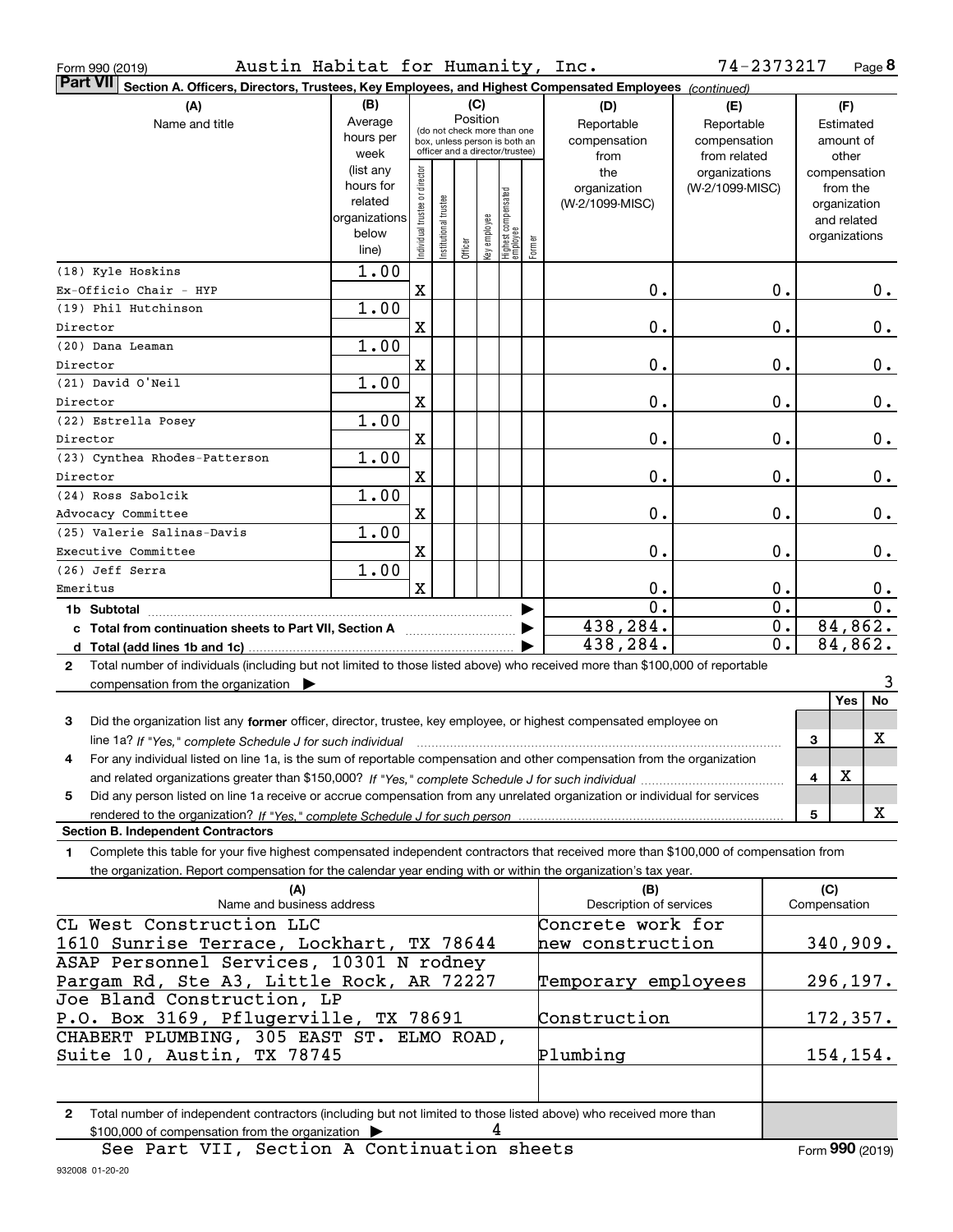| Austin Habitat for Humanity, Inc.<br>Form 990                                                                             |                   |                                |                       |             |              |                              |        |                     | 74-2373217                       |                          |
|---------------------------------------------------------------------------------------------------------------------------|-------------------|--------------------------------|-----------------------|-------------|--------------|------------------------------|--------|---------------------|----------------------------------|--------------------------|
| <b>Part VII</b><br>Section A. Officers, Directors, Trustees, Key Employees, and Highest Compensated Employees (continued) |                   |                                |                       |             |              |                              |        |                     |                                  |                          |
| (A)                                                                                                                       | (B)               |                                |                       |             | (C)          |                              |        | (D)                 | (E)                              | (F)                      |
| Name and title                                                                                                            | Average           |                                |                       |             | Position     |                              |        | Reportable          | Reportable                       | Estimated                |
|                                                                                                                           | hours             |                                |                       |             |              | (check all that apply)       |        | compensation        | compensation                     | amount of                |
|                                                                                                                           | per               |                                |                       |             |              |                              |        | from                | from related                     | other                    |
|                                                                                                                           | week<br>(list any |                                |                       |             |              |                              |        | the<br>organization | organizations<br>(W-2/1099-MISC) | compensation<br>from the |
|                                                                                                                           | hours for         |                                |                       |             |              |                              |        | (W-2/1099-MISC)     |                                  | organization             |
|                                                                                                                           | related           |                                |                       |             |              |                              |        |                     |                                  | and related              |
|                                                                                                                           | organizations     |                                |                       |             |              |                              |        |                     |                                  | organizations            |
|                                                                                                                           | below<br>line)    | Individual trustee or director | Institutional trustee | Officer     | Key employee | Highest compensated employee | Former |                     |                                  |                          |
| (27) Anand Srinivasan                                                                                                     | 1.00              |                                |                       |             |              |                              |        |                     |                                  |                          |
| Director                                                                                                                  |                   | $\mathbf x$                    |                       |             |              |                              |        | $\mathbf 0$ .       | $\mathbf 0$ .                    | 0.                       |
| (28) Shelli Taylor                                                                                                        | 1.00              |                                |                       |             |              |                              |        |                     |                                  |                          |
| Director                                                                                                                  |                   | $\mathbf X$                    |                       |             |              |                              |        | $\mathbf 0$ .       | $\mathbf 0$ .                    | $0_{\cdot}$              |
| (29) Sherine Thomas                                                                                                       | 1.00              |                                |                       |             |              |                              |        |                     |                                  |                          |
| Director                                                                                                                  |                   | $\mathbf X$                    |                       |             |              |                              |        | $\mathbf 0$ .       | $\mathbf 0$ .                    | $0_{\cdot}$              |
| (30) Joe Tracy                                                                                                            | 1.00              |                                |                       |             |              |                              |        |                     |                                  |                          |
| Executive Committee                                                                                                       |                   | $\mathbf X$                    |                       |             |              |                              |        | $\mathbf 0$ .       | $\mathbf 0$ .                    | $0_{.}$                  |
| (31) Dan Young                                                                                                            | 1.00              |                                |                       |             |              |                              |        |                     |                                  |                          |
| Director                                                                                                                  |                   | $\mathbf x$                    |                       |             |              |                              |        | $\mathbf 0$ .       | $\mathbf 0$ .                    | $0_{.}$                  |
| (32) Phyllis Snodgrass                                                                                                    | 45.00             |                                |                       |             |              |                              |        |                     |                                  |                          |
| CEO                                                                                                                       | 1.00              |                                |                       | $\mathbf X$ |              |                              |        | 186,108.            | $\mathbf 0$ .                    | 40,949.                  |
| (33) Lori Steiner                                                                                                         | 45.00             |                                |                       |             |              |                              |        |                     |                                  |                          |
| CFO                                                                                                                       | 1.00              |                                |                       | $\mathbf X$ |              |                              |        | 136,536.            | $\mathbf 0$ .                    | 31,086.                  |
| (34) Mary Campana                                                                                                         | 45.00             |                                |                       |             |              |                              |        |                     |                                  |                          |
| VP Development                                                                                                            |                   |                                |                       |             |              | X                            |        | 115,640.            | 0.                               | 12,827.                  |
|                                                                                                                           |                   |                                |                       |             |              |                              |        |                     |                                  |                          |
|                                                                                                                           |                   |                                |                       |             |              |                              |        |                     |                                  |                          |
|                                                                                                                           |                   |                                |                       |             |              |                              |        |                     |                                  |                          |
|                                                                                                                           |                   |                                |                       |             |              |                              |        |                     |                                  |                          |
|                                                                                                                           |                   |                                |                       |             |              |                              |        |                     |                                  |                          |
|                                                                                                                           |                   |                                |                       |             |              |                              |        |                     |                                  |                          |
|                                                                                                                           |                   |                                |                       |             |              |                              |        |                     |                                  |                          |
|                                                                                                                           |                   |                                |                       |             |              |                              |        |                     |                                  |                          |
|                                                                                                                           |                   |                                |                       |             |              |                              |        |                     |                                  |                          |
|                                                                                                                           |                   |                                |                       |             |              |                              |        |                     |                                  |                          |
|                                                                                                                           |                   |                                |                       |             |              |                              |        |                     |                                  |                          |
|                                                                                                                           |                   |                                |                       |             |              |                              |        |                     |                                  |                          |
|                                                                                                                           |                   |                                |                       |             |              |                              |        |                     |                                  |                          |
|                                                                                                                           |                   |                                |                       |             |              |                              |        |                     |                                  |                          |
|                                                                                                                           |                   |                                |                       |             |              |                              |        |                     |                                  |                          |
|                                                                                                                           |                   |                                |                       |             |              |                              |        |                     |                                  |                          |
|                                                                                                                           |                   |                                |                       |             |              |                              |        |                     |                                  |                          |
|                                                                                                                           |                   |                                |                       |             |              |                              |        |                     |                                  |                          |
|                                                                                                                           |                   |                                |                       |             |              |                              |        |                     |                                  |                          |
|                                                                                                                           |                   |                                |                       |             |              |                              |        |                     |                                  |                          |
|                                                                                                                           |                   |                                |                       |             |              |                              |        |                     |                                  |                          |
|                                                                                                                           |                   |                                |                       |             |              |                              |        |                     |                                  |                          |
|                                                                                                                           |                   |                                |                       |             |              |                              |        |                     |                                  |                          |
|                                                                                                                           |                   |                                |                       |             |              |                              |        | 438,284.            |                                  | 84,862.                  |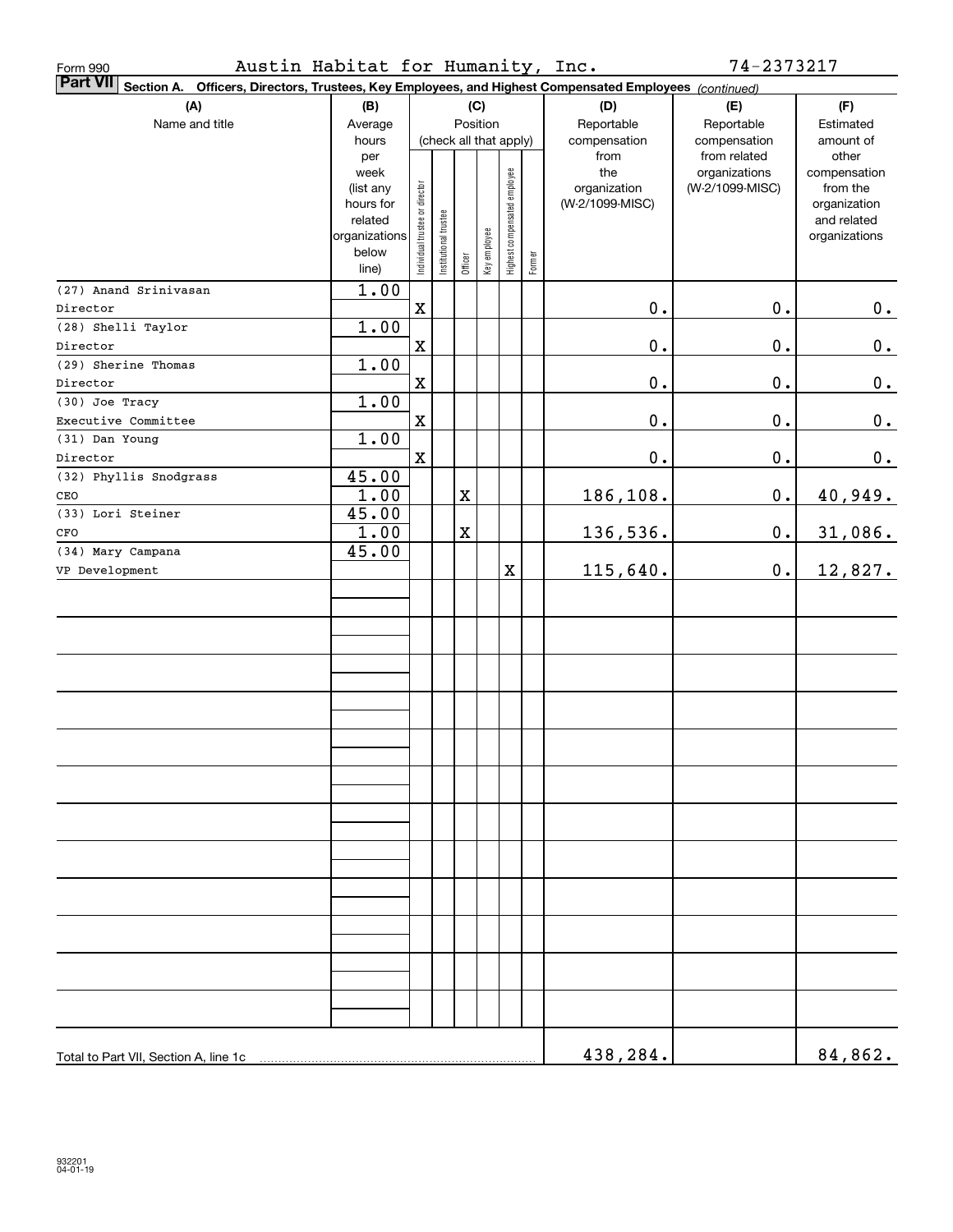|                                                           |                  | Form 990 (2019)                                                                                                                     |    |                    |                |                       | Austin Habitat for Humanity, Inc. |                                                           | 74-2373217                           | Page 9                                                          |
|-----------------------------------------------------------|------------------|-------------------------------------------------------------------------------------------------------------------------------------|----|--------------------|----------------|-----------------------|-----------------------------------|-----------------------------------------------------------|--------------------------------------|-----------------------------------------------------------------|
|                                                           | <b>Part VIII</b> | <b>Statement of Revenue</b>                                                                                                         |    |                    |                |                       |                                   |                                                           |                                      |                                                                 |
|                                                           |                  | Check if Schedule O contains a response or note to any line in this Part VIII                                                       |    |                    |                |                       |                                   |                                                           |                                      |                                                                 |
|                                                           |                  |                                                                                                                                     |    |                    |                |                       | (A)<br>Total revenue              | $\overline{(B)}$<br>Related or exempt<br>function revenue | (C)<br>Unrelated<br>business revenue | (D)<br>Revenue excluded<br>from tax under<br>sections 512 - 514 |
|                                                           |                  | <b>1 a</b> Federated campaigns                                                                                                      |    | 1a                 |                |                       |                                   |                                                           |                                      |                                                                 |
| Contributions, Gifts, Grants<br>and Other Similar Amounts |                  | <b>b</b> Membership dues                                                                                                            |    | 1 <sub>b</sub>     |                |                       |                                   |                                                           |                                      |                                                                 |
|                                                           |                  | c Fundraising events                                                                                                                |    | 1 <sub>c</sub>     |                |                       |                                   |                                                           |                                      |                                                                 |
|                                                           |                  | d Related organizations                                                                                                             |    | 1 <sub>d</sub>     |                |                       |                                   |                                                           |                                      |                                                                 |
|                                                           |                  | e Government grants (contributions)                                                                                                 |    | 1e                 |                | 634,577.              |                                   |                                                           |                                      |                                                                 |
|                                                           |                  | f All other contributions, gifts, grants, and                                                                                       |    |                    |                |                       |                                   |                                                           |                                      |                                                                 |
|                                                           |                  | similar amounts not included above                                                                                                  |    | 1f                 |                | 6,089,740.            |                                   |                                                           |                                      |                                                                 |
|                                                           |                  | g Noncash contributions included in lines 1a-1f                                                                                     |    | $1g$ $\frac{1}{3}$ |                | 3,583,725.            |                                   |                                                           |                                      |                                                                 |
|                                                           |                  |                                                                                                                                     |    |                    |                |                       | 6,724,317.                        |                                                           |                                      |                                                                 |
|                                                           |                  |                                                                                                                                     |    |                    |                | <b>Business Code</b>  |                                   |                                                           |                                      |                                                                 |
|                                                           | 2a               | Sales of homes                                                                                                                      |    |                    |                | 531390                | 2,579,019.                        | 2,579,019.                                                |                                      |                                                                 |
|                                                           | b                | <u> 1989 - Andrea Station Barbara, amerikan per</u>                                                                                 |    |                    |                |                       |                                   |                                                           |                                      |                                                                 |
| Program Service<br>Revenue                                | c                | the control of the control of the control of the control of the control of the control of                                           |    |                    |                |                       |                                   |                                                           |                                      |                                                                 |
|                                                           | d                |                                                                                                                                     |    |                    |                |                       |                                   |                                                           |                                      |                                                                 |
|                                                           | е                |                                                                                                                                     |    |                    |                |                       |                                   |                                                           |                                      |                                                                 |
|                                                           |                  | All other program service revenue                                                                                                   |    |                    |                |                       |                                   |                                                           |                                      |                                                                 |
|                                                           | a                |                                                                                                                                     |    |                    |                |                       | 2,579,019.                        |                                                           |                                      |                                                                 |
|                                                           | 3                | Investment income (including dividends, interest, and                                                                               |    |                    |                |                       |                                   |                                                           |                                      |                                                                 |
|                                                           |                  |                                                                                                                                     |    |                    |                |                       | 25,268.                           |                                                           |                                      | 25, 268.                                                        |
|                                                           | 4                | Income from investment of tax-exempt bond proceeds                                                                                  |    |                    |                |                       |                                   |                                                           |                                      |                                                                 |
|                                                           | 5                |                                                                                                                                     |    | (i) Real           |                | (ii) Personal         |                                   |                                                           |                                      |                                                                 |
|                                                           |                  | 6 a Gross rents                                                                                                                     | 6a |                    | 12,800.        |                       |                                   |                                                           |                                      |                                                                 |
|                                                           |                  | <b>b</b> Less: rental expenses $\ldots$                                                                                             | 6b |                    | $\mathbf{0}$ . |                       |                                   |                                                           |                                      |                                                                 |
|                                                           |                  | Rental income or (loss)                                                                                                             | 6c |                    | 12,800.        |                       |                                   |                                                           |                                      |                                                                 |
|                                                           |                  | d Net rental income or (loss)                                                                                                       |    |                    |                | $\blacktriangleright$ | 12,800.                           |                                                           |                                      | 12,800.                                                         |
|                                                           |                  | 7 a Gross amount from sales of                                                                                                      |    | (i) Securities     |                | (ii) Other            |                                   |                                                           |                                      |                                                                 |
|                                                           |                  | assets other than inventory                                                                                                         | 7a |                    |                | 1,519,798.            |                                   |                                                           |                                      |                                                                 |
|                                                           |                  | <b>b</b> Less: cost or other basis                                                                                                  |    |                    |                |                       |                                   |                                                           |                                      |                                                                 |
|                                                           |                  | and sales expenses                                                                                                                  | 7b |                    |                | 1,136,678.            |                                   |                                                           |                                      |                                                                 |
| venue                                                     |                  | <b>c</b> Gain or (loss) $\ldots$                                                                                                    | 7c |                    |                | 383,120.              |                                   |                                                           |                                      |                                                                 |
|                                                           |                  |                                                                                                                                     |    |                    |                |                       | 383,120.                          |                                                           |                                      | 383,120.                                                        |
| Other R                                                   |                  | 8 a Gross income from fundraising events (not                                                                                       |    |                    |                |                       |                                   |                                                           |                                      |                                                                 |
|                                                           |                  | including \$<br>and the contract of the contract of the contract of the contract of the contract of the contract of the contract of |    |                    |                |                       |                                   |                                                           |                                      |                                                                 |
|                                                           |                  | contributions reported on line 1c). See                                                                                             |    |                    |                |                       |                                   |                                                           |                                      |                                                                 |
|                                                           |                  |                                                                                                                                     |    |                    | 8a             | 475,058.              |                                   |                                                           |                                      |                                                                 |
|                                                           |                  | <b>b</b> Less: direct expenses <i></i>                                                                                              |    |                    | 8b             | 69,153.               |                                   |                                                           |                                      |                                                                 |
|                                                           |                  | c Net income or (loss) from fundraising events                                                                                      |    |                    |                | ▶                     | 405,905.                          |                                                           |                                      | 405,905.                                                        |
|                                                           |                  | 9 a Gross income from gaming activities. See                                                                                        |    |                    |                |                       |                                   |                                                           |                                      |                                                                 |
|                                                           |                  |                                                                                                                                     |    |                    | 9а             |                       |                                   |                                                           |                                      |                                                                 |
|                                                           |                  | <b>b</b> Less: direct expenses                                                                                                      |    |                    | 9 <sub>b</sub> |                       |                                   |                                                           |                                      |                                                                 |
|                                                           |                  | c Net income or (loss) from gaming activities                                                                                       |    |                    |                | ▶                     |                                   |                                                           |                                      |                                                                 |
|                                                           |                  | 10 a Gross sales of inventory, less returns                                                                                         |    |                    |                |                       |                                   |                                                           |                                      |                                                                 |
|                                                           |                  |                                                                                                                                     |    |                    | 10a            | 5,031,188.            |                                   |                                                           |                                      |                                                                 |
|                                                           |                  | <b>b</b> Less: cost of goods sold                                                                                                   |    |                    | 10b            | 4, 343, 061.          | 688,127.                          |                                                           | 688,127.                             |                                                                 |
|                                                           |                  | c Net income or (loss) from sales of inventory                                                                                      |    |                    |                | <b>Business Code</b>  |                                   |                                                           |                                      |                                                                 |
|                                                           | 11 a             | Management fee                                                                                                                      |    |                    |                | 900099                | 270,588.                          | 270,588.                                                  |                                      |                                                                 |
|                                                           | b                | Other Income                                                                                                                        |    |                    |                | 900099                | 165,714.                          | 165,714.                                                  |                                      |                                                                 |
|                                                           |                  | CCML Leverage II LLC                                                                                                                |    |                    |                | 900099                | 7,155.                            |                                                           |                                      | 7,155.                                                          |
| Miscellaneous<br>Revenue                                  |                  |                                                                                                                                     |    |                    |                |                       |                                   |                                                           |                                      |                                                                 |
|                                                           |                  |                                                                                                                                     |    |                    |                | ▶                     | 443,457.                          |                                                           |                                      |                                                                 |
|                                                           | 12               | Total revenue. See instructions                                                                                                     |    |                    |                | ▶                     | 11,262,013.                       | 3,015,321.                                                | 688,127.                             | 834,248.                                                        |
|                                                           |                  |                                                                                                                                     |    |                    |                |                       |                                   |                                                           |                                      |                                                                 |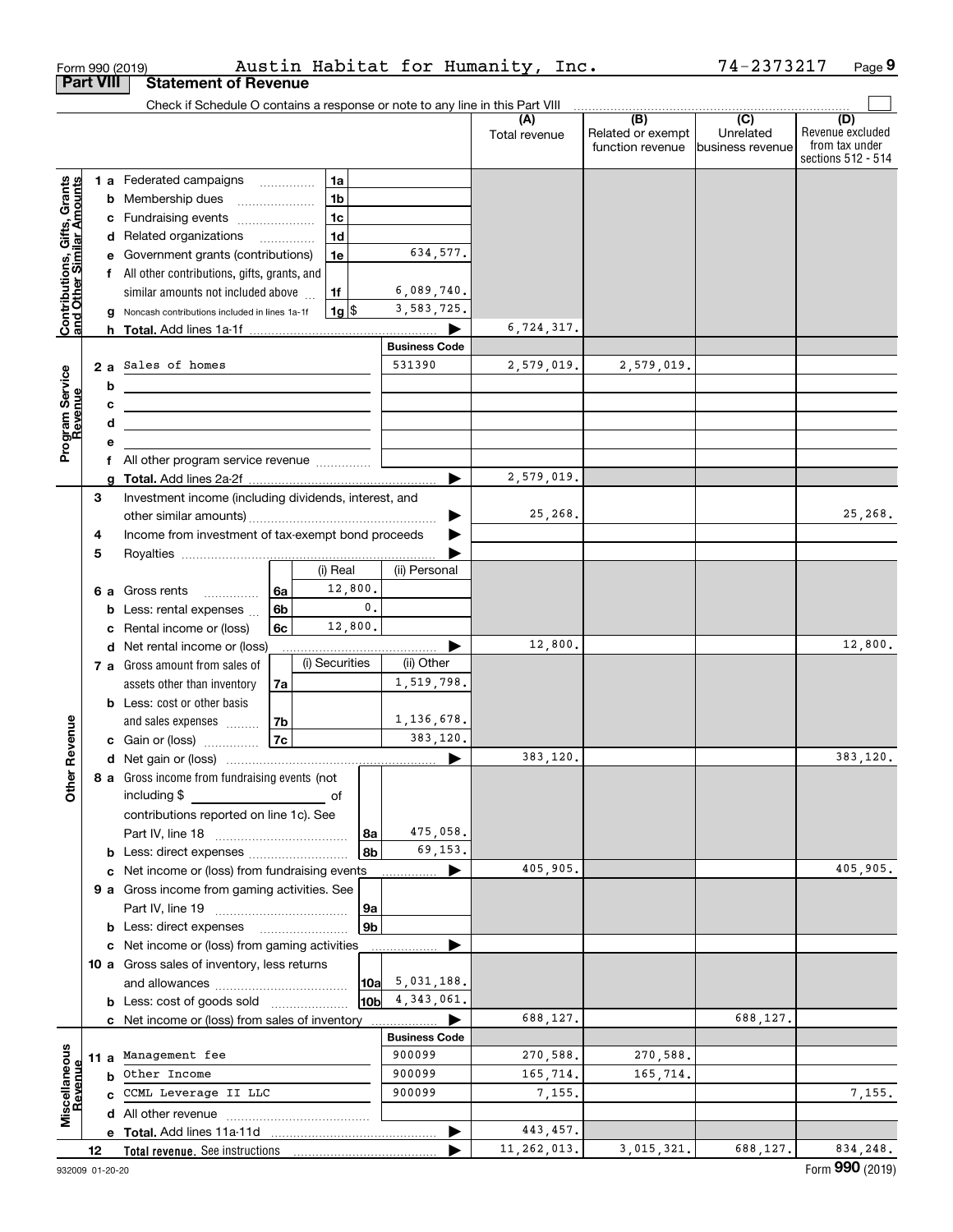Form 990 (2019) Page **Part IX Statement of Functional Expenses** Austin Habitat for Humanity, Inc. 74-2373217

|              | Section 501(c)(3) and 501(c)(4) organizations must complete all columns. All other organizations must complete column (A). |                                     |                                    |                                           |                                |
|--------------|----------------------------------------------------------------------------------------------------------------------------|-------------------------------------|------------------------------------|-------------------------------------------|--------------------------------|
|              | Check if Schedule O contains a response or note to any line in this Part IX                                                |                                     |                                    |                                           |                                |
|              | Do not include amounts reported on lines 6b,<br>7b, 8b, 9b, and 10b of Part VIII.                                          | (A)<br>Total expenses               | (B)<br>Program service<br>expenses | (C)<br>Management and<br>general expenses | (D)<br>Fundraising<br>expenses |
| 1.           | Grants and other assistance to domestic organizations                                                                      |                                     |                                    |                                           |                                |
|              | and domestic governments. See Part IV, line 21                                                                             |                                     |                                    |                                           |                                |
| $\mathbf{2}$ | Grants and other assistance to domestic                                                                                    |                                     |                                    |                                           |                                |
|              | individuals. See Part IV, line 22                                                                                          |                                     |                                    |                                           |                                |
| 3            | Grants and other assistance to foreign                                                                                     |                                     |                                    |                                           |                                |
|              | organizations, foreign governments, and foreign                                                                            |                                     |                                    |                                           |                                |
|              | individuals. See Part IV, lines 15 and 16                                                                                  |                                     |                                    |                                           |                                |
| 4            | Benefits paid to or for members                                                                                            |                                     |                                    |                                           |                                |
| 5            | Compensation of current officers, directors,                                                                               |                                     |                                    |                                           |                                |
|              |                                                                                                                            | 394,681.                            | 294,613.                           | 61,339.                                   | 38,729.                        |
| 6            | Compensation not included above to disqualified                                                                            |                                     |                                    |                                           |                                |
|              | persons (as defined under section 4958(f)(1)) and                                                                          |                                     |                                    |                                           |                                |
|              | persons described in section 4958(c)(3)(B)                                                                                 |                                     |                                    |                                           |                                |
| 7            |                                                                                                                            | 3,305,078.                          | 2,467,106.                         | 513,657.                                  | 324, 315.                      |
| 8            | Pension plan accruals and contributions (include                                                                           |                                     |                                    |                                           |                                |
|              | section 401(k) and 403(b) employer contributions)                                                                          |                                     |                                    |                                           |                                |
| 9            |                                                                                                                            | 759, 728.                           | 583, 355.                          | 115,740.                                  | 60, 633.                       |
| 10           |                                                                                                                            | 255, 330.                           | 185,937.                           | 41,438.                                   | 27,955.                        |
| 11           | Fees for services (nonemployees):                                                                                          |                                     |                                    |                                           |                                |
| а            |                                                                                                                            |                                     |                                    |                                           |                                |
| b            |                                                                                                                            |                                     |                                    |                                           |                                |
| с            |                                                                                                                            |                                     |                                    |                                           |                                |
| d            |                                                                                                                            | 15,000.                             | 15,000.                            |                                           |                                |
|              | Professional fundraising services. See Part IV, line 17                                                                    |                                     |                                    |                                           |                                |
| f            | Investment management fees                                                                                                 |                                     |                                    |                                           |                                |
| g            | Other. (If line 11g amount exceeds 10% of line 25,                                                                         |                                     |                                    |                                           |                                |
|              | column (A) amount, list line 11g expenses on Sch O.)                                                                       | 205, 373.                           | 92,378.<br>122,854.                | 91,852.<br>892.                           | $\frac{21,143.}{92,378.}$      |
| 12           |                                                                                                                            | 216, 124.<br>$\overline{277,911}$ . | 210,529.                           | 54,912.                                   | 12,470.                        |
| 13           |                                                                                                                            | 59,166.                             | 43,953.                            | 4,358.                                    | 10,855.                        |
| 14           |                                                                                                                            |                                     |                                    |                                           |                                |
| 15           |                                                                                                                            | 443,508.                            | 431,044.                           | 7,217.                                    | 5,247.                         |
| 16           |                                                                                                                            | 71, 335.                            | 49,346.                            | 17,979.                                   | 4,010.                         |
| 17           | Payments of travel or entertainment expenses                                                                               |                                     |                                    |                                           |                                |
| 18           | for any federal, state, or local public officials                                                                          |                                     |                                    |                                           |                                |
| 19           | Conferences, conventions, and meetings                                                                                     | 31, 166.                            | 14,577.                            | 13,790.                                   | 2,799.                         |
| 20           | Interest                                                                                                                   | 289,070.                            | 214,497.                           | 59,872.                                   | 14,701.                        |
| 21           |                                                                                                                            | 77,008.                             | 77,008.                            |                                           |                                |
| 22           | Depreciation, depletion, and amortization                                                                                  | 255,993.                            | $\overline{229,304}$ .             | 15, 259.                                  | 11,430.                        |
| 23           | Insurance                                                                                                                  | 137,075.                            | 132,280.                           | 2, 266.                                   | 2,529.                         |
| 24           | Other expenses. Itemize expenses not covered<br>above (List miscellaneous expenses on line 24e. If                         |                                     |                                    |                                           |                                |
|              | line 24e amount exceeds 10% of line 25, column (A)                                                                         |                                     |                                    |                                           |                                |
|              | amount, list line 24e expenses on Schedule O.)                                                                             |                                     | 2,668,810.                         |                                           |                                |
| a            | Cost of Homes Sold                                                                                                         | 2,668,810.                          |                                    |                                           |                                |
|              | Loan discounts and amor                                                                                                    | 433,850.<br>372, 744.               | 433,850.<br>369,709.               | 1,044.                                    | 1,991.                         |
|              | Home Repair Program                                                                                                        | 70,933.                             | $\overline{22, 223.}$              | 7,200.                                    | 41,510.                        |
| d            | Other expenses                                                                                                             | 115,392.                            | 83,062.                            | 27,398.                                   | 4,932.                         |
| е            | All other expenses<br>Total functional expenses. Add lines 1 through 24e                                                   | 10,455,275.                         | 8,741,435.                         | 1,036,213.                                | 677,627.                       |
| 25<br>26     | Joint costs. Complete this line only if the organization                                                                   |                                     |                                    |                                           |                                |
|              | reported in column (B) joint costs from a combined                                                                         |                                     |                                    |                                           |                                |
|              | educational campaign and fundraising solicitation.                                                                         |                                     |                                    |                                           |                                |
|              | Check here $\blacktriangleright$<br>if following SOP 98-2 (ASC 958-720)                                                    |                                     |                                    |                                           |                                |
|              |                                                                                                                            |                                     |                                    |                                           |                                |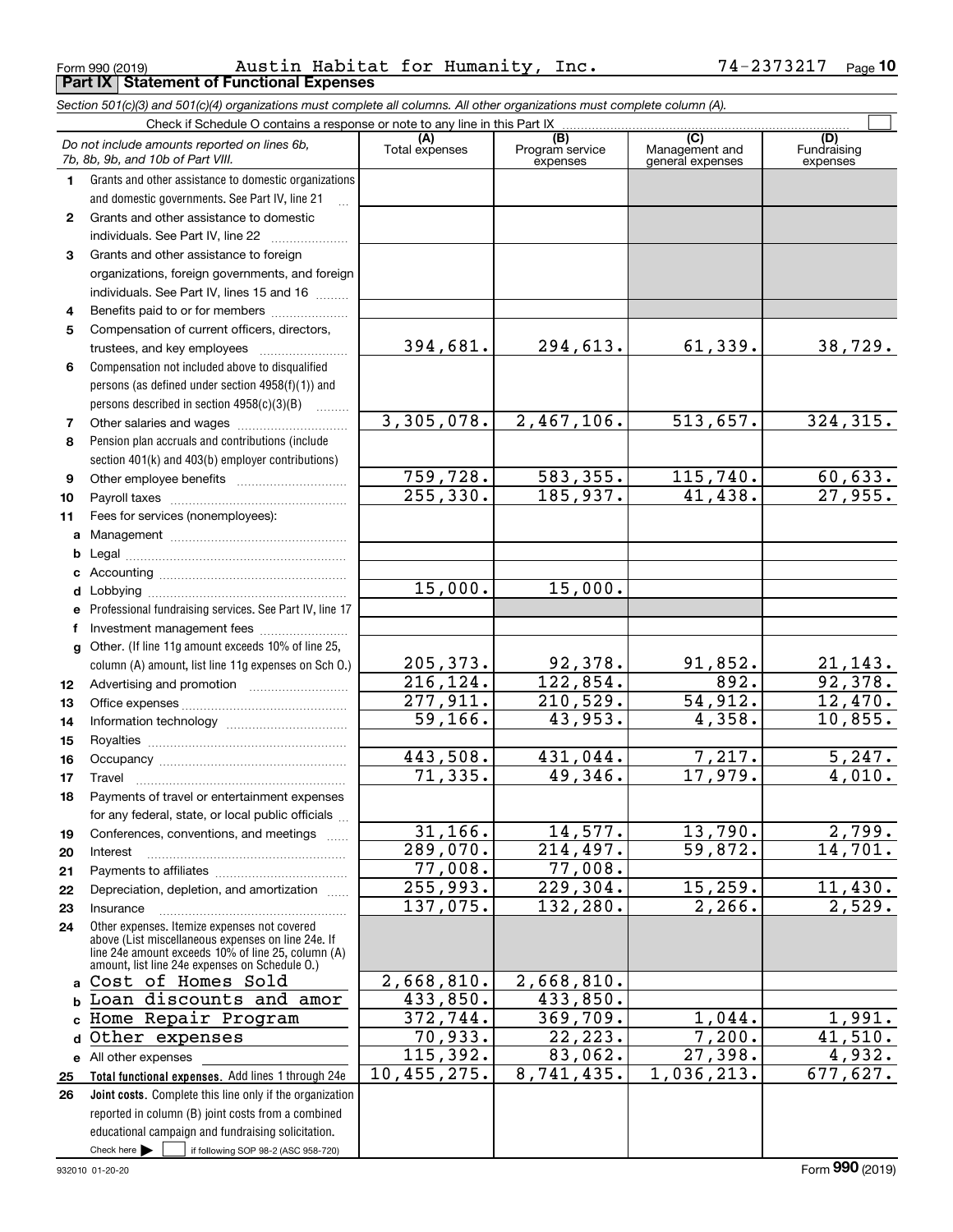| 2373217<br>Habitat<br>Humanity,<br>74–.<br>Austin<br>for<br>Inc.<br>Form 990 (2019) | $P$ age |
|-------------------------------------------------------------------------------------|---------|
|-------------------------------------------------------------------------------------|---------|

|                             |          | Check if Schedule O contains a response or note to any line in this Part X                                                                                                                                                     |                                                                                            |             |                          |                         |                    |
|-----------------------------|----------|--------------------------------------------------------------------------------------------------------------------------------------------------------------------------------------------------------------------------------|--------------------------------------------------------------------------------------------|-------------|--------------------------|-------------------------|--------------------|
|                             |          |                                                                                                                                                                                                                                |                                                                                            |             | (A)<br>Beginning of year |                         | (B)<br>End of year |
|                             | 1        |                                                                                                                                                                                                                                |                                                                                            |             |                          | $\mathbf{1}$            |                    |
|                             | 2        |                                                                                                                                                                                                                                |                                                                                            |             | 1,685,342.               | $\mathbf{2}$            | 1,993,023.         |
|                             | 3        |                                                                                                                                                                                                                                |                                                                                            |             | 631,505.                 | $\mathbf{3}$            | 477,885.           |
|                             | 4        |                                                                                                                                                                                                                                |                                                                                            |             | 228,894.                 | $\overline{\mathbf{4}}$ | 407,794.           |
|                             | 5        | Loans and other receivables from any current or former officer, director,                                                                                                                                                      |                                                                                            |             |                          |                         |                    |
|                             |          | trustee, key employee, creator or founder, substantial contributor, or 35%                                                                                                                                                     |                                                                                            |             |                          |                         |                    |
|                             |          | controlled entity or family member of any of these persons                                                                                                                                                                     |                                                                                            |             |                          | 5                       |                    |
|                             | 6        | Loans and other receivables from other disqualified persons (as defined                                                                                                                                                        | $\ldots$                                                                                   |             |                          |                         |                    |
|                             |          | under section 4958(f)(1)), and persons described in section 4958(c)(3)(B)                                                                                                                                                      |                                                                                            |             |                          | 6<br>$\overline{7}$     |                    |
|                             | 7        |                                                                                                                                                                                                                                |                                                                                            |             |                          |                         | 10, 546, 396.      |
| Assets                      | 8        |                                                                                                                                                                                                                                | 808,029.                                                                                   | 8           | 842,554.                 |                         |                    |
|                             | 9        | Prepaid expenses and deferred charges                                                                                                                                                                                          |                                                                                            | 396,443.    | $\boldsymbol{9}$         | 326,092.                |                    |
|                             |          | 10a Land, buildings, and equipment: cost or other                                                                                                                                                                              |                                                                                            |             |                          |                         |                    |
|                             |          |                                                                                                                                                                                                                                | 16,336,500.<br>basis. Complete Part VI of Schedule D  10a<br>1,451,245.<br>10 <sub>b</sub> |             |                          |                         |                    |
|                             |          | <b>b</b> Less: accumulated depreciation                                                                                                                                                                                        |                                                                                            |             | 14, 185, 946.            | 10 <sub>c</sub>         | 14,885,255.        |
|                             | 11       |                                                                                                                                                                                                                                |                                                                                            |             | 15,454.                  | 11                      | 16, 204.           |
|                             | 12       |                                                                                                                                                                                                                                |                                                                                            |             |                          | 12                      |                    |
|                             | 13       |                                                                                                                                                                                                                                | 1,431,009.                                                                                 | 13          | 0.                       |                         |                    |
|                             | 14       |                                                                                                                                                                                                                                | 89,539.                                                                                    | 14          | $\overline{0}$ .         |                         |                    |
|                             | 15       |                                                                                                                                                                                                                                | 1,782,537.                                                                                 | 15          | 671,834.                 |                         |                    |
|                             | 16       |                                                                                                                                                                                                                                | 30,971,840.                                                                                | 16          | 30, 167, 037.            |                         |                    |
|                             | 17       |                                                                                                                                                                                                                                |                                                                                            |             | 852,082.                 | 17                      | 723, 155.          |
|                             | 18       |                                                                                                                                                                                                                                |                                                                                            |             |                          | 18                      |                    |
|                             | 19       | Deferred revenue manual contracts and contracts are contracted and contract and contract are contracted and contract are contracted and contract are contracted and contract are contracted and contract are contracted and co |                                                                                            |             | 2,703,768.               | 19                      | 3,130,982.         |
|                             | 20       |                                                                                                                                                                                                                                |                                                                                            |             |                          | 20                      | 5,457,871.         |
|                             | 21       | Escrow or custodial account liability. Complete Part IV of Schedule D                                                                                                                                                          |                                                                                            | $\sim$      |                          | 21                      |                    |
|                             | 22       | Loans and other payables to any current or former officer, director,                                                                                                                                                           |                                                                                            |             |                          |                         |                    |
| Liabilities                 |          | trustee, key employee, creator or founder, substantial contributor, or 35%                                                                                                                                                     |                                                                                            |             |                          |                         |                    |
|                             |          | controlled entity or family member of any of these persons                                                                                                                                                                     |                                                                                            |             |                          | 22                      |                    |
|                             | 23       | Secured mortgages and notes payable to unrelated third parties                                                                                                                                                                 |                                                                                            |             | 8,033,608.               | 23                      | 1,337,822.         |
|                             | 24       | Unsecured notes and loans payable to unrelated third parties                                                                                                                                                                   |                                                                                            |             |                          | 24                      |                    |
|                             | 25       | Other liabilities (including federal income tax, payables to related third                                                                                                                                                     |                                                                                            |             |                          |                         |                    |
|                             |          | parties, and other liabilities not included on lines 17-24). Complete Part X                                                                                                                                                   |                                                                                            |             | 6, 161, 838.             |                         | 5,489,925.         |
|                             |          | of Schedule D                                                                                                                                                                                                                  |                                                                                            | 17,751,296. | 25<br>26                 | 16, 139, 755.           |                    |
|                             | 26       | Total liabilities. Add lines 17 through 25                                                                                                                                                                                     |                                                                                            |             |                          |                         |                    |
|                             |          | Organizations that follow FASB ASC 958, check here $\triangleright \lfloor X \rfloor$                                                                                                                                          |                                                                                            |             |                          |                         |                    |
|                             |          | and complete lines 27, 28, 32, and 33.                                                                                                                                                                                         |                                                                                            |             | 11,553,524.              | 27                      | 12,382,808.        |
|                             | 27<br>28 |                                                                                                                                                                                                                                |                                                                                            |             | 1,667,020.               | 28                      | 1,644,474.         |
|                             |          | Organizations that do not follow FASB ASC 958, check here ▶ □                                                                                                                                                                  |                                                                                            |             |                          |                         |                    |
|                             |          | and complete lines 29 through 33.                                                                                                                                                                                              |                                                                                            |             |                          |                         |                    |
|                             | 29       |                                                                                                                                                                                                                                |                                                                                            |             |                          | 29                      |                    |
|                             | 30       | Paid-in or capital surplus, or land, building, or equipment fund                                                                                                                                                               |                                                                                            |             |                          | 30                      |                    |
|                             | 31       | Retained earnings, endowment, accumulated income, or other funds                                                                                                                                                               |                                                                                            |             |                          | 31                      |                    |
| Net Assets or Fund Balances | 32       |                                                                                                                                                                                                                                |                                                                                            |             | 13, 220, 544.            | 32                      | 14,027,282.        |
|                             | 33       |                                                                                                                                                                                                                                |                                                                                            |             | 30,971,840.              | 33                      | 30, 167, 037.      |
|                             |          |                                                                                                                                                                                                                                |                                                                                            |             |                          |                         |                    |

Form (2019) **990**

# **Part X Balance Sheet**

| Form 990 (2019 |  |
|----------------|--|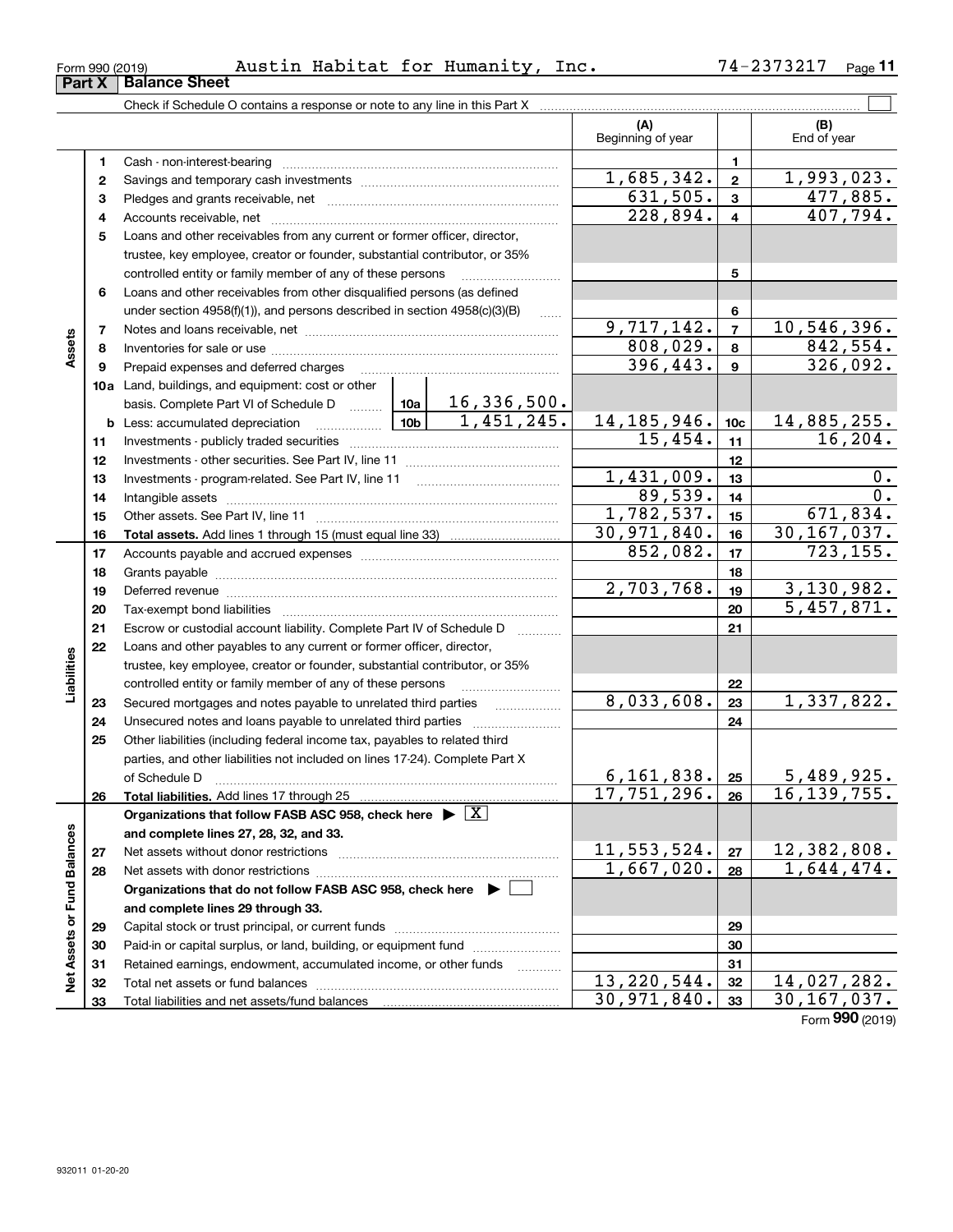| Form 990 (2019) | Austin Habitat for Humanity, Inc.                                                                                               |                         | 74-2373217     |         | Page 12                 |
|-----------------|---------------------------------------------------------------------------------------------------------------------------------|-------------------------|----------------|---------|-------------------------|
| Part XI         | <b>Reconciliation of Net Assets</b>                                                                                             |                         |                |         |                         |
|                 |                                                                                                                                 |                         |                |         |                         |
|                 |                                                                                                                                 |                         |                |         |                         |
| 1               | Total revenue (must equal Part VIII, column (A), line 12)                                                                       | 1                       | 11,262,013.    |         |                         |
| 2               |                                                                                                                                 | $\overline{2}$          | 10,455,275.    |         |                         |
| 3               | Revenue less expenses. Subtract line 2 from line 1                                                                              | 3                       |                |         | 806,738.                |
| 4               |                                                                                                                                 | $\overline{\mathbf{4}}$ | 13, 220, 544.  |         |                         |
| 5               |                                                                                                                                 | 5                       |                |         |                         |
| 6               |                                                                                                                                 | 6                       |                |         |                         |
| 7               |                                                                                                                                 | $\overline{7}$          |                |         |                         |
| 8               | Prior period adjustments                                                                                                        | 8                       |                |         |                         |
| 9               | Other changes in net assets or fund balances (explain on Schedule O)                                                            | 9                       |                |         | 0.                      |
| 10              | Net assets or fund balances at end of year. Combine lines 3 through 9 (must equal Part X, line 32,                              |                         |                |         |                         |
|                 |                                                                                                                                 | 10                      | 14,027,282.    |         |                         |
|                 | Part XII Financial Statements and Reporting                                                                                     |                         |                |         |                         |
|                 |                                                                                                                                 |                         |                |         | $\overline{\mathbf{X}}$ |
|                 |                                                                                                                                 |                         |                | Yes     | <b>No</b>               |
|                 | $\boxed{\textbf{X}}$ Accrual<br>Accounting method used to prepare the Form 990: <u>I</u> Cash<br>Other                          |                         |                |         |                         |
|                 | If the organization changed its method of accounting from a prior year or checked "Other," explain in Schedule O.               |                         |                |         |                         |
|                 | 2a Were the organization's financial statements compiled or reviewed by an independent accountant?                              |                         | 2a             |         | x                       |
|                 | If "Yes," check a box below to indicate whether the financial statements for the year were compiled or reviewed on a            |                         |                |         |                         |
|                 | separate basis, consolidated basis, or both:                                                                                    |                         |                |         |                         |
|                 | Separate basis<br>Consolidated basis<br>Both consolidated and separate basis                                                    |                         |                |         |                         |
|                 | <b>b</b> Were the organization's financial statements audited by an independent accountant?                                     |                         | 2 <sub>b</sub> | х       |                         |
|                 | If "Yes," check a box below to indicate whether the financial statements for the year were audited on a separate basis,         |                         |                |         |                         |
|                 | consolidated basis, or both:                                                                                                    |                         |                |         |                         |
|                 | $\boxed{\textbf{X}}$ Consolidated basis<br>Separate basis<br>Both consolidated and separate basis                               |                         |                |         |                         |
|                 | c If "Yes" to line 2a or 2b, does the organization have a committee that assumes responsibility for oversight of the audit,     |                         |                |         |                         |
|                 |                                                                                                                                 |                         | 2c             | х       |                         |
|                 | If the organization changed either its oversight process or selection process during the tax year, explain on Schedule O.       |                         |                |         |                         |
|                 | 3a As a result of a federal award, was the organization required to undergo an audit or audits as set forth in the Single Audit |                         |                |         |                         |
|                 |                                                                                                                                 |                         | 3a             |         | X                       |
|                 | b If "Yes," did the organization undergo the required audit or audits? If the organization did not undergo the required audit   |                         |                |         |                         |
|                 |                                                                                                                                 |                         | 3 <sub>b</sub> | <b></b> |                         |

Form (2019) **990**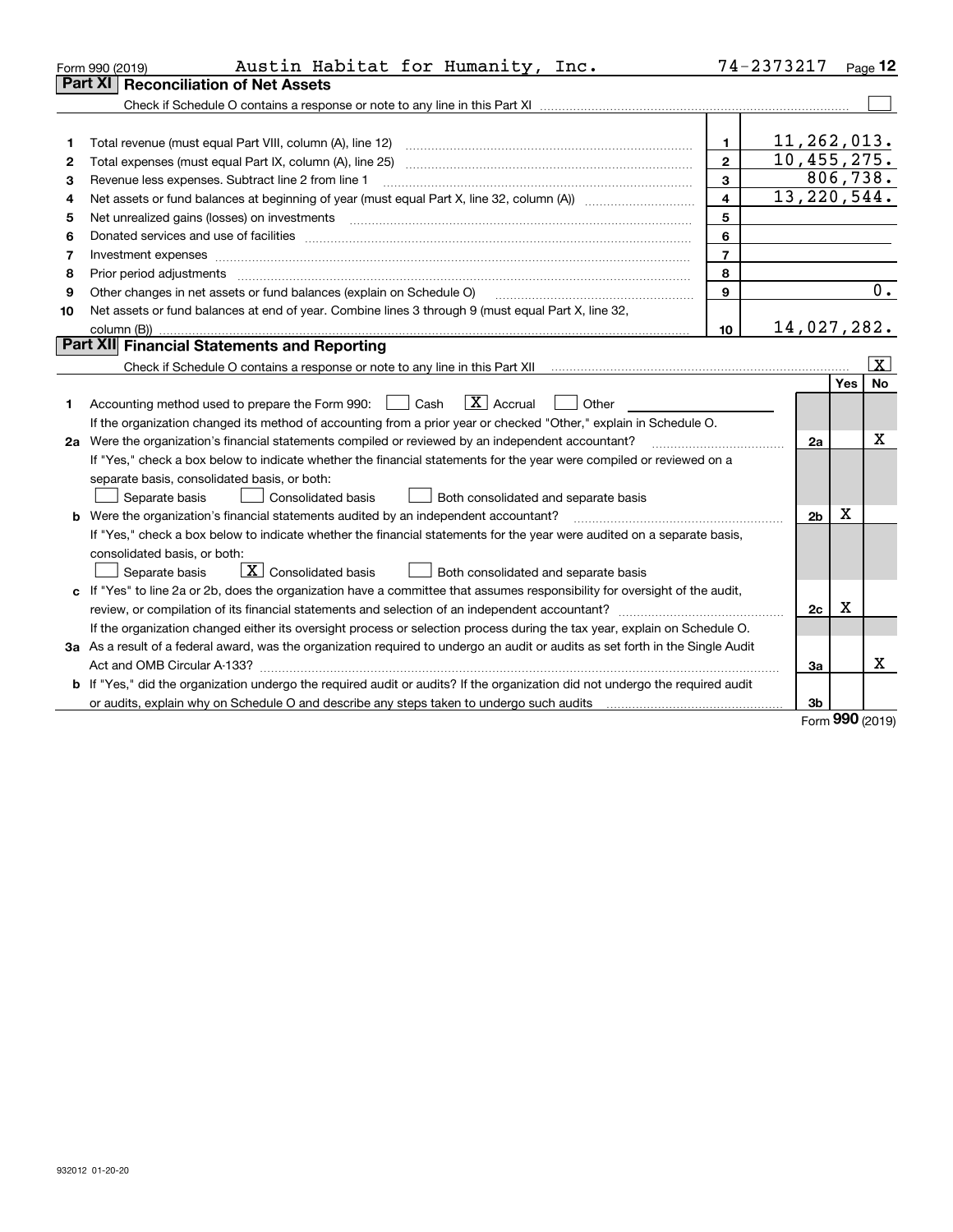| <b>SCHEDULE A</b> |  |  |  |  |  |  |
|-------------------|--|--|--|--|--|--|
|-------------------|--|--|--|--|--|--|

# **Public Charity Status and Public Support**

**Complete if the organization is a section 501(c)(3) organization or a section 4947(a)(1) nonexempt charitable trust. | Attach to Form 990 or Form 990-EZ.** 

| OMB No 1545-0047                  |
|-----------------------------------|
| 7019                              |
| <b>Open to Public</b><br>cnootion |

| Department of the Treasury<br>Internal Revenue Service |                                                      |  | Attach to Form 990 or Form 990-EZ.<br>Go to www.irs.gov/Form990 for instructions and the latest information. |                                                                                                                                               |     |                                                                |                            | <b>Open to Public</b><br>Inspection |                                       |
|--------------------------------------------------------|------------------------------------------------------|--|--------------------------------------------------------------------------------------------------------------|-----------------------------------------------------------------------------------------------------------------------------------------------|-----|----------------------------------------------------------------|----------------------------|-------------------------------------|---------------------------------------|
| Name of the organization                               |                                                      |  |                                                                                                              |                                                                                                                                               |     |                                                                |                            |                                     | <b>Employer identification number</b> |
|                                                        | 74-2373217<br>Austin Habitat for Humanity, Inc.      |  |                                                                                                              |                                                                                                                                               |     |                                                                |                            |                                     |                                       |
| Part I                                                 |                                                      |  |                                                                                                              | Reason for Public Charity Status (All organizations must complete this part.) See instructions.                                               |     |                                                                |                            |                                     |                                       |
|                                                        |                                                      |  |                                                                                                              | The organization is not a private foundation because it is: (For lines 1 through 12, check only one box.)                                     |     |                                                                |                            |                                     |                                       |
| 1                                                      |                                                      |  |                                                                                                              | A church, convention of churches, or association of churches described in section 170(b)(1)(A)(i).                                            |     |                                                                |                            |                                     |                                       |
| 2                                                      |                                                      |  |                                                                                                              | A school described in section 170(b)(1)(A)(ii). (Attach Schedule E (Form 990 or 990-EZ).)                                                     |     |                                                                |                            |                                     |                                       |
|                                                        |                                                      |  |                                                                                                              |                                                                                                                                               |     |                                                                |                            |                                     |                                       |
| 3                                                      |                                                      |  |                                                                                                              | A hospital or a cooperative hospital service organization described in section 170(b)(1)(A)(iii).                                             |     |                                                                |                            |                                     |                                       |
| 4                                                      |                                                      |  |                                                                                                              | A medical research organization operated in conjunction with a hospital described in section 170(b)(1)(A)(iii). Enter the hospital's name,    |     |                                                                |                            |                                     |                                       |
|                                                        | city, and state:                                     |  |                                                                                                              |                                                                                                                                               |     |                                                                |                            |                                     |                                       |
| 5                                                      |                                                      |  |                                                                                                              | An organization operated for the benefit of a college or university owned or operated by a governmental unit described in                     |     |                                                                |                            |                                     |                                       |
|                                                        |                                                      |  | section 170(b)(1)(A)(iv). (Complete Part II.)                                                                |                                                                                                                                               |     |                                                                |                            |                                     |                                       |
| 6                                                      |                                                      |  |                                                                                                              | A federal, state, or local government or governmental unit described in section 170(b)(1)(A)(v).                                              |     |                                                                |                            |                                     |                                       |
| 7   X                                                  |                                                      |  |                                                                                                              | An organization that normally receives a substantial part of its support from a governmental unit or from the general public described in     |     |                                                                |                            |                                     |                                       |
|                                                        |                                                      |  | section 170(b)(1)(A)(vi). (Complete Part II.)                                                                |                                                                                                                                               |     |                                                                |                            |                                     |                                       |
| 8                                                      |                                                      |  |                                                                                                              | A community trust described in section 170(b)(1)(A)(vi). (Complete Part II.)                                                                  |     |                                                                |                            |                                     |                                       |
| 9                                                      |                                                      |  |                                                                                                              | An agricultural research organization described in section 170(b)(1)(A)(ix) operated in conjunction with a land-grant college                 |     |                                                                |                            |                                     |                                       |
|                                                        |                                                      |  |                                                                                                              | or university or a non-land-grant college of agriculture (see instructions). Enter the name, city, and state of the college or                |     |                                                                |                            |                                     |                                       |
|                                                        | university:                                          |  |                                                                                                              |                                                                                                                                               |     |                                                                |                            |                                     |                                       |
| 10                                                     |                                                      |  |                                                                                                              | An organization that normally receives: (1) more than 33 1/3% of its support from contributions, membership fees, and gross receipts from     |     |                                                                |                            |                                     |                                       |
|                                                        |                                                      |  |                                                                                                              | activities related to its exempt functions - subject to certain exceptions, and (2) no more than 33 1/3% of its support from gross investment |     |                                                                |                            |                                     |                                       |
|                                                        |                                                      |  |                                                                                                              | income and unrelated business taxable income (less section 511 tax) from businesses acquired by the organization after June 30, 1975.         |     |                                                                |                            |                                     |                                       |
|                                                        |                                                      |  | See section 509(a)(2). (Complete Part III.)                                                                  |                                                                                                                                               |     |                                                                |                            |                                     |                                       |
| 11                                                     |                                                      |  |                                                                                                              | An organization organized and operated exclusively to test for public safety. See section 509(a)(4).                                          |     |                                                                |                            |                                     |                                       |
| 12                                                     |                                                      |  |                                                                                                              | An organization organized and operated exclusively for the benefit of, to perform the functions of, or to carry out the purposes of one or    |     |                                                                |                            |                                     |                                       |
|                                                        |                                                      |  |                                                                                                              | more publicly supported organizations described in section 509(a)(1) or section 509(a)(2). See section 509(a)(3). Check the box in            |     |                                                                |                            |                                     |                                       |
|                                                        |                                                      |  |                                                                                                              | lines 12a through 12d that describes the type of supporting organization and complete lines 12e, 12f, and 12g.                                |     |                                                                |                            |                                     |                                       |
| а                                                      |                                                      |  |                                                                                                              | Type I. A supporting organization operated, supervised, or controlled by its supported organization(s), typically by giving                   |     |                                                                |                            |                                     |                                       |
|                                                        |                                                      |  |                                                                                                              | the supported organization(s) the power to regularly appoint or elect a majority of the directors or trustees of the supporting               |     |                                                                |                            |                                     |                                       |
|                                                        |                                                      |  | organization. You must complete Part IV, Sections A and B.                                                   |                                                                                                                                               |     |                                                                |                            |                                     |                                       |
|                                                        |                                                      |  |                                                                                                              |                                                                                                                                               |     |                                                                |                            |                                     |                                       |
| b                                                      |                                                      |  |                                                                                                              | Type II. A supporting organization supervised or controlled in connection with its supported organization(s), by having                       |     |                                                                |                            |                                     |                                       |
|                                                        |                                                      |  |                                                                                                              | control or management of the supporting organization vested in the same persons that control or manage the supported                          |     |                                                                |                            |                                     |                                       |
|                                                        |                                                      |  | organization(s). You must complete Part IV, Sections A and C.                                                |                                                                                                                                               |     |                                                                |                            |                                     |                                       |
| с                                                      |                                                      |  |                                                                                                              | Type III functionally integrated. A supporting organization operated in connection with, and functionally integrated with,                    |     |                                                                |                            |                                     |                                       |
|                                                        |                                                      |  |                                                                                                              | its supported organization(s) (see instructions). You must complete Part IV, Sections A, D, and E.                                            |     |                                                                |                            |                                     |                                       |
| d                                                      |                                                      |  |                                                                                                              | Type III non-functionally integrated. A supporting organization operated in connection with its supported organization(s)                     |     |                                                                |                            |                                     |                                       |
|                                                        |                                                      |  |                                                                                                              | that is not functionally integrated. The organization generally must satisfy a distribution requirement and an attentiveness                  |     |                                                                |                            |                                     |                                       |
|                                                        |                                                      |  |                                                                                                              | requirement (see instructions). You must complete Part IV, Sections A and D, and Part V.                                                      |     |                                                                |                            |                                     |                                       |
| е                                                      |                                                      |  |                                                                                                              | Check this box if the organization received a written determination from the IRS that it is a Type I, Type II, Type III                       |     |                                                                |                            |                                     |                                       |
|                                                        |                                                      |  |                                                                                                              | functionally integrated, or Type III non-functionally integrated supporting organization.                                                     |     |                                                                |                            |                                     |                                       |
|                                                        | <b>f</b> Enter the number of supported organizations |  |                                                                                                              |                                                                                                                                               |     |                                                                |                            |                                     |                                       |
| g                                                      |                                                      |  | Provide the following information about the supported organization(s).                                       |                                                                                                                                               |     |                                                                |                            |                                     |                                       |
|                                                        | (i) Name of supported                                |  | (ii) EIN                                                                                                     | (iii) Type of organization<br>(described on lines 1-10                                                                                        |     | (iv) Is the organization listed<br>in your governing document? | (v) Amount of monetary     |                                     | (vi) Amount of other                  |
|                                                        | organization                                         |  |                                                                                                              | above (see instructions))                                                                                                                     | Yes | No                                                             | support (see instructions) |                                     | support (see instructions)            |
|                                                        |                                                      |  |                                                                                                              |                                                                                                                                               |     |                                                                |                            |                                     |                                       |
|                                                        |                                                      |  |                                                                                                              |                                                                                                                                               |     |                                                                |                            |                                     |                                       |
|                                                        |                                                      |  |                                                                                                              |                                                                                                                                               |     |                                                                |                            |                                     |                                       |
|                                                        |                                                      |  |                                                                                                              |                                                                                                                                               |     |                                                                |                            |                                     |                                       |
|                                                        |                                                      |  |                                                                                                              |                                                                                                                                               |     |                                                                |                            |                                     |                                       |
|                                                        |                                                      |  |                                                                                                              |                                                                                                                                               |     |                                                                |                            |                                     |                                       |
|                                                        |                                                      |  |                                                                                                              |                                                                                                                                               |     |                                                                |                            |                                     |                                       |
|                                                        |                                                      |  |                                                                                                              |                                                                                                                                               |     |                                                                |                            |                                     |                                       |
|                                                        |                                                      |  |                                                                                                              |                                                                                                                                               |     |                                                                |                            |                                     |                                       |
|                                                        |                                                      |  |                                                                                                              |                                                                                                                                               |     |                                                                |                            |                                     |                                       |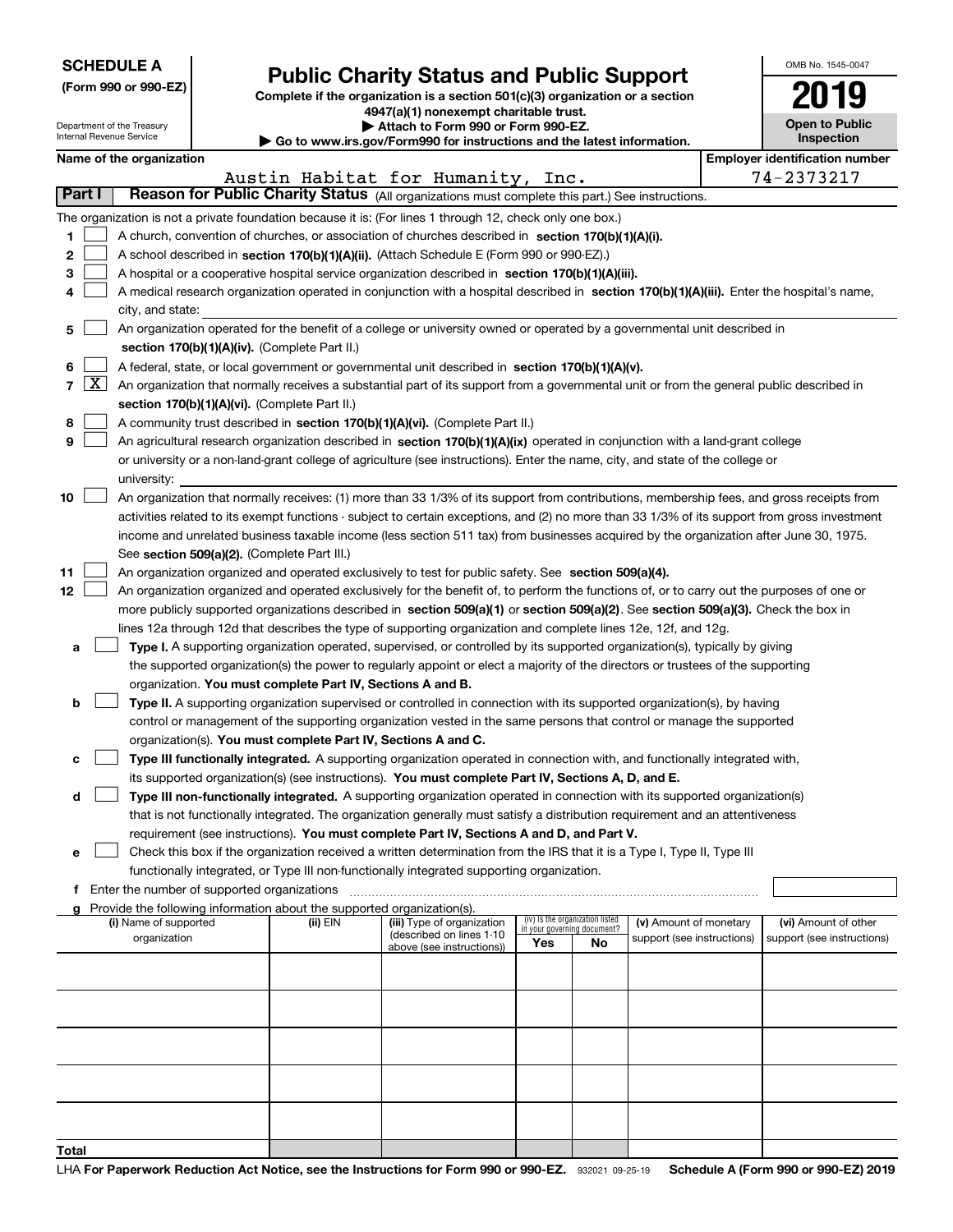### Schedule A (Form 990 or 990-EZ) 2019 Page Austin Habitat for Humanity, Inc. 74-2373217

(Complete only if you checked the box on line 5, 7, or 8 of Part I or if the organization failed to qualify under Part III. If the organization fails to qualify under the tests listed below, please complete Part III.) **Part II Support Schedule for Organizations Described in Sections 170(b)(1)(A)(iv) and 170(b)(1)(A)(vi)**

|    | <b>Section A. Public Support</b>                                                                                                                                                                                                                           |          |            |            |            |          |                                          |
|----|------------------------------------------------------------------------------------------------------------------------------------------------------------------------------------------------------------------------------------------------------------|----------|------------|------------|------------|----------|------------------------------------------|
|    | Calendar year (or fiscal year beginning in) $\blacktriangleright$                                                                                                                                                                                          | (a) 2015 | $(b)$ 2016 | $(c)$ 2017 | $(d)$ 2018 | (e) 2019 | (f) Total                                |
|    | 1 Gifts, grants, contributions, and                                                                                                                                                                                                                        |          |            |            |            |          |                                          |
|    | membership fees received. (Do not                                                                                                                                                                                                                          |          |            |            |            |          |                                          |
|    | include any "unusual grants.")                                                                                                                                                                                                                             | 3772073. | 5670893.   | 5013678.   | 5346896.   |          | 6724317.26527857.                        |
|    | 2 Tax revenues levied for the organ-                                                                                                                                                                                                                       |          |            |            |            |          |                                          |
|    | ization's benefit and either paid to                                                                                                                                                                                                                       |          |            |            |            |          |                                          |
|    | or expended on its behalf                                                                                                                                                                                                                                  |          |            |            |            |          |                                          |
|    | 3 The value of services or facilities                                                                                                                                                                                                                      |          |            |            |            |          |                                          |
|    | furnished by a governmental unit to                                                                                                                                                                                                                        |          |            |            |            |          |                                          |
|    | the organization without charge                                                                                                                                                                                                                            |          |            |            |            |          |                                          |
|    | 4 Total. Add lines 1 through 3                                                                                                                                                                                                                             | 3772073. | 5670893.   | 5013678.   | 5346896.   |          | 6724317.26527857.                        |
| 5. | The portion of total contributions                                                                                                                                                                                                                         |          |            |            |            |          |                                          |
|    | by each person (other than a                                                                                                                                                                                                                               |          |            |            |            |          |                                          |
|    | governmental unit or publicly                                                                                                                                                                                                                              |          |            |            |            |          |                                          |
|    | supported organization) included                                                                                                                                                                                                                           |          |            |            |            |          |                                          |
|    | on line 1 that exceeds 2% of the                                                                                                                                                                                                                           |          |            |            |            |          |                                          |
|    | amount shown on line 11,                                                                                                                                                                                                                                   |          |            |            |            |          |                                          |
|    | column (f)                                                                                                                                                                                                                                                 |          |            |            |            |          |                                          |
|    | 6 Public support. Subtract line 5 from line 4.                                                                                                                                                                                                             |          |            |            |            |          | 26527857.                                |
|    | <b>Section B. Total Support</b>                                                                                                                                                                                                                            |          |            |            |            |          |                                          |
|    | Calendar year (or fiscal year beginning in)                                                                                                                                                                                                                | (a) 2015 | (b) 2016   | $(c)$ 2017 | $(d)$ 2018 | (e) 2019 | (f) Total                                |
|    | <b>7</b> Amounts from line 4                                                                                                                                                                                                                               | 3772073. | 5670893.   | 5013678.   | 5346896.   |          | 6724317.26527857.                        |
| 8  | Gross income from interest,                                                                                                                                                                                                                                |          |            |            |            |          |                                          |
|    | dividends, payments received on                                                                                                                                                                                                                            |          |            |            |            |          |                                          |
|    | securities loans, rents, royalties,                                                                                                                                                                                                                        |          |            |            |            |          |                                          |
|    | and income from similar sources                                                                                                                                                                                                                            | 13,136.  | 37,409.    | 41,203.    | 38,735.    | 38,068.  | 168,551.                                 |
|    | 9 Net income from unrelated business                                                                                                                                                                                                                       |          |            |            |            |          |                                          |
|    | activities, whether or not the                                                                                                                                                                                                                             |          |            |            |            |          |                                          |
|    | business is regularly carried on                                                                                                                                                                                                                           |          |            |            |            |          |                                          |
|    | 10 Other income. Do not include gain                                                                                                                                                                                                                       |          |            |            |            |          |                                          |
|    | or loss from the sale of capital                                                                                                                                                                                                                           |          |            |            |            |          |                                          |
|    | assets (Explain in Part VI.)                                                                                                                                                                                                                               |          |            |            |            |          |                                          |
|    | 11 Total support. Add lines 7 through 10                                                                                                                                                                                                                   |          |            |            |            |          | 26696408.                                |
|    | <b>12</b> Gross receipts from related activities, etc. (see instructions)                                                                                                                                                                                  |          |            |            |            | 12       | 14, 245, 411.                            |
|    | 13 First five years. If the Form 990 is for the organization's first, second, third, fourth, or fifth tax year as a section 501(c)(3)                                                                                                                      |          |            |            |            |          |                                          |
|    | organization, check this box and stop here                                                                                                                                                                                                                 |          |            |            |            |          |                                          |
|    | Section C. Computation of Public Support Percentage                                                                                                                                                                                                        |          |            |            |            |          |                                          |
|    | 14 Public support percentage for 2019 (line 6, column (f) divided by line 11, column (f) <i>manumumumumum</i>                                                                                                                                              |          |            |            |            | 14       | 99.37<br>%                               |
|    |                                                                                                                                                                                                                                                            |          |            |            |            | 15       | 99.43<br>%                               |
|    | 16a 33 1/3% support test - 2019. If the organization did not check the box on line 13, and line 14 is 33 1/3% or more, check this box and                                                                                                                  |          |            |            |            |          |                                          |
|    | stop here. The organization qualifies as a publicly supported organization                                                                                                                                                                                 |          |            |            |            |          | $\blacktriangleright$ $\boxed{\text{X}}$ |
|    | b 33 1/3% support test - 2018. If the organization did not check a box on line 13 or 16a, and line 15 is 33 1/3% or more, check this box                                                                                                                   |          |            |            |            |          |                                          |
|    | and stop here. The organization qualifies as a publicly supported organization                                                                                                                                                                             |          |            |            |            |          |                                          |
|    | 17a 10% -facts-and-circumstances test - 2019. If the organization did not check a box on line 13, 16a, or 16b, and line 14 is 10% or more,                                                                                                                 |          |            |            |            |          |                                          |
|    |                                                                                                                                                                                                                                                            |          |            |            |            |          |                                          |
|    | and if the organization meets the "facts-and-circumstances" test, check this box and stop here. Explain in Part VI how the organization                                                                                                                    |          |            |            |            |          |                                          |
|    | <b>b 10% -facts-and-circumstances test - 2018.</b> If the organization did not check a box on line 13, 16a, 16b, or 17a, and line 15 is 10% or                                                                                                             |          |            |            |            |          |                                          |
|    |                                                                                                                                                                                                                                                            |          |            |            |            |          |                                          |
|    | more, and if the organization meets the "facts-and-circumstances" test, check this box and stop here. Explain in Part VI how the<br>organization meets the "facts-and-circumstances" test. The organization qualifies as a publicly supported organization |          |            |            |            |          |                                          |
|    |                                                                                                                                                                                                                                                            |          |            |            |            |          |                                          |
|    | 18 Private foundation. If the organization did not check a box on line 13, 16a, 16b, 17a, or 17b, check this box and see instructions                                                                                                                      |          |            |            |            |          |                                          |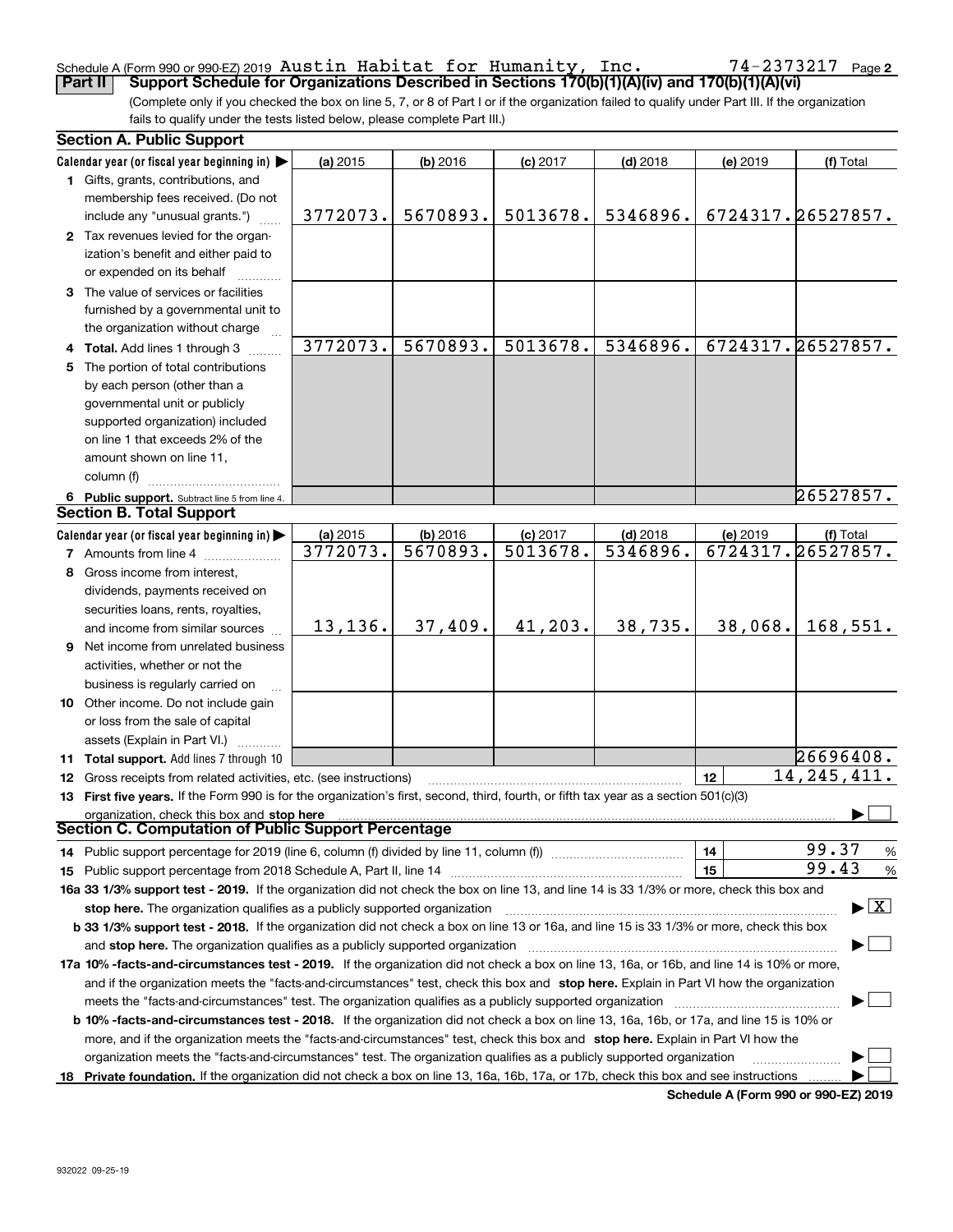### Schedule A (Form 990 or 990-EZ) 2019 Page Austin Habitat for Humanity, Inc. 74-2373217**Part III | Support Schedule for Organizations Described in Section 509(a)(2)**

(Complete only if you checked the box on line 10 of Part I or if the organization failed to qualify under Part II. If the organization fails to qualify under the tests listed below, please complete Part II.)

|    | <b>Section A. Public Support</b>                                                                                                                                                                                              |          |          |            |            |          |           |
|----|-------------------------------------------------------------------------------------------------------------------------------------------------------------------------------------------------------------------------------|----------|----------|------------|------------|----------|-----------|
|    | Calendar year (or fiscal year beginning in) $\blacktriangleright$                                                                                                                                                             | (a) 2015 | (b) 2016 | $(c)$ 2017 | $(d)$ 2018 | (e) 2019 | (f) Total |
|    | 1 Gifts, grants, contributions, and                                                                                                                                                                                           |          |          |            |            |          |           |
|    | membership fees received. (Do not                                                                                                                                                                                             |          |          |            |            |          |           |
|    | include any "unusual grants.")                                                                                                                                                                                                |          |          |            |            |          |           |
|    | <b>2</b> Gross receipts from admissions,                                                                                                                                                                                      |          |          |            |            |          |           |
|    | merchandise sold or services per-                                                                                                                                                                                             |          |          |            |            |          |           |
|    | formed, or facilities furnished in                                                                                                                                                                                            |          |          |            |            |          |           |
|    | any activity that is related to the<br>organization's tax-exempt purpose                                                                                                                                                      |          |          |            |            |          |           |
|    | 3 Gross receipts from activities that                                                                                                                                                                                         |          |          |            |            |          |           |
|    | are not an unrelated trade or bus-                                                                                                                                                                                            |          |          |            |            |          |           |
|    | iness under section 513                                                                                                                                                                                                       |          |          |            |            |          |           |
|    | 4 Tax revenues levied for the organ-                                                                                                                                                                                          |          |          |            |            |          |           |
|    | ization's benefit and either paid to                                                                                                                                                                                          |          |          |            |            |          |           |
|    | or expended on its behalf<br>.                                                                                                                                                                                                |          |          |            |            |          |           |
|    | 5 The value of services or facilities                                                                                                                                                                                         |          |          |            |            |          |           |
|    | furnished by a governmental unit to                                                                                                                                                                                           |          |          |            |            |          |           |
|    | the organization without charge                                                                                                                                                                                               |          |          |            |            |          |           |
|    | <b>6 Total.</b> Add lines 1 through 5 $\dots$                                                                                                                                                                                 |          |          |            |            |          |           |
|    | 7a Amounts included on lines 1, 2, and                                                                                                                                                                                        |          |          |            |            |          |           |
|    | 3 received from disqualified persons                                                                                                                                                                                          |          |          |            |            |          |           |
|    | <b>b</b> Amounts included on lines 2 and 3 received                                                                                                                                                                           |          |          |            |            |          |           |
|    | from other than disqualified persons that                                                                                                                                                                                     |          |          |            |            |          |           |
|    | exceed the greater of \$5,000 or 1% of the                                                                                                                                                                                    |          |          |            |            |          |           |
|    | amount on line 13 for the year                                                                                                                                                                                                |          |          |            |            |          |           |
|    | c Add lines 7a and 7b                                                                                                                                                                                                         |          |          |            |            |          |           |
|    | 8 Public support. (Subtract line 7c from line 6.)<br><b>Section B. Total Support</b>                                                                                                                                          |          |          |            |            |          |           |
|    |                                                                                                                                                                                                                               |          |          |            |            |          |           |
|    | Calendar year (or fiscal year beginning in)                                                                                                                                                                                   | (a) 2015 | (b) 2016 | $(c)$ 2017 | $(d)$ 2018 | (e) 2019 | (f) Total |
|    | 9 Amounts from line 6<br>10a Gross income from interest,                                                                                                                                                                      |          |          |            |            |          |           |
|    | dividends, payments received on                                                                                                                                                                                               |          |          |            |            |          |           |
|    | securities loans, rents, royalties,                                                                                                                                                                                           |          |          |            |            |          |           |
|    | and income from similar sources                                                                                                                                                                                               |          |          |            |            |          |           |
|    | <b>b</b> Unrelated business taxable income                                                                                                                                                                                    |          |          |            |            |          |           |
|    | (less section 511 taxes) from businesses                                                                                                                                                                                      |          |          |            |            |          |           |
|    | acquired after June 30, 1975 [10001]                                                                                                                                                                                          |          |          |            |            |          |           |
|    | c Add lines 10a and 10b                                                                                                                                                                                                       |          |          |            |            |          |           |
|    | 11 Net income from unrelated business<br>activities not included in line 10b,                                                                                                                                                 |          |          |            |            |          |           |
|    | whether or not the business is                                                                                                                                                                                                |          |          |            |            |          |           |
|    | regularly carried on                                                                                                                                                                                                          |          |          |            |            |          |           |
|    | <b>12</b> Other income. Do not include gain<br>or loss from the sale of capital                                                                                                                                               |          |          |            |            |          |           |
|    | assets (Explain in Part VI.)                                                                                                                                                                                                  |          |          |            |            |          |           |
|    | 13 Total support. (Add lines 9, 10c, 11, and 12.)                                                                                                                                                                             |          |          |            |            |          |           |
|    | 14 First five years. If the Form 990 is for the organization's first, second, third, fourth, or fifth tax year as a section 501(c)(3) organization,                                                                           |          |          |            |            |          |           |
|    | check this box and stop here manufactured content to the state of the state of the state of the state of the state of the state of the state of the state of the state of the state of the state of the state of the state of |          |          |            |            |          |           |
|    | <b>Section C. Computation of Public Support Percentage</b>                                                                                                                                                                    |          |          |            |            |          |           |
|    | 15 Public support percentage for 2019 (line 8, column (f), divided by line 13, column (f))                                                                                                                                    |          |          |            |            | 15       | %         |
| 16 | Public support percentage from 2018 Schedule A, Part III, line 15                                                                                                                                                             |          |          |            |            | 16       | %         |
|    | Section D. Computation of Investment Income Percentage                                                                                                                                                                        |          |          |            |            |          |           |
|    | 17 Investment income percentage for 2019 (line 10c, column (f), divided by line 13, column (f))                                                                                                                               |          |          |            |            | 17       | %         |
|    | 18 Investment income percentage from 2018 Schedule A, Part III, line 17                                                                                                                                                       |          |          |            |            | 18       | %         |
|    | 19a 33 1/3% support tests - 2019. If the organization did not check the box on line 14, and line 15 is more than 33 1/3%, and line 17 is not                                                                                  |          |          |            |            |          |           |
|    | more than 33 1/3%, check this box and stop here. The organization qualifies as a publicly supported organization                                                                                                              |          |          |            |            |          | $\sim$ 1  |
|    | b 33 1/3% support tests - 2018. If the organization did not check a box on line 14 or line 19a, and line 16 is more than 33 1/3%, and                                                                                         |          |          |            |            |          |           |
|    | line 18 is not more than 33 1/3%, check this box and stop here. The organization qualifies as a publicly supported organization                                                                                               |          |          |            |            |          |           |
| 20 |                                                                                                                                                                                                                               |          |          |            |            |          |           |
|    |                                                                                                                                                                                                                               |          |          |            |            |          |           |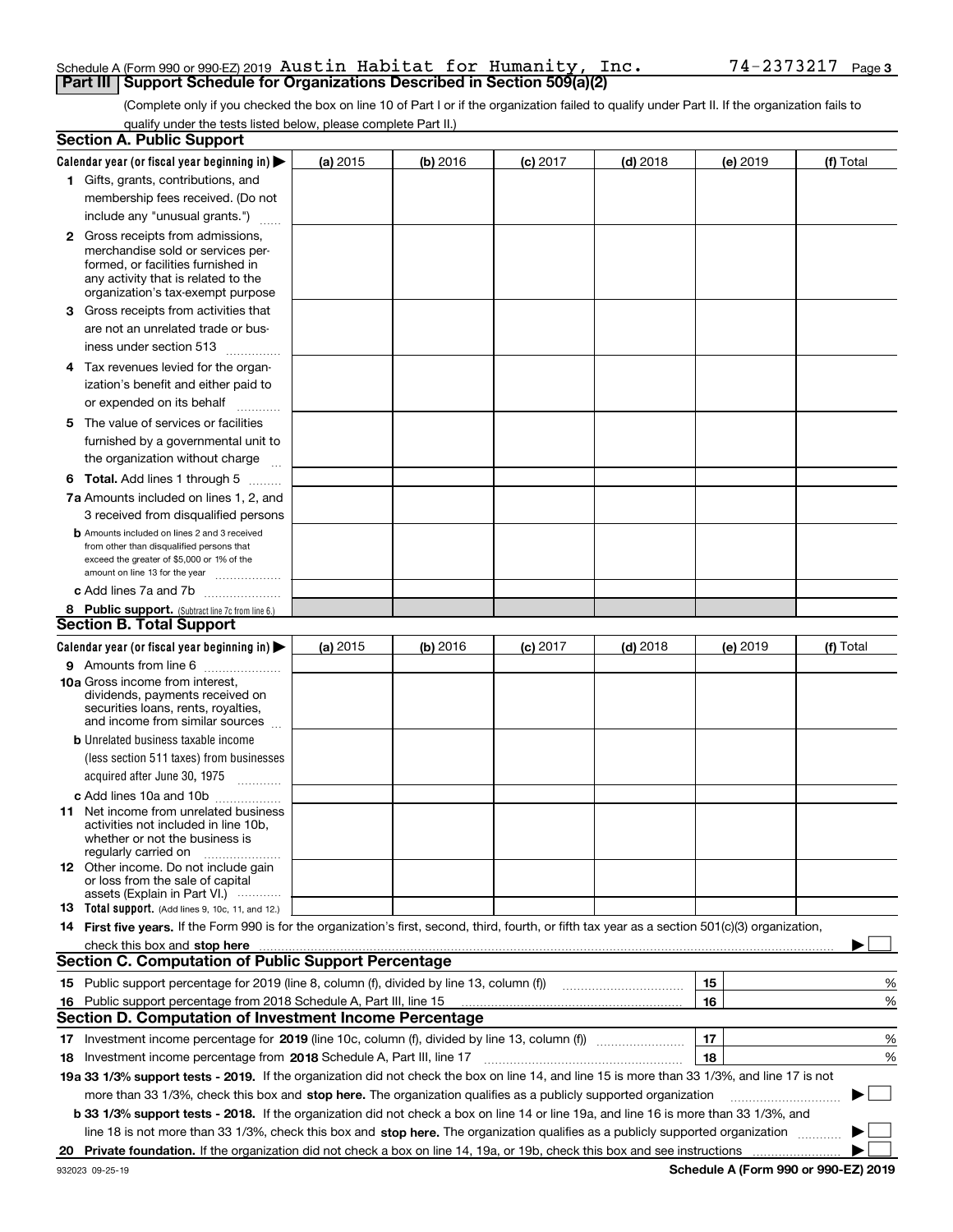### Schedule A (Form 990 or 990-EZ) 2019 Page Austin Habitat for Humanity, Inc. 74-2373217

# **Part IV Supporting Organizations**

(Complete only if you checked a box in line 12 on Part I. If you checked 12a of Part I, complete Sections A and B. If you checked 12b of Part I, complete Sections A and C. If you checked 12c of Part I, complete Sections A, D, and E. If you checked 12d of Part I, complete Sections A and D, and complete Part V.)

### **Section A. All Supporting Organizations**

- **1** Are all of the organization's supported organizations listed by name in the organization's governing documents? If "No," describe in **Part VI** how the supported organizations are designated. If designated by *class or purpose, describe the designation. If historic and continuing relationship, explain.*
- **2** Did the organization have any supported organization that does not have an IRS determination of status under section 509(a)(1) or (2)? If "Yes," explain in Part VI how the organization determined that the supported *organization was described in section 509(a)(1) or (2).*
- **3a** Did the organization have a supported organization described in section 501(c)(4), (5), or (6)? If "Yes," answer *(b) and (c) below.*
- **b** Did the organization confirm that each supported organization qualified under section 501(c)(4), (5), or (6) and satisfied the public support tests under section 509(a)(2)? If "Yes," describe in **Part VI** when and how the *organization made the determination.*
- **c**Did the organization ensure that all support to such organizations was used exclusively for section 170(c)(2)(B) purposes? If "Yes," explain in **Part VI** what controls the organization put in place to ensure such use.
- **4a***If* Was any supported organization not organized in the United States ("foreign supported organization")? *"Yes," and if you checked 12a or 12b in Part I, answer (b) and (c) below.*
- **b** Did the organization have ultimate control and discretion in deciding whether to make grants to the foreign supported organization? If "Yes," describe in **Part VI** how the organization had such control and discretion *despite being controlled or supervised by or in connection with its supported organizations.*
- **c** Did the organization support any foreign supported organization that does not have an IRS determination under sections 501(c)(3) and 509(a)(1) or (2)? If "Yes," explain in **Part VI** what controls the organization used *to ensure that all support to the foreign supported organization was used exclusively for section 170(c)(2)(B) purposes.*
- **5a***If "Yes,"* Did the organization add, substitute, or remove any supported organizations during the tax year? answer (b) and (c) below (if applicable). Also, provide detail in **Part VI,** including (i) the names and EIN *numbers of the supported organizations added, substituted, or removed; (ii) the reasons for each such action; (iii) the authority under the organization's organizing document authorizing such action; and (iv) how the action was accomplished (such as by amendment to the organizing document).*
- **b** Type I or Type II only. Was any added or substituted supported organization part of a class already designated in the organization's organizing document?
- **cSubstitutions only.**  Was the substitution the result of an event beyond the organization's control?
- **6** Did the organization provide support (whether in the form of grants or the provision of services or facilities) to **Part VI.** *If "Yes," provide detail in* support or benefit one or more of the filing organization's supported organizations? anyone other than (i) its supported organizations, (ii) individuals that are part of the charitable class benefited by one or more of its supported organizations, or (iii) other supporting organizations that also
- **7**Did the organization provide a grant, loan, compensation, or other similar payment to a substantial contributor *If "Yes," complete Part I of Schedule L (Form 990 or 990-EZ).* regard to a substantial contributor? (as defined in section 4958(c)(3)(C)), a family member of a substantial contributor, or a 35% controlled entity with
- **8** Did the organization make a loan to a disqualified person (as defined in section 4958) not described in line 7? *If "Yes," complete Part I of Schedule L (Form 990 or 990-EZ).*
- **9a** Was the organization controlled directly or indirectly at any time during the tax year by one or more in section 509(a)(1) or (2))? If "Yes," *provide detail in* <code>Part VI.</code> disqualified persons as defined in section 4946 (other than foundation managers and organizations described
- **b** Did one or more disqualified persons (as defined in line 9a) hold a controlling interest in any entity in which the supporting organization had an interest? If "Yes," provide detail in P**art VI**.
- **c**Did a disqualified person (as defined in line 9a) have an ownership interest in, or derive any personal benefit from, assets in which the supporting organization also had an interest? If "Yes," provide detail in P**art VI.**
- **10a** Was the organization subject to the excess business holdings rules of section 4943 because of section supporting organizations)? If "Yes," answer 10b below. 4943(f) (regarding certain Type II supporting organizations, and all Type III non-functionally integrated
- **b** Did the organization have any excess business holdings in the tax year? (Use Schedule C, Form 4720, to *determine whether the organization had excess business holdings.)*

**4b4c5a5b5c6789a 9b9c10a10bSchedule A (Form 990 or 990-EZ) 2019**

**YesNo**

**1**

**2**

**3a**

**3b**

**3c**

**4a**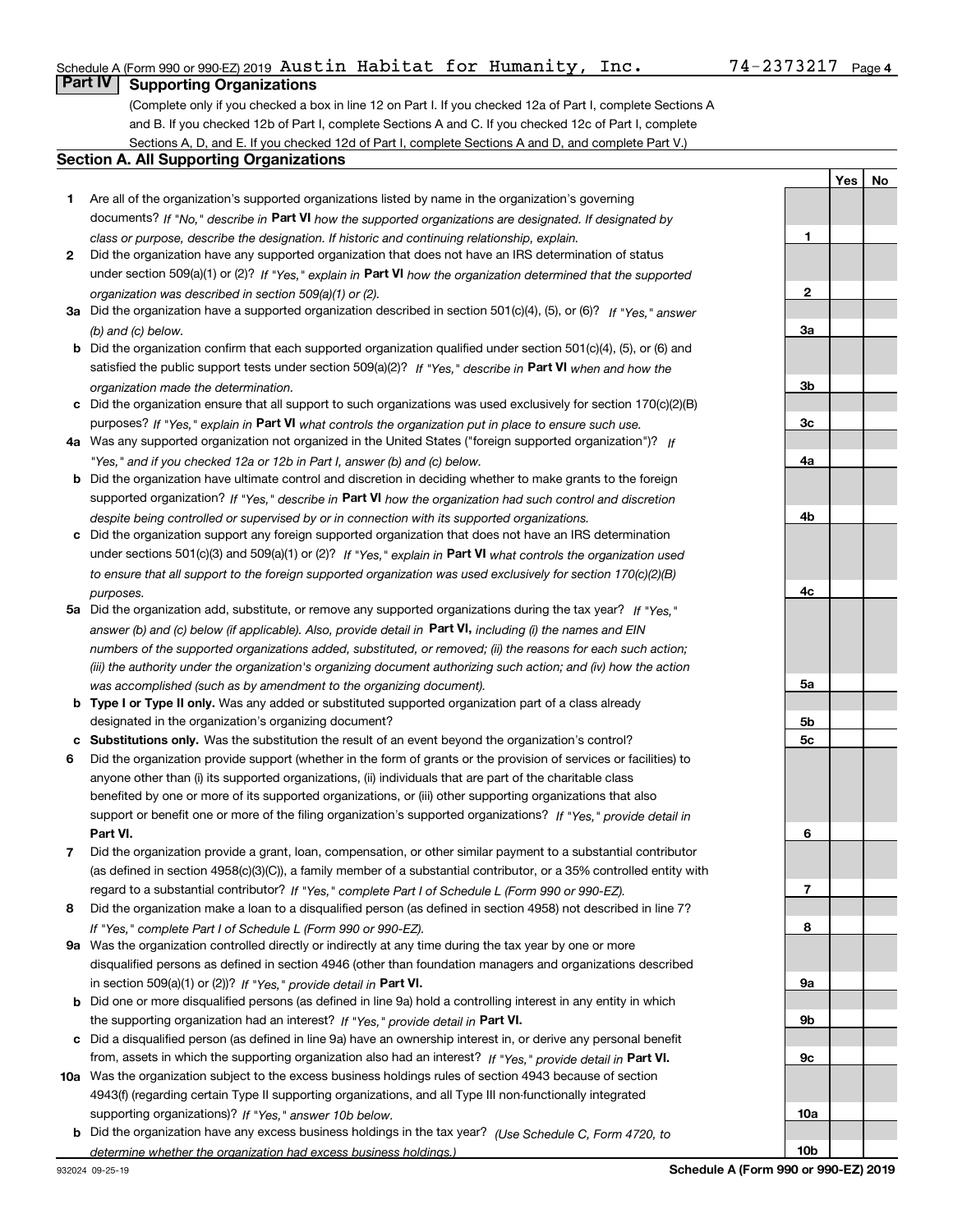### Schedule A (Form 990 or 990-EZ) 2019 Page **Part IV Supporting Organizations** *(continued)* Austin Habitat for Humanity, Inc. 74-2373217

|    |                                                                                                                                   |                 | <b>Yes</b> | No  |
|----|-----------------------------------------------------------------------------------------------------------------------------------|-----------------|------------|-----|
| 11 | Has the organization accepted a gift or contribution from any of the following persons?                                           |                 |            |     |
|    | a A person who directly or indirectly controls, either alone or together with persons described in (b) and (c)                    |                 |            |     |
|    | below, the governing body of a supported organization?                                                                            | 11a             |            |     |
|    | <b>b</b> A family member of a person described in (a) above?                                                                      | 11 <sub>b</sub> |            |     |
|    | c A 35% controlled entity of a person described in (a) or (b) above? If "Yes" to a, b, or c, provide detail in Part VI.           | 11c             |            |     |
|    | <b>Section B. Type I Supporting Organizations</b>                                                                                 |                 |            |     |
|    |                                                                                                                                   |                 | Yes        | No  |
| 1  | Did the directors, trustees, or membership of one or more supported organizations have the power to                               |                 |            |     |
|    | regularly appoint or elect at least a majority of the organization's directors or trustees at all times during the                |                 |            |     |
|    | tax year? If "No," describe in Part VI how the supported organization(s) effectively operated, supervised, or                     |                 |            |     |
|    | controlled the organization's activities. If the organization had more than one supported organization,                           |                 |            |     |
|    | describe how the powers to appoint and/or remove directors or trustees were allocated among the supported                         |                 |            |     |
|    | organizations and what conditions or restrictions, if any, applied to such powers during the tax year.                            | 1               |            |     |
| 2  | Did the organization operate for the benefit of any supported organization other than the supported                               |                 |            |     |
|    | organization(s) that operated, supervised, or controlled the supporting organization? If "Yes," explain in                        |                 |            |     |
|    | Part VI how providing such benefit carried out the purposes of the supported organization(s) that operated,                       |                 |            |     |
|    | supervised, or controlled the supporting organization.                                                                            | 2               |            |     |
|    | <b>Section C. Type II Supporting Organizations</b>                                                                                |                 |            |     |
|    |                                                                                                                                   |                 | Yes        | No  |
| 1  | Were a majority of the organization's directors or trustees during the tax year also a majority of the directors                  |                 |            |     |
|    | or trustees of each of the organization's supported organization(s)? If "No." describe in Part VI how control                     |                 |            |     |
|    | or management of the supporting organization was vested in the same persons that controlled or managed                            |                 |            |     |
|    | the supported organization(s).                                                                                                    | 1               |            |     |
|    | <b>Section D. All Type III Supporting Organizations</b>                                                                           |                 |            |     |
|    |                                                                                                                                   |                 | Yes        | No  |
| 1  | Did the organization provide to each of its supported organizations, by the last day of the fifth month of the                    |                 |            |     |
|    | organization's tax year, (i) a written notice describing the type and amount of support provided during the prior tax             |                 |            |     |
|    | year, (ii) a copy of the Form 990 that was most recently filed as of the date of notification, and (iii) copies of the            |                 |            |     |
|    | organization's governing documents in effect on the date of notification, to the extent not previously provided?                  | 1               |            |     |
| 2  | Were any of the organization's officers, directors, or trustees either (i) appointed or elected by the supported                  |                 |            |     |
|    | organization(s) or (ii) serving on the governing body of a supported organization? If "No," explain in Part VI how                |                 |            |     |
|    | the organization maintained a close and continuous working relationship with the supported organization(s).                       | 2               |            |     |
| 3  | By reason of the relationship described in (2), did the organization's supported organizations have a                             |                 |            |     |
|    | significant voice in the organization's investment policies and in directing the use of the organization's                        |                 |            |     |
|    | income or assets at all times during the tax year? If "Yes," describe in Part VI the role the organization's                      |                 |            |     |
|    | supported organizations played in this regard.                                                                                    | з               |            |     |
|    | Section E. Type III Functionally Integrated Supporting Organizations                                                              |                 |            |     |
| 1  | Check the box next to the method that the organization used to satisfy the Integral Part Test during the year (see instructions). |                 |            |     |
| a  | The organization satisfied the Activities Test. Complete line 2 below.                                                            |                 |            |     |
| b  | The organization is the parent of each of its supported organizations. Complete line 3 below.                                     |                 |            |     |
| c  | The organization supported a governmental entity. Describe in Part VI how you supported a government entity (see instructions),   |                 |            |     |
| 2  | Activities Test. Answer (a) and (b) below.                                                                                        |                 | Yes        | No. |
| а  | Did substantially all of the organization's activities during the tax year directly further the exempt purposes of                |                 |            |     |
|    | the supported organization(s) to which the organization was responsive? If "Yes," then in Part VI identify                        |                 |            |     |
|    | those supported organizations and explain how these activities directly furthered their exempt purposes,                          |                 |            |     |
|    | how the organization was responsive to those supported organizations, and how the organization determined                         |                 |            |     |
|    | that these activities constituted substantially all of its activities.                                                            | 2a              |            |     |
|    | <b>b</b> Did the activities described in (a) constitute activities that, but for the organization's involvement, one or more      |                 |            |     |
|    | of the organization's supported organization(s) would have been engaged in? If "Yes," explain in Part VI the                      |                 |            |     |
|    | reasons for the organization's position that its supported organization(s) would have engaged in these                            |                 |            |     |
| з  | activities but for the organization's involvement.<br>Parent of Supported Organizations. Answer (a) and (b) below.                | 2b              |            |     |
|    | a Did the organization have the power to regularly appoint or elect a majority of the officers, directors, or                     |                 |            |     |
|    | trustees of each of the supported organizations? Provide details in Part VI.                                                      | За              |            |     |
|    | <b>b</b> Did the organization exercise a substantial degree of direction over the policies, programs, and activities of each      |                 |            |     |
|    | of its supported organizations? If "Yes," describe in Part VI the role played by the organization in this regard.                 | 3b              |            |     |
|    |                                                                                                                                   |                 |            |     |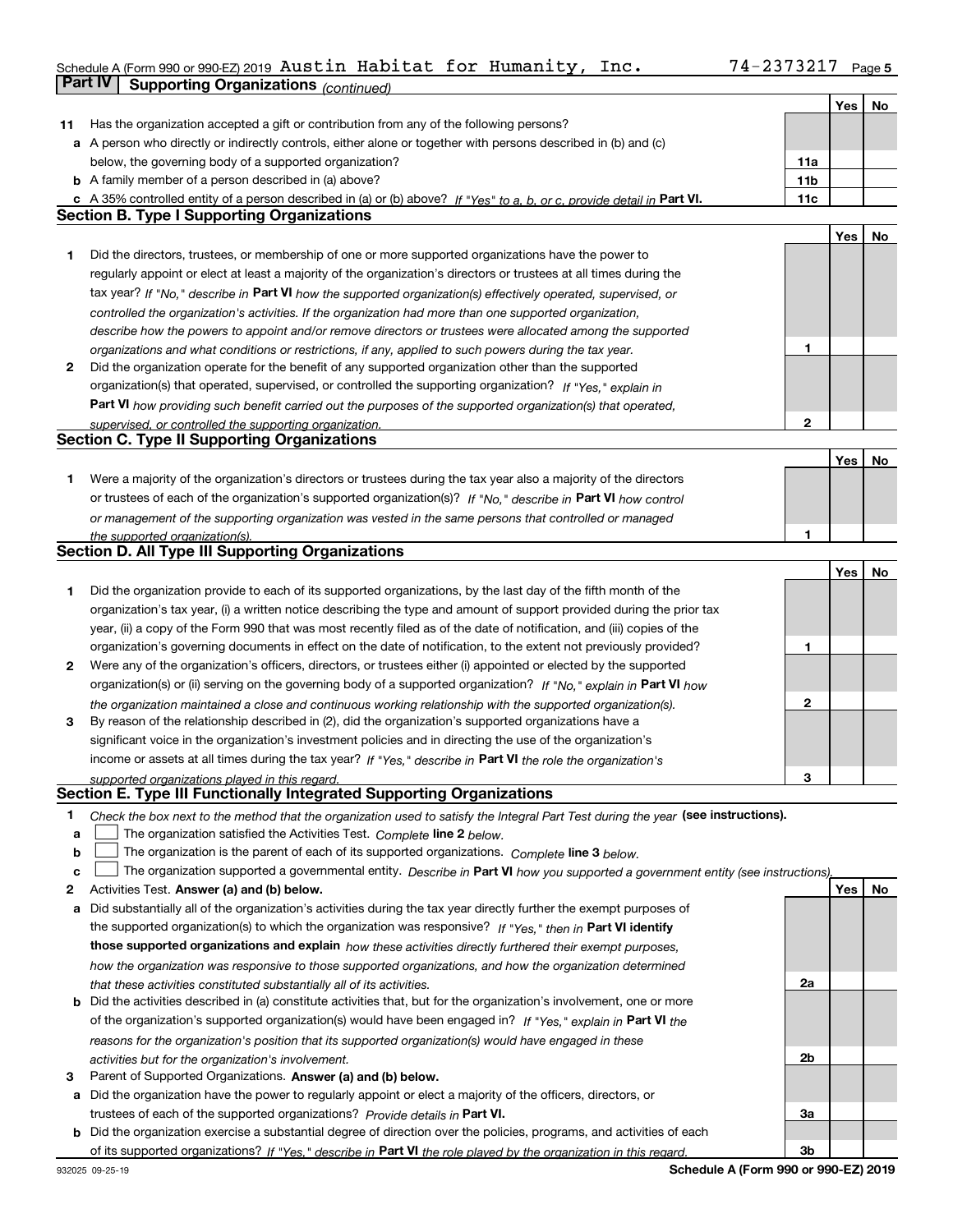|              | Part V<br>Type III Non-Functionally Integrated 509(a)(3) Supporting Organizations                                                                  |                |                |                                |
|--------------|----------------------------------------------------------------------------------------------------------------------------------------------------|----------------|----------------|--------------------------------|
| 1.           | Check here if the organization satisfied the Integral Part Test as a qualifying trust on Nov. 20, 1970 (explain in Part VI). See instructions. All |                |                |                                |
|              | other Type III non-functionally integrated supporting organizations must complete Sections A through E.                                            |                |                |                                |
|              | Section A - Adjusted Net Income                                                                                                                    |                | (A) Prior Year | (B) Current Year<br>(optional) |
| 1            | Net short-term capital gain                                                                                                                        | 1              |                |                                |
| $\mathbf{2}$ | Recoveries of prior-year distributions                                                                                                             | $\mathbf{2}$   |                |                                |
| 3            | Other gross income (see instructions)                                                                                                              | 3              |                |                                |
| 4            | Add lines 1 through 3.                                                                                                                             | 4              |                |                                |
| 5            | Depreciation and depletion                                                                                                                         | 5              |                |                                |
| 6            | Portion of operating expenses paid or incurred for production or                                                                                   |                |                |                                |
|              | collection of gross income or for management, conservation, or                                                                                     |                |                |                                |
|              | maintenance of property held for production of income (see instructions)                                                                           | 6              |                |                                |
| 7            | Other expenses (see instructions)                                                                                                                  | $\overline{7}$ |                |                                |
| 8            | Adjusted Net Income (subtract lines 5, 6, and 7 from line 4)                                                                                       | 8              |                |                                |
|              | <b>Section B - Minimum Asset Amount</b>                                                                                                            |                | (A) Prior Year | (B) Current Year<br>(optional) |
| 1            | Aggregate fair market value of all non-exempt-use assets (see                                                                                      |                |                |                                |
|              | instructions for short tax year or assets held for part of year):                                                                                  |                |                |                                |
|              | a Average monthly value of securities                                                                                                              | 1a             |                |                                |
|              | <b>b</b> Average monthly cash balances                                                                                                             | 1 <sub>b</sub> |                |                                |
|              | c Fair market value of other non-exempt-use assets                                                                                                 | 1c             |                |                                |
|              | d Total (add lines 1a, 1b, and 1c)                                                                                                                 | 1d             |                |                                |
|              | <b>e</b> Discount claimed for blockage or other                                                                                                    |                |                |                                |
|              | factors (explain in detail in Part VI):                                                                                                            |                |                |                                |
| $\mathbf{2}$ | Acquisition indebtedness applicable to non-exempt-use assets                                                                                       | $\mathbf{2}$   |                |                                |
| 3            | Subtract line 2 from line 1d.                                                                                                                      | 3              |                |                                |
| 4            | Cash deemed held for exempt use. Enter 1-1/2% of line 3 (for greater amount,                                                                       |                |                |                                |
|              | see instructions).                                                                                                                                 | 4              |                |                                |
| 5            | Net value of non-exempt-use assets (subtract line 4 from line 3)                                                                                   | 5              |                |                                |
| 6            | Multiply line 5 by .035.                                                                                                                           | 6              |                |                                |
| 7            | Recoveries of prior-year distributions                                                                                                             | $\overline{7}$ |                |                                |
| 8            | <b>Minimum Asset Amount</b> (add line 7 to line 6)                                                                                                 | 8              |                |                                |
|              | <b>Section C - Distributable Amount</b>                                                                                                            |                |                | <b>Current Year</b>            |
| 1            | Adjusted net income for prior year (from Section A, line 8, Column A)                                                                              | 1              |                |                                |
| $\mathbf{2}$ | Enter 85% of line 1.                                                                                                                               | $\mathbf{2}$   |                |                                |
| 3            | Minimum asset amount for prior year (from Section B, line 8, Column A)                                                                             | 3              |                |                                |
| 4            | Enter greater of line 2 or line 3.                                                                                                                 | 4              |                |                                |
| 5            | Income tax imposed in prior year                                                                                                                   | 5              |                |                                |
| 6            | <b>Distributable Amount.</b> Subtract line 5 from line 4, unless subject to                                                                        |                |                |                                |
|              | emergency temporary reduction (see instructions).                                                                                                  | 6              |                |                                |

**7**Check here if the current year is the organization's first as a non-functionally integrated Type III supporting organization (see instructions).

|        | Schedule A (Form 990 or 990 EZ) 2019 $\,$ Austin $\,$ Habitat for $\,$ Humanity, <code>Inc.</code> |  |  | 74-2373217 <sub>Page</sub> |  |
|--------|----------------------------------------------------------------------------------------------------|--|--|----------------------------|--|
| ______ |                                                                                                    |  |  |                            |  |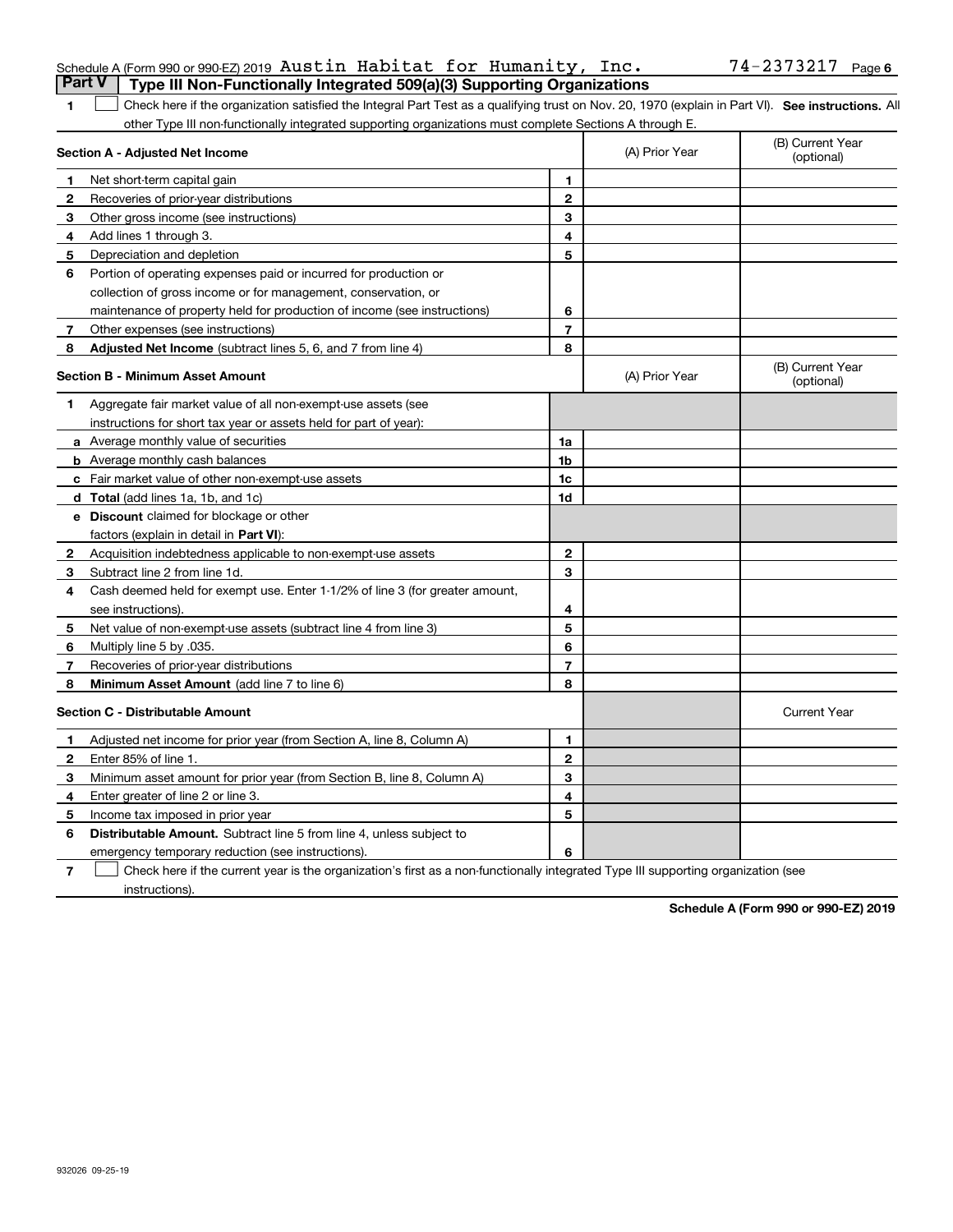## Schedule A (Form 990 or 990-EZ) 2019 Page Austin Habitat for Humanity, Inc. 74-2373217

| <b>Part V</b> | Type III Non-Functionally Integrated 509(a)(3) Supporting Organizations                    |                             | (continued)                           |                                         |  |  |
|---------------|--------------------------------------------------------------------------------------------|-----------------------------|---------------------------------------|-----------------------------------------|--|--|
|               | <b>Section D - Distributions</b>                                                           |                             |                                       | <b>Current Year</b>                     |  |  |
| 1             | Amounts paid to supported organizations to accomplish exempt purposes                      |                             |                                       |                                         |  |  |
| 2             | Amounts paid to perform activity that directly furthers exempt purposes of supported       |                             |                                       |                                         |  |  |
|               | organizations, in excess of income from activity                                           |                             |                                       |                                         |  |  |
| з             | Administrative expenses paid to accomplish exempt purposes of supported organizations      |                             |                                       |                                         |  |  |
| 4             | Amounts paid to acquire exempt-use assets                                                  |                             |                                       |                                         |  |  |
| 5             | Qualified set-aside amounts (prior IRS approval required)                                  |                             |                                       |                                         |  |  |
| 6             | Other distributions (describe in Part VI). See instructions.                               |                             |                                       |                                         |  |  |
| 7             | Total annual distributions. Add lines 1 through 6.                                         |                             |                                       |                                         |  |  |
| 8             | Distributions to attentive supported organizations to which the organization is responsive |                             |                                       |                                         |  |  |
|               | (provide details in Part VI). See instructions.                                            |                             |                                       |                                         |  |  |
| 9             | Distributable amount for 2019 from Section C, line 6                                       |                             |                                       |                                         |  |  |
| 10            | Line 8 amount divided by line 9 amount                                                     |                             |                                       |                                         |  |  |
|               |                                                                                            | (i)                         | (iii)                                 | (iii)                                   |  |  |
|               | <b>Section E - Distribution Allocations</b> (see instructions)                             | <b>Excess Distributions</b> | <b>Underdistributions</b><br>Pre-2019 | <b>Distributable</b><br>Amount for 2019 |  |  |
| 1             | Distributable amount for 2019 from Section C, line 6                                       |                             |                                       |                                         |  |  |
| 2             | Underdistributions, if any, for years prior to 2019 (reason-                               |                             |                                       |                                         |  |  |
|               | able cause required- explain in Part VI). See instructions.                                |                             |                                       |                                         |  |  |
| з             | Excess distributions carryover, if any, to 2019                                            |                             |                                       |                                         |  |  |
|               | <b>a</b> From 2014                                                                         |                             |                                       |                                         |  |  |
|               | <b>b</b> From $2015$                                                                       |                             |                                       |                                         |  |  |
|               | $c$ From 2016                                                                              |                             |                                       |                                         |  |  |
|               | <b>d</b> From 2017                                                                         |                             |                                       |                                         |  |  |
|               | e From 2018                                                                                |                             |                                       |                                         |  |  |
|               | Total of lines 3a through e                                                                |                             |                                       |                                         |  |  |
|               | <b>g</b> Applied to underdistributions of prior years                                      |                             |                                       |                                         |  |  |
|               | <b>h</b> Applied to 2019 distributable amount                                              |                             |                                       |                                         |  |  |
|               | Carryover from 2014 not applied (see instructions)                                         |                             |                                       |                                         |  |  |
|               | Remainder. Subtract lines 3g, 3h, and 3i from 3f.                                          |                             |                                       |                                         |  |  |
| 4             | Distributions for 2019 from Section D,                                                     |                             |                                       |                                         |  |  |
|               | line $7:$                                                                                  |                             |                                       |                                         |  |  |
|               | <b>a</b> Applied to underdistributions of prior years                                      |                             |                                       |                                         |  |  |
|               | <b>b</b> Applied to 2019 distributable amount                                              |                             |                                       |                                         |  |  |
| c             | Remainder. Subtract lines 4a and 4b from 4.                                                |                             |                                       |                                         |  |  |
| 5             | Remaining underdistributions for years prior to 2019, if                                   |                             |                                       |                                         |  |  |
|               | any. Subtract lines 3g and 4a from line 2. For result greater                              |                             |                                       |                                         |  |  |
|               | than zero, explain in Part VI. See instructions.                                           |                             |                                       |                                         |  |  |
| 6             | Remaining underdistributions for 2019. Subtract lines 3h                                   |                             |                                       |                                         |  |  |
|               | and 4b from line 1. For result greater than zero, explain in                               |                             |                                       |                                         |  |  |
|               | Part VI. See instructions.                                                                 |                             |                                       |                                         |  |  |
| 7             | Excess distributions carryover to 2020. Add lines 3j                                       |                             |                                       |                                         |  |  |
|               | and 4c.                                                                                    |                             |                                       |                                         |  |  |
| 8             | Breakdown of line 7:                                                                       |                             |                                       |                                         |  |  |
|               | a Excess from 2015                                                                         |                             |                                       |                                         |  |  |
|               |                                                                                            |                             |                                       |                                         |  |  |
|               | <b>b</b> Excess from 2016<br>c Excess from 2017                                            |                             |                                       |                                         |  |  |
|               |                                                                                            |                             |                                       |                                         |  |  |
|               | d Excess from 2018<br>e Excess from 2019                                                   |                             |                                       |                                         |  |  |
|               |                                                                                            |                             |                                       |                                         |  |  |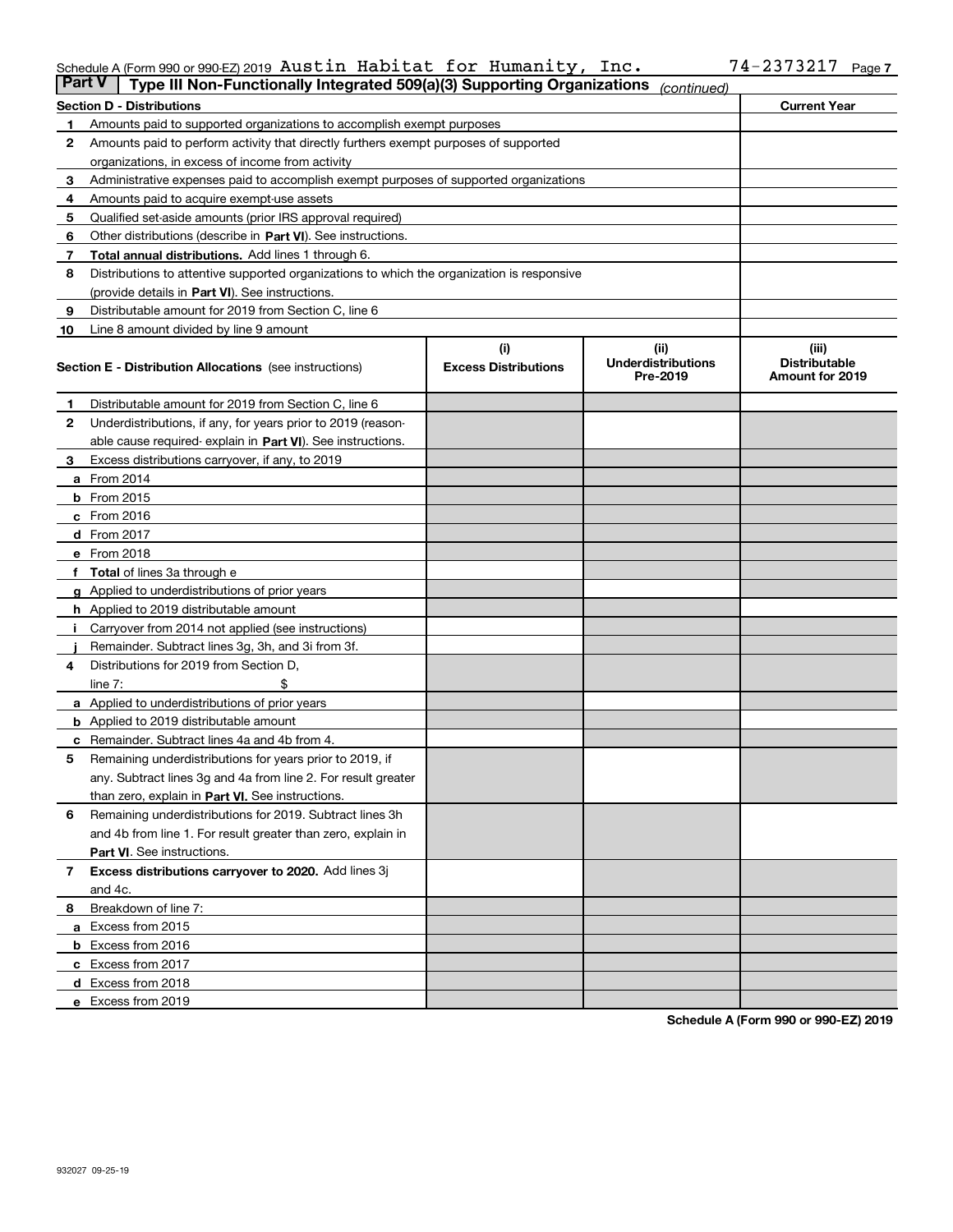|                | Schedule A (Form 990 or 990-EZ) 2019 Austin Habitat for Humanity, Inc.<br>74-2373217 Page 8                                                                                                                                                                                                                                                                                                                                                                                                                                                                                                 |
|----------------|---------------------------------------------------------------------------------------------------------------------------------------------------------------------------------------------------------------------------------------------------------------------------------------------------------------------------------------------------------------------------------------------------------------------------------------------------------------------------------------------------------------------------------------------------------------------------------------------|
| <b>Part VI</b> | Supplemental Information. Provide the explanations required by Part II, line 10; Part II, line 17a or 17b; Part III, line 12;<br>Part IV, Section A, lines 1, 2, 3b, 3c, 4b, 4c, 5a, 6, 9a, 9b, 9c, 11a, 11b, and 11c; Part IV, Section B, lines 1 and 2; Part IV, Section C,<br>line 1; Part IV, Section D, lines 2 and 3; Part IV, Section E, lines 1c, 2a, 2b, 3a, and 3b; Part V, line 1; Part V, Section B, line 1e; Part V,<br>Section D, lines 5, 6, and 8; and Part V, Section E, lines 2, 5, and 6. Also complete this part for any additional information.<br>(See instructions.) |
|                |                                                                                                                                                                                                                                                                                                                                                                                                                                                                                                                                                                                             |
|                |                                                                                                                                                                                                                                                                                                                                                                                                                                                                                                                                                                                             |
|                |                                                                                                                                                                                                                                                                                                                                                                                                                                                                                                                                                                                             |
|                |                                                                                                                                                                                                                                                                                                                                                                                                                                                                                                                                                                                             |
|                |                                                                                                                                                                                                                                                                                                                                                                                                                                                                                                                                                                                             |
|                |                                                                                                                                                                                                                                                                                                                                                                                                                                                                                                                                                                                             |
|                |                                                                                                                                                                                                                                                                                                                                                                                                                                                                                                                                                                                             |
|                |                                                                                                                                                                                                                                                                                                                                                                                                                                                                                                                                                                                             |
|                |                                                                                                                                                                                                                                                                                                                                                                                                                                                                                                                                                                                             |
|                |                                                                                                                                                                                                                                                                                                                                                                                                                                                                                                                                                                                             |
|                |                                                                                                                                                                                                                                                                                                                                                                                                                                                                                                                                                                                             |
|                |                                                                                                                                                                                                                                                                                                                                                                                                                                                                                                                                                                                             |
|                |                                                                                                                                                                                                                                                                                                                                                                                                                                                                                                                                                                                             |
|                |                                                                                                                                                                                                                                                                                                                                                                                                                                                                                                                                                                                             |
|                |                                                                                                                                                                                                                                                                                                                                                                                                                                                                                                                                                                                             |
|                |                                                                                                                                                                                                                                                                                                                                                                                                                                                                                                                                                                                             |
|                |                                                                                                                                                                                                                                                                                                                                                                                                                                                                                                                                                                                             |
|                |                                                                                                                                                                                                                                                                                                                                                                                                                                                                                                                                                                                             |
|                |                                                                                                                                                                                                                                                                                                                                                                                                                                                                                                                                                                                             |
|                |                                                                                                                                                                                                                                                                                                                                                                                                                                                                                                                                                                                             |
|                |                                                                                                                                                                                                                                                                                                                                                                                                                                                                                                                                                                                             |
|                |                                                                                                                                                                                                                                                                                                                                                                                                                                                                                                                                                                                             |
|                |                                                                                                                                                                                                                                                                                                                                                                                                                                                                                                                                                                                             |
|                |                                                                                                                                                                                                                                                                                                                                                                                                                                                                                                                                                                                             |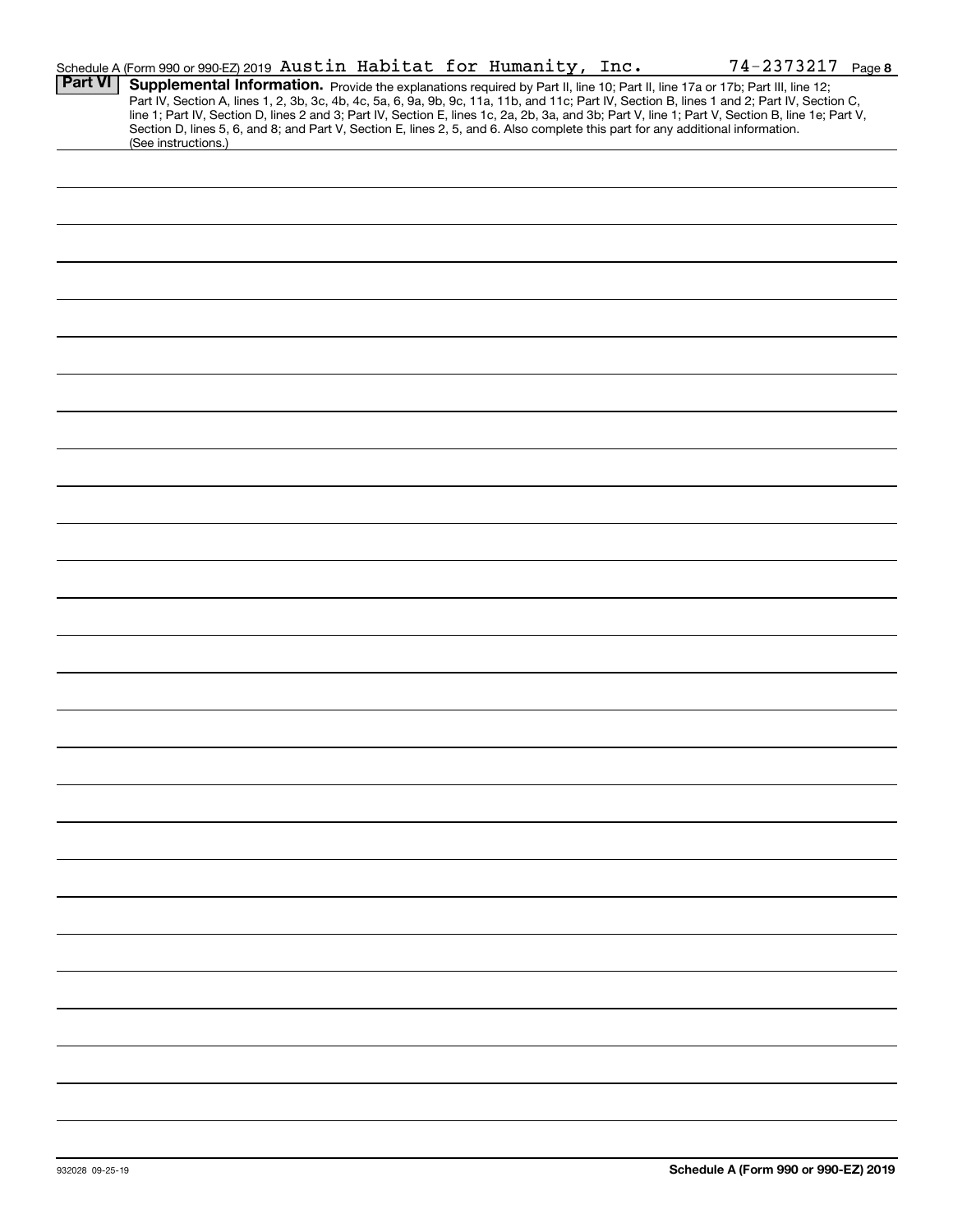Department of the Treasury Internal Revenue Service **(Form 990, 990-EZ, or 990-PF)**

Name of the organization

# \*\* PUBLIC DISCLOSURE COPY \*\*

# **Schedule B Schedule of Contributors**

**| Attach to Form 990, Form 990-EZ, or Form 990-PF. | Go to www.irs.gov/Form990 for the latest information.** OMB No. 1545-0047

**2019**

**Employer identification number**

|                                | Austin Habitat for Humanity, Inc.                                                                                                                                                                                         | 74-2373217 |  |  |  |  |
|--------------------------------|---------------------------------------------------------------------------------------------------------------------------------------------------------------------------------------------------------------------------|------------|--|--|--|--|
| Organization type (check one): |                                                                                                                                                                                                                           |            |  |  |  |  |
| Filers of:                     | Section:                                                                                                                                                                                                                  |            |  |  |  |  |
| Form 990 or 990-EZ             | 501(c)( $\overline{3}$ ) (enter number) organization<br>  X                                                                                                                                                               |            |  |  |  |  |
|                                | 4947(a)(1) nonexempt charitable trust not treated as a private foundation                                                                                                                                                 |            |  |  |  |  |
|                                | 527 political organization                                                                                                                                                                                                |            |  |  |  |  |
| Form 990-PF                    | 501(c)(3) exempt private foundation                                                                                                                                                                                       |            |  |  |  |  |
|                                | 4947(a)(1) nonexempt charitable trust treated as a private foundation                                                                                                                                                     |            |  |  |  |  |
|                                | 501(c)(3) taxable private foundation                                                                                                                                                                                      |            |  |  |  |  |
|                                |                                                                                                                                                                                                                           |            |  |  |  |  |
|                                | Check if your organization is covered by the General Rule or a Special Rule.<br>Note: Only a section 501(c)(7), (8), or (10) organization can check boxes for both the General Rule and a Special Rule. See instructions. |            |  |  |  |  |
| <b>General Rule</b>            |                                                                                                                                                                                                                           |            |  |  |  |  |

For an organization filing Form 990, 990-EZ, or 990-PF that received, during the year, contributions totaling \$5,000 or more (in money or property) from any one contributor. Complete Parts I and II. See instructions for determining a contributor's total contributions.

### **Special Rules**

 $\mathcal{L}^{\text{max}}$ 

any one contributor, during the year, total contributions of the greater of  $\,$  (1) \$5,000; or **(2)** 2% of the amount on (i) Form 990, Part VIII, line 1h;  $\boxed{\textbf{X}}$  For an organization described in section 501(c)(3) filing Form 990 or 990-EZ that met the 33 1/3% support test of the regulations under sections 509(a)(1) and 170(b)(1)(A)(vi), that checked Schedule A (Form 990 or 990-EZ), Part II, line 13, 16a, or 16b, and that received from or (ii) Form 990-EZ, line 1. Complete Parts I and II.

year, total contributions of more than \$1,000 *exclusively* for religious, charitable, scientific, literary, or educational purposes, or for the For an organization described in section 501(c)(7), (8), or (10) filing Form 990 or 990-EZ that received from any one contributor, during the prevention of cruelty to children or animals. Complete Parts I, II, and III.  $\mathcal{L}^{\text{max}}$ 

purpose. Don't complete any of the parts unless the **General Rule** applies to this organization because it received *nonexclusively* year, contributions <sub>exclusively</sub> for religious, charitable, etc., purposes, but no such contributions totaled more than \$1,000. If this box is checked, enter here the total contributions that were received during the year for an  $\;$ exclusively religious, charitable, etc., For an organization described in section 501(c)(7), (8), or (10) filing Form 990 or 990-EZ that received from any one contributor, during the religious, charitable, etc., contributions totaling \$5,000 or more during the year  $\Box$ — $\Box$   $\Box$  $\mathcal{L}^{\text{max}}$ 

**Caution:**  An organization that isn't covered by the General Rule and/or the Special Rules doesn't file Schedule B (Form 990, 990-EZ, or 990-PF),  **must** but it answer "No" on Part IV, line 2, of its Form 990; or check the box on line H of its Form 990-EZ or on its Form 990-PF, Part I, line 2, to certify that it doesn't meet the filing requirements of Schedule B (Form 990, 990-EZ, or 990-PF).

**For Paperwork Reduction Act Notice, see the instructions for Form 990, 990-EZ, or 990-PF. Schedule B (Form 990, 990-EZ, or 990-PF) (2019)** LHA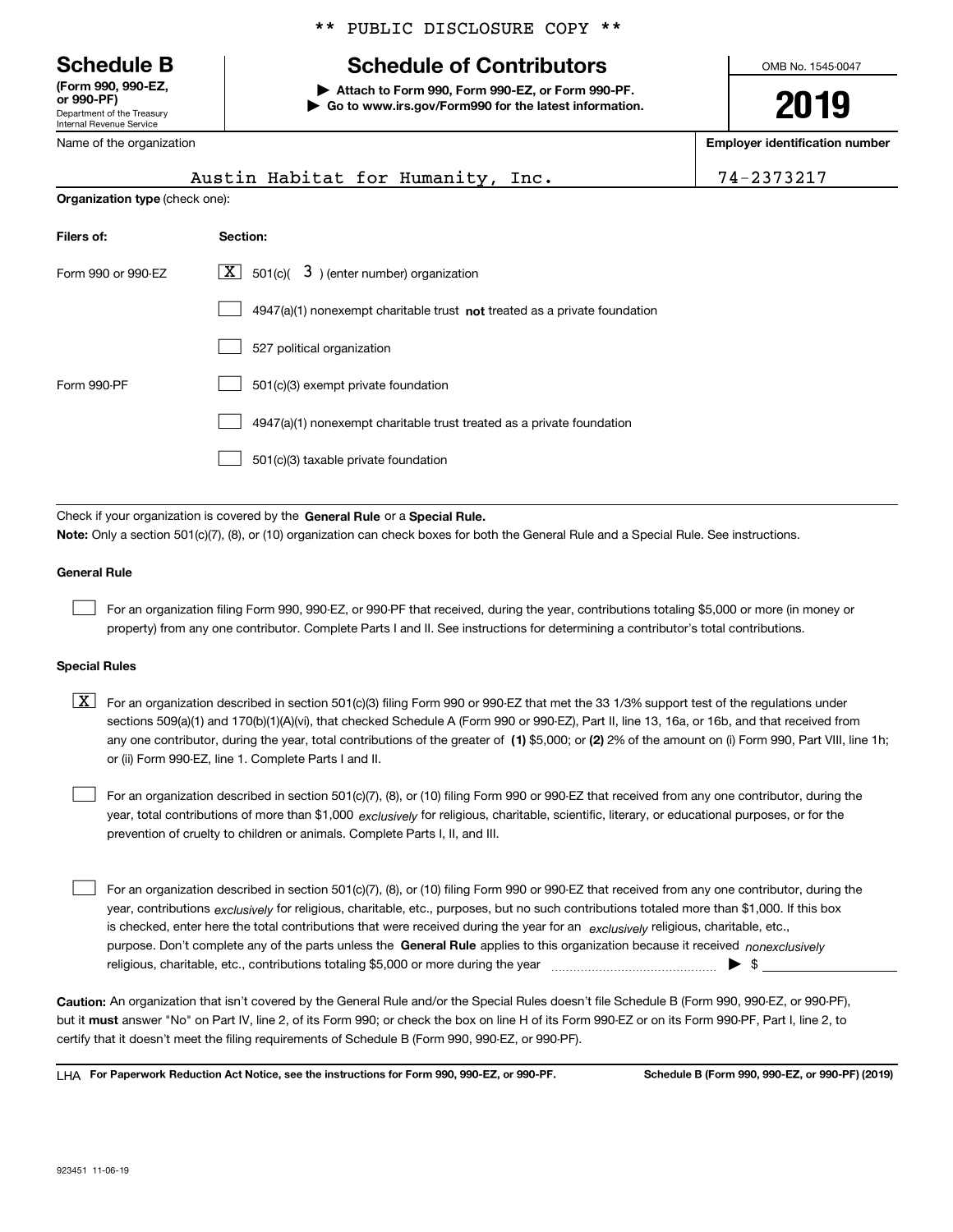**Employer identification number**

Austin Habitat for Humanity, Inc. 1994 1994 1995

(schedule B (Form 990, 990-EZ, or 990-PF) (2019)<br>
lame of organization<br> **24 - 2373217**<br> **29 - 2373217**<br> **24 - 2373217**<br> **29 - 2373217**<br> **24 - 2373217** 

| (a)<br>No. | (b)<br>Name, address, and ZIP + 4 | (c)<br><b>Total contributions</b> | (d)<br>Type of contribution                                                                                 |
|------------|-----------------------------------|-----------------------------------|-------------------------------------------------------------------------------------------------------------|
| 1          |                                   | 634,578.<br>\$                    | $\overline{\text{X}}$<br>Person<br>Payroll<br>Noncash<br>(Complete Part II for<br>noncash contributions.)   |
| (a)<br>No. | (b)<br>Name, address, and ZIP + 4 | (c)<br><b>Total contributions</b> | (d)<br>Type of contribution                                                                                 |
| 2          |                                   | 195,000.<br>\$                    | $\overline{\texttt{x}}$<br>Person<br>Payroll<br>Noncash<br>(Complete Part II for<br>noncash contributions.) |
| (a)<br>No. | (b)<br>Name, address, and ZIP + 4 | (c)<br><b>Total contributions</b> | (d)<br>Type of contribution                                                                                 |
| 3          |                                   | 185,000.<br>\$                    | $\overline{\text{X}}$<br>Person<br>Payroll<br>Noncash<br>(Complete Part II for<br>noncash contributions.)   |
| (a)<br>No. | (b)<br>Name, address, and ZIP + 4 | (c)<br><b>Total contributions</b> | (d)<br>Type of contribution                                                                                 |
| 4          |                                   | 175,000.<br>\$                    | $\overline{\text{X}}$<br>Person<br>Payroll<br>Noncash<br>(Complete Part II for<br>noncash contributions.)   |
| (a)<br>No. | (b)<br>Name, address, and ZIP + 4 | (c)<br><b>Total contributions</b> | (d)<br>Type of contribution                                                                                 |
|            |                                   | $\$$                              | Person<br>Payroll<br>Noncash<br>(Complete Part II for<br>noncash contributions.)                            |
| (a)<br>No. | (b)<br>Name, address, and ZIP + 4 | (c)<br><b>Total contributions</b> | (d)<br>Type of contribution                                                                                 |
|            |                                   | $\$$                              | Person<br>Payroll<br>Noncash<br>(Complete Part II for<br>noncash contributions.)                            |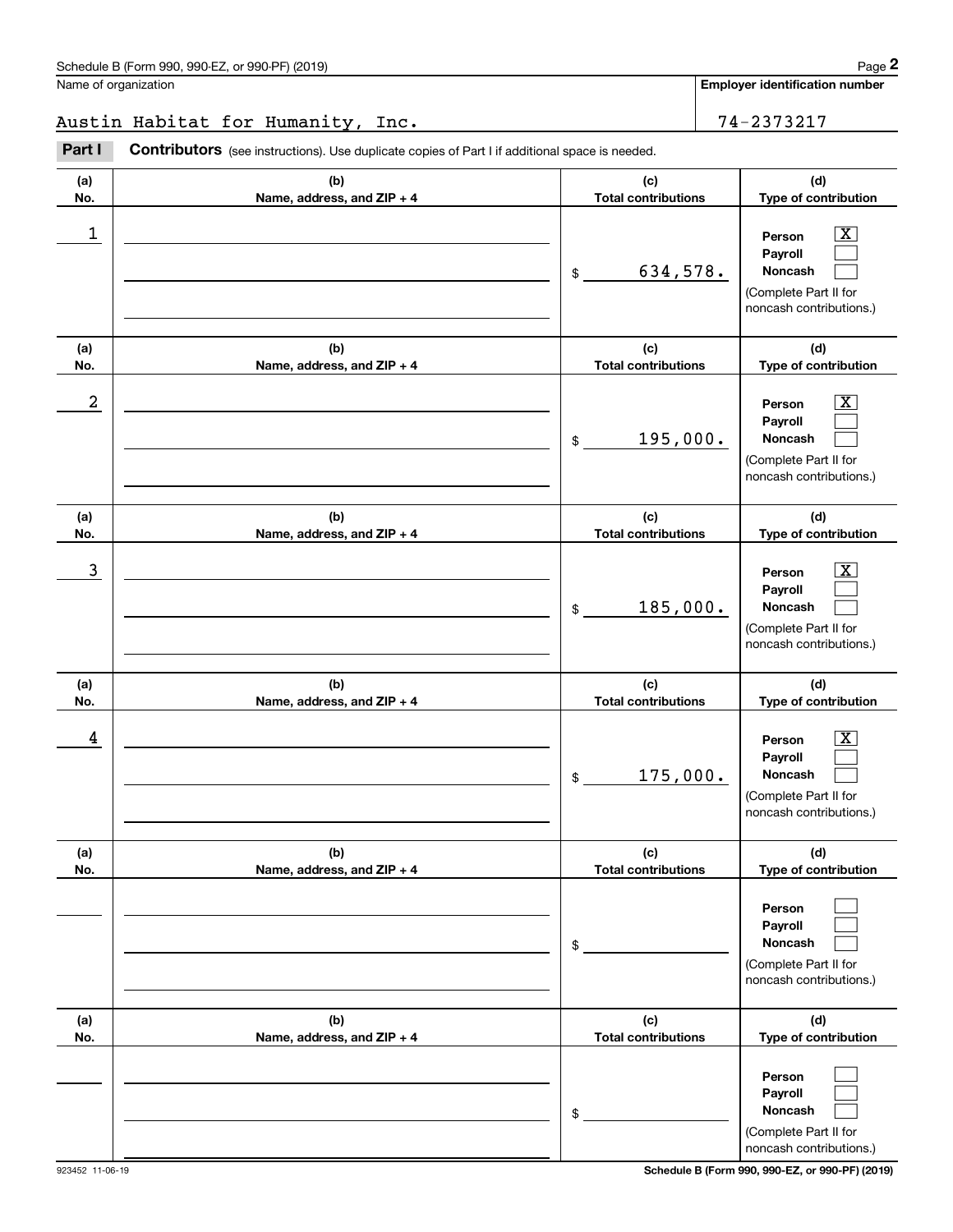**Employer identification number**

Austin Habitat for Humanity, Inc. 1994 1994 1995

Fage 3 (schedule B (Form 990, 990-EZ, or 990-PF) (2019)<br>
lame of organization<br> **3Part II Noncash Property** (see instructions). Use duplicate copies of Part II if additional space is needed.

| (a)<br>No.<br>from<br>Part I | (b)<br>Description of noncash property given | (c)<br>FMV (or estimate)<br>(See instructions.) | (d)<br>Date received |
|------------------------------|----------------------------------------------|-------------------------------------------------|----------------------|
|                              |                                              |                                                 |                      |
|                              |                                              | $\frac{1}{2}$                                   |                      |
| (a)<br>No.<br>from<br>Part I | (b)<br>Description of noncash property given | (c)<br>FMV (or estimate)<br>(See instructions.) | (d)<br>Date received |
|                              |                                              |                                                 |                      |
|                              |                                              | $\frac{1}{2}$                                   |                      |
| (a)<br>No.<br>from<br>Part I | (b)<br>Description of noncash property given | (c)<br>FMV (or estimate)<br>(See instructions.) | (d)<br>Date received |
|                              |                                              |                                                 |                      |
|                              |                                              | $\frac{1}{2}$                                   |                      |
| (a)<br>No.<br>from<br>Part I | (b)<br>Description of noncash property given | (c)<br>FMV (or estimate)<br>(See instructions.) | (d)<br>Date received |
|                              |                                              |                                                 |                      |
|                              |                                              | $\frac{1}{2}$                                   |                      |
| (a)<br>No.<br>from<br>Part I | (b)<br>Description of noncash property given | (c)<br>FMV (or estimate)<br>(See instructions.) | (d)<br>Date received |
|                              |                                              |                                                 |                      |
|                              |                                              | $\$$                                            |                      |
| (a)<br>No.<br>from<br>Part I | (b)<br>Description of noncash property given | (c)<br>FMV (or estimate)<br>(See instructions.) | (d)<br>Date received |
|                              |                                              |                                                 |                      |
|                              |                                              | $\,$                                            |                      |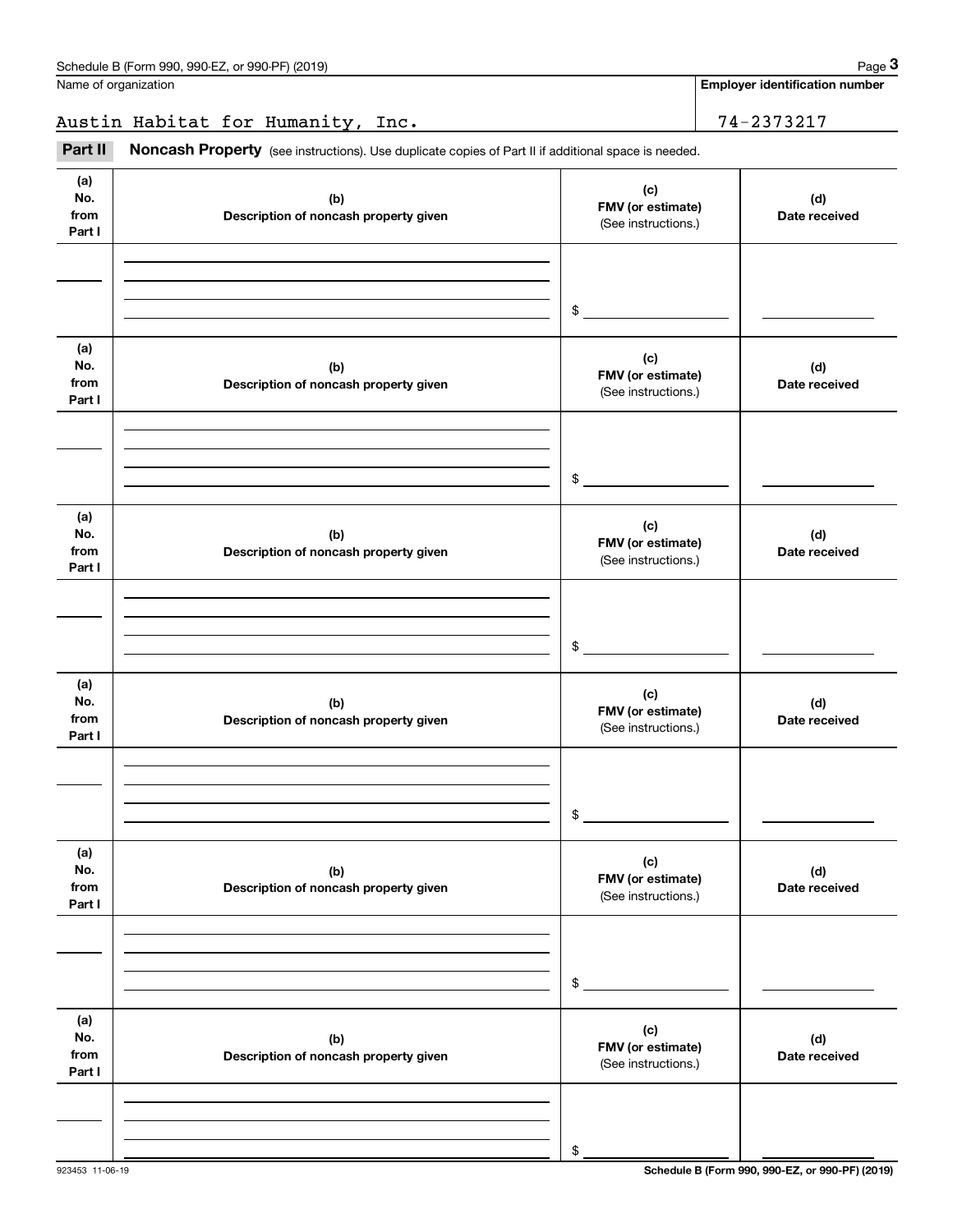|                           | Schedule B (Form 990, 990-EZ, or 990-PF) (2019)                                                                                                                                                                                                      |                      | Page 4                                                                                                                                                         |  |  |  |  |  |
|---------------------------|------------------------------------------------------------------------------------------------------------------------------------------------------------------------------------------------------------------------------------------------------|----------------------|----------------------------------------------------------------------------------------------------------------------------------------------------------------|--|--|--|--|--|
|                           | Name of organization                                                                                                                                                                                                                                 |                      | <b>Employer identification number</b>                                                                                                                          |  |  |  |  |  |
|                           | Austin Habitat for Humanity, Inc.                                                                                                                                                                                                                    |                      | 74-2373217                                                                                                                                                     |  |  |  |  |  |
| Part III                  | from any one contributor. Complete columns (a) through (e) and the following line entry. For organizations                                                                                                                                           |                      | Exclusively religious, charitable, etc., contributions to organizations described in section 501(c)(7), (8), or (10) that total more than \$1,000 for the year |  |  |  |  |  |
|                           | completing Part III, enter the total of exclusively religious, charitable, etc., contributions of \$1,000 or less for the year. (Enter this info. once.) $\blacktriangleright$ \$<br>Use duplicate copies of Part III if additional space is needed. |                      |                                                                                                                                                                |  |  |  |  |  |
| (a) No.<br>from           |                                                                                                                                                                                                                                                      |                      |                                                                                                                                                                |  |  |  |  |  |
| Part I                    | (b) Purpose of gift                                                                                                                                                                                                                                  | (c) Use of gift      | (d) Description of how gift is held                                                                                                                            |  |  |  |  |  |
|                           |                                                                                                                                                                                                                                                      |                      |                                                                                                                                                                |  |  |  |  |  |
|                           |                                                                                                                                                                                                                                                      | (e) Transfer of gift |                                                                                                                                                                |  |  |  |  |  |
|                           | Transferee's name, address, and ZIP + 4                                                                                                                                                                                                              |                      | Relationship of transferor to transferee                                                                                                                       |  |  |  |  |  |
|                           |                                                                                                                                                                                                                                                      |                      |                                                                                                                                                                |  |  |  |  |  |
|                           |                                                                                                                                                                                                                                                      |                      |                                                                                                                                                                |  |  |  |  |  |
| (a) No.<br>from<br>Part I | (b) Purpose of gift                                                                                                                                                                                                                                  | (c) Use of gift      | (d) Description of how gift is held                                                                                                                            |  |  |  |  |  |
|                           |                                                                                                                                                                                                                                                      |                      |                                                                                                                                                                |  |  |  |  |  |
|                           |                                                                                                                                                                                                                                                      |                      |                                                                                                                                                                |  |  |  |  |  |
|                           |                                                                                                                                                                                                                                                      | (e) Transfer of gift |                                                                                                                                                                |  |  |  |  |  |
|                           | Transferee's name, address, and $ZIP + 4$                                                                                                                                                                                                            |                      | Relationship of transferor to transferee                                                                                                                       |  |  |  |  |  |
|                           |                                                                                                                                                                                                                                                      |                      |                                                                                                                                                                |  |  |  |  |  |
| (a) No.<br>from           | (b) Purpose of gift                                                                                                                                                                                                                                  | (c) Use of gift      | (d) Description of how gift is held                                                                                                                            |  |  |  |  |  |
| Part I                    |                                                                                                                                                                                                                                                      |                      |                                                                                                                                                                |  |  |  |  |  |
|                           |                                                                                                                                                                                                                                                      |                      |                                                                                                                                                                |  |  |  |  |  |
|                           | (e) Transfer of gift                                                                                                                                                                                                                                 |                      |                                                                                                                                                                |  |  |  |  |  |
|                           | Transferee's name, address, and $ZIP + 4$                                                                                                                                                                                                            |                      | Relationship of transferor to transferee                                                                                                                       |  |  |  |  |  |
|                           |                                                                                                                                                                                                                                                      |                      |                                                                                                                                                                |  |  |  |  |  |
|                           |                                                                                                                                                                                                                                                      |                      |                                                                                                                                                                |  |  |  |  |  |
| (a) No.<br>from<br>Part I | (b) Purpose of gift                                                                                                                                                                                                                                  | (c) Use of gift      | (d) Description of how gift is held                                                                                                                            |  |  |  |  |  |
|                           |                                                                                                                                                                                                                                                      |                      |                                                                                                                                                                |  |  |  |  |  |
|                           |                                                                                                                                                                                                                                                      |                      |                                                                                                                                                                |  |  |  |  |  |
|                           | (e) Transfer of gift                                                                                                                                                                                                                                 |                      |                                                                                                                                                                |  |  |  |  |  |
|                           | Transferee's name, address, and ZIP + 4                                                                                                                                                                                                              |                      | Relationship of transferor to transferee                                                                                                                       |  |  |  |  |  |
|                           |                                                                                                                                                                                                                                                      |                      |                                                                                                                                                                |  |  |  |  |  |
|                           |                                                                                                                                                                                                                                                      |                      |                                                                                                                                                                |  |  |  |  |  |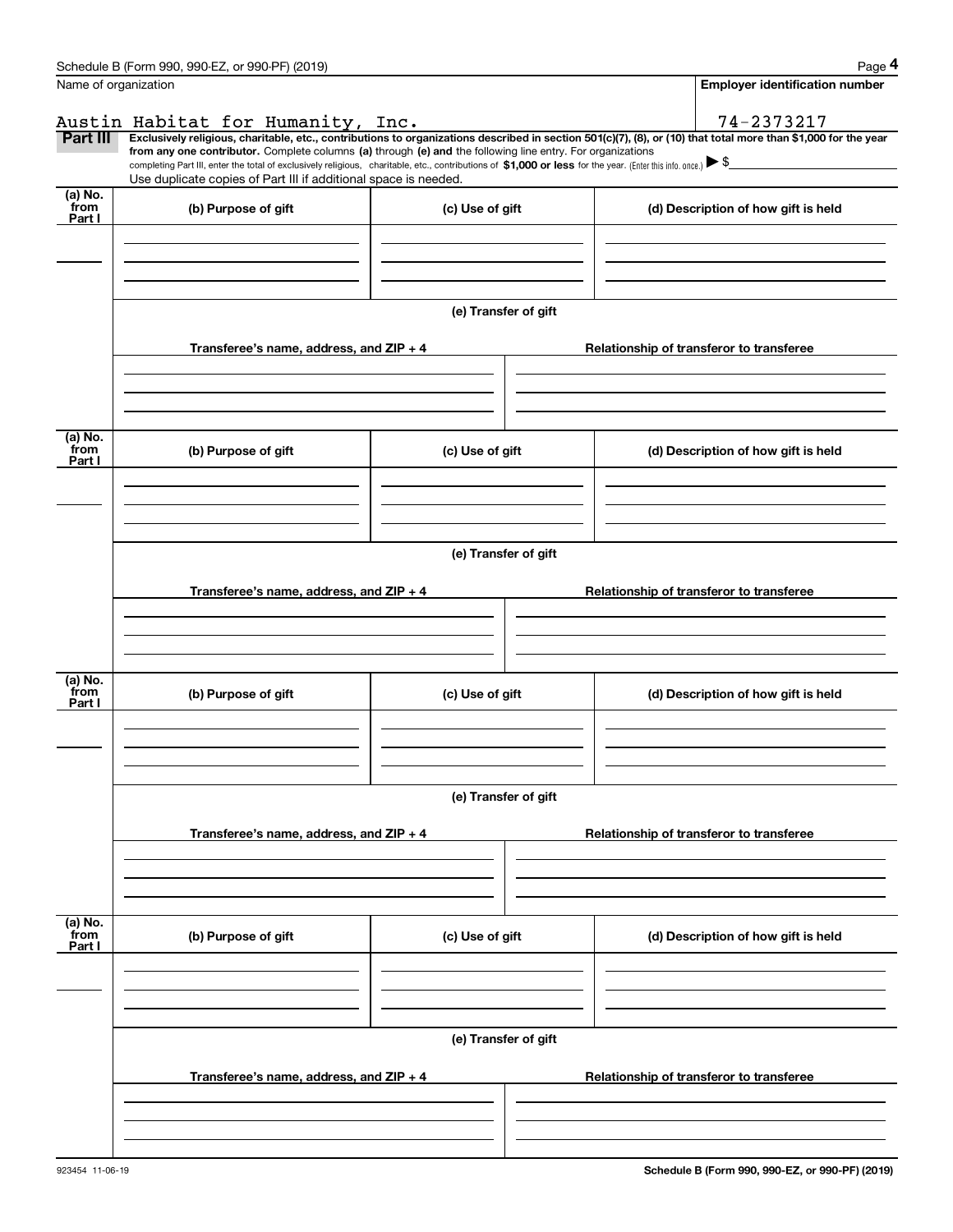| <b>SCHEDULE C</b>                                      |                                                                                                                                                                          | <b>Political Campaign and Lobbying Activities</b>                                                                                                                                                                                                                             |           |                                                                           | OMB No. 1545-0047                                     |  |  |  |  |
|--------------------------------------------------------|--------------------------------------------------------------------------------------------------------------------------------------------------------------------------|-------------------------------------------------------------------------------------------------------------------------------------------------------------------------------------------------------------------------------------------------------------------------------|-----------|---------------------------------------------------------------------------|-------------------------------------------------------|--|--|--|--|
| (Form 990 or 990-EZ)                                   |                                                                                                                                                                          |                                                                                                                                                                                                                                                                               |           |                                                                           |                                                       |  |  |  |  |
|                                                        | For Organizations Exempt From Income Tax Under section 501(c) and section 527<br>▶ Complete if the organization is described below. ▶ Attach to Form 990 or Form 990-EZ. |                                                                                                                                                                                                                                                                               |           |                                                                           |                                                       |  |  |  |  |
| Department of the Treasury<br>Internal Revenue Service | <b>Open to Public</b><br>Inspection                                                                                                                                      |                                                                                                                                                                                                                                                                               |           |                                                                           |                                                       |  |  |  |  |
|                                                        |                                                                                                                                                                          | If the organization answered "Yes," on Form 990, Part IV, line 3, or Form 990-EZ, Part V, line 46 (Political Campaign Activities), then                                                                                                                                       |           |                                                                           |                                                       |  |  |  |  |
|                                                        |                                                                                                                                                                          | • Section 501(c)(3) organizations: Complete Parts I-A and B. Do not complete Part I-C.                                                                                                                                                                                        |           |                                                                           |                                                       |  |  |  |  |
|                                                        |                                                                                                                                                                          | • Section 501(c) (other than section 501(c)(3)) organizations: Complete Parts I-A and C below. Do not complete Part I-B.                                                                                                                                                      |           |                                                                           |                                                       |  |  |  |  |
| • Section 527 organizations: Complete Part I-A only.   |                                                                                                                                                                          |                                                                                                                                                                                                                                                                               |           |                                                                           |                                                       |  |  |  |  |
|                                                        |                                                                                                                                                                          | If the organization answered "Yes," on Form 990, Part IV, line 4, or Form 990-EZ, Part VI, line 47 (Lobbying Activities), then<br>• Section 501(c)(3) organizations that have filed Form 5768 (election under section 501(h)): Complete Part II-A. Do not complete Part II-B. |           |                                                                           |                                                       |  |  |  |  |
|                                                        |                                                                                                                                                                          | • Section 501(c)(3) organizations that have NOT filed Form 5768 (election under section 501(h)): Complete Part II-B. Do not complete Part II-A.                                                                                                                               |           |                                                                           |                                                       |  |  |  |  |
|                                                        |                                                                                                                                                                          | If the organization answered "Yes," on Form 990, Part IV, line 5 (Proxy Tax) (see separate instructions) or Form 990-EZ, Part V, line 35c (Proxy                                                                                                                              |           |                                                                           |                                                       |  |  |  |  |
| Tax) (see separate instructions), then                 |                                                                                                                                                                          |                                                                                                                                                                                                                                                                               |           |                                                                           |                                                       |  |  |  |  |
|                                                        |                                                                                                                                                                          | • Section 501(c)(4), (5), or (6) organizations: Complete Part III.                                                                                                                                                                                                            |           |                                                                           |                                                       |  |  |  |  |
| Name of organization                                   |                                                                                                                                                                          |                                                                                                                                                                                                                                                                               |           |                                                                           | <b>Employer identification number</b>                 |  |  |  |  |
|                                                        |                                                                                                                                                                          | Austin Habitat for Humanity, Inc.                                                                                                                                                                                                                                             |           |                                                                           | 74-2373217                                            |  |  |  |  |
| Part I-A                                               |                                                                                                                                                                          | Complete if the organization is exempt under section 501(c) or is a section 527 organization.                                                                                                                                                                                 |           |                                                                           |                                                       |  |  |  |  |
|                                                        |                                                                                                                                                                          |                                                                                                                                                                                                                                                                               |           |                                                                           |                                                       |  |  |  |  |
| 1.                                                     |                                                                                                                                                                          | Provide a description of the organization's direct and indirect political campaign activities in Part IV.                                                                                                                                                                     |           |                                                                           |                                                       |  |  |  |  |
| Political campaign activity expenditures<br>2          |                                                                                                                                                                          |                                                                                                                                                                                                                                                                               |           | $\blacktriangleright$ \$                                                  |                                                       |  |  |  |  |
| Volunteer hours for political campaign activities<br>з |                                                                                                                                                                          |                                                                                                                                                                                                                                                                               |           |                                                                           |                                                       |  |  |  |  |
| Part I-B                                               |                                                                                                                                                                          | Complete if the organization is exempt under section 501(c)(3).                                                                                                                                                                                                               |           |                                                                           |                                                       |  |  |  |  |
|                                                        |                                                                                                                                                                          | 1 Enter the amount of any excise tax incurred by the organization under section 4955                                                                                                                                                                                          |           | $\blacktriangleright$ \$                                                  |                                                       |  |  |  |  |
| 2                                                      |                                                                                                                                                                          | Enter the amount of any excise tax incurred by organization managers under section 4955                                                                                                                                                                                       |           | $\begin{array}{c}\n\bullet \\ \bullet \\ \bullet \\ \bullet\n\end{array}$ |                                                       |  |  |  |  |
| З                                                      |                                                                                                                                                                          |                                                                                                                                                                                                                                                                               |           |                                                                           | <b>Yes</b><br><b>No</b>                               |  |  |  |  |
| 4a Was a correction made?                              |                                                                                                                                                                          |                                                                                                                                                                                                                                                                               |           |                                                                           | Yes<br>No                                             |  |  |  |  |
| <b>b</b> If "Yes," describe in Part IV.                |                                                                                                                                                                          |                                                                                                                                                                                                                                                                               |           |                                                                           |                                                       |  |  |  |  |
| Part I-C                                               |                                                                                                                                                                          | Complete if the organization is exempt under section 501(c), except section 501(c)(3).                                                                                                                                                                                        |           |                                                                           |                                                       |  |  |  |  |
|                                                        |                                                                                                                                                                          | 1 Enter the amount directly expended by the filing organization for section 527 exempt function activities                                                                                                                                                                    |           | $\blacktriangleright$ \$                                                  |                                                       |  |  |  |  |
| 2                                                      |                                                                                                                                                                          | Enter the amount of the filing organization's funds contributed to other organizations for section 527                                                                                                                                                                        |           |                                                                           |                                                       |  |  |  |  |
| exempt function activities                             |                                                                                                                                                                          |                                                                                                                                                                                                                                                                               |           | $\blacktriangleright$ \$                                                  |                                                       |  |  |  |  |
| З                                                      |                                                                                                                                                                          | Total exempt function expenditures. Add lines 1 and 2. Enter here and on Form 1120-POL,                                                                                                                                                                                       |           |                                                                           |                                                       |  |  |  |  |
|                                                        |                                                                                                                                                                          |                                                                                                                                                                                                                                                                               |           | $\blacktriangleright$ \$                                                  |                                                       |  |  |  |  |
|                                                        |                                                                                                                                                                          | Did the filing organization file Form 1120-POL for this year?                                                                                                                                                                                                                 |           |                                                                           | <b>No</b><br>Yes                                      |  |  |  |  |
| 5                                                      |                                                                                                                                                                          | Enter the names, addresses and employer identification number (EIN) of all section 527 political organizations to which the filing organization                                                                                                                               |           |                                                                           |                                                       |  |  |  |  |
|                                                        |                                                                                                                                                                          | made payments. For each organization listed, enter the amount paid from the filing organization's funds. Also enter the amount of political                                                                                                                                   |           |                                                                           |                                                       |  |  |  |  |
|                                                        |                                                                                                                                                                          | contributions received that were promptly and directly delivered to a separate political organization, such as a separate segregated fund or a<br>political action committee (PAC). If additional space is needed, provide information in Part IV.                            |           |                                                                           |                                                       |  |  |  |  |
|                                                        |                                                                                                                                                                          |                                                                                                                                                                                                                                                                               |           |                                                                           |                                                       |  |  |  |  |
| (a) Name                                               |                                                                                                                                                                          | (b) Address                                                                                                                                                                                                                                                                   | $(c)$ EIN | (d) Amount paid from<br>filing organization's                             | (e) Amount of political<br>contributions received and |  |  |  |  |
|                                                        |                                                                                                                                                                          |                                                                                                                                                                                                                                                                               |           | funds. If none, enter -0-.                                                | promptly and directly                                 |  |  |  |  |
|                                                        |                                                                                                                                                                          |                                                                                                                                                                                                                                                                               |           |                                                                           | delivered to a separate                               |  |  |  |  |
|                                                        |                                                                                                                                                                          |                                                                                                                                                                                                                                                                               |           |                                                                           | political organization.<br>If none, enter -0-.        |  |  |  |  |
|                                                        |                                                                                                                                                                          |                                                                                                                                                                                                                                                                               |           |                                                                           |                                                       |  |  |  |  |
|                                                        |                                                                                                                                                                          |                                                                                                                                                                                                                                                                               |           |                                                                           |                                                       |  |  |  |  |
|                                                        |                                                                                                                                                                          |                                                                                                                                                                                                                                                                               |           |                                                                           |                                                       |  |  |  |  |
|                                                        |                                                                                                                                                                          |                                                                                                                                                                                                                                                                               |           |                                                                           |                                                       |  |  |  |  |
|                                                        |                                                                                                                                                                          |                                                                                                                                                                                                                                                                               |           |                                                                           |                                                       |  |  |  |  |
|                                                        |                                                                                                                                                                          |                                                                                                                                                                                                                                                                               |           |                                                                           |                                                       |  |  |  |  |
|                                                        |                                                                                                                                                                          |                                                                                                                                                                                                                                                                               |           |                                                                           |                                                       |  |  |  |  |
|                                                        |                                                                                                                                                                          |                                                                                                                                                                                                                                                                               |           |                                                                           |                                                       |  |  |  |  |
|                                                        |                                                                                                                                                                          |                                                                                                                                                                                                                                                                               |           |                                                                           |                                                       |  |  |  |  |
|                                                        |                                                                                                                                                                          |                                                                                                                                                                                                                                                                               |           |                                                                           |                                                       |  |  |  |  |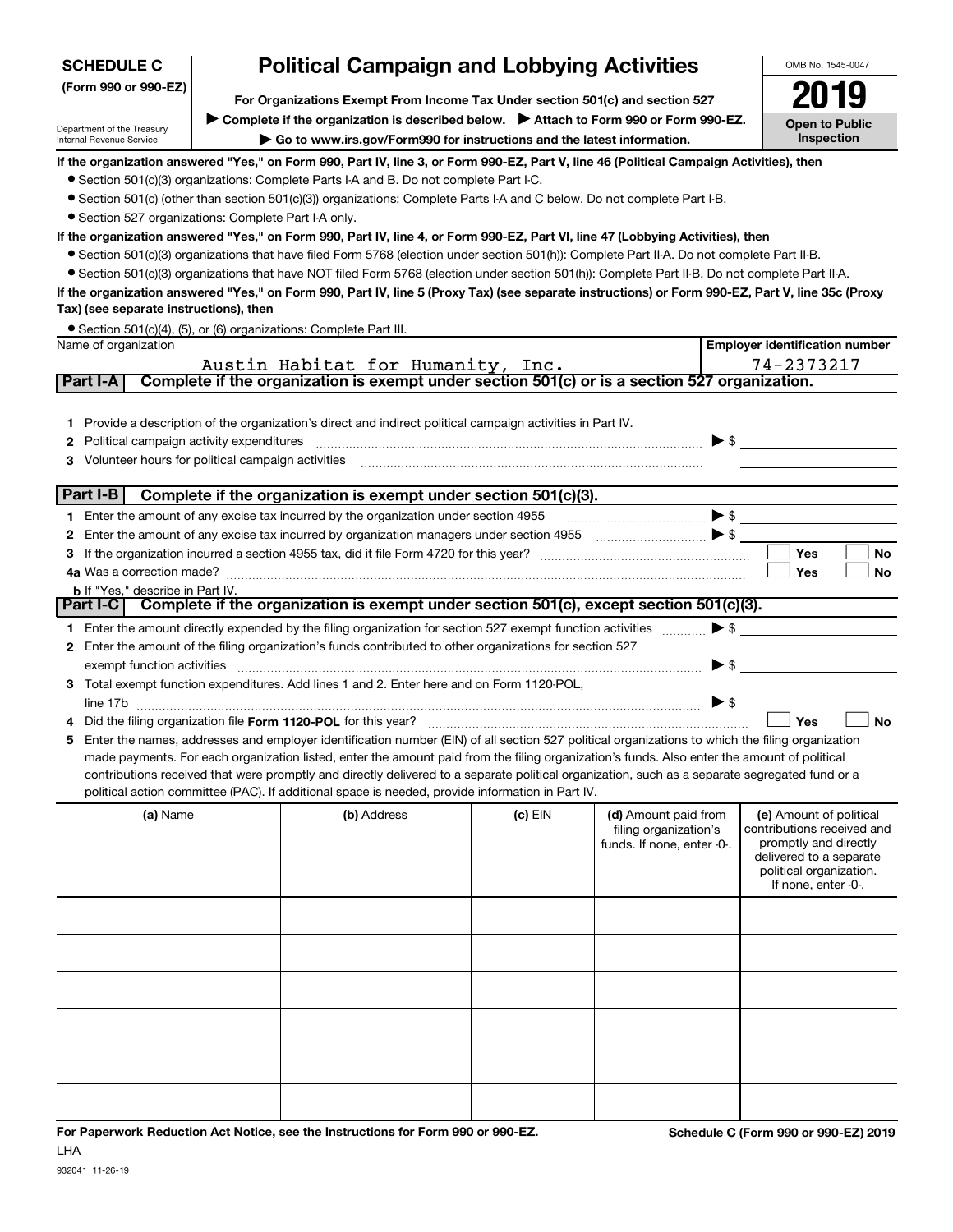| Schedule C (Form 990 or 990-EZ) 2019 Austin Habitat for Humanity, Inc.<br>Complete if the organization is exempt under section 501(c)(3) and filed Form 5768 (election under |                                        |                                                                                  |                                                                                                                                   |                                        | 74-2373217 Page 2              |
|------------------------------------------------------------------------------------------------------------------------------------------------------------------------------|----------------------------------------|----------------------------------------------------------------------------------|-----------------------------------------------------------------------------------------------------------------------------------|----------------------------------------|--------------------------------|
| Part II-A<br>section 501(h)).                                                                                                                                                |                                        |                                                                                  |                                                                                                                                   |                                        |                                |
| A Check $\blacktriangleright$<br>expenses, and share of excess lobbying expenditures).                                                                                       |                                        |                                                                                  | if the filing organization belongs to an affiliated group (and list in Part IV each affiliated group member's name, address, EIN, |                                        |                                |
| <b>B</b> Check $\blacktriangleright$                                                                                                                                         |                                        | if the filing organization checked box A and "limited control" provisions apply. |                                                                                                                                   |                                        |                                |
|                                                                                                                                                                              | <b>Limits on Lobbying Expenditures</b> | (The term "expenditures" means amounts paid or incurred.)                        |                                                                                                                                   | (a) Filing<br>organization's<br>totals | (b) Affiliated group<br>totals |
| 1a Total lobbying expenditures to influence public opinion (grassroots lobbying)                                                                                             |                                        |                                                                                  |                                                                                                                                   |                                        |                                |
| <b>b</b> Total lobbying expenditures to influence a legislative body (direct lobbying)                                                                                       |                                        |                                                                                  |                                                                                                                                   |                                        |                                |
|                                                                                                                                                                              |                                        |                                                                                  |                                                                                                                                   |                                        |                                |
| Other exempt purpose expenditures<br>d                                                                                                                                       |                                        |                                                                                  |                                                                                                                                   |                                        |                                |
|                                                                                                                                                                              |                                        |                                                                                  |                                                                                                                                   |                                        |                                |
| f Lobbying nontaxable amount. Enter the amount from the following table in both columns.                                                                                     |                                        |                                                                                  |                                                                                                                                   |                                        |                                |
| If the amount on line 1e, column (a) or (b) is:                                                                                                                              |                                        | The lobbying nontaxable amount is:                                               |                                                                                                                                   |                                        |                                |
| Not over \$500,000                                                                                                                                                           |                                        | 20% of the amount on line 1e.                                                    |                                                                                                                                   |                                        |                                |
| Over \$500,000 but not over \$1,000,000                                                                                                                                      |                                        | \$100,000 plus 15% of the excess over \$500,000.                                 |                                                                                                                                   |                                        |                                |
| Over \$1,000,000 but not over \$1,500,000                                                                                                                                    |                                        | \$175,000 plus 10% of the excess over \$1,000,000.                               |                                                                                                                                   |                                        |                                |
| Over \$1,500,000 but not over \$17,000,000                                                                                                                                   |                                        | \$225,000 plus 5% of the excess over \$1,500,000.                                |                                                                                                                                   |                                        |                                |
| Over \$17,000,000                                                                                                                                                            | \$1,000,000.                           |                                                                                  |                                                                                                                                   |                                        |                                |
| g Grassroots nontaxable amount (enter 25% of line 1f)                                                                                                                        |                                        |                                                                                  |                                                                                                                                   |                                        |                                |
| h Subtract line 1q from line 1a. If zero or less, enter -0-                                                                                                                  |                                        |                                                                                  |                                                                                                                                   |                                        |                                |
| Subtract line 1f from line 1c. If zero or less, enter 0                                                                                                                      |                                        |                                                                                  |                                                                                                                                   |                                        |                                |
| If there is an amount other than zero on either line 1h or line 1i, did the organization file Form 4720                                                                      |                                        |                                                                                  |                                                                                                                                   |                                        |                                |
| reporting section 4911 tax for this year?                                                                                                                                    |                                        |                                                                                  |                                                                                                                                   |                                        | <b>Yes</b><br>No               |
|                                                                                                                                                                              |                                        | 4-Year Averaging Period Under Section 501(h)                                     |                                                                                                                                   |                                        |                                |
| (Some organizations that made a section 501(h) election do not have to complete all of the five columns below.                                                               |                                        | See the separate instructions for lines 2a through 2f.)                          |                                                                                                                                   |                                        |                                |
|                                                                                                                                                                              |                                        | Lobbying Expenditures During 4-Year Averaging Period                             |                                                                                                                                   |                                        |                                |
| Calendar year<br>(or fiscal year beginning in)                                                                                                                               | (a) 2016                               | (b) $2017$                                                                       | $(c)$ 2018                                                                                                                        | $(d)$ 2019                             | (e) Total                      |
| <b>2a</b> Lobbying nontaxable amount                                                                                                                                         |                                        |                                                                                  |                                                                                                                                   |                                        |                                |
| <b>b</b> Lobbying ceiling amount<br>(150% of line 2a, column(e))                                                                                                             |                                        |                                                                                  |                                                                                                                                   |                                        |                                |
| c Total lobbying expenditures                                                                                                                                                |                                        |                                                                                  |                                                                                                                                   |                                        |                                |
| d Grassroots nontaxable amount                                                                                                                                               |                                        |                                                                                  |                                                                                                                                   |                                        |                                |
| e Grassroots ceiling amount                                                                                                                                                  |                                        |                                                                                  |                                                                                                                                   |                                        |                                |
| (150% of line 2d, column (e))                                                                                                                                                |                                        |                                                                                  |                                                                                                                                   |                                        |                                |
| f Grassroots lobbying expenditures                                                                                                                                           |                                        |                                                                                  |                                                                                                                                   |                                        |                                |
|                                                                                                                                                                              |                                        |                                                                                  |                                                                                                                                   |                                        |                                |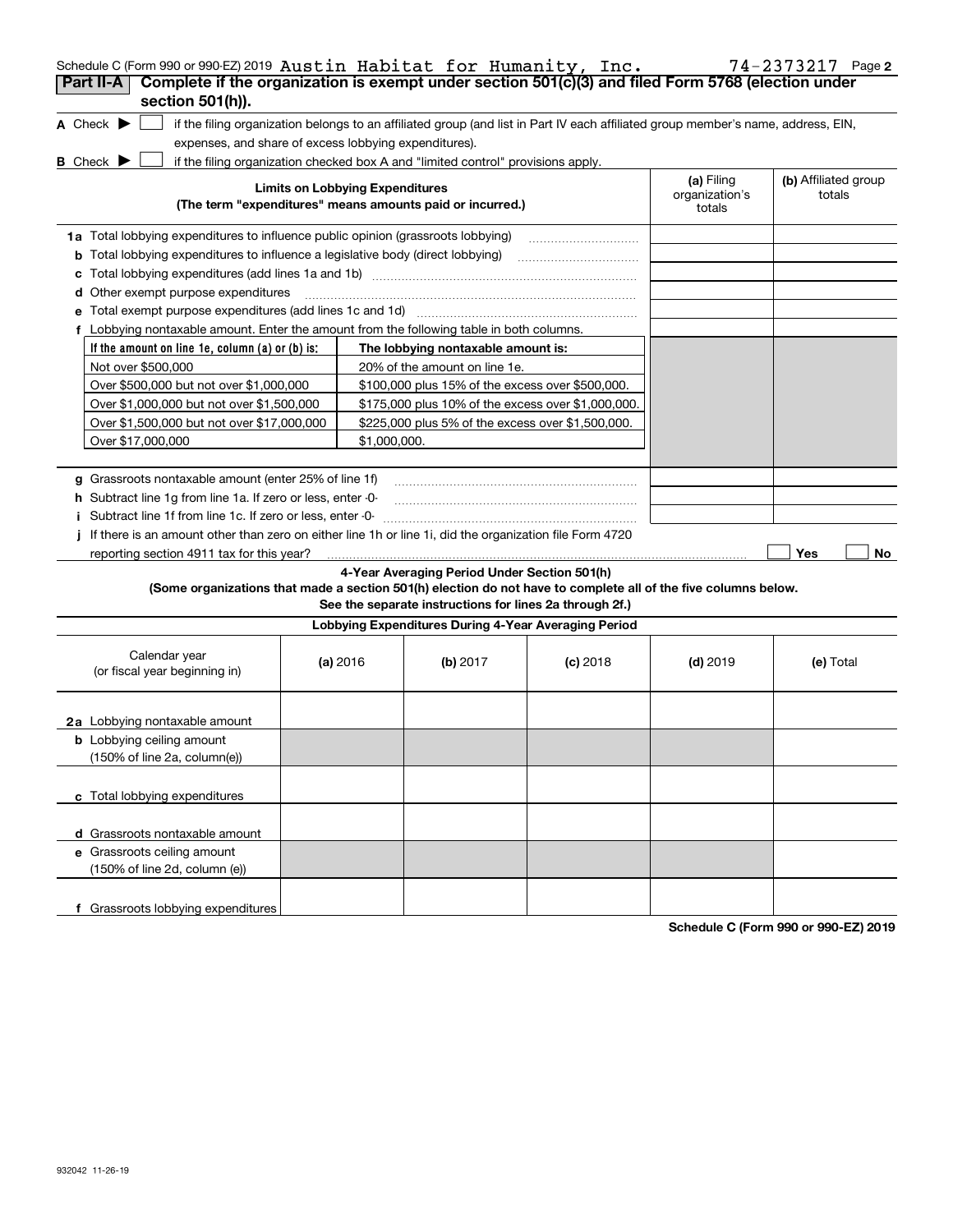### Schedule C (Form 990 or 990-EZ) 2019 <code>Austin Habitat for Humanity, Inc.</code>  $74\text{--}2373217$  Page 3 Austin Habitat for Humanity, Inc. 74-2373217

 $\top$ 

| Part II-B $\mid$ Complete if the organization is exempt under section 501(c)(3) and has NOT filed Form 5768 |  |  |
|-------------------------------------------------------------------------------------------------------------|--|--|
| (election under section 501(h)).                                                                            |  |  |

| For each "Yes" response on lines 1a through 1i below, provide in Part IV a detailed description |                                                                                                                                                                                                                                           |     | (a)          | (b)    |                                      |
|-------------------------------------------------------------------------------------------------|-------------------------------------------------------------------------------------------------------------------------------------------------------------------------------------------------------------------------------------------|-----|--------------|--------|--------------------------------------|
|                                                                                                 | of the lobbying activity.                                                                                                                                                                                                                 | Yes | No           | Amount |                                      |
| 1                                                                                               | During the year, did the filing organization attempt to influence foreign, national, state, or<br>local legislation, including any attempt to influence public opinion on a legislative matter<br>or referendum, through the use of:      |     |              |        |                                      |
|                                                                                                 |                                                                                                                                                                                                                                           |     | x            |        |                                      |
|                                                                                                 | <b>b</b> Paid staff or management (include compensation in expenses reported on lines 1c through 1i)?                                                                                                                                     |     | х            |        |                                      |
|                                                                                                 |                                                                                                                                                                                                                                           |     | X            |        |                                      |
|                                                                                                 |                                                                                                                                                                                                                                           |     | х            |        |                                      |
|                                                                                                 | e Publications, or published or broadcast statements?                                                                                                                                                                                     |     | х            |        |                                      |
|                                                                                                 | f Grants to other organizations for lobbying purposes?                                                                                                                                                                                    | Χ   |              |        | 15,000.                              |
| g                                                                                               | Direct contact with legislators, their staffs, government officials, or a legislative body?                                                                                                                                               |     | X            |        |                                      |
|                                                                                                 | h Rallies, demonstrations, seminars, conventions, speeches, lectures, or any similar means?                                                                                                                                               |     | х<br>х       |        |                                      |
|                                                                                                 | <i>i</i> Other activities?                                                                                                                                                                                                                |     |              |        | 15,000.                              |
|                                                                                                 |                                                                                                                                                                                                                                           |     | Χ            |        |                                      |
|                                                                                                 | 2a Did the activities in line 1 cause the organization to be not described in section 501(c)(3)?                                                                                                                                          |     |              |        |                                      |
|                                                                                                 |                                                                                                                                                                                                                                           |     |              |        |                                      |
|                                                                                                 | c If "Yes," enter the amount of any tax incurred by organization managers under section 4912                                                                                                                                              |     |              |        |                                      |
|                                                                                                 | d If the filing organization incurred a section 4912 tax, did it file Form 4720 for this year?<br>Complete if the organization is exempt under section 501(c)(4), section 501(c)(5), or section<br><b>Part III-A</b>                      |     |              |        |                                      |
|                                                                                                 | $501(c)(6)$ .                                                                                                                                                                                                                             |     |              |        |                                      |
|                                                                                                 |                                                                                                                                                                                                                                           |     |              | Yes    | No                                   |
| 1.                                                                                              |                                                                                                                                                                                                                                           |     | 1            |        |                                      |
| 2                                                                                               |                                                                                                                                                                                                                                           |     | $\mathbf{2}$ |        |                                      |
| З                                                                                               | Did the organization agree to carry over lobbying and political campaign activity expenditures from the prior year?                                                                                                                       |     | 3            |        |                                      |
|                                                                                                 | Part III-B <br>Complete if the organization is exempt under section 501(c)(4), section 501(c)(5), or section                                                                                                                              |     |              |        |                                      |
|                                                                                                 | 501(c)(6) and if either (a) BOTH Part III-A, lines 1 and 2, are answered "No" OR (b) Part III-A, line 3, is                                                                                                                               |     |              |        |                                      |
|                                                                                                 | answered "Yes."                                                                                                                                                                                                                           |     |              |        |                                      |
| 1.                                                                                              | Dues, assessments and similar amounts from members [11] matter contracts and similar amounts from members [11] matter contracts and similar amounts from members [11] matter contracts and similar amounts from members [11] m            |     | 1            |        |                                      |
| 2                                                                                               | Section 162(e) nondeductible lobbying and political expenditures (do not include amounts of political                                                                                                                                     |     |              |        |                                      |
|                                                                                                 | expenses for which the section 527(f) tax was paid).                                                                                                                                                                                      |     |              |        |                                      |
|                                                                                                 |                                                                                                                                                                                                                                           |     | 2a           |        |                                      |
|                                                                                                 | <b>b</b> Carryover from last year <i>maching and a content of the content of the content of the content of the content of the content of the content of the content of the content of the content of the content of the content of th</i> |     | 2b           |        |                                      |
|                                                                                                 | <b>c</b> Total                                                                                                                                                                                                                            |     | 2c           |        |                                      |
|                                                                                                 | Aggregate amount reported in section 6033(e)(1)(A) notices of nondeductible section 162(e) dues                                                                                                                                           |     | 3            |        |                                      |
| 4                                                                                               | If notices were sent and the amount on line 2c exceeds the amount on line 3, what portion of the excess                                                                                                                                   |     |              |        |                                      |
|                                                                                                 | does the organization agree to carryover to the reasonable estimate of nondeductible lobbying and political                                                                                                                               |     |              |        |                                      |
|                                                                                                 | expenditure next year?                                                                                                                                                                                                                    |     | 4            |        |                                      |
| 5                                                                                               | Taxable amount of lobbying and political expenditures (see instructions)                                                                                                                                                                  |     | 5            |        |                                      |
| <b>Part IV</b>                                                                                  | <b>Supplemental Information</b>                                                                                                                                                                                                           |     |              |        |                                      |
|                                                                                                 | Provide the descriptions required for Part I-A, line 1; Part I-B, line 4; Part I-C, line 5; Part II-A (affiliated group list); Part II-A, lines 1 and 2 (see                                                                              |     |              |        |                                      |
|                                                                                                 | instructions); and Part II-B, line 1. Also, complete this part for any additional information.<br>Part II-B, Line 1, Lobbying Activities:                                                                                                 |     |              |        |                                      |
|                                                                                                 |                                                                                                                                                                                                                                           |     |              |        |                                      |
|                                                                                                 | In 2019 Austin Habitat supported affordable housing activities that                                                                                                                                                                       |     |              |        |                                      |
|                                                                                                 | impact the affordable housing crisis in their service area.                                                                                                                                                                               |     | The          |        |                                      |
|                                                                                                 | organization also consults on rewriting the City of Austin's land use                                                                                                                                                                     |     |              |        |                                      |
|                                                                                                 | code to allow for more affordable home ownership opportunities.                                                                                                                                                                           |     |              | The    |                                      |
|                                                                                                 | organization informs the public, reviews policy and recommends policy                                                                                                                                                                     |     |              |        |                                      |
|                                                                                                 |                                                                                                                                                                                                                                           |     |              |        | Schedule C (Form 990 or 990-EZ) 2019 |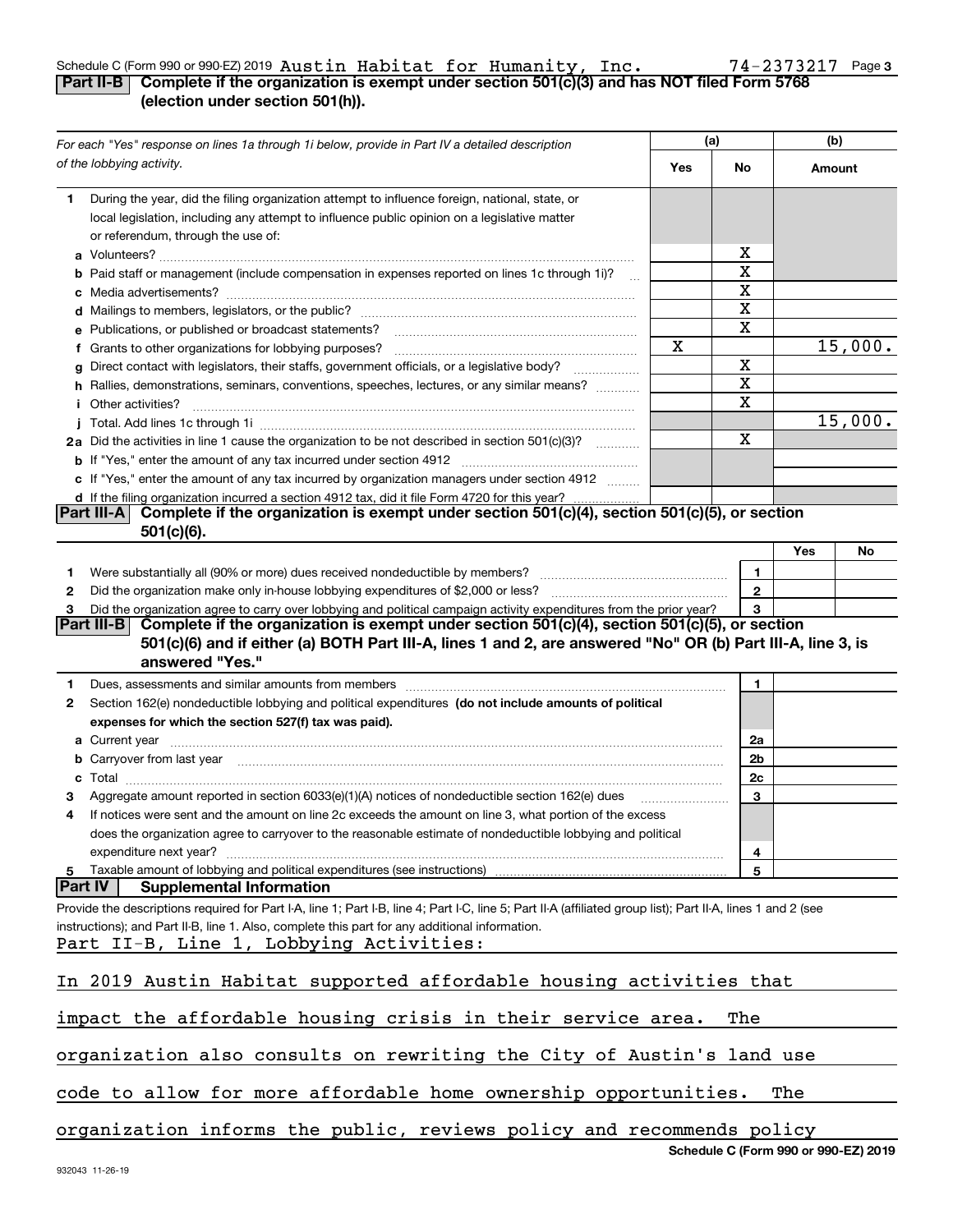| Schedule C (Form 990 or 990-EZ) 2019 Austin Habitat for Humanity, Inc.<br><b>Part IV   Supplemental Information</b> (continued) | 74-2373217 Page 4 |
|---------------------------------------------------------------------------------------------------------------------------------|-------------------|
|                                                                                                                                 |                   |
| at the City and Federal level. Thus far these efforts have had no                                                               |                   |
| direct bearing on any grants or funding received from the City of                                                               |                   |
| Austin by Austin Habitat.                                                                                                       |                   |
|                                                                                                                                 |                   |
|                                                                                                                                 |                   |
|                                                                                                                                 |                   |
|                                                                                                                                 |                   |
|                                                                                                                                 |                   |
|                                                                                                                                 |                   |
|                                                                                                                                 |                   |
|                                                                                                                                 |                   |
|                                                                                                                                 |                   |
|                                                                                                                                 |                   |
|                                                                                                                                 |                   |
|                                                                                                                                 |                   |
|                                                                                                                                 |                   |
|                                                                                                                                 |                   |
|                                                                                                                                 |                   |
|                                                                                                                                 |                   |
|                                                                                                                                 |                   |
|                                                                                                                                 |                   |
|                                                                                                                                 |                   |
|                                                                                                                                 |                   |
|                                                                                                                                 |                   |
|                                                                                                                                 |                   |
|                                                                                                                                 |                   |
|                                                                                                                                 |                   |
|                                                                                                                                 |                   |
|                                                                                                                                 |                   |
|                                                                                                                                 |                   |
|                                                                                                                                 |                   |
|                                                                                                                                 |                   |
|                                                                                                                                 |                   |
|                                                                                                                                 |                   |
|                                                                                                                                 |                   |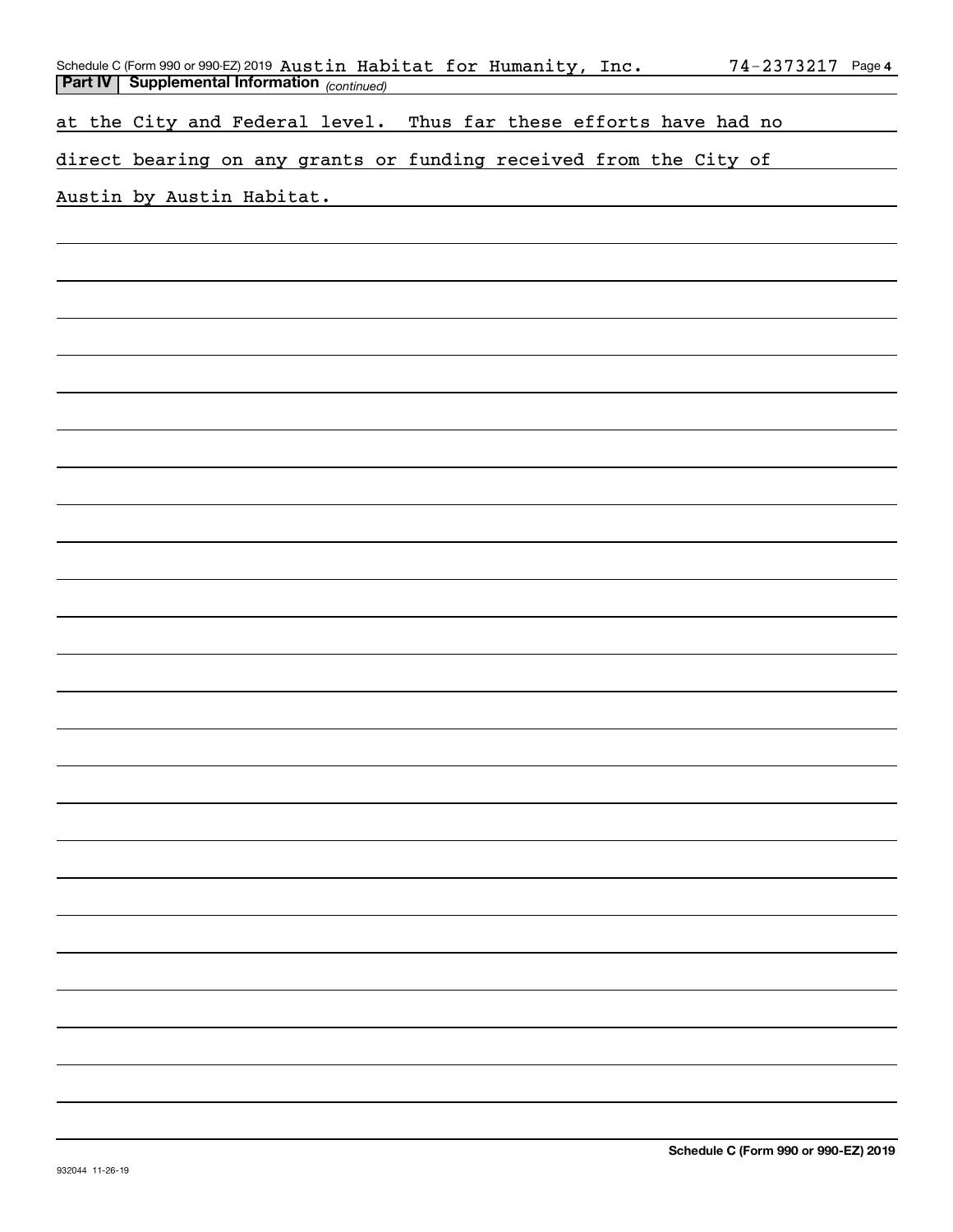| <b>SCHEDULE D</b> |  |
|-------------------|--|
|-------------------|--|

| (Form 990) |
|------------|
|            |

# **SCHEDULE D Supplemental Financial Statements**

(Form 990)<br>
Pepartment of the Treasury<br>
Department of the Treasury<br>
Department of the Treasury<br>
Department of the Treasury<br> **Co to www.irs.gov/Form990 for instructions and the latest information.**<br> **Co to www.irs.gov/Form9** 





|         | Department of the Treasury<br>Internal Revenue Service | Go to www.irs.gov/Form990 for instructions and the latest information.                                                                                                                | Attach to Form 990. |                                                |    | <b>Inspection</b>                                  | Open to Public |
|---------|--------------------------------------------------------|---------------------------------------------------------------------------------------------------------------------------------------------------------------------------------------|---------------------|------------------------------------------------|----|----------------------------------------------------|----------------|
|         | Name of the organization                               |                                                                                                                                                                                       |                     |                                                |    | <b>Employer identification number</b>              |                |
|         |                                                        | Austin Habitat for Humanity, Inc.<br>Organizations Maintaining Donor Advised Funds or Other Similar Funds or Accounts. Complete if the                                                |                     |                                                |    | 74-2373217                                         |                |
| Part I  |                                                        |                                                                                                                                                                                       |                     |                                                |    |                                                    |                |
|         |                                                        | organization answered "Yes" on Form 990, Part IV, line 6.                                                                                                                             |                     |                                                |    |                                                    |                |
|         |                                                        |                                                                                                                                                                                       |                     | (a) Donor advised funds                        |    | (b) Funds and other accounts                       |                |
| 1.      |                                                        |                                                                                                                                                                                       |                     |                                                |    |                                                    |                |
| 2       |                                                        | Aggregate value of contributions to (during year)                                                                                                                                     |                     |                                                |    |                                                    |                |
| з       |                                                        | Aggregate value of grants from (during year)                                                                                                                                          |                     |                                                |    |                                                    |                |
| 4       |                                                        |                                                                                                                                                                                       |                     |                                                |    |                                                    |                |
| 5       |                                                        | Did the organization inform all donors and donor advisors in writing that the assets held in donor advised funds                                                                      |                     |                                                |    |                                                    |                |
|         |                                                        |                                                                                                                                                                                       |                     |                                                |    | Yes                                                | No             |
| 6       |                                                        | Did the organization inform all grantees, donors, and donor advisors in writing that grant funds can be used only                                                                     |                     |                                                |    |                                                    |                |
|         |                                                        | for charitable purposes and not for the benefit of the donor or donor advisor, or for any other purpose conferring                                                                    |                     |                                                |    |                                                    |                |
| Part II | impermissible private benefit?                         |                                                                                                                                                                                       |                     |                                                |    | Yes                                                | No             |
|         |                                                        | Conservation Easements. Complete if the organization answered "Yes" on Form 990, Part IV, line 7.                                                                                     |                     |                                                |    |                                                    |                |
| 1.      |                                                        | Purpose(s) of conservation easements held by the organization (check all that apply).                                                                                                 |                     |                                                |    |                                                    |                |
|         |                                                        | Preservation of land for public use (for example, recreation or education)                                                                                                            |                     |                                                |    | Preservation of a historically important land area |                |
|         |                                                        | Protection of natural habitat                                                                                                                                                         |                     | Preservation of a certified historic structure |    |                                                    |                |
|         |                                                        | Preservation of open space                                                                                                                                                            |                     |                                                |    |                                                    |                |
| 2       |                                                        | Complete lines 2a through 2d if the organization held a qualified conservation contribution in the form of a conservation easement on the last                                        |                     |                                                |    |                                                    |                |
|         | day of the tax year.                                   |                                                                                                                                                                                       |                     |                                                |    | Held at the End of the Tax Year                    |                |
|         |                                                        | a Total number of conservation easements                                                                                                                                              |                     |                                                | 2a |                                                    |                |
| b       |                                                        | Total acreage restricted by conservation easements                                                                                                                                    |                     |                                                | 2b |                                                    |                |
| с       |                                                        |                                                                                                                                                                                       |                     |                                                | 2c |                                                    |                |
| d       |                                                        | Number of conservation easements included in (c) acquired after 7/25/06, and not on a historic structure                                                                              |                     |                                                |    |                                                    |                |
|         |                                                        |                                                                                                                                                                                       |                     |                                                | 2d |                                                    |                |
| 3       |                                                        | Number of conservation easements modified, transferred, released, extinguished, or terminated by the organization during the tax                                                      |                     |                                                |    |                                                    |                |
|         | year                                                   |                                                                                                                                                                                       |                     |                                                |    |                                                    |                |
| 4<br>5  |                                                        | Number of states where property subject to conservation easement is located<br>Does the organization have a written policy regarding the periodic monitoring, inspection, handling of |                     |                                                |    |                                                    |                |
|         |                                                        |                                                                                                                                                                                       |                     |                                                |    | Yes                                                | No             |
|         |                                                        | violations, and enforcement of the conservation easements it holds?                                                                                                                   |                     |                                                |    |                                                    |                |
| 6       |                                                        | Staff and volunteer hours devoted to monitoring, inspecting, handling of violations, and enforcing conservation easements during the year                                             |                     |                                                |    |                                                    |                |
|         |                                                        | Amount of expenses incurred in monitoring, inspecting, handling of violations, and enforcing conservation easements during the year                                                   |                     |                                                |    |                                                    |                |
| 7       | $\blacktriangleright$ \$                               |                                                                                                                                                                                       |                     |                                                |    |                                                    |                |
| 8       |                                                        | Does each conservation easement reported on line 2(d) above satisfy the requirements of section 170(h)(4)(B)(i)                                                                       |                     |                                                |    |                                                    |                |
|         | and section 170(h)(4)(B)(ii)?                          |                                                                                                                                                                                       |                     |                                                |    | Yes                                                | No             |
| 9       |                                                        | In Part XIII, describe how the organization reports conservation easements in its revenue and expense statement and                                                                   |                     |                                                |    |                                                    |                |
|         |                                                        | balance sheet, and include, if applicable, the text of the footnote to the organization's financial statements that describes the                                                     |                     |                                                |    |                                                    |                |
|         |                                                        | organization's accounting for conservation easements.                                                                                                                                 |                     |                                                |    |                                                    |                |
|         | Part III                                               | Organizations Maintaining Collections of Art, Historical Treasures, or Other Similar Assets.                                                                                          |                     |                                                |    |                                                    |                |
|         |                                                        | Complete if the organization answered "Yes" on Form 990, Part IV, line 8.                                                                                                             |                     |                                                |    |                                                    |                |
|         |                                                        | 1a If the organization elected, as permitted under FASB ASC 958, not to report in its revenue statement and balance sheet works                                                       |                     |                                                |    |                                                    |                |
|         |                                                        | of art, historical treasures, or other similar assets held for public exhibition, education, or research in furtherance of public                                                     |                     |                                                |    |                                                    |                |
|         |                                                        | service, provide in Part XIII the text of the footnote to its financial statements that describes these items.                                                                        |                     |                                                |    |                                                    |                |
| b       |                                                        | If the organization elected, as permitted under FASB ASC 958, to report in its revenue statement and balance sheet works of                                                           |                     |                                                |    |                                                    |                |
|         |                                                        | art, historical treasures, or other similar assets held for public exhibition, education, or research in furtherance of public service,                                               |                     |                                                |    |                                                    |                |
|         |                                                        | provide the following amounts relating to these items:                                                                                                                                |                     |                                                |    |                                                    |                |
|         | $\mathbf{u}$                                           |                                                                                                                                                                                       |                     |                                                | \$ |                                                    |                |
|         |                                                        | (ii) Assets included in Form 990, Part X                                                                                                                                              |                     |                                                | \$ |                                                    |                |
| 2       |                                                        | If the organization received or held works of art, historical treasures, or other similar assets for financial gain, provide                                                          |                     |                                                |    |                                                    |                |
|         |                                                        | the following amounts required to be reported under FASB ASC 958 relating to these items:                                                                                             |                     |                                                |    |                                                    |                |

| <b>b</b> Assets included in Form 990. Part X |                                                                            |
|----------------------------------------------|----------------------------------------------------------------------------|
|                                              | LHA For Paperwork Reduction Act Notice, see the Instructions for Form 990. |

**a**Revenue included on Form 990, Part VIII, line 1 ~~~~~~~~~~~~~~~~~~~~~~~~~~~~~~

 $\blacktriangleright$  \$

 $\blacktriangleright$  \$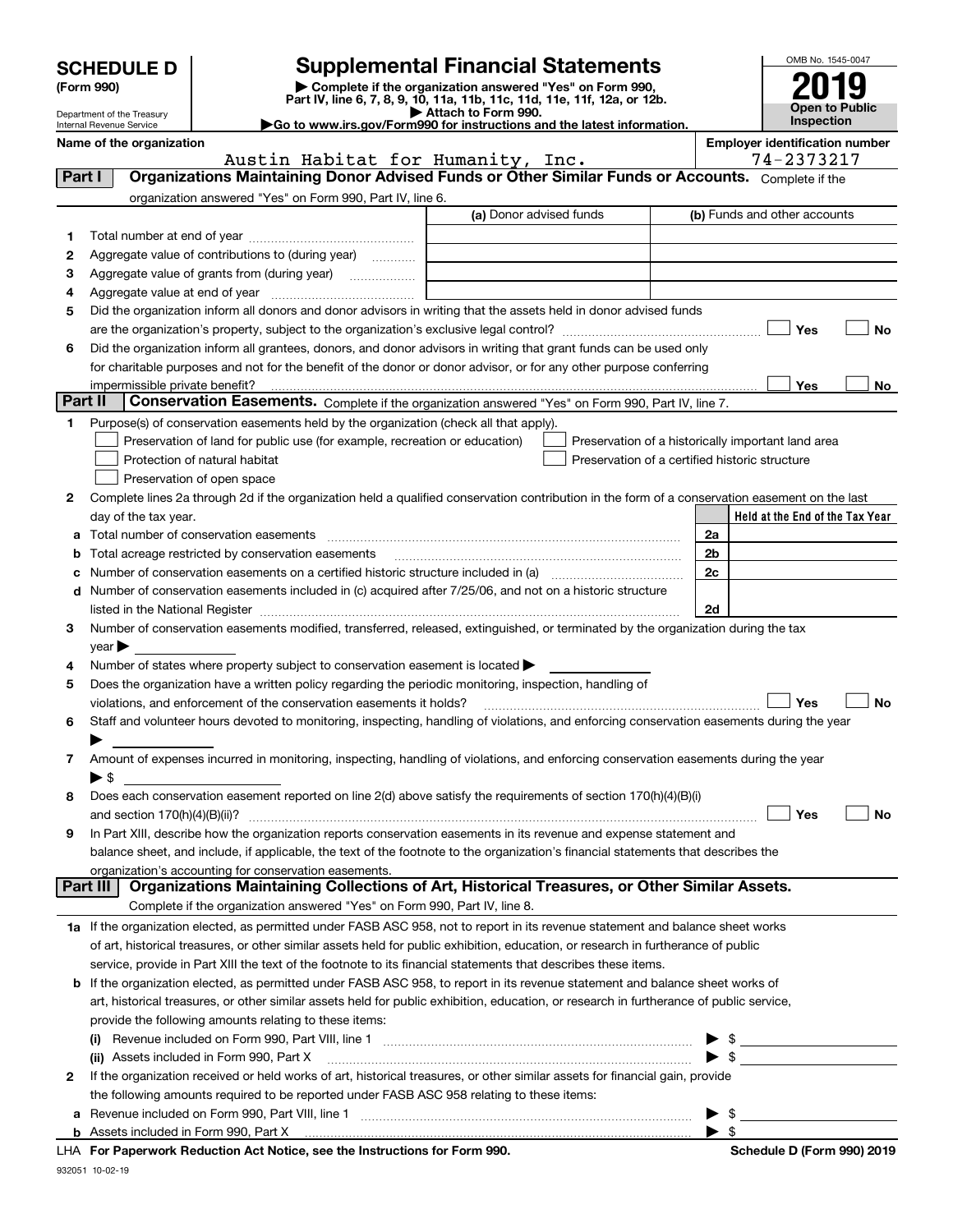|          | Schedule D (Form 990) 2019                                                                                                                                                                                                     | Austin Habitat for Humanity, Inc. |   |                                    |                    |                                 | 74-2373217           |                          |          | Page 2 |
|----------|--------------------------------------------------------------------------------------------------------------------------------------------------------------------------------------------------------------------------------|-----------------------------------|---|------------------------------------|--------------------|---------------------------------|----------------------|--------------------------|----------|--------|
| Part III | Organizations Maintaining Collections of Art, Historical Treasures, or Other Similar Assets (continued)                                                                                                                        |                                   |   |                                    |                    |                                 |                      |                          |          |        |
| З        | Using the organization's acquisition, accession, and other records, check any of the following that make significant use of its                                                                                                |                                   |   |                                    |                    |                                 |                      |                          |          |        |
|          | collection items (check all that apply):                                                                                                                                                                                       |                                   |   |                                    |                    |                                 |                      |                          |          |        |
| a        | Public exhibition                                                                                                                                                                                                              |                                   | d | Loan or exchange program           |                    |                                 |                      |                          |          |        |
| b        | Scholarly research                                                                                                                                                                                                             |                                   | е |                                    |                    |                                 |                      |                          |          |        |
| c        | Preservation for future generations                                                                                                                                                                                            |                                   |   |                                    |                    |                                 |                      |                          |          |        |
| 4        | Provide a description of the organization's collections and explain how they further the organization's exempt purpose in Part XIII.                                                                                           |                                   |   |                                    |                    |                                 |                      |                          |          |        |
| 5        | During the year, did the organization solicit or receive donations of art, historical treasures, or other similar assets                                                                                                       |                                   |   |                                    |                    |                                 |                      |                          |          |        |
|          | to be sold to raise funds rather than to be maintained as part of the organization's collection?                                                                                                                               |                                   |   |                                    |                    |                                 |                      | Yes                      |          | No     |
| Part IV  | Escrow and Custodial Arrangements. Complete if the organization answered "Yes" on Form 990, Part IV, line 9, or                                                                                                                |                                   |   |                                    |                    |                                 |                      |                          |          |        |
|          | reported an amount on Form 990, Part X, line 21.                                                                                                                                                                               |                                   |   |                                    |                    |                                 |                      |                          |          |        |
|          | 1a Is the organization an agent, trustee, custodian or other intermediary for contributions or other assets not included                                                                                                       |                                   |   |                                    |                    |                                 |                      |                          |          |        |
|          | on Form 990, Part X? [11] matter continuum matter contract to the state of the state of the state of the state of the state of the state of the state of the state of the state of the state of the state of the state of the  |                                   |   |                                    |                    |                                 |                      | Yes                      |          | $X$ No |
|          | b If "Yes," explain the arrangement in Part XIII and complete the following table:                                                                                                                                             |                                   |   |                                    |                    |                                 |                      |                          |          |        |
|          |                                                                                                                                                                                                                                |                                   |   |                                    |                    |                                 |                      | Amount                   |          |        |
|          | c Beginning balance measurements and the contract of the contract of the contract of the contract of the contract of the contract of the contract of the contract of the contract of the contract of the contract of the contr |                                   |   |                                    |                    | 1c                              |                      |                          |          |        |
|          |                                                                                                                                                                                                                                |                                   |   |                                    |                    | 1d                              |                      |                          |          |        |
|          | Distributions during the year manufactured and continuum and the year manufactured and the year manufactured and the year manufactured and the year manufactured and the year manufactured and the year manufactured and the y |                                   |   |                                    |                    | 1e                              |                      |                          |          |        |
|          |                                                                                                                                                                                                                                |                                   |   |                                    |                    | 1f                              |                      |                          |          |        |
|          | 2a Did the organization include an amount on Form 990, Part X, line 21, for escrow or custodial account liability?                                                                                                             |                                   |   |                                    |                    |                                 |                      | Yes                      |          | ∣X∣No  |
|          | <b>b</b> If "Yes," explain the arrangement in Part XIII. Check here if the explanation has been provided on Part XIII                                                                                                          |                                   |   |                                    |                    |                                 |                      |                          |          |        |
| Part V   | Endowment Funds. Complete if the organization answered "Yes" on Form 990, Part IV, line 10.                                                                                                                                    |                                   |   |                                    |                    |                                 |                      |                          |          |        |
|          |                                                                                                                                                                                                                                | (a) Current year                  |   | (b) Prior year                     | (c) Two years back |                                 | (d) Three years back | (e) Four years back      |          |        |
| 1a       | Beginning of year balance                                                                                                                                                                                                      |                                   |   |                                    |                    |                                 |                      |                          |          |        |
| b        |                                                                                                                                                                                                                                |                                   |   |                                    |                    |                                 |                      |                          |          |        |
|          | Net investment earnings, gains, and losses                                                                                                                                                                                     |                                   |   |                                    |                    |                                 |                      |                          |          |        |
|          |                                                                                                                                                                                                                                |                                   |   |                                    |                    |                                 |                      |                          |          |        |
|          | e Other expenditures for facilities                                                                                                                                                                                            |                                   |   |                                    |                    |                                 |                      |                          |          |        |
|          | and programs                                                                                                                                                                                                                   |                                   |   |                                    |                    |                                 |                      |                          |          |        |
|          |                                                                                                                                                                                                                                |                                   |   |                                    |                    |                                 |                      |                          |          |        |
| g        | End of year balance                                                                                                                                                                                                            |                                   |   |                                    |                    |                                 |                      |                          |          |        |
| 2        | Provide the estimated percentage of the current year end balance (line 1g, column (a)) held as:                                                                                                                                |                                   |   |                                    |                    |                                 |                      |                          |          |        |
|          | Board designated or quasi-endowment >                                                                                                                                                                                          |                                   |   |                                    |                    |                                 |                      |                          |          |        |
| а        |                                                                                                                                                                                                                                | %                                 |   |                                    |                    |                                 |                      |                          |          |        |
| b        | <b>c</b> Term endowment $\blacktriangleright$                                                                                                                                                                                  | $\%$                              |   |                                    |                    |                                 |                      |                          |          |        |
|          | The percentages on lines 2a, 2b, and 2c should equal 100%.                                                                                                                                                                     |                                   |   |                                    |                    |                                 |                      |                          |          |        |
|          | 3a Are there endowment funds not in the possession of the organization that are held and administered for the organization                                                                                                     |                                   |   |                                    |                    |                                 |                      |                          |          |        |
|          |                                                                                                                                                                                                                                |                                   |   |                                    |                    |                                 |                      |                          | Yes      | No     |
|          | by:                                                                                                                                                                                                                            |                                   |   |                                    |                    |                                 |                      |                          |          |        |
|          | (i)                                                                                                                                                                                                                            |                                   |   |                                    |                    |                                 |                      | 3a(i)                    |          |        |
|          |                                                                                                                                                                                                                                |                                   |   |                                    |                    |                                 |                      | 3a(ii)                   |          |        |
|          | <b>b</b> If "Yes" on line 3a(ii), are the related organizations listed as required on Schedule R?                                                                                                                              |                                   |   |                                    |                    |                                 |                      | 3b                       |          |        |
| 4        | Describe in Part XIII the intended uses of the organization's endowment funds.<br>Land, Buildings, and Equipment.<br><b>Part VI</b>                                                                                            |                                   |   |                                    |                    |                                 |                      |                          |          |        |
|          | Complete if the organization answered "Yes" on Form 990, Part IV, line 11a. See Form 990, Part X, line 10.                                                                                                                     |                                   |   |                                    |                    |                                 |                      |                          |          |        |
|          | Description of property                                                                                                                                                                                                        | (a) Cost or other                 |   |                                    |                    |                                 |                      | (d) Book value           |          |        |
|          |                                                                                                                                                                                                                                | basis (investment)                |   | (b) Cost or other<br>basis (other) |                    | (c) Accumulated<br>depreciation |                      |                          |          |        |
|          |                                                                                                                                                                                                                                |                                   |   |                                    | 8,751,778.         |                                 |                      | 8,751,778.               |          |        |
|          |                                                                                                                                                                                                                                |                                   |   |                                    | 6.778,684.         |                                 |                      | $\overline{5,481,665}$ . |          |        |
|          |                                                                                                                                                                                                                                |                                   |   |                                    |                    | 1,297,019.                      |                      |                          |          |        |
|          |                                                                                                                                                                                                                                |                                   |   |                                    |                    |                                 |                      |                          |          |        |
|          |                                                                                                                                                                                                                                |                                   |   |                                    | 510, 547.          | <u>97,687.</u>                  |                      |                          | 412,860. |        |
|          | e Other                                                                                                                                                                                                                        |                                   |   |                                    | 295,491.           | 56, 539.                        |                      |                          | 238,952. |        |
|          |                                                                                                                                                                                                                                |                                   |   |                                    |                    |                                 |                      | 14,885,255.              |          |        |

**Schedule D (Form 990) 2019**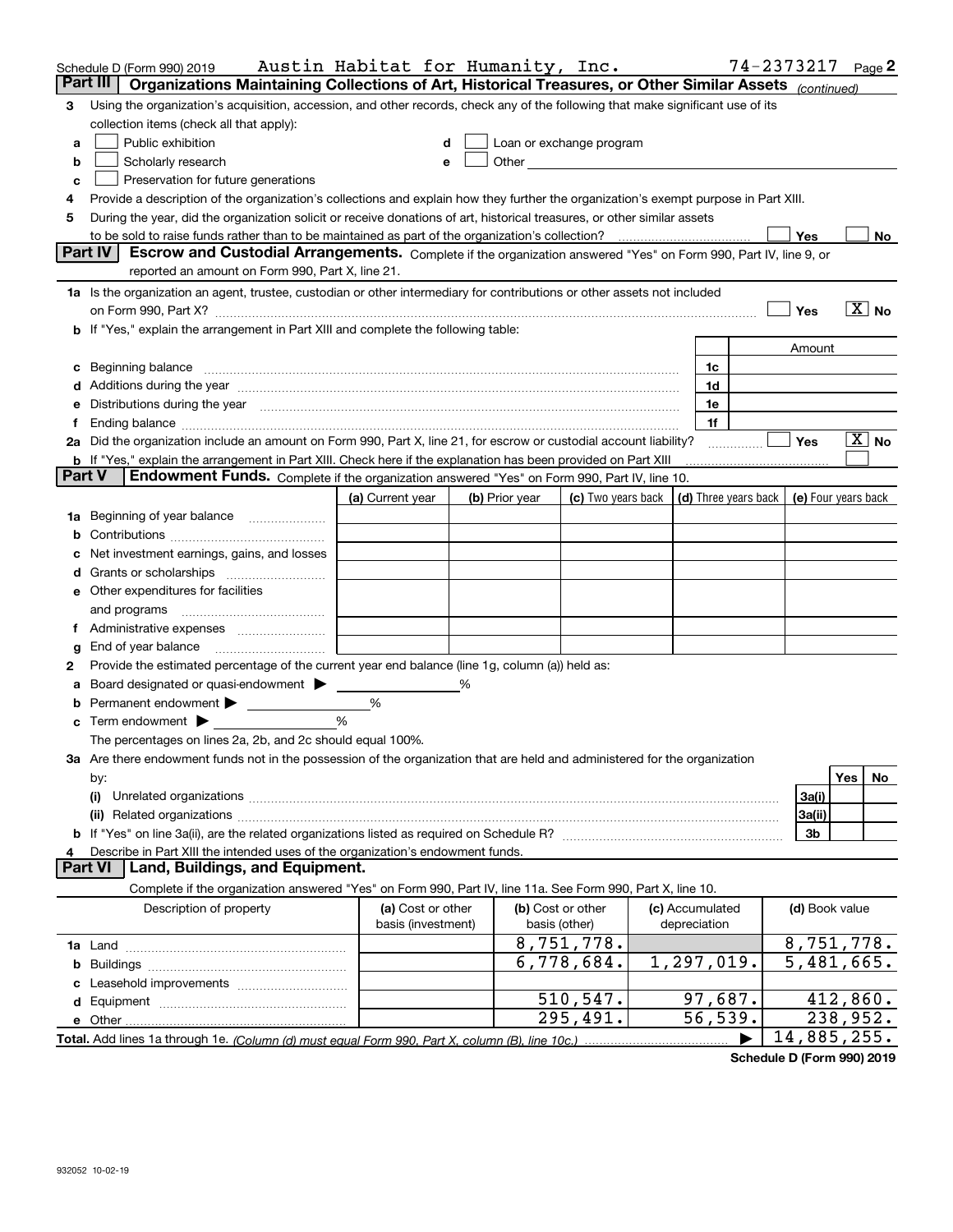|             | Schedule D (Form 990) 2019                                                                                        | Austin Habitat for Humanity, Inc. |                 |  |                                                           | 74-2373217     | Page 3    |
|-------------|-------------------------------------------------------------------------------------------------------------------|-----------------------------------|-----------------|--|-----------------------------------------------------------|----------------|-----------|
|             | Part VII Investments - Other Securities.                                                                          |                                   |                 |  |                                                           |                |           |
|             | Complete if the organization answered "Yes" on Form 990, Part IV, line 11b. See Form 990, Part X, line 12.        |                                   |                 |  |                                                           |                |           |
|             | (a) Description of security or category (including name of security)                                              |                                   | (b) Book value  |  | (c) Method of valuation: Cost or end-of-year market value |                |           |
|             | (1) Financial derivatives                                                                                         |                                   |                 |  |                                                           |                |           |
|             |                                                                                                                   |                                   |                 |  |                                                           |                |           |
| $(3)$ Other |                                                                                                                   |                                   |                 |  |                                                           |                |           |
| (A)         |                                                                                                                   |                                   |                 |  |                                                           |                |           |
| (B)         |                                                                                                                   |                                   |                 |  |                                                           |                |           |
| (C)         |                                                                                                                   |                                   |                 |  |                                                           |                |           |
| (D)         |                                                                                                                   |                                   |                 |  |                                                           |                |           |
| (E)         |                                                                                                                   |                                   |                 |  |                                                           |                |           |
| (F)         |                                                                                                                   |                                   |                 |  |                                                           |                |           |
| (G)         |                                                                                                                   |                                   |                 |  |                                                           |                |           |
| (H)         |                                                                                                                   |                                   |                 |  |                                                           |                |           |
|             | Total. (Col. (b) must equal Form 990, Part X, col. (B) line 12.) $\blacktriangleright$                            |                                   |                 |  |                                                           |                |           |
|             | Part VIII Investments - Program Related.                                                                          |                                   |                 |  |                                                           |                |           |
|             | Complete if the organization answered "Yes" on Form 990, Part IV, line 11c. See Form 990, Part X, line 13.        |                                   |                 |  |                                                           |                |           |
|             | (a) Description of investment                                                                                     |                                   | (b) Book value  |  | (c) Method of valuation: Cost or end-of-year market value |                |           |
| (1)         |                                                                                                                   |                                   |                 |  |                                                           |                |           |
| (2)         |                                                                                                                   |                                   |                 |  |                                                           |                |           |
| (3)         |                                                                                                                   |                                   |                 |  |                                                           |                |           |
| (4)         |                                                                                                                   |                                   |                 |  |                                                           |                |           |
| (5)         |                                                                                                                   |                                   |                 |  |                                                           |                |           |
| (6)         |                                                                                                                   |                                   |                 |  |                                                           |                |           |
| (7)         |                                                                                                                   |                                   |                 |  |                                                           |                |           |
| (8)         |                                                                                                                   |                                   |                 |  |                                                           |                |           |
| (9)         |                                                                                                                   |                                   |                 |  |                                                           |                |           |
|             | Total. (Col. (b) must equal Form 990, Part X, col. (B) line 13.)                                                  |                                   |                 |  |                                                           |                |           |
| Part IX     | <b>Other Assets.</b>                                                                                              |                                   |                 |  |                                                           |                |           |
|             | Complete if the organization answered "Yes" on Form 990, Part IV, line 11d. See Form 990, Part X, line 15.        |                                   |                 |  |                                                           |                |           |
|             |                                                                                                                   |                                   | (a) Description |  |                                                           | (b) Book value |           |
| (1)         |                                                                                                                   |                                   |                 |  |                                                           |                |           |
| (2)         |                                                                                                                   |                                   |                 |  |                                                           |                |           |
| (3)         |                                                                                                                   |                                   |                 |  |                                                           |                |           |
| (4)         |                                                                                                                   |                                   |                 |  |                                                           |                |           |
| (5)         |                                                                                                                   |                                   |                 |  |                                                           |                |           |
| (6)         |                                                                                                                   |                                   |                 |  |                                                           |                |           |
| (7)         |                                                                                                                   |                                   |                 |  |                                                           |                |           |
| (8)         |                                                                                                                   |                                   |                 |  |                                                           |                |           |
| (9)         |                                                                                                                   |                                   |                 |  |                                                           |                |           |
|             |                                                                                                                   |                                   |                 |  |                                                           |                |           |
| Part X      | Total. (Column (b) must equal Form 990. Part X, col. (B) line 15.)<br><b>Other Liabilities.</b>                   |                                   |                 |  |                                                           |                |           |
|             | Complete if the organization answered "Yes" on Form 990, Part IV, line 11e or 11f. See Form 990, Part X, line 25. |                                   |                 |  |                                                           |                |           |
|             |                                                                                                                   | (a) Description of liability      |                 |  |                                                           | (b) Book value |           |
| 1.          |                                                                                                                   |                                   |                 |  |                                                           |                |           |
| (1)<br>(2)  | Federal income taxes<br>Intercompany Payable                                                                      |                                   |                 |  |                                                           | 5,267,678.     |           |
|             | Capital Lease Liability                                                                                           |                                   |                 |  |                                                           |                | 222, 247. |
| (3)         |                                                                                                                   |                                   |                 |  |                                                           |                |           |
| (4)         |                                                                                                                   |                                   |                 |  |                                                           |                |           |
| (5)         |                                                                                                                   |                                   |                 |  |                                                           |                |           |
| (6)         |                                                                                                                   |                                   |                 |  |                                                           |                |           |
| (7)         |                                                                                                                   |                                   |                 |  |                                                           |                |           |
| (8)         |                                                                                                                   |                                   |                 |  |                                                           |                |           |
| (9)         |                                                                                                                   |                                   |                 |  |                                                           |                |           |
|             | Total. (Column (b) must equal Form 990, Part X, col. (B) line 25.)                                                |                                   |                 |  |                                                           | 5,489,925.     |           |

**2.** Liability for uncertain tax positions. In Part XIII, provide the text of the footnote to the organization's financial statements that reports the organization's liability for uncertain tax positions under FASB ASC 740. Check here if the text of the footnote has been provided in Part XIII  $\vert$  X  $\vert$ 

74-2373217 Page 3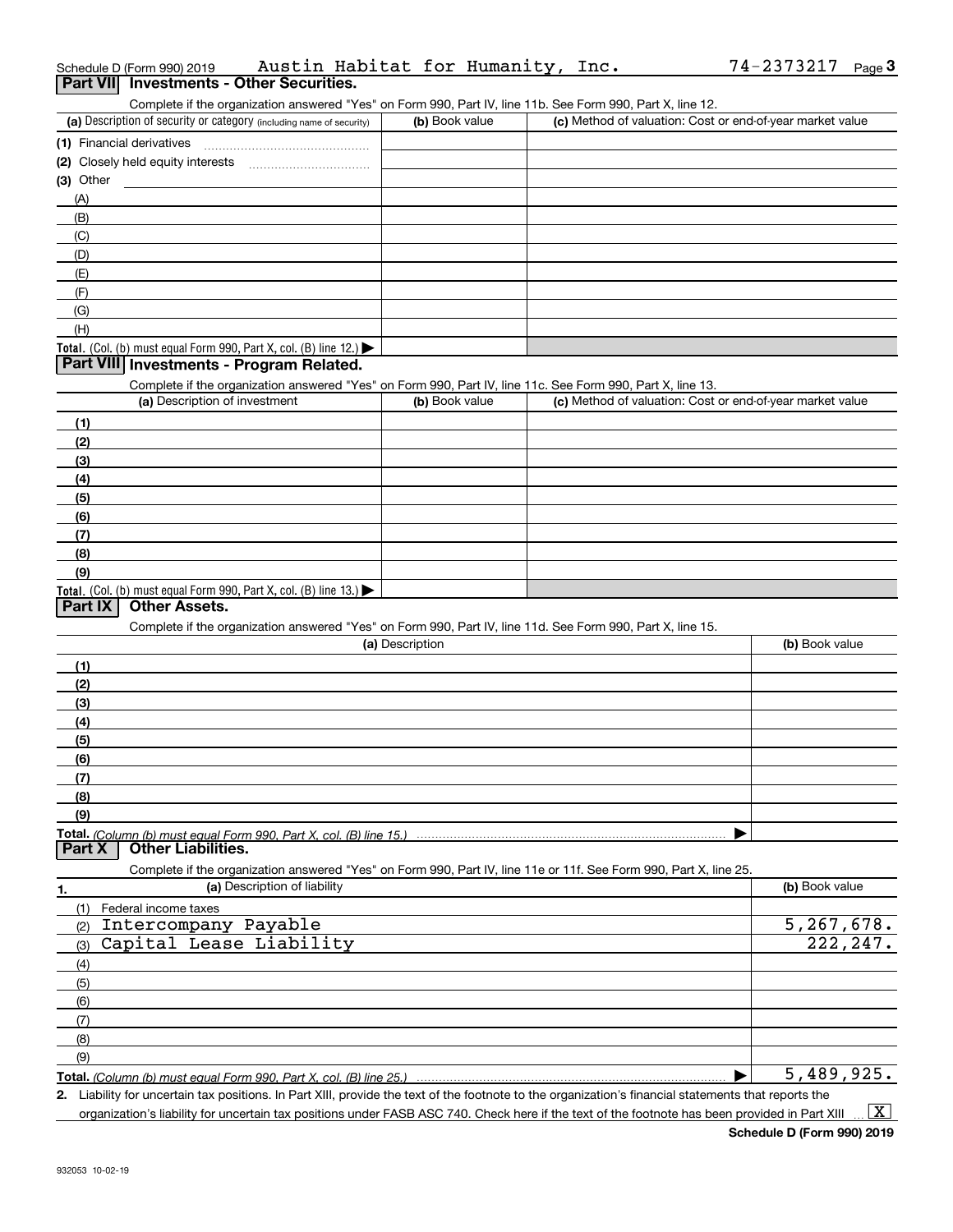|              | Austin Habitat for Humanity, Inc.<br>Schedule D (Form 990) 2019                                                         |                | 74-2373217<br>Page $4$ |                |                 |  |  |  |  |  |
|--------------|-------------------------------------------------------------------------------------------------------------------------|----------------|------------------------|----------------|-----------------|--|--|--|--|--|
|              | Reconciliation of Revenue per Audited Financial Statements With Revenue per Return.<br><b>Part XI</b>                   |                |                        |                |                 |  |  |  |  |  |
|              | Complete if the organization answered "Yes" on Form 990, Part IV, line 12a.                                             |                |                        |                |                 |  |  |  |  |  |
| 1            | Total revenue, gains, and other support per audited financial statements                                                |                |                        | $\mathbf{1}$   | 8,228,506.      |  |  |  |  |  |
| $\mathbf{2}$ | Amounts included on line 1 but not on Form 990, Part VIII, line 12:                                                     |                |                        |                |                 |  |  |  |  |  |
| a            | Net unrealized gains (losses) on investments                                                                            | 2a             |                        |                |                 |  |  |  |  |  |
| b            |                                                                                                                         | 2 <sub>b</sub> | 821,603.               |                |                 |  |  |  |  |  |
| c            |                                                                                                                         | 2c             |                        |                |                 |  |  |  |  |  |
| d            | Other (Describe in Part XIII.)                                                                                          | 2d             | 69, 153.               |                |                 |  |  |  |  |  |
| е            | Add lines 2a through 2d                                                                                                 |                |                        | 2e             | 890,756.        |  |  |  |  |  |
| з            | Subtract line 2e from line 1 <b>Manual Community and Community</b> Subtract line 2e from line 1                         |                |                        | $\mathbf{3}$   | 7,337,750.      |  |  |  |  |  |
| 4            | Amounts included on Form 990, Part VIII, line 12, but not on line 1:                                                    |                |                        |                |                 |  |  |  |  |  |
| a            | Investment expenses not included on Form 990, Part VIII, line 7b                                                        | 4a             |                        |                |                 |  |  |  |  |  |
| b            | Other (Describe in Part XIII.)                                                                                          | 4 <sub>b</sub> | 3,924,263.             |                |                 |  |  |  |  |  |
| c            | Add lines 4a and 4b                                                                                                     |                |                        | 4c             | 3,924,263.      |  |  |  |  |  |
|              |                                                                                                                         | 5              | 11,262,013.            |                |                 |  |  |  |  |  |
|              | Reconciliation of Expenses per Audited Financial Statements With Expenses per Return.<br>Part XII I                     |                |                        |                |                 |  |  |  |  |  |
|              | Complete if the organization answered "Yes" on Form 990, Part IV, line 12a.                                             |                |                        |                |                 |  |  |  |  |  |
| 1            | Total expenses and losses per audited financial statements                                                              |                |                        | $\blacksquare$ | 7,421,768.      |  |  |  |  |  |
| 2            | Amounts included on line 1 but not on Form 990, Part IX, line 25:                                                       |                |                        |                |                 |  |  |  |  |  |
| a            |                                                                                                                         | 2a             | 821,603.               |                |                 |  |  |  |  |  |
|              | Prior year adjustments <i>www.www.www.www.www.www.www.www.www.</i> ww.                                                  | 2 <sub>b</sub> |                        |                |                 |  |  |  |  |  |
|              | Other losses                                                                                                            | 2c             |                        |                |                 |  |  |  |  |  |
|              |                                                                                                                         | 2d             | 69, 153.               |                |                 |  |  |  |  |  |
| e            | Add lines 2a through 2d <b>contract and a contract and a contract a</b> contract a contract and a contract a contract a |                |                        | 2e             | <u>890,756.</u> |  |  |  |  |  |
| З.           |                                                                                                                         |                |                        | 3              | 6, 531, 012.    |  |  |  |  |  |
| 4            | Amounts included on Form 990, Part IX, line 25, but not on line 1:                                                      |                |                        |                |                 |  |  |  |  |  |
| a            | Investment expenses not included on Form 990, Part VIII, line 7b                                                        | 4a             |                        |                |                 |  |  |  |  |  |
|              | Other (Describe in Part XIII.)                                                                                          | 4 <sub>h</sub> | 3,924,263.             |                |                 |  |  |  |  |  |
|              | Add lines 4a and 4b                                                                                                     |                |                        | 4c             | 3,924,263.      |  |  |  |  |  |
| 5            |                                                                                                                         |                |                        | 5              | 10,455,275.     |  |  |  |  |  |
|              | Part XIII Supplemental Information.                                                                                     |                |                        |                |                 |  |  |  |  |  |

Provide the descriptions required for Part II, lines 3, 5, and 9; Part III, lines 1a and 4; Part IV, lines 1b and 2b; Part V, line 4; Part X, line 2; Part XI, lines 2d and 4b; and Part XII, lines 2d and 4b. Also complete this part to provide any additional information.

# Part X, Line 2:

| The Organization is subject to federal income taxes on unrelated business    |
|------------------------------------------------------------------------------|
| income, which consists of ReStore sales of purchased materials. As of        |
| December 31, 2019, and 2018, the Organization has incurred cumulative net    |
| operating losses of approximately \$2,586,600 and \$2,478,000, respectively, |
| for federal income tax purposes. These net operating losses may be used to   |
| offset future taxable unrelated business income. If not utilized,            |
| approximately \$2,182,000 of these losses will expire in the years 2027      |
| through 2036. The remaining \$404,600 will be carried forward indefinitely.  |
| A full valuation allowance has been recorded as utilization is uncertain.    |
| The net change in the total valuation allowance for the years ended          |
| December 31, 2019 and 2018 was approximately \$108,600 and \$115,000,        |
| Schedule D (Form 990) 2019<br>932054 10-02-19                                |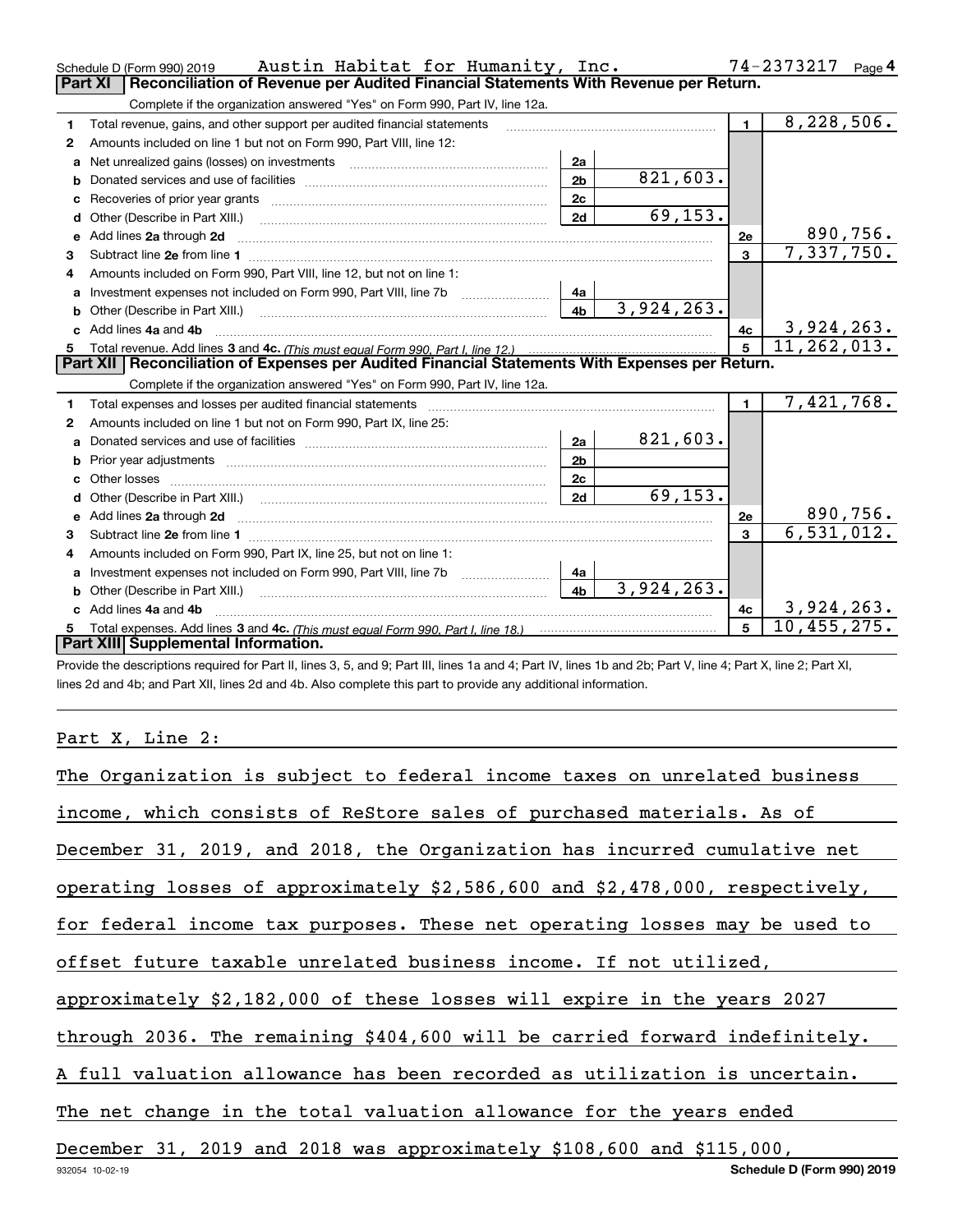| Austin Habitat for Humanity, Inc.<br>$74 - 2373217$ Page 5<br>Schedule D (Form 990) 2019<br>Part XIII Supplemental Information (continued) |
|--------------------------------------------------------------------------------------------------------------------------------------------|
|                                                                                                                                            |
| respectively. The Board assesses uncertainties in income taxes in its                                                                      |
| consolidated financial statements and uses a threshold of                                                                                  |
| more-likely-than-not for recognition and derecognition of tax positions                                                                    |
| taken. Management determined no uncertain tax positions have been taken.                                                                   |
| There is no provision or liability for federal income taxes in the                                                                         |
| accompanying consolidated financial statements related to the                                                                              |
| Organization. AHFH, the Alliance, and HomeBase file Form 990 tax returns                                                                   |
| in the U.S. federal jurisdiction and are subject to routine examinations                                                                   |
| of its returns. However, there are no examinations currently in progress.                                                                  |
| The Board's management believes it is no longer subject to income tax                                                                      |
| examinations for years prior to 2016.                                                                                                      |
|                                                                                                                                            |
| Part XI, Line 2d - Other Adjustments:                                                                                                      |
| 69, 153.<br>Reclassed Fundraising Expenses                                                                                                 |
| Reclassed Rent Expenses                                                                                                                    |
|                                                                                                                                            |
| Part XI, Line 4b - Other Adjustments:                                                                                                      |
| Book/Tax Difference in Flow-Through Investments                                                                                            |
| Reclassed expense from the sale of homes<br>3,924,263.                                                                                     |
|                                                                                                                                            |
| Part XII, Line 2d - Other Adjustments:                                                                                                     |
| 69, 153.<br>Reclassed Fundraising Expenses                                                                                                 |
| Reclassed Rent Expenses                                                                                                                    |
|                                                                                                                                            |
| Part XII, Line 4b - Other Adjustments:                                                                                                     |
| Reclassed expense from the sale of homes<br>3,924,263.                                                                                     |
|                                                                                                                                            |
|                                                                                                                                            |

Part IV, Line 1B: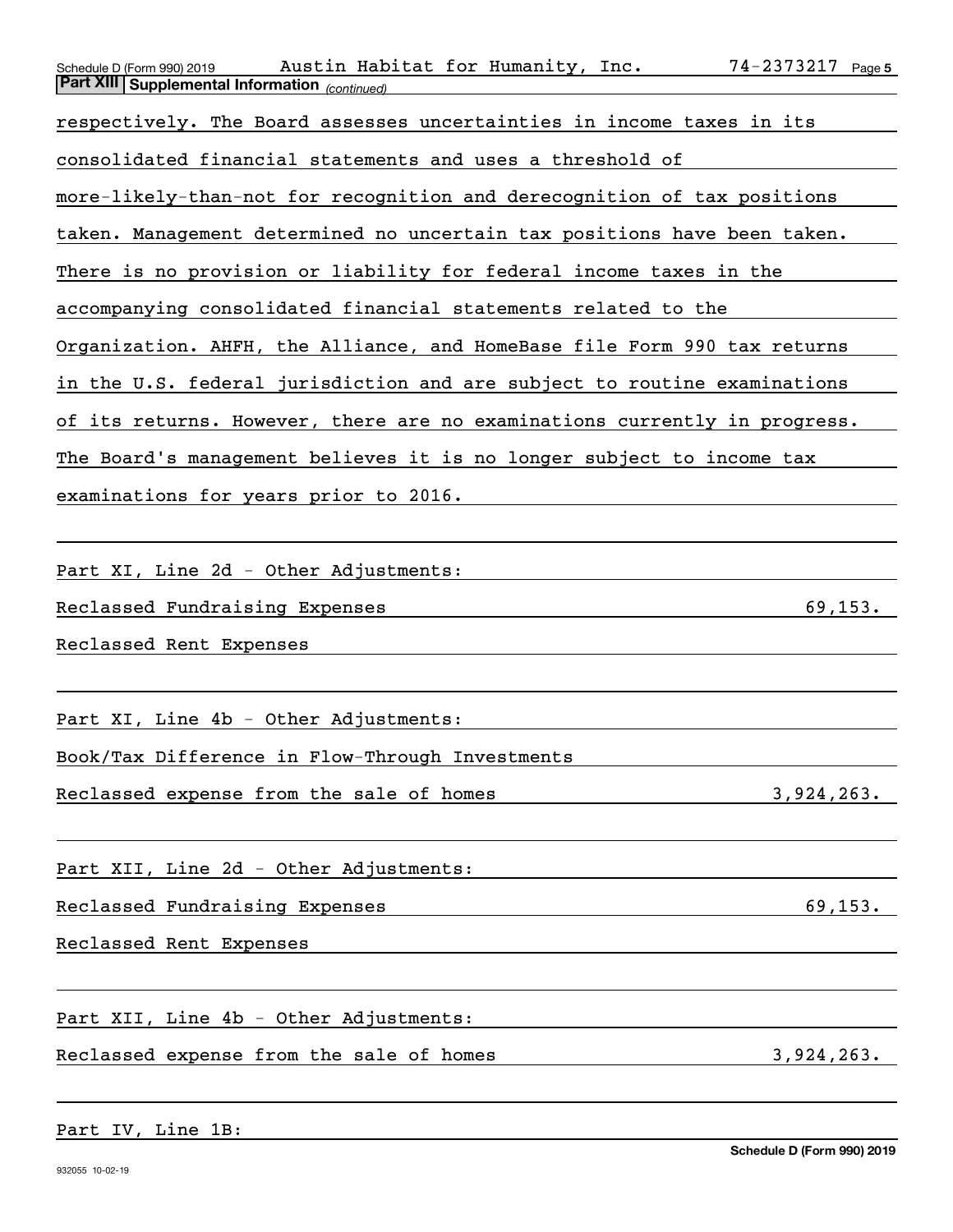| Austin Habitat for Humanity, Inc.<br>Schedule D (Form 990) 2019           | $74 - 2373217$ Page 5 |
|---------------------------------------------------------------------------|-----------------------|
| Part XIII Supplemental Information (continued)                            |                       |
| Homebuyer clients are required to participate in financial literacy       |                       |
| courses to prepare for the transition to homeownership. Financial         |                       |
| counseling is also offered throughout their homeownership. Financial and  |                       |
| credit counseling are provided for other families who enter the Homebuyer |                       |
| Program.                                                                  |                       |

Austin Habitat for Humanity services the mortgages they hold for homes sold to homeowner/clients in the program through a contract with Amerinational. The homeowners remit their mortgage payment, including escrow for taxes and insurance, to Amerinational who retains the funds and remits the payments for taxes and interest on behalf of the homeowner.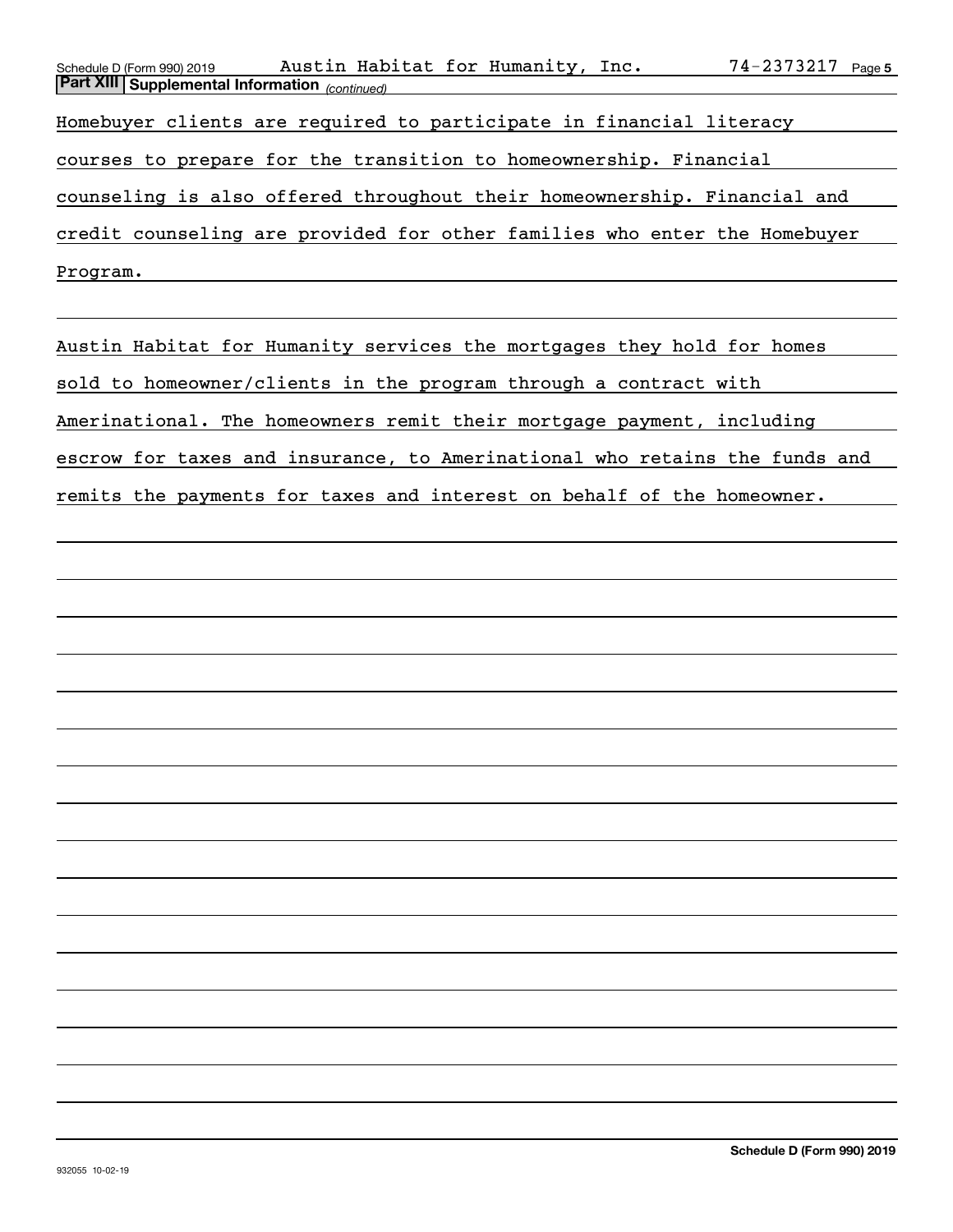| <b>SCHEDULE G</b>                                            |                                  | <b>Supplemental Information Regarding Fundraising or Gaming Activities</b>                                                                                                                                                                           |                            |                                                                            |                                                                            |                                                                            | OMB No. 1545-0047                                       |
|--------------------------------------------------------------|----------------------------------|------------------------------------------------------------------------------------------------------------------------------------------------------------------------------------------------------------------------------------------------------|----------------------------|----------------------------------------------------------------------------|----------------------------------------------------------------------------|----------------------------------------------------------------------------|---------------------------------------------------------|
| (Form 990 or 990-EZ)                                         |                                  | Complete if the organization answered "Yes" on Form 990, Part IV, line 17, 18, or 19, or if the<br>organization entered more than \$15,000 on Form 990-EZ, line 6a.                                                                                  |                            |                                                                            |                                                                            |                                                                            | 2019                                                    |
| Department of the Treasury                                   |                                  | Attach to Form 990 or Form 990-EZ.                                                                                                                                                                                                                   |                            |                                                                            |                                                                            |                                                                            | <b>Open to Public</b><br>Inspection                     |
| Internal Revenue Service<br>Name of the organization         |                                  | Go to www.irs.gov/Form990 for instructions and the latest information.                                                                                                                                                                               |                            |                                                                            |                                                                            |                                                                            | <b>Employer identification number</b>                   |
|                                                              |                                  | Austin Habitat for Humanity, Inc.                                                                                                                                                                                                                    |                            |                                                                            |                                                                            | 74-2373217                                                                 |                                                         |
| Part I                                                       |                                  | Fundraising Activities. Complete if the organization answered "Yes" on Form 990, Part IV, line 17. Form 990-EZ filers are not                                                                                                                        |                            |                                                                            |                                                                            |                                                                            |                                                         |
|                                                              | required to complete this part.  |                                                                                                                                                                                                                                                      |                            |                                                                            |                                                                            |                                                                            |                                                         |
| Mail solicitations<br>a<br>b                                 | Internet and email solicitations | 1 Indicate whether the organization raised funds through any of the following activities. Check all that apply.<br>e<br>f                                                                                                                            |                            |                                                                            | Solicitation of non-government grants<br>Solicitation of government grants |                                                                            |                                                         |
| Phone solicitations<br>с<br>In-person solicitations<br>d     |                                  | $\mathbf{q}$                                                                                                                                                                                                                                         | Special fundraising events |                                                                            |                                                                            |                                                                            |                                                         |
|                                                              |                                  | 2 a Did the organization have a written or oral agreement with any individual (including officers, directors, trustees, or                                                                                                                           |                            |                                                                            |                                                                            |                                                                            |                                                         |
| compensated at least \$5,000 by the organization.            |                                  | key employees listed in Form 990, Part VII) or entity in connection with professional fundraising services?<br>b If "Yes," list the 10 highest paid individuals or entities (fundraisers) pursuant to agreements under which the fundraiser is to be |                            |                                                                            |                                                                            | Yes                                                                        | No                                                      |
| (i) Name and address of individual<br>or entity (fundraiser) |                                  | (ii) Activity                                                                                                                                                                                                                                        |                            | (iii) Did<br>fundraiser<br>have custody<br>or control of<br>contributions? | (iv) Gross receipts<br>from activity                                       | (v) Amount paid<br>to (or retained by)<br>fundraiser<br>listed in col. (i) | (vi) Amount paid<br>to (or retained by)<br>organization |
|                                                              |                                  |                                                                                                                                                                                                                                                      | Yes                        | No                                                                         |                                                                            |                                                                            |                                                         |
|                                                              |                                  |                                                                                                                                                                                                                                                      |                            |                                                                            |                                                                            |                                                                            |                                                         |
|                                                              |                                  |                                                                                                                                                                                                                                                      |                            |                                                                            |                                                                            |                                                                            |                                                         |
|                                                              |                                  |                                                                                                                                                                                                                                                      |                            |                                                                            |                                                                            |                                                                            |                                                         |
|                                                              |                                  |                                                                                                                                                                                                                                                      |                            |                                                                            |                                                                            |                                                                            |                                                         |
|                                                              |                                  |                                                                                                                                                                                                                                                      |                            |                                                                            |                                                                            |                                                                            |                                                         |
|                                                              |                                  |                                                                                                                                                                                                                                                      |                            |                                                                            |                                                                            |                                                                            |                                                         |
|                                                              |                                  |                                                                                                                                                                                                                                                      |                            |                                                                            |                                                                            |                                                                            |                                                         |
|                                                              |                                  |                                                                                                                                                                                                                                                      |                            |                                                                            |                                                                            |                                                                            |                                                         |
|                                                              |                                  |                                                                                                                                                                                                                                                      |                            |                                                                            |                                                                            |                                                                            |                                                         |
|                                                              |                                  |                                                                                                                                                                                                                                                      |                            |                                                                            |                                                                            |                                                                            |                                                         |
|                                                              |                                  |                                                                                                                                                                                                                                                      |                            |                                                                            |                                                                            |                                                                            |                                                         |
|                                                              |                                  |                                                                                                                                                                                                                                                      |                            |                                                                            |                                                                            |                                                                            |                                                         |
|                                                              |                                  |                                                                                                                                                                                                                                                      |                            |                                                                            |                                                                            |                                                                            |                                                         |
|                                                              |                                  |                                                                                                                                                                                                                                                      |                            |                                                                            |                                                                            |                                                                            |                                                         |
|                                                              |                                  |                                                                                                                                                                                                                                                      |                            |                                                                            |                                                                            |                                                                            |                                                         |
|                                                              |                                  |                                                                                                                                                                                                                                                      |                            |                                                                            |                                                                            |                                                                            |                                                         |
|                                                              |                                  |                                                                                                                                                                                                                                                      |                            |                                                                            |                                                                            |                                                                            |                                                         |
| Total                                                        |                                  | 3 List all states in which the organization is registered or licensed to solicit contributions or has been notified it is exempt from registration                                                                                                   |                            |                                                                            |                                                                            |                                                                            |                                                         |
| or licensing                                                 |                                  |                                                                                                                                                                                                                                                      |                            |                                                                            |                                                                            |                                                                            |                                                         |
|                                                              |                                  |                                                                                                                                                                                                                                                      |                            |                                                                            |                                                                            |                                                                            |                                                         |
|                                                              |                                  |                                                                                                                                                                                                                                                      |                            |                                                                            |                                                                            |                                                                            |                                                         |
|                                                              |                                  |                                                                                                                                                                                                                                                      |                            |                                                                            |                                                                            |                                                                            |                                                         |
|                                                              |                                  |                                                                                                                                                                                                                                                      |                            |                                                                            |                                                                            |                                                                            |                                                         |

LHA For Paperwork Reduction Act Notice, see the Instructions for Form 990 or 990-EZ. Schedule G (Form 990 or 990-EZ) 2019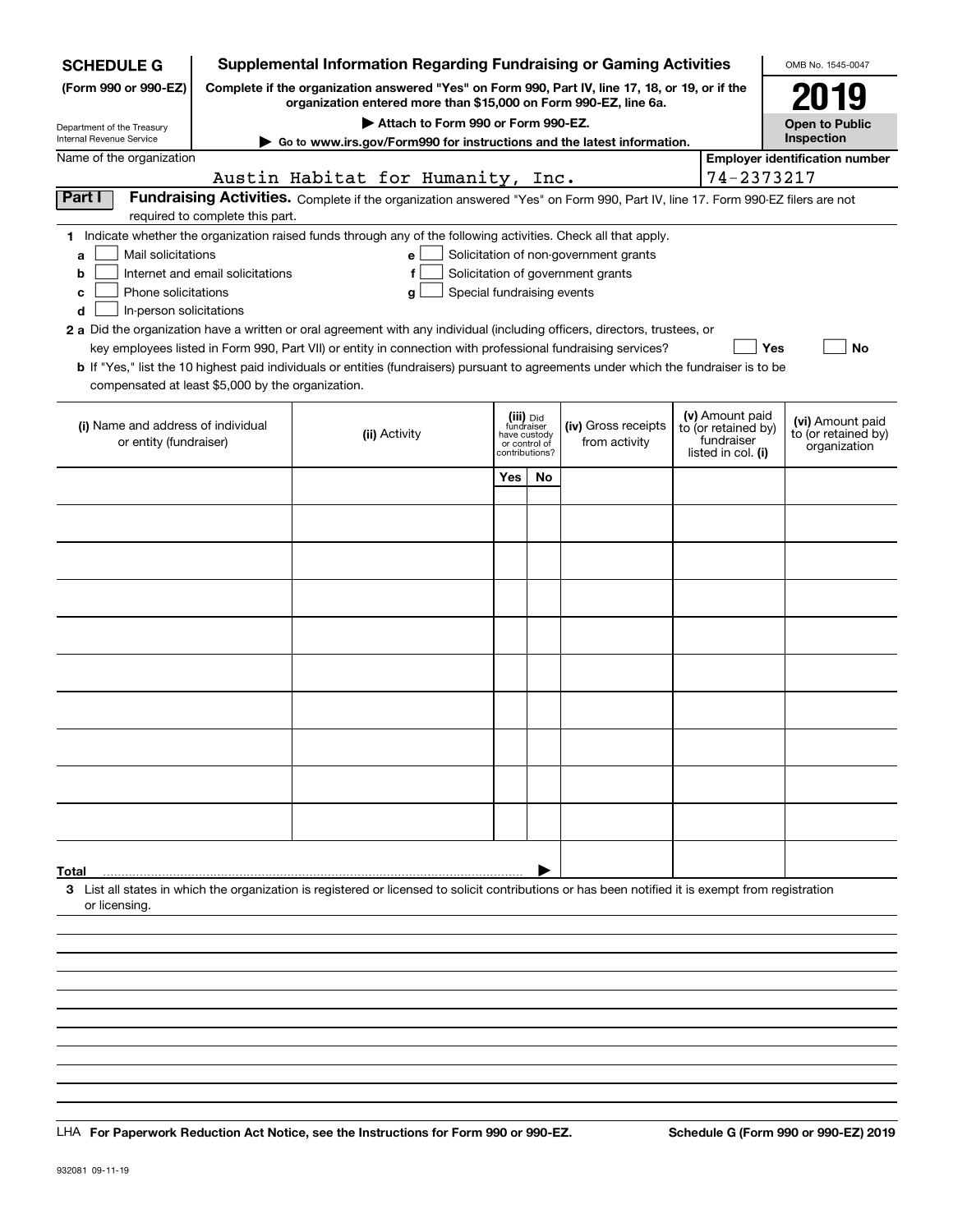Schedule G (Form 990 or 990-EZ) 2019 Page Austin Habitat for Humanity, Inc. 74-2373217

**2**

**Part II** | Fundraising Events. Complete if the organization answered "Yes" on Form 990, Part IV, line 18, or reported more than \$15,000 of fundraising event contributions and gross income on Form 990-EZ, lines 1 and 6b. List events with gross receipts greater than \$5,000.

|                 |          | 000,000 ומסומים מחס מחסט וחסטוחט טודו טווח טטט בב, ווחטט ד מחס טט. בוטג טזטוונט זזומו קוטטט וטטטוףנט קוטמנטר מומח |                |                         |                  |                            |
|-----------------|----------|-------------------------------------------------------------------------------------------------------------------|----------------|-------------------------|------------------|----------------------------|
|                 |          |                                                                                                                   | (a) Event $#1$ | $(b)$ Event #2          | (c) Other events | (d) Total events           |
|                 |          |                                                                                                                   | Blue Prints    |                         | None             |                            |
|                 |          |                                                                                                                   | and Blue Jea   |                         |                  | (add col. (a) through      |
|                 |          |                                                                                                                   | (event type)   | (event type)            | (total number)   | col. (c)                   |
|                 |          |                                                                                                                   |                |                         |                  |                            |
| Revenue         |          |                                                                                                                   | 475,058.       |                         |                  | 475,058.                   |
|                 |          |                                                                                                                   |                |                         |                  |                            |
|                 |          |                                                                                                                   |                |                         |                  |                            |
|                 |          |                                                                                                                   |                |                         |                  |                            |
|                 |          | 3 Gross income (line 1 minus line 2)                                                                              | 475,058.       |                         |                  | 475,058.                   |
|                 |          |                                                                                                                   |                |                         |                  |                            |
|                 |          |                                                                                                                   |                |                         |                  |                            |
|                 |          |                                                                                                                   |                |                         |                  |                            |
|                 | 5        |                                                                                                                   |                |                         |                  |                            |
|                 |          |                                                                                                                   |                |                         |                  |                            |
|                 |          |                                                                                                                   |                |                         |                  |                            |
|                 |          |                                                                                                                   |                |                         |                  |                            |
| Direct Expenses |          | 7 Food and beverages                                                                                              |                |                         |                  |                            |
|                 |          |                                                                                                                   |                |                         |                  |                            |
|                 | 8        |                                                                                                                   |                |                         |                  |                            |
|                 | 9        |                                                                                                                   | 69, 153.       |                         |                  | 69,153.                    |
|                 |          | 10 Direct expense summary. Add lines 4 through 9 in column (d)                                                    |                |                         | ▶                | 69, 153.                   |
|                 |          |                                                                                                                   |                |                         |                  | 405,905.                   |
|                 | Part III | Gaming. Complete if the organization answered "Yes" on Form 990, Part IV, line 19, or reported more than          |                |                         |                  |                            |
|                 |          | \$15,000 on Form 990-EZ, line 6a.                                                                                 |                |                         |                  |                            |
|                 |          |                                                                                                                   |                | (b) Pull tabs/instant   |                  | (d) Total gaming (add      |
|                 |          |                                                                                                                   | (a) Bingo      | bingo/progressive bingo | (c) Other gaming | col. (a) through col. (c)) |
| Revenue         |          |                                                                                                                   |                |                         |                  |                            |
|                 |          |                                                                                                                   |                |                         |                  |                            |
|                 |          |                                                                                                                   |                |                         |                  |                            |
|                 |          |                                                                                                                   |                |                         |                  |                            |
|                 |          |                                                                                                                   |                |                         |                  |                            |
|                 |          |                                                                                                                   |                |                         |                  |                            |
| Direct Expenses |          |                                                                                                                   |                |                         |                  |                            |
|                 |          |                                                                                                                   |                |                         |                  |                            |
|                 |          |                                                                                                                   |                |                         |                  |                            |
|                 |          |                                                                                                                   |                |                         |                  |                            |
|                 |          |                                                                                                                   | Yes<br>%       | Yes<br>%                | Yes<br>%         |                            |
|                 |          | 6 Volunteer labor                                                                                                 | No             | No                      | No               |                            |
|                 |          |                                                                                                                   |                |                         |                  |                            |
|                 | 7        | Direct expense summary. Add lines 2 through 5 in column (d)                                                       |                |                         |                  |                            |
|                 |          |                                                                                                                   |                |                         |                  |                            |
|                 | 8        |                                                                                                                   |                |                         |                  |                            |
|                 |          |                                                                                                                   |                |                         |                  |                            |
| 9               |          | Enter the state(s) in which the organization conducts gaming activities:                                          |                |                         |                  |                            |
|                 |          |                                                                                                                   |                |                         |                  | Yes<br>No                  |
|                 |          | <b>b</b> If "No," explain:                                                                                        |                |                         |                  |                            |
|                 |          |                                                                                                                   |                |                         |                  |                            |
|                 |          |                                                                                                                   |                |                         |                  |                            |
|                 |          |                                                                                                                   |                |                         |                  | Yes<br>No                  |
|                 |          | <b>b</b> If "Yes," explain:                                                                                       |                |                         |                  |                            |
|                 |          |                                                                                                                   |                |                         |                  |                            |
|                 |          |                                                                                                                   |                |                         |                  |                            |
|                 |          |                                                                                                                   |                |                         |                  |                            |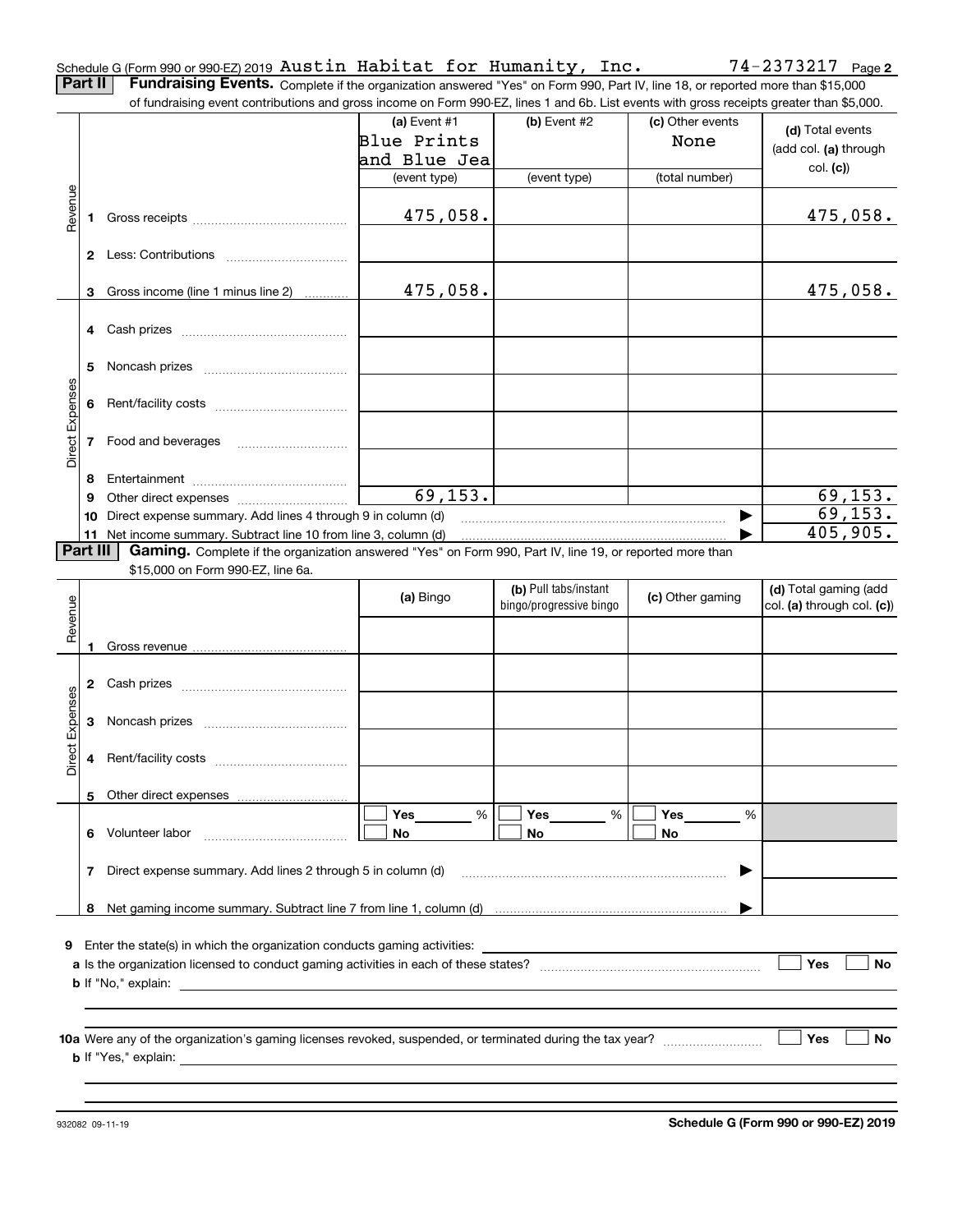| 74-2373217<br>Schedule G (Form 990 or 990-EZ) 2019 Austin Habitat for Humanity, Inc.                                                                                                                                                                                                                           |                 |     | Page 3               |
|----------------------------------------------------------------------------------------------------------------------------------------------------------------------------------------------------------------------------------------------------------------------------------------------------------------|-----------------|-----|----------------------|
|                                                                                                                                                                                                                                                                                                                |                 | Yes | No                   |
| 12 Is the organization a grantor, beneficiary or trustee of a trust, or a member of a partnership or other entity formed                                                                                                                                                                                       |                 |     |                      |
|                                                                                                                                                                                                                                                                                                                |                 | Yes | No                   |
| 13 Indicate the percentage of gaming activity conducted in:                                                                                                                                                                                                                                                    |                 |     |                      |
|                                                                                                                                                                                                                                                                                                                | 13а             |     | %                    |
| <b>b</b> An outside facility <i>www.communicality communicality communicality communicality communicality communicality communicality communicality communicality communicality communicality communicality communicality communicali</i>                                                                      | 13 <sub>b</sub> |     | %                    |
|                                                                                                                                                                                                                                                                                                                |                 |     |                      |
| 14 Enter the name and address of the person who prepares the organization's gaming/special events books and records:                                                                                                                                                                                           |                 |     |                      |
| Name $\sum_{n=1}^{\infty}$ and $\sum_{n=1}^{\infty}$ and $\sum_{n=1}^{\infty}$ and $\sum_{n=1}^{\infty}$ and $\sum_{n=1}^{\infty}$ and $\sum_{n=1}^{\infty}$ and $\sum_{n=1}^{\infty}$ and $\sum_{n=1}^{\infty}$ and $\sum_{n=1}^{\infty}$ and $\sum_{n=1}^{\infty}$ and $\sum_{n=1}^{\infty}$ and $\sum_{n=1$ |                 |     |                      |
|                                                                                                                                                                                                                                                                                                                |                 |     |                      |
| 15a Does the organization have a contract with a third party from whom the organization receives gaming revenue?                                                                                                                                                                                               |                 | Yes | No                   |
|                                                                                                                                                                                                                                                                                                                |                 |     |                      |
| of gaming revenue retained by the third party $\triangleright$ \$ $\_\_\_\_\_\_\_\_\_\_\_\_\_\_\_\_\_\_\_\_\_\_\_\_\_\_$                                                                                                                                                                                       |                 |     |                      |
| c If "Yes," enter name and address of the third party:                                                                                                                                                                                                                                                         |                 |     |                      |
|                                                                                                                                                                                                                                                                                                                |                 |     |                      |
|                                                                                                                                                                                                                                                                                                                |                 |     |                      |
|                                                                                                                                                                                                                                                                                                                |                 |     |                      |
| <b>16</b> Gaming manager information:                                                                                                                                                                                                                                                                          |                 |     |                      |
|                                                                                                                                                                                                                                                                                                                |                 |     |                      |
| Gaming manager compensation > \$                                                                                                                                                                                                                                                                               |                 |     |                      |
|                                                                                                                                                                                                                                                                                                                |                 |     |                      |
|                                                                                                                                                                                                                                                                                                                |                 |     |                      |
|                                                                                                                                                                                                                                                                                                                |                 |     |                      |
|                                                                                                                                                                                                                                                                                                                |                 |     |                      |
|                                                                                                                                                                                                                                                                                                                |                 |     |                      |
| Director/officer<br>Employee<br>Independent contractor                                                                                                                                                                                                                                                         |                 |     |                      |
|                                                                                                                                                                                                                                                                                                                |                 |     |                      |
| <b>17</b> Mandatory distributions:                                                                                                                                                                                                                                                                             |                 |     |                      |
| a Is the organization required under state law to make charitable distributions from the gaming proceeds to                                                                                                                                                                                                    |                 |     |                      |
|                                                                                                                                                                                                                                                                                                                |                 |     | $\Box$ Yes $\Box$ No |
| <b>b</b> Enter the amount of distributions required under state law to be distributed to other exempt organizations or spent in the                                                                                                                                                                            |                 |     |                      |
| organization's own exempt activities during the tax year $\triangleright$ \$                                                                                                                                                                                                                                   |                 |     |                      |
| <b>Part IV</b><br>Supplemental Information. Provide the explanations required by Part I, line 2b, columns (iii) and (v); and Part III, lines 9, 9b, 10b,                                                                                                                                                       |                 |     |                      |
| 15b, 15c, 16, and 17b, as applicable. Also provide any additional information. See instructions.                                                                                                                                                                                                               |                 |     |                      |
|                                                                                                                                                                                                                                                                                                                |                 |     |                      |
|                                                                                                                                                                                                                                                                                                                |                 |     |                      |
|                                                                                                                                                                                                                                                                                                                |                 |     |                      |
|                                                                                                                                                                                                                                                                                                                |                 |     |                      |
|                                                                                                                                                                                                                                                                                                                |                 |     |                      |
|                                                                                                                                                                                                                                                                                                                |                 |     |                      |
|                                                                                                                                                                                                                                                                                                                |                 |     |                      |
|                                                                                                                                                                                                                                                                                                                |                 |     |                      |
|                                                                                                                                                                                                                                                                                                                |                 |     |                      |
|                                                                                                                                                                                                                                                                                                                |                 |     |                      |
|                                                                                                                                                                                                                                                                                                                |                 |     |                      |

932083 09-11-19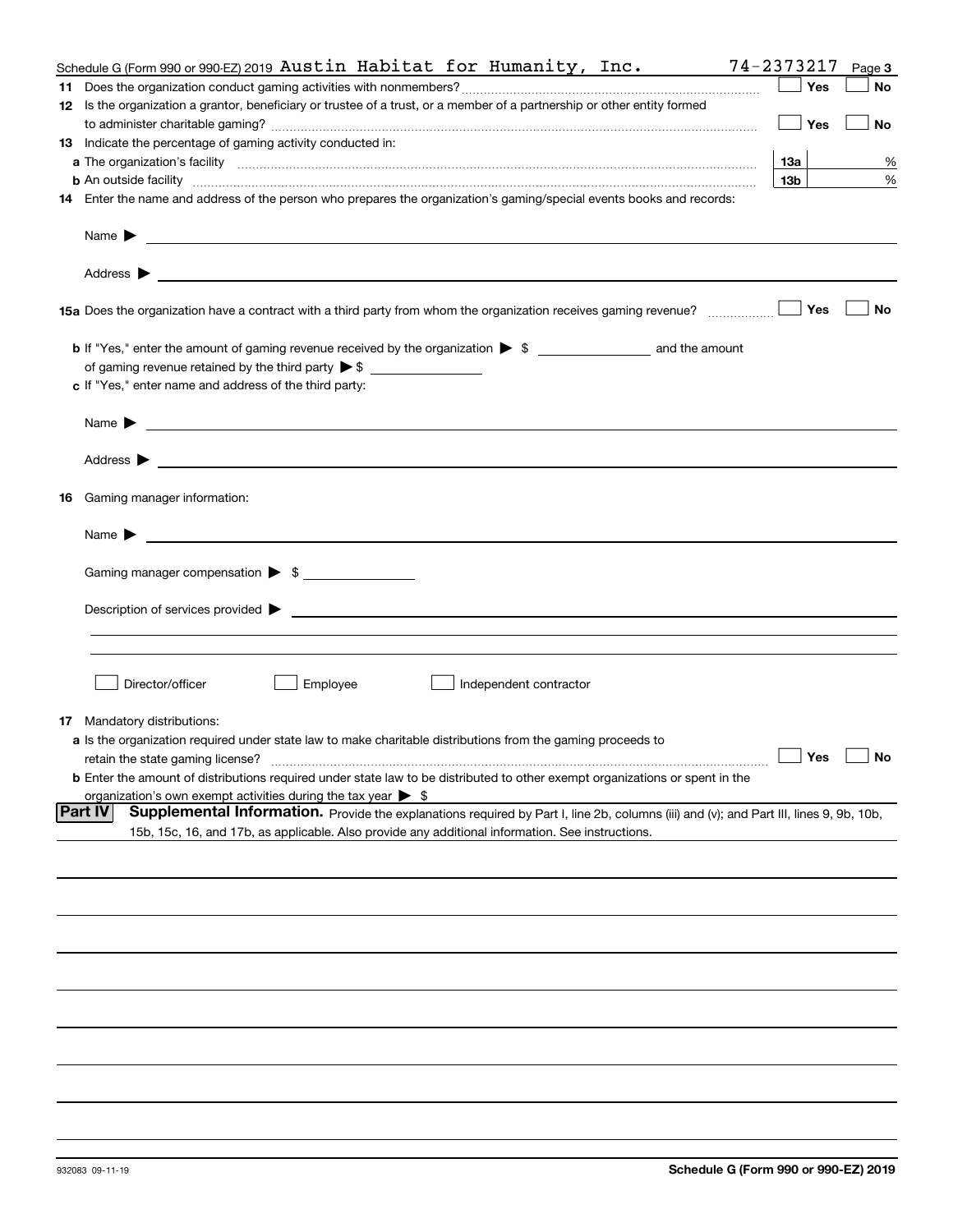| Schedule G (Form 990 or 990-EZ)                       |  | Austin Habitat for Humanity, Inc. | $74 - 2373217$ Page 4 |  |
|-------------------------------------------------------|--|-----------------------------------|-----------------------|--|
| <b>Part IV   Supplemental Information</b> (continued) |  |                                   |                       |  |

| <b>Part IV</b> Supplemental Information $_{(continued)}$ |  |
|----------------------------------------------------------|--|
|                                                          |  |
|                                                          |  |
|                                                          |  |
|                                                          |  |
|                                                          |  |
|                                                          |  |
|                                                          |  |
|                                                          |  |
|                                                          |  |
|                                                          |  |
|                                                          |  |
|                                                          |  |
|                                                          |  |
|                                                          |  |
|                                                          |  |
|                                                          |  |
|                                                          |  |
|                                                          |  |
|                                                          |  |
|                                                          |  |
|                                                          |  |
|                                                          |  |
|                                                          |  |
|                                                          |  |
|                                                          |  |
|                                                          |  |
|                                                          |  |
|                                                          |  |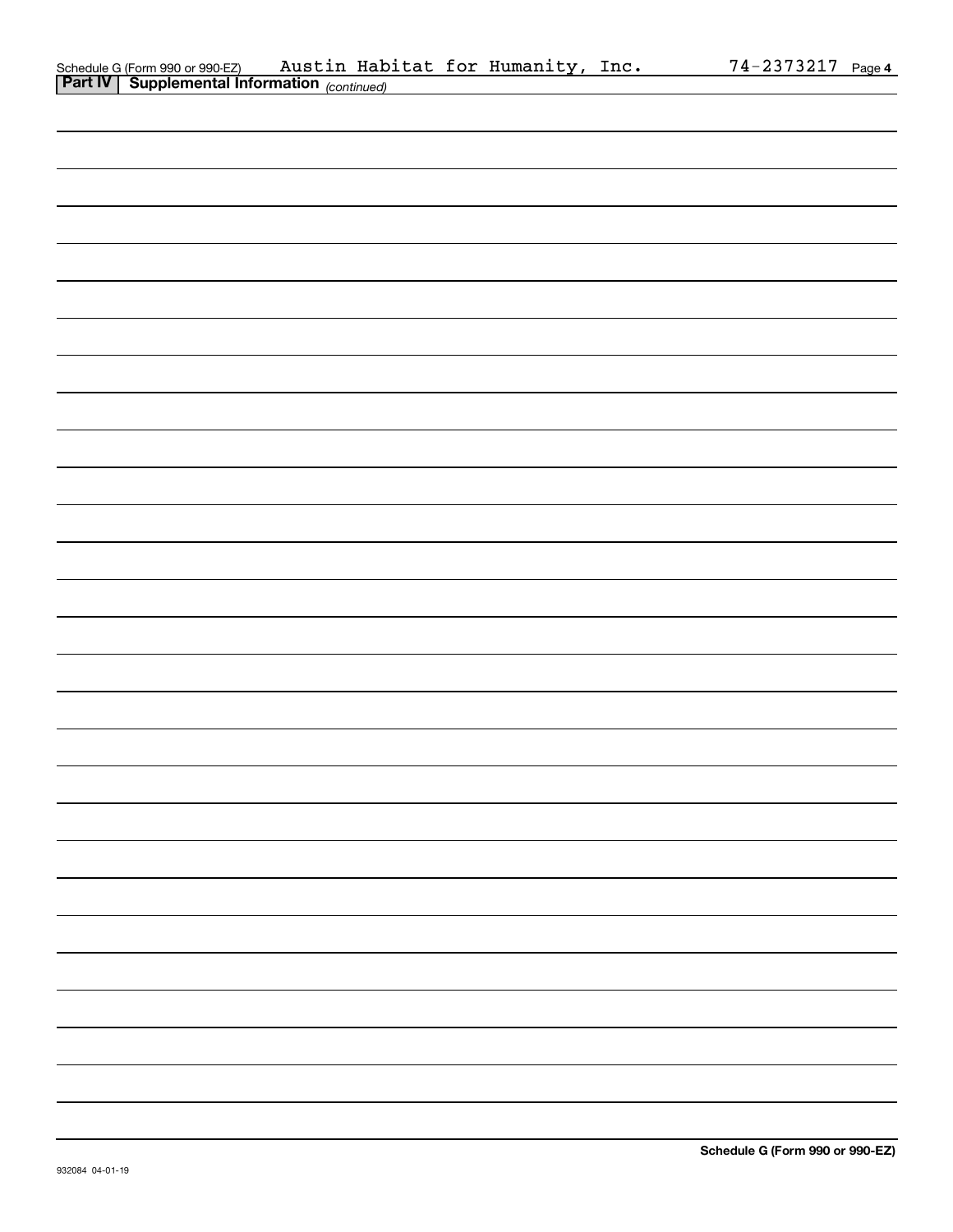|   | <b>SCHEDULE J</b>                                      | <b>Compensation Information</b>                                                                                                  |                                       | OMB No. 1545-0047     |            |                         |  |  |  |
|---|--------------------------------------------------------|----------------------------------------------------------------------------------------------------------------------------------|---------------------------------------|-----------------------|------------|-------------------------|--|--|--|
|   | (Form 990)                                             | For certain Officers, Directors, Trustees, Key Employees, and Highest                                                            |                                       | 2019                  |            |                         |  |  |  |
|   |                                                        | <b>Compensated Employees</b>                                                                                                     |                                       |                       |            |                         |  |  |  |
|   |                                                        | Complete if the organization answered "Yes" on Form 990, Part IV, line 23.<br>Attach to Form 990.                                |                                       | <b>Open to Public</b> |            |                         |  |  |  |
|   | Department of the Treasury<br>Internal Revenue Service | Go to www.irs.gov/Form990 for instructions and the latest information.                                                           |                                       | Inspection            |            |                         |  |  |  |
|   | Name of the organization                               |                                                                                                                                  | <b>Employer identification number</b> |                       |            |                         |  |  |  |
|   |                                                        | Austin Habitat for Humanity, Inc.                                                                                                |                                       | 74-2373217            |            |                         |  |  |  |
|   | Part I                                                 | <b>Questions Regarding Compensation</b>                                                                                          |                                       |                       |            |                         |  |  |  |
|   |                                                        |                                                                                                                                  |                                       |                       | <b>Yes</b> | No                      |  |  |  |
|   |                                                        | <b>1a</b> Check the appropriate box(es) if the organization provided any of the following to or for a person listed on Form 990, |                                       |                       |            |                         |  |  |  |
|   |                                                        | Part VII, Section A, line 1a. Complete Part III to provide any relevant information regarding these items.                       |                                       |                       |            |                         |  |  |  |
|   | First-class or charter travel                          | Housing allowance or residence for personal use                                                                                  |                                       |                       |            |                         |  |  |  |
|   | Travel for companions                                  | Payments for business use of personal residence                                                                                  |                                       |                       |            |                         |  |  |  |
|   |                                                        | Tax indemnification and gross-up payments<br>Health or social club dues or initiation fees                                       |                                       |                       |            |                         |  |  |  |
|   |                                                        | Discretionary spending account<br>Personal services (such as maid, chauffeur, chef)                                              |                                       |                       |            |                         |  |  |  |
|   |                                                        |                                                                                                                                  |                                       |                       |            |                         |  |  |  |
|   |                                                        | <b>b</b> If any of the boxes on line 1a are checked, did the organization follow a written policy regarding payment or           |                                       |                       |            |                         |  |  |  |
|   |                                                        | reimbursement or provision of all of the expenses described above? If "No," complete Part III to explain                         |                                       | 1b                    |            |                         |  |  |  |
| 2 |                                                        | Did the organization require substantiation prior to reimbursing or allowing expenses incurred by all directors,                 |                                       |                       |            |                         |  |  |  |
|   |                                                        | trustees, and officers, including the CEO/Executive Director, regarding the items checked on line 1a?                            |                                       | $\mathbf{2}$          |            |                         |  |  |  |
|   |                                                        |                                                                                                                                  |                                       |                       |            |                         |  |  |  |
| 3 |                                                        | Indicate which, if any, of the following the organization used to establish the compensation of the organization's               |                                       |                       |            |                         |  |  |  |
|   |                                                        | CEO/Executive Director. Check all that apply. Do not check any boxes for methods used by a related organization to               |                                       |                       |            |                         |  |  |  |
|   |                                                        | establish compensation of the CEO/Executive Director, but explain in Part III.                                                   |                                       |                       |            |                         |  |  |  |
|   | $X$ Compensation committee                             | Written employment contract                                                                                                      |                                       |                       |            |                         |  |  |  |
|   |                                                        | Compensation survey or study<br>Independent compensation consultant                                                              |                                       |                       |            |                         |  |  |  |
|   |                                                        | $\overline{\mathbf{X}}$ Approval by the board or compensation committee<br>Form 990 of other organizations                       |                                       |                       |            |                         |  |  |  |
|   |                                                        |                                                                                                                                  |                                       |                       |            |                         |  |  |  |
| 4 |                                                        | During the year, did any person listed on Form 990, Part VII, Section A, line 1a, with respect to the filing                     |                                       |                       |            |                         |  |  |  |
|   | organization or a related organization:                |                                                                                                                                  |                                       |                       |            |                         |  |  |  |
| а |                                                        | Receive a severance payment or change-of-control payment?                                                                        |                                       | 4a                    |            | х                       |  |  |  |
| b |                                                        |                                                                                                                                  |                                       | 4b                    |            | $\overline{\textbf{X}}$ |  |  |  |
| с |                                                        |                                                                                                                                  |                                       | 4c                    |            | $\mathbf x$             |  |  |  |
|   |                                                        | If "Yes" to any of lines 4a-c, list the persons and provide the applicable amounts for each item in Part III.                    |                                       |                       |            |                         |  |  |  |
|   |                                                        |                                                                                                                                  |                                       |                       |            |                         |  |  |  |
|   |                                                        | Only section 501(c)(3), 501(c)(4), and 501(c)(29) organizations must complete lines 5-9.                                         |                                       |                       |            |                         |  |  |  |
|   |                                                        | For persons listed on Form 990, Part VII, Section A, line 1a, did the organization pay or accrue any compensation                |                                       |                       |            |                         |  |  |  |
|   | contingent on the revenues of:                         |                                                                                                                                  |                                       |                       |            | х                       |  |  |  |
| a |                                                        |                                                                                                                                  |                                       | 5a                    |            | $\mathbf x$             |  |  |  |
|   |                                                        |                                                                                                                                  |                                       | 5b                    |            |                         |  |  |  |
|   |                                                        | If "Yes" on line 5a or 5b, describe in Part III.                                                                                 |                                       |                       |            |                         |  |  |  |
| 6 | contingent on the net earnings of:                     | For persons listed on Form 990, Part VII, Section A, line 1a, did the organization pay or accrue any compensation                |                                       |                       |            |                         |  |  |  |
|   |                                                        |                                                                                                                                  |                                       |                       |            | х                       |  |  |  |
|   |                                                        | a The organization? <b>Entitation</b> 2008 Communications and the organization of the organization?                              |                                       | 6a<br>6b              |            | $\overline{\mathbf{x}}$ |  |  |  |
|   |                                                        | If "Yes" on line 6a or 6b, describe in Part III.                                                                                 |                                       |                       |            |                         |  |  |  |
|   |                                                        | 7 For persons listed on Form 990, Part VII, Section A, line 1a, did the organization provide any nonfixed payments               |                                       |                       |            |                         |  |  |  |
|   |                                                        |                                                                                                                                  |                                       | 7                     |            | x                       |  |  |  |
| 8 |                                                        | Were any amounts reported on Form 990, Part VII, paid or accrued pursuant to a contract that was subject to the                  |                                       |                       |            |                         |  |  |  |
|   |                                                        | initial contract exception described in Regulations section 53.4958-4(a)(3)? If "Yes," describe in Part III                      |                                       | 8                     |            | x                       |  |  |  |
| 9 |                                                        | If "Yes" on line 8, did the organization also follow the rebuttable presumption procedure described in                           |                                       |                       |            |                         |  |  |  |
|   |                                                        |                                                                                                                                  |                                       | 9                     |            |                         |  |  |  |
|   |                                                        | uli Deduction Act Notice, and the Instructions for Form 000                                                                      |                                       |                       |            |                         |  |  |  |

LHA For Paperwork Reduction Act Notice, see the Instructions for Form 990. Schedule J (Form 990) 2019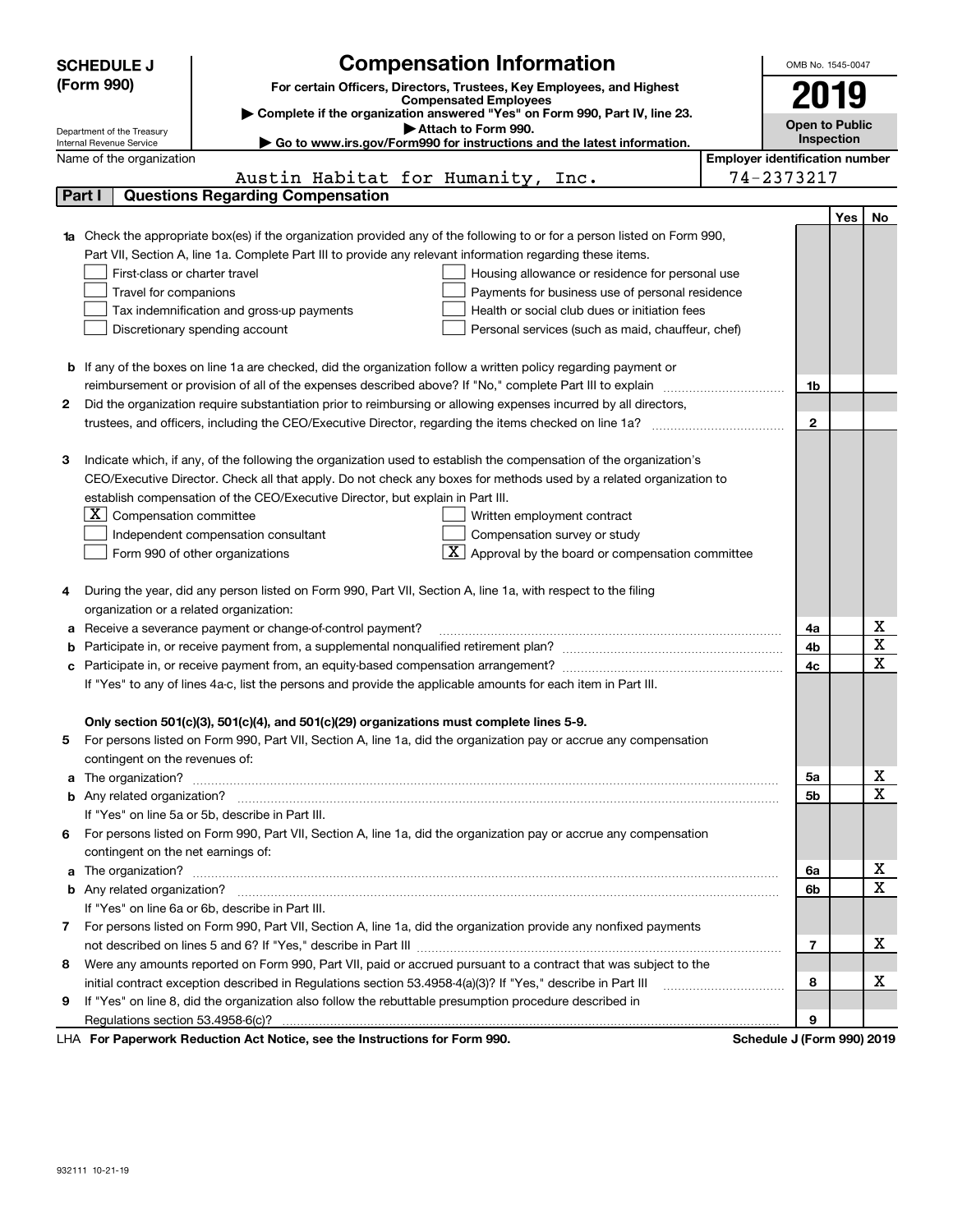74-2373217

**2**

# **Part II Officers, Directors, Trustees, Key Employees, and Highest Compensated Employees.**  Schedule J (Form 990) 2019 Page Use duplicate copies if additional space is needed.

For each individual whose compensation must be reported on Schedule J, report compensation from the organization on row (i) and from related organizations, described in the instructions, on row (ii). Do not list any individuals that aren't listed on Form 990, Part VII.

**Note:**  The sum of columns (B)(i)-(iii) for each listed individual must equal the total amount of Form 990, Part VII, Section A, line 1a, applicable column (D) and (E) amounts for that individual.

|                          |                          | (B) Breakdown of W-2 and/or 1099-MISC compensation |                                           | (C) Retirement and<br>other deferred | (D) Nontaxable<br>benefits | (E) Total of columns<br>$(B)(i)-(D)$ | (F) Compensation<br>in column (B)         |
|--------------------------|--------------------------|----------------------------------------------------|-------------------------------------------|--------------------------------------|----------------------------|--------------------------------------|-------------------------------------------|
| (A) Name and Title       | (i) Base<br>compensation | (ii) Bonus &<br>incentive<br>compensation          | (iii) Other<br>reportable<br>compensation | compensation                         |                            |                                      | reported as deferred<br>on prior Form 990 |
| Phyllis Snodgrass<br>(1) | 158,808.<br>(i)          | 27,300.                                            | $\overline{0}$ .                          | 25,000.                              | 15,949.                    | 227,057.                             | 0.                                        |
| CEO                      | 0.<br>(ii)               | $\overline{0}$ .                                   | $\overline{0}$ .                          | $\overline{0}$ .                     | 0.                         | $\overline{0}$ .                     | $\overline{\mathbf{0}}$ .                 |
| (2)<br>Lori Steiner      | 124,980.<br>(i)          | 11,556.                                            | $\overline{0}$ .                          | 25,000.                              | 6,086.                     | 167,622.                             | $\overline{\mathbf{0}}$ .                 |
| $_{\mbox{\small CFO}}$   | 0.<br>(ii)               | $\overline{0}$ .                                   | $\overline{0}$ .                          | $\overline{0}$ .                     | 0.                         | 0.                                   | $\overline{\mathbf{0}}$ .                 |
|                          | $(\sf{i})$               |                                                    |                                           |                                      |                            |                                      |                                           |
|                          | (ii)                     |                                                    |                                           |                                      |                            |                                      |                                           |
|                          | $(\sf{i})$               |                                                    |                                           |                                      |                            |                                      |                                           |
|                          | (i)                      |                                                    |                                           |                                      |                            |                                      |                                           |
|                          | $(\sf{i})$               |                                                    |                                           |                                      |                            |                                      |                                           |
|                          | (ii)                     |                                                    |                                           |                                      |                            |                                      |                                           |
|                          | $(\sf{i})$               |                                                    |                                           |                                      |                            |                                      |                                           |
|                          | (ii)                     |                                                    |                                           |                                      |                            |                                      |                                           |
|                          | $(\sf{i})$               |                                                    |                                           |                                      |                            |                                      |                                           |
|                          | (ii)                     |                                                    |                                           |                                      |                            |                                      |                                           |
|                          | $(\sf{i})$               |                                                    |                                           |                                      |                            |                                      |                                           |
|                          | (i)                      |                                                    |                                           |                                      |                            |                                      |                                           |
|                          | $(\sf{i})$<br>(i)        |                                                    |                                           |                                      |                            |                                      |                                           |
|                          | $(\sf{i})$               |                                                    |                                           |                                      |                            |                                      |                                           |
|                          | (i)                      |                                                    |                                           |                                      |                            |                                      |                                           |
|                          | $(\sf{i})$               |                                                    |                                           |                                      |                            |                                      |                                           |
|                          | (i)                      |                                                    |                                           |                                      |                            |                                      |                                           |
|                          | $(\sf{i})$               |                                                    |                                           |                                      |                            |                                      |                                           |
|                          | (i)                      |                                                    |                                           |                                      |                            |                                      |                                           |
|                          | $(\sf{i})$               |                                                    |                                           |                                      |                            |                                      |                                           |
|                          | (i)                      |                                                    |                                           |                                      |                            |                                      |                                           |
|                          | $(\sf{i})$               |                                                    |                                           |                                      |                            |                                      |                                           |
|                          | (ii)                     |                                                    |                                           |                                      |                            |                                      |                                           |
|                          | $(\sf{i})$               |                                                    |                                           |                                      |                            |                                      |                                           |
|                          | (i)                      |                                                    |                                           |                                      |                            |                                      |                                           |
|                          | $(\sf{i})$               |                                                    |                                           |                                      |                            |                                      |                                           |
|                          | (ii)                     |                                                    |                                           |                                      |                            |                                      |                                           |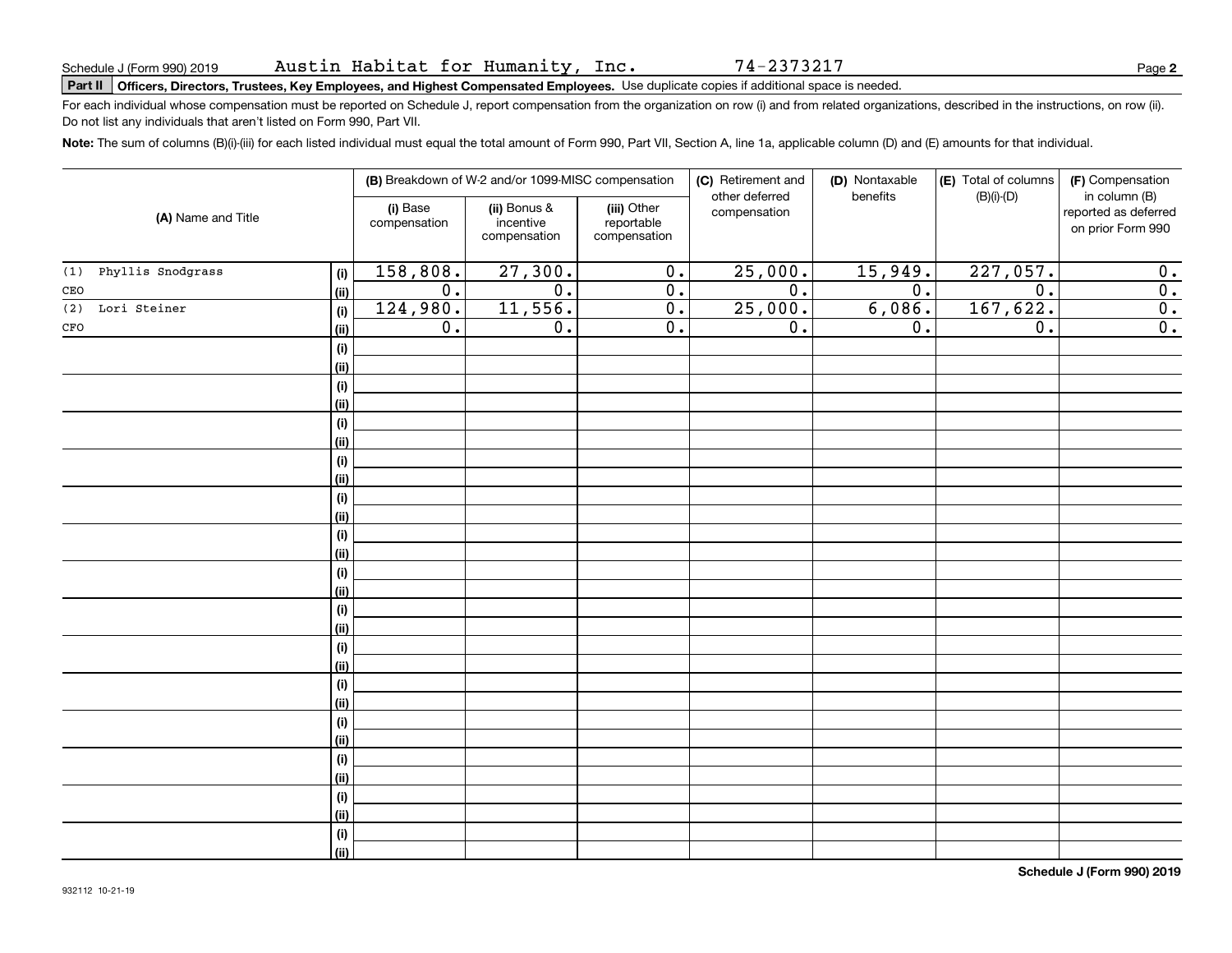# **Part III Supplemental Information**

Schedule J (Form 990) 2019 Austin Habitat for Humanity, Inc. 74-2373217<br>Part III Supplemental Information<br>Provide the information, explanation, or descriptions required for Part I, lines 1a, 1b, 3, 4a, 4b, 4c, 5a, 5b, 6a,

**Schedule J (Form 990) 2019**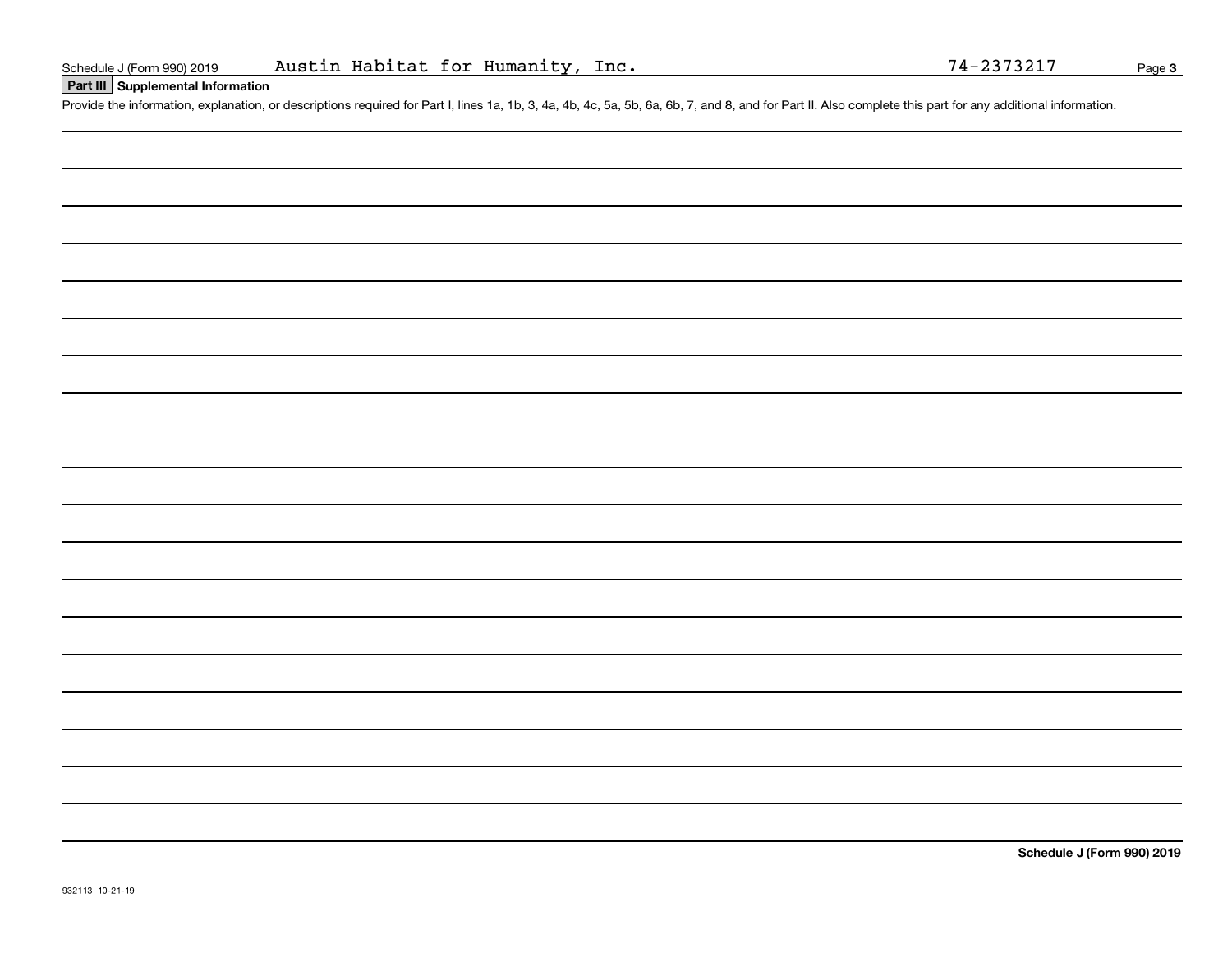| <b>SCHEDULE K</b>                                                                                                                                                                                         |                                   |                                                                                       |                                 | <b>Supplemental Information on Tax-Exempt Bonds</b> |                 |            |                 |                               |                            |                   |                                       |           | OMB No. 1545-0047 |            |    |
|-----------------------------------------------------------------------------------------------------------------------------------------------------------------------------------------------------------|-----------------------------------|---------------------------------------------------------------------------------------|---------------------------------|-----------------------------------------------------|-----------------|------------|-----------------|-------------------------------|----------------------------|-------------------|---------------------------------------|-----------|-------------------|------------|----|
| Complete if the organization answered "Yes" on Form 990, Part IV, line 24a. Provide descriptions,<br>(Form 990)<br>explanations, and any additional information in Part VI.<br>Department of the Treasury |                                   |                                                                                       |                                 |                                                     |                 |            |                 | 2019<br><b>Open to Public</b> |                            |                   |                                       |           |                   |            |    |
| Go to www.irs.gov/Form990 for instructions and the latest information.<br>Internal Revenue Service<br>Attach to Form 990.                                                                                 |                                   |                                                                                       |                                 |                                                     |                 |            |                 |                               |                            | <b>Inspection</b> |                                       |           |                   |            |    |
|                                                                                                                                                                                                           | Name of the organization          |                                                                                       |                                 |                                                     |                 |            |                 |                               |                            |                   | <b>Employer identification number</b> |           |                   |            |    |
|                                                                                                                                                                                                           | Austin Habitat for Humanity, Inc. |                                                                                       |                                 |                                                     |                 |            |                 |                               |                            | 74-2373217        |                                       |           |                   |            |    |
| Part I                                                                                                                                                                                                    | <b>Bond Issues</b>                |                                                                                       | See Part VI for Columns (a) and |                                                     |                 | (f)        |                 | Continuations                 |                            |                   |                                       |           |                   |            |    |
|                                                                                                                                                                                                           |                                   | (a) Issuer name                                                                       | (b) Issuer EIN                  | $(c)$ CUSIP $#$                                     | (d) Date issued |            | (e) Issue price |                               | (f) Description of purpose |                   | (g) Defeased (h) On behalf            |           |                   | (i) Pooled |    |
|                                                                                                                                                                                                           |                                   |                                                                                       |                                 |                                                     |                 |            |                 |                               |                            |                   |                                       | of issuer |                   | financing  |    |
|                                                                                                                                                                                                           |                                   |                                                                                       |                                 |                                                     |                 |            |                 |                               |                            | Yes               | <b>No</b>                             | Yes       | <b>No</b>         | <b>Yes</b> | No |
|                                                                                                                                                                                                           |                                   | Walis Cultural Education                                                              |                                 |                                                     |                 |            |                 | Refinance bond                |                            |                   |                                       |           |                   |            |    |
|                                                                                                                                                                                                           |                                   | A Facilities Finance Corpo 76-05995300000000000 12/30/19 7,250,000. issued 08/04/2014 |                                 |                                                     |                 |            |                 |                               |                            |                   | $\mathbf x$                           |           | $\mathbf{x}$      |            | X  |
|                                                                                                                                                                                                           |                                   |                                                                                       |                                 |                                                     |                 |            |                 |                               |                            |                   |                                       |           |                   |            |    |
| B                                                                                                                                                                                                         |                                   |                                                                                       |                                 |                                                     |                 |            |                 |                               |                            |                   |                                       |           |                   |            |    |
|                                                                                                                                                                                                           |                                   |                                                                                       |                                 |                                                     |                 |            |                 |                               |                            |                   |                                       |           |                   |            |    |
| C                                                                                                                                                                                                         |                                   |                                                                                       |                                 |                                                     |                 |            |                 |                               |                            |                   |                                       |           |                   |            |    |
| D                                                                                                                                                                                                         |                                   |                                                                                       |                                 |                                                     |                 |            |                 |                               |                            |                   |                                       |           |                   |            |    |
| Part II                                                                                                                                                                                                   | <b>Proceeds</b>                   |                                                                                       |                                 |                                                     |                 |            |                 |                               |                            |                   |                                       |           |                   |            |    |
|                                                                                                                                                                                                           |                                   |                                                                                       |                                 |                                                     |                 | A          |                 | B                             | $\mathbf{C}$               |                   |                                       |           | D                 |            |    |
|                                                                                                                                                                                                           | Amount of bonds retired           |                                                                                       |                                 |                                                     |                 |            |                 |                               |                            |                   |                                       |           |                   |            |    |
| $\mathbf{2}$                                                                                                                                                                                              |                                   |                                                                                       |                                 |                                                     |                 |            |                 |                               |                            |                   |                                       |           |                   |            |    |
| 3                                                                                                                                                                                                         |                                   |                                                                                       |                                 |                                                     |                 | 5,457,872. |                 |                               |                            |                   |                                       |           |                   |            |    |
| 4                                                                                                                                                                                                         |                                   |                                                                                       |                                 |                                                     |                 |            |                 |                               |                            |                   |                                       |           |                   |            |    |
| 5                                                                                                                                                                                                         |                                   |                                                                                       |                                 |                                                     |                 |            |                 |                               |                            |                   |                                       |           |                   |            |    |
| 6                                                                                                                                                                                                         |                                   | Proceeds in refunding escrows                                                         |                                 |                                                     |                 |            |                 |                               |                            |                   |                                       |           |                   |            |    |
| $\overline{7}$                                                                                                                                                                                            | Issuance costs from proceeds      |                                                                                       |                                 |                                                     |                 | 144,952.   |                 |                               |                            |                   |                                       |           |                   |            |    |
| 8                                                                                                                                                                                                         |                                   | Credit enhancement from proceeds                                                      |                                 |                                                     |                 |            |                 |                               |                            |                   |                                       |           |                   |            |    |
| 9                                                                                                                                                                                                         |                                   | Working capital expenditures from proceeds                                            |                                 |                                                     |                 |            |                 |                               |                            |                   |                                       |           |                   |            |    |
| 10                                                                                                                                                                                                        |                                   |                                                                                       |                                 |                                                     |                 |            |                 |                               |                            |                   |                                       |           |                   |            |    |
| 11                                                                                                                                                                                                        | Other spent proceeds              |                                                                                       |                                 |                                                     |                 | 4,701,251. |                 |                               |                            |                   |                                       |           |                   |            |    |
| 12                                                                                                                                                                                                        |                                   |                                                                                       |                                 |                                                     |                 | 611,669.   |                 |                               |                            |                   |                                       |           |                   |            |    |
| 13                                                                                                                                                                                                        |                                   |                                                                                       |                                 |                                                     |                 | 2014       |                 |                               |                            |                   |                                       |           |                   |            |    |
|                                                                                                                                                                                                           |                                   |                                                                                       |                                 |                                                     | Yes             | <b>No</b>  | Yes             | No                            | Yes                        | No                |                                       | Yes       |                   | No         |    |
| 14                                                                                                                                                                                                        |                                   | Were the bonds issued as part of a refunding issue of tax-exempt bonds (or,           |                                 |                                                     |                 |            |                 |                               |                            |                   |                                       |           |                   |            |    |
|                                                                                                                                                                                                           |                                   |                                                                                       |                                 |                                                     | х               |            |                 |                               |                            |                   |                                       |           |                   |            |    |
| 15                                                                                                                                                                                                        |                                   | Were the bonds issued as part of a refunding issue of taxable bonds (or, if           |                                 |                                                     |                 |            |                 |                               |                            |                   |                                       |           |                   |            |    |
|                                                                                                                                                                                                           |                                   | issued prior to 2018, an advance refunding issue)?                                    |                                 |                                                     |                 | x          |                 |                               |                            |                   |                                       |           |                   |            |    |
| 16                                                                                                                                                                                                        |                                   | Has the final allocation of proceeds been made?                                       |                                 |                                                     |                 | X          |                 |                               |                            |                   |                                       |           |                   |            |    |
| 17                                                                                                                                                                                                        |                                   | Does the organization maintain adequate books and records to support the              |                                 |                                                     |                 |            |                 |                               |                            |                   |                                       |           |                   |            |    |
|                                                                                                                                                                                                           | final allocation of proceeds?     |                                                                                       |                                 |                                                     | х               |            |                 |                               |                            |                   |                                       |           |                   |            |    |

**For Paperwork Reduction Act Notice, see the Instructions for Form 990. Schedule K (Form 990) 2019** LHA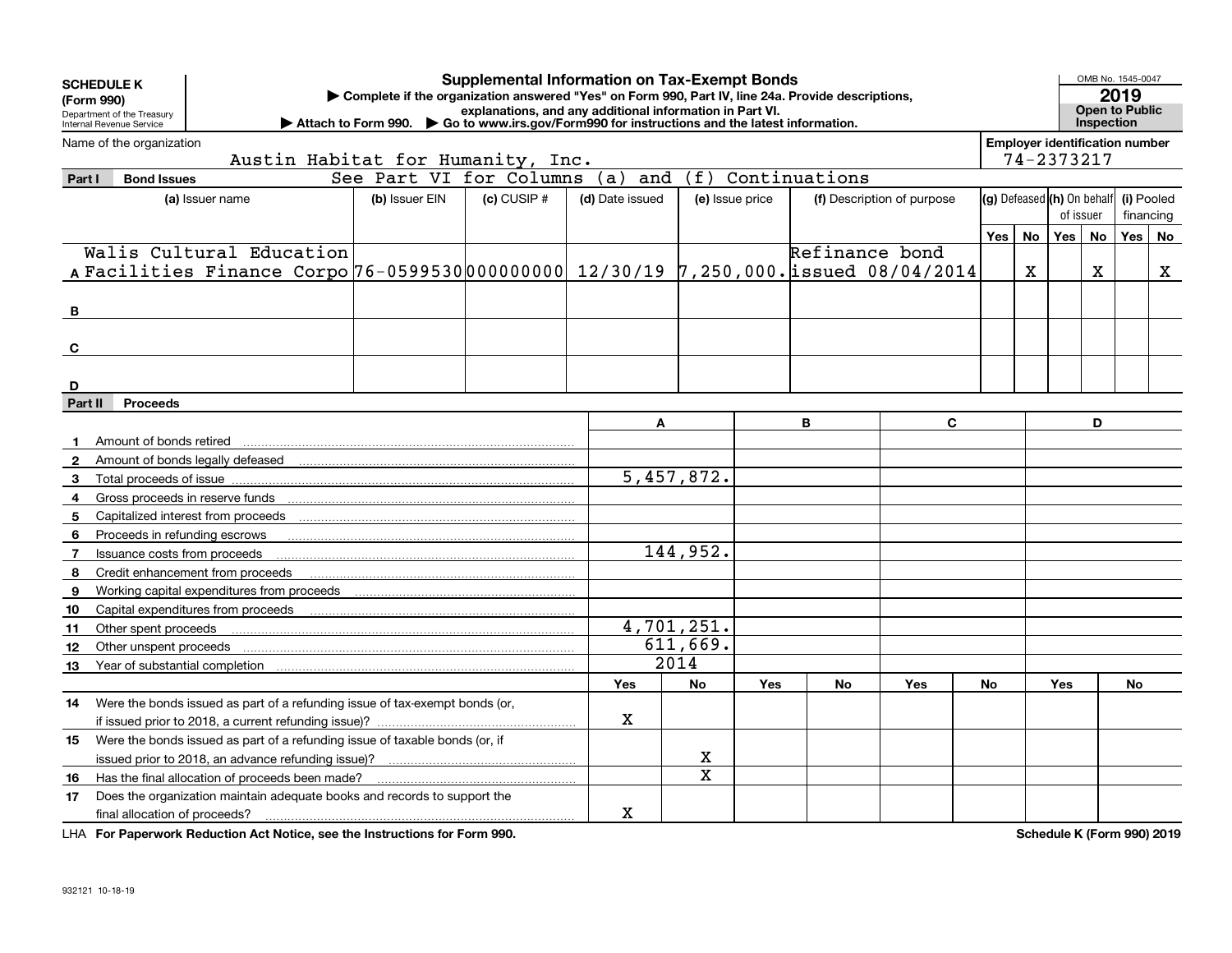### **Part III Private Business Use** Schedule K (Form 990) 2019 Page Austin Habitat for Humanity, Inc. 74-2373217

| 74-2373217 |  |  |  |  |
|------------|--|--|--|--|
|------------|--|--|--|--|

**2**

|    |                                                                                                    |             |               | B          |           | C          |           | D          |    |
|----|----------------------------------------------------------------------------------------------------|-------------|---------------|------------|-----------|------------|-----------|------------|----|
|    | Was the organization a partner in a partnership, or a member of an LLC,                            | <b>Yes</b>  | <b>No</b>     | Yes        | <b>No</b> | <b>Yes</b> | <b>No</b> | <b>Yes</b> | No |
| 1  | which owned property financed by tax-exempt bonds?                                                 |             |               |            |           |            |           |            |    |
|    | 2 Are there any lease arrangements that may result in private business use of                      |             |               |            |           |            |           |            |    |
|    |                                                                                                    |             |               |            |           |            |           |            |    |
|    | 3a Are there any management or service contracts that may result in private                        |             |               |            |           |            |           |            |    |
|    |                                                                                                    |             |               |            |           |            |           |            |    |
|    | <b>b</b> If "Yes" to line 3a, does the organization routinely engage bond counsel or other outside |             |               |            |           |            |           |            |    |
|    | counsel to review any management or service contracts relating to the financed property?           |             |               |            |           |            |           |            |    |
|    | c Are there any research agreements that may result in private business use of                     |             |               |            |           |            |           |            |    |
|    |                                                                                                    |             |               |            |           |            |           |            |    |
|    | d If "Yes" to line 3c, does the organization routinely engage bond counsel or other outside        |             |               |            |           |            |           |            |    |
|    | counsel to review any research agreements relating to the financed property?                       |             |               |            |           |            |           |            |    |
| 4  | Enter the percentage of financed property used in a private business use by                        |             |               |            |           |            |           |            |    |
|    | entities other than a section 501(c)(3) organization or a state or local government                |             | %             |            | %         |            | %         |            | ℅  |
| 5  | Enter the percentage of financed property used in a private business use as a result of            |             |               |            |           |            |           |            |    |
|    | unrelated trade or business activity carried on by your organization, another                      |             |               |            |           |            |           |            |    |
|    |                                                                                                    |             | %             |            | %         |            | %         |            | %  |
|    | 6 Total of lines 4 and 5                                                                           |             | $\frac{0}{6}$ |            | %         |            | %         |            | %  |
| 7  |                                                                                                    |             |               |            |           |            |           |            |    |
|    | 8a Has there been a sale or disposition of any of the bond-financed property to a non-             |             |               |            |           |            |           |            |    |
|    | governmental person other than a 501(c)(3) organization since the bonds were issued?               |             |               |            |           |            |           |            |    |
|    | <b>b</b> If "Yes" to line 8a, enter the percentage of bond-financed property sold or disposed      |             |               |            |           |            |           |            |    |
|    | of                                                                                                 |             | %             |            | $\%$      |            | %         |            | %  |
|    | c If "Yes" to line 8a, was any remedial action taken pursuant to Regulations sections              |             |               |            |           |            |           |            |    |
|    | 1.141-12 and 1.145-2?                                                                              |             |               |            |           |            |           |            |    |
|    | 9 Has the organization established written procedures to ensure that all nonqualified              |             |               |            |           |            |           |            |    |
|    | bonds of the issue are remediated in accordance with the requirements under                        |             |               |            |           |            |           |            |    |
|    | Regulations sections 1.141-12 and 1.145-2?                                                         |             |               |            |           |            |           |            |    |
|    | Part IV Arbitrage                                                                                  |             |               |            |           |            |           |            |    |
|    |                                                                                                    | A           |               |            | B         |            | C         |            | D  |
| 1. | Has the issuer filed Form 8038-T, Arbitrage Rebate, Yield Reduction and                            | Yes         | No            | <b>Yes</b> | No        | Yes        | No        | Yes        | No |
|    | Penalty in Lieu of Arbitrage Rebate?                                                               |             | X.            |            |           |            |           |            |    |
|    | 2 If "No" to line 1, did the following apply?                                                      |             |               |            |           |            |           |            |    |
|    |                                                                                                    |             | X             |            |           |            |           |            |    |
|    |                                                                                                    | $\mathbf x$ |               |            |           |            |           |            |    |
|    |                                                                                                    |             | x             |            |           |            |           |            |    |
|    | If "Yes" to line 2c, provide in Part VI the date the rebate computation was                        |             |               |            |           |            |           |            |    |
|    | performed                                                                                          |             |               |            |           |            |           |            |    |
| 3  | Is the bond issue a variable rate issue?                                                           |             | x             |            |           |            |           |            |    |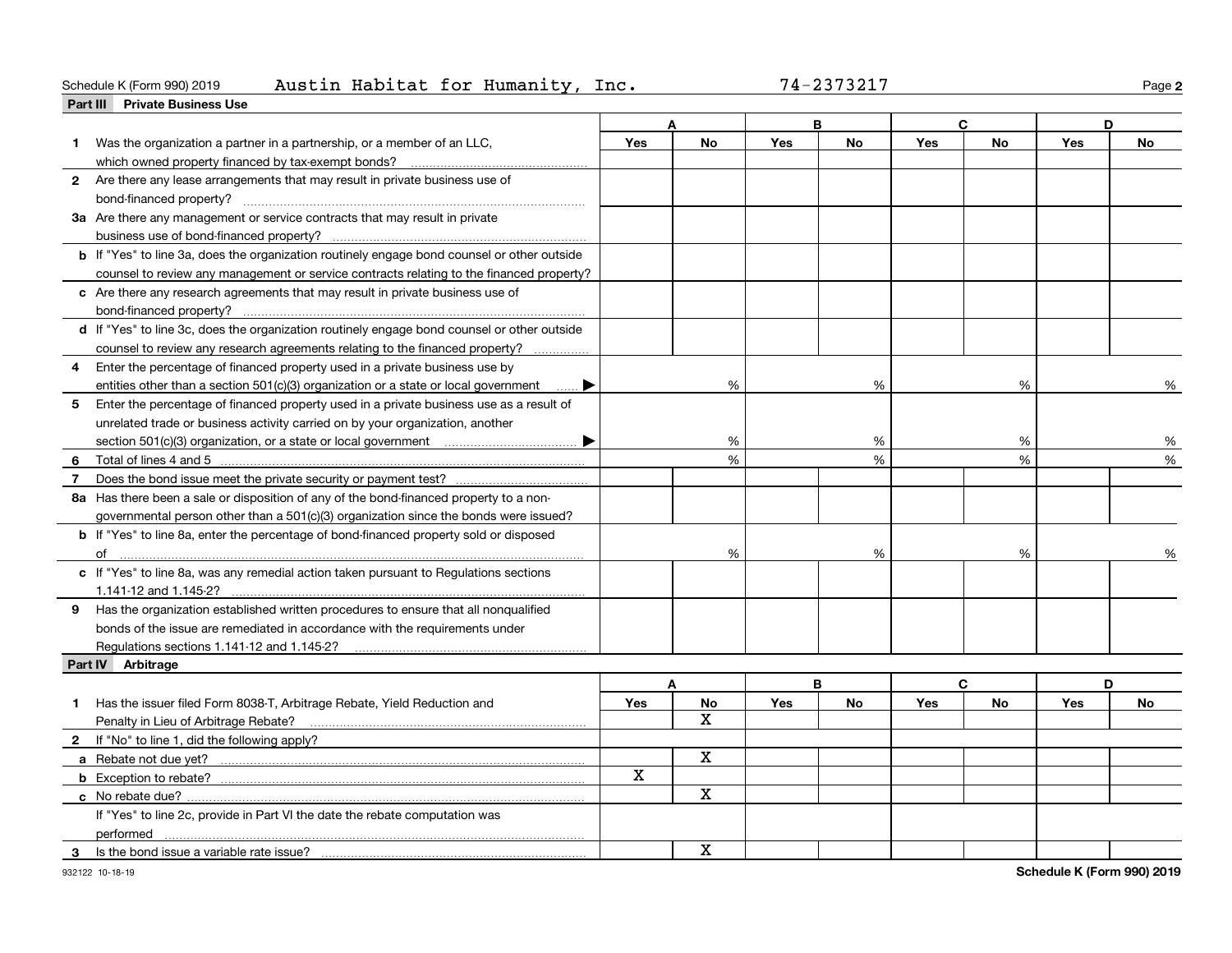### Schedule K (Form 990) 2019 Page Austin Habitat for Humanity, Inc. 74-2373217

| Schedule K (Form 990) 2019<br>Austin Habitat for Humanity, Inc.<br>Part IV Arbitrage (continued)                            |             |              |            | 74-2373217 |            |           |     | Page 3    |  |
|-----------------------------------------------------------------------------------------------------------------------------|-------------|--------------|------------|------------|------------|-----------|-----|-----------|--|
|                                                                                                                             | C<br>A<br>В |              |            |            |            |           | D   |           |  |
| 4a Has the organization or the governmental issuer entered into a qualified                                                 | Yes         | No<br>X.     | <b>Yes</b> | No         | Yes        | No        | Yes | No        |  |
|                                                                                                                             |             |              |            |            |            |           |     |           |  |
|                                                                                                                             |             |              |            |            |            |           |     |           |  |
|                                                                                                                             |             |              |            |            |            |           |     |           |  |
| e Was the hedge terminated?                                                                                                 |             |              |            |            |            |           |     |           |  |
| 5a Were gross proceeds invested in a guaranteed investment contract (GIC)?                                                  |             | $\mathbf{x}$ |            |            |            |           |     |           |  |
|                                                                                                                             |             |              |            |            |            |           |     |           |  |
| c Term of GIC                                                                                                               |             |              |            |            |            |           |     |           |  |
| d Was the regulatory safe harbor for establishing the fair market value of the GIC satisfied?                               |             |              |            |            |            |           |     |           |  |
| 6                                                                                                                           |             | $\mathbf{x}$ |            |            |            |           |     |           |  |
| Has the organization established written procedures to monitor the requirements of<br>$7^{\circ}$<br>section 148?           | X           |              |            |            |            |           |     |           |  |
| <b>Procedures To Undertake Corrective Action</b><br>Part V                                                                  |             |              |            |            |            |           |     |           |  |
|                                                                                                                             | A           |              |            | B          |            | C         | D   |           |  |
| Has the organization established written procedures to ensure that violations of                                            | Yes         | <b>No</b>    | <b>Yes</b> | <b>No</b>  | <b>Yes</b> | <b>No</b> | Yes | <b>No</b> |  |
| federal tax requirements are timely identified and corrected through the voluntary                                          |             |              |            |            |            |           |     |           |  |
| closing agreement program if self-remediation isn't available under applicable                                              |             |              |            |            |            |           |     |           |  |
|                                                                                                                             | X           |              |            |            |            |           |     |           |  |
| Part VI Supplemental Information. Provide additional information for responses to questions on Schedule K. See instructions |             |              |            |            |            |           |     |           |  |
| Schedule K, Part I, Bond Issues:                                                                                            |             |              |            |            |            |           |     |           |  |
| (a) Issuer Name: Walis Cultural Education Facilities Finance Corporation                                                    |             |              |            |            |            |           |     |           |  |
| (f) Description of Purpose:                                                                                                 |             |              |            |            |            |           |     |           |  |
| Refinance bond issued 08/04/2014 and for the construction a new warehouse                                                   |             |              |            |            |            |           |     |           |  |
|                                                                                                                             |             |              |            |            |            |           |     |           |  |
| Form Sch. K Part I Line 3:                                                                                                  |             |              |            |            |            |           |     |           |  |
| Of the $$7,250,000$ of bond issued, only $$5,457,871$ was received by year                                                  |             |              |            |            |            |           |     |           |  |
| end.                                                                                                                        |             |              |            |            |            |           |     |           |  |
|                                                                                                                             |             |              |            |            |            |           |     |           |  |
|                                                                                                                             |             |              |            |            |            |           |     |           |  |
|                                                                                                                             |             |              |            |            |            |           |     |           |  |
|                                                                                                                             |             |              |            |            |            |           |     |           |  |
|                                                                                                                             |             |              |            |            |            |           |     |           |  |
|                                                                                                                             |             |              |            |            |            |           |     |           |  |
|                                                                                                                             |             |              |            |            |            |           |     |           |  |
|                                                                                                                             |             |              |            |            |            |           |     |           |  |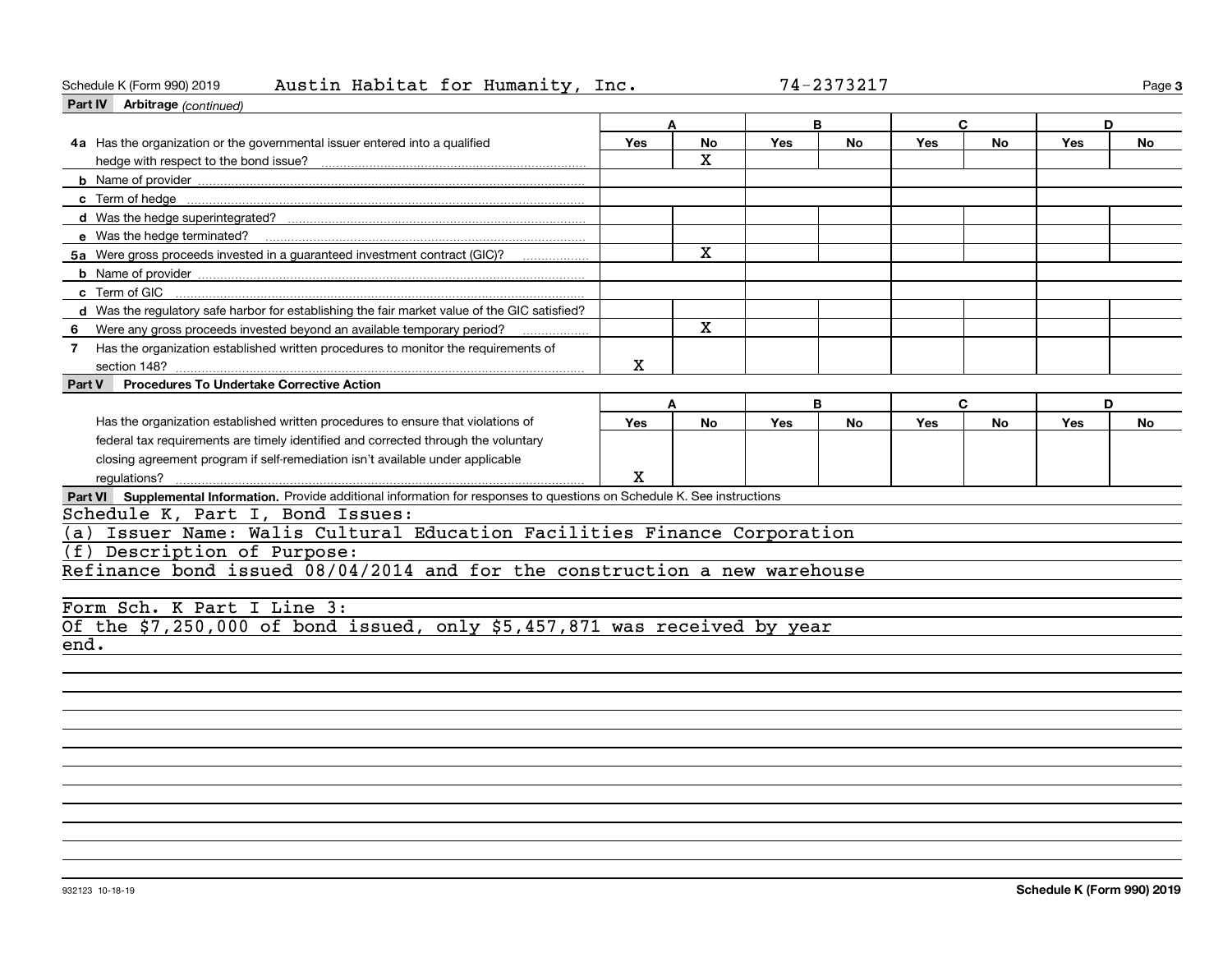### **SCHEDULE M (Form 990)**

# **Noncash Contributions**

OMB No. 1545-0047

| Department of the Treasury |
|----------------------------|
| Internal Revenue Service   |

**Complete if the organizations answered "Yes" on Form 990, Part IV, lines 29 or 30.** <sup>J</sup>**2019 Attach to Form 990.** J

 **Go to www.irs.gov/Form990 for instructions and the latest information.** J

| ΖU                                         |  |
|--------------------------------------------|--|
| <b>Open to Public</b><br><b>Inspection</b> |  |

Name of the organization

|  | Austin Habitat for Humanity, Inc. |  |
|--|-----------------------------------|--|

| <b>Employer identification number</b> |
|---------------------------------------|
| 74-2373217                            |

| Part I | <b>Types of Property</b>                                                                                                       |                               |                                                           |                                                                                    |                                                       |     |     |    |
|--------|--------------------------------------------------------------------------------------------------------------------------------|-------------------------------|-----------------------------------------------------------|------------------------------------------------------------------------------------|-------------------------------------------------------|-----|-----|----|
|        |                                                                                                                                | (a)<br>Check if<br>applicable | (b)<br>Number of<br>contributions or<br>items contributed | (c)<br>Noncash contribution<br>amounts reported on<br>Form 990, Part VIII, line 1g | Method of determining<br>noncash contribution amounts | (d) |     |    |
| 1      |                                                                                                                                |                               |                                                           |                                                                                    |                                                       |     |     |    |
| 2      |                                                                                                                                |                               |                                                           |                                                                                    |                                                       |     |     |    |
| з      | Art - Fractional interests                                                                                                     |                               |                                                           |                                                                                    |                                                       |     |     |    |
| 4      | Books and publications                                                                                                         |                               |                                                           |                                                                                    |                                                       |     |     |    |
| 5      | Clothing and household goods                                                                                                   |                               |                                                           |                                                                                    |                                                       |     |     |    |
| 6      |                                                                                                                                |                               |                                                           |                                                                                    |                                                       |     |     |    |
| 7      |                                                                                                                                |                               |                                                           |                                                                                    |                                                       |     |     |    |
| 8      |                                                                                                                                |                               |                                                           |                                                                                    |                                                       |     |     |    |
| 9      | Securities - Publicly traded                                                                                                   |                               |                                                           |                                                                                    |                                                       |     |     |    |
| 10     | Securities - Closely held stock                                                                                                |                               |                                                           |                                                                                    |                                                       |     |     |    |
| 11     | Securities - Partnership, LLC, or                                                                                              |                               |                                                           |                                                                                    |                                                       |     |     |    |
|        | trust interests                                                                                                                |                               |                                                           |                                                                                    |                                                       |     |     |    |
| 12     |                                                                                                                                |                               |                                                           |                                                                                    |                                                       |     |     |    |
| 13     | Qualified conservation contribution -                                                                                          |                               |                                                           |                                                                                    |                                                       |     |     |    |
|        |                                                                                                                                |                               |                                                           |                                                                                    |                                                       |     |     |    |
| 14     | Qualified conservation contribution - Other                                                                                    |                               |                                                           |                                                                                    |                                                       |     |     |    |
| 15     |                                                                                                                                |                               |                                                           |                                                                                    |                                                       |     |     |    |
| 16     | Real estate - Commercial                                                                                                       |                               |                                                           |                                                                                    |                                                       |     |     |    |
| 17     |                                                                                                                                |                               |                                                           |                                                                                    |                                                       |     |     |    |
| 18     |                                                                                                                                |                               |                                                           |                                                                                    |                                                       |     |     |    |
| 19     |                                                                                                                                |                               |                                                           |                                                                                    |                                                       |     |     |    |
| 20     | Drugs and medical supplies                                                                                                     |                               |                                                           |                                                                                    |                                                       |     |     |    |
| 21     |                                                                                                                                |                               |                                                           |                                                                                    |                                                       |     |     |    |
| 22     |                                                                                                                                |                               |                                                           |                                                                                    |                                                       |     |     |    |
| 23     |                                                                                                                                |                               |                                                           |                                                                                    |                                                       |     |     |    |
| 24     |                                                                                                                                |                               |                                                           |                                                                                    |                                                       |     |     |    |
| 25     | (Inventory<br>▶<br>Other                                                                                                       | X                             | 17,575                                                    | 3,250,770. Estimated FMV                                                           |                                                       |     |     |    |
| 26     | (Bldg Material)<br>Other<br>▶                                                                                                  | $\mathbf x$                   | $\overline{72}$                                           |                                                                                    | 332,955. Estimated FMV                                |     |     |    |
| 27     | Other<br>▶                                                                                                                     |                               |                                                           |                                                                                    |                                                       |     |     |    |
| 28     | Other                                                                                                                          |                               |                                                           |                                                                                    |                                                       |     |     |    |
| 29     | Number of Forms 8283 received by the organization during the tax year for contributions                                        |                               |                                                           |                                                                                    |                                                       |     |     |    |
|        | for which the organization completed Form 8283, Part IV, Donee Acknowledgement                                                 |                               |                                                           | 29                                                                                 |                                                       |     |     |    |
|        |                                                                                                                                |                               |                                                           |                                                                                    |                                                       |     | Yes | No |
|        | 30a During the year, did the organization receive by contribution any property reported in Part I, lines 1 through 28, that it |                               |                                                           |                                                                                    |                                                       |     |     |    |
|        | must hold for at least three years from the date of the initial contribution, and which isn't required to be used for          |                               |                                                           |                                                                                    |                                                       |     |     |    |
|        | exempt purposes for the entire holding period?                                                                                 |                               |                                                           |                                                                                    |                                                       | 30a |     | х  |
|        | <b>b</b> If "Yes," describe the arrangement in Part II.                                                                        |                               |                                                           |                                                                                    |                                                       |     |     |    |
| 31     | Does the organization have a gift acceptance policy that requires the review of any nonstandard contributions?                 |                               |                                                           |                                                                                    |                                                       | 31  | х   |    |
|        | 32a Does the organization hire or use third parties or related organizations to solicit, process, or sell noncash              |                               |                                                           |                                                                                    |                                                       |     |     |    |
|        | contributions?                                                                                                                 |                               |                                                           |                                                                                    |                                                       | 32a |     | Х  |
|        | <b>b</b> If "Yes," describe in Part II.                                                                                        |                               |                                                           |                                                                                    |                                                       |     |     |    |
| 33     | If the organization didn't report an amount in column (c) for a type of property for which column (a) is checked,              |                               |                                                           |                                                                                    |                                                       |     |     |    |
|        | describe in Part II.                                                                                                           |                               |                                                           |                                                                                    |                                                       |     |     |    |

For Paperwork Reduction Act Notice, see the Instructions for Form 990. Schedule M (Form 990) 2019 LHA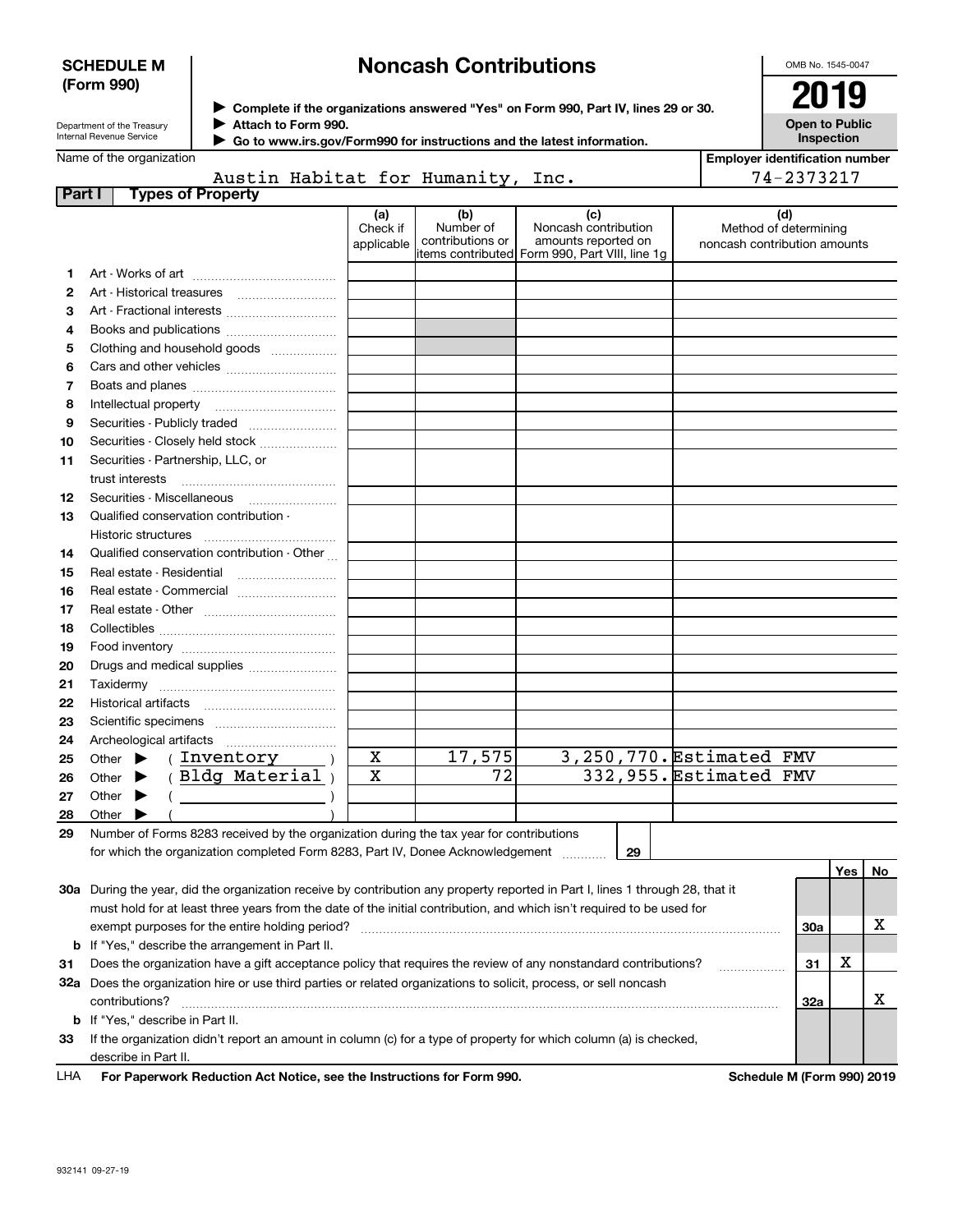|                | Schedule M (Form 990) 2019 Austin Habitat for Humanity, Inc.                                                                                                                                                                                                                     |  |  |  | 74-2373217 | Page 2 |
|----------------|----------------------------------------------------------------------------------------------------------------------------------------------------------------------------------------------------------------------------------------------------------------------------------|--|--|--|------------|--------|
| <b>Part II</b> | <b>Supplemental Information.</b> Provide the information required by Part I, lines 30b, 32b, and 33, and whether the organization is reporting in Part I, column (b), the number of contributions, the number of items received, or<br>this part for any additional information. |  |  |  |            |        |
|                |                                                                                                                                                                                                                                                                                  |  |  |  |            |        |
|                |                                                                                                                                                                                                                                                                                  |  |  |  |            |        |
|                |                                                                                                                                                                                                                                                                                  |  |  |  |            |        |
|                |                                                                                                                                                                                                                                                                                  |  |  |  |            |        |
|                |                                                                                                                                                                                                                                                                                  |  |  |  |            |        |
|                |                                                                                                                                                                                                                                                                                  |  |  |  |            |        |
|                |                                                                                                                                                                                                                                                                                  |  |  |  |            |        |
|                |                                                                                                                                                                                                                                                                                  |  |  |  |            |        |
|                |                                                                                                                                                                                                                                                                                  |  |  |  |            |        |
|                |                                                                                                                                                                                                                                                                                  |  |  |  |            |        |
|                |                                                                                                                                                                                                                                                                                  |  |  |  |            |        |
|                |                                                                                                                                                                                                                                                                                  |  |  |  |            |        |
|                |                                                                                                                                                                                                                                                                                  |  |  |  |            |        |
|                |                                                                                                                                                                                                                                                                                  |  |  |  |            |        |
|                |                                                                                                                                                                                                                                                                                  |  |  |  |            |        |
|                |                                                                                                                                                                                                                                                                                  |  |  |  |            |        |
|                |                                                                                                                                                                                                                                                                                  |  |  |  |            |        |
|                |                                                                                                                                                                                                                                                                                  |  |  |  |            |        |
|                |                                                                                                                                                                                                                                                                                  |  |  |  |            |        |
|                |                                                                                                                                                                                                                                                                                  |  |  |  |            |        |
|                |                                                                                                                                                                                                                                                                                  |  |  |  |            |        |
|                |                                                                                                                                                                                                                                                                                  |  |  |  |            |        |
|                |                                                                                                                                                                                                                                                                                  |  |  |  |            |        |
|                |                                                                                                                                                                                                                                                                                  |  |  |  |            |        |
|                |                                                                                                                                                                                                                                                                                  |  |  |  |            |        |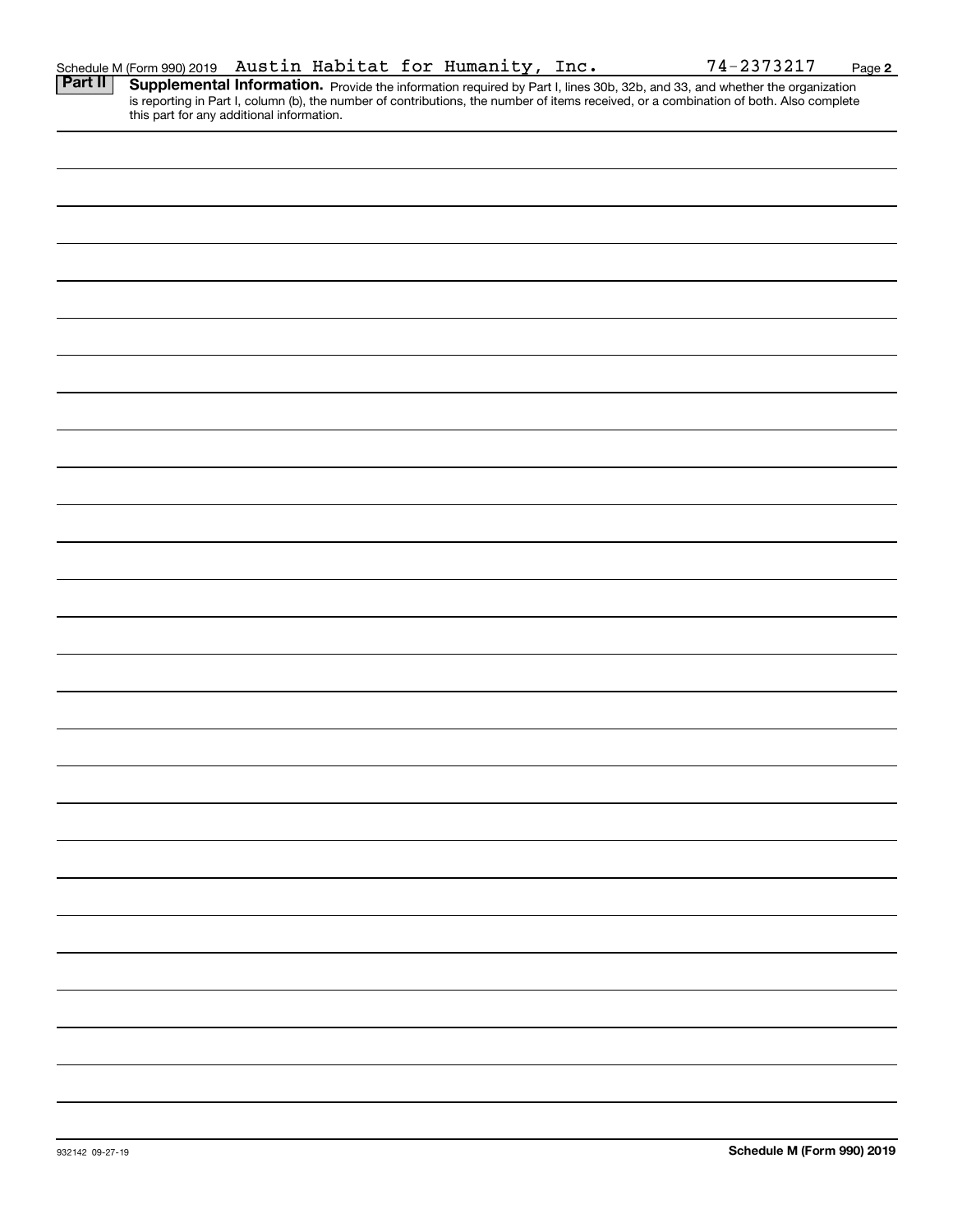**(Form 990 or 990-EZ)**



Austin Habitat for Humanity, Inc. 194-2373217

# Form 990, Part I, Line 1, Description of Organization Mission:

communities and hope.

Form 990, Part III, Line 4a, Program Service Accomplishments:

financial well-being of our partner families. AHFH homeownership and

financial/credit counseling services are also provided for families who

enter the program but aren't qualified at the time of application.

Home Repair - AHFH offers a home repair program, providing an average

of \$15,000 in exterior and/or interior home repair for qualified

non-habitat homeowners. As with the Home Construction Program, AHFH

engages community volunteers to provide construction labor, thus

reducing the cost of the repairs and maximizing the use of contributed

or granted dollars.

Form 990, Part VI, Section B, line 11b:

The Form 990 is reviewed by the CEO, CFO, and Finance Committee and then provided to the entire board.

Form 990, Part VI, Section B, Line 12c:

New board members receive a copy of the policy in their initial package of governing documents at orientation. The board also reviews every covenant arrangement with Habitat for Humanity International before signing the covenants.

Form 990, Part VI, Section B, Line 15: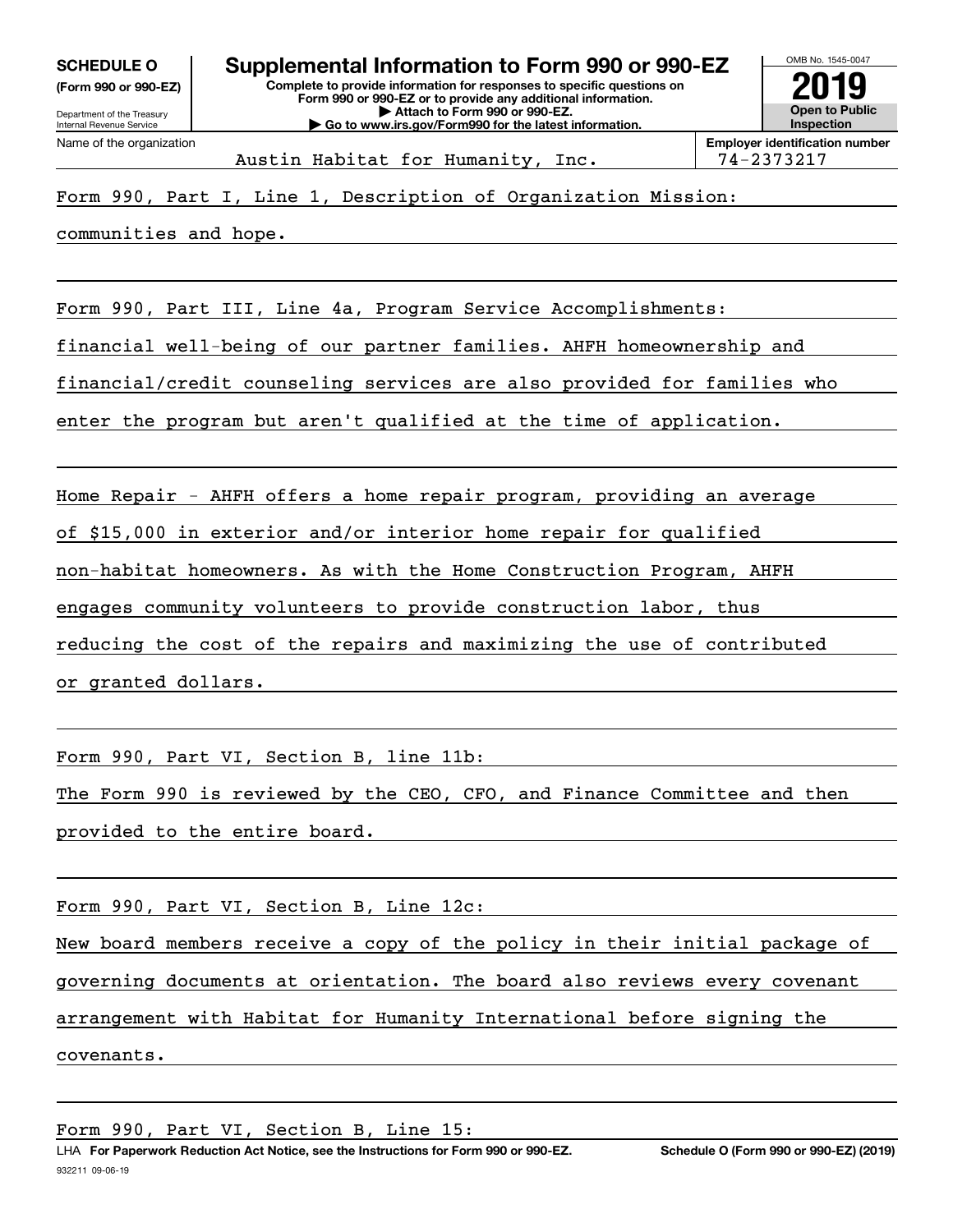| Schedule O (Form 990 or 990-EZ) (2019)                                     | Page 2                                              |
|----------------------------------------------------------------------------|-----------------------------------------------------|
| Name of the organization<br>Austin Habitat for Humanity, Inc.              | <b>Employer identification number</b><br>74-2373217 |
| Compensation of the CEO is determined by the Compensation Committee of the |                                                     |
| Board of Directors. They perform a 360 performance review and compare      |                                                     |
| compensation against other for profit and not for profit business leaders. |                                                     |
| Compensation of the key employees is determined by the CEO, who compares   |                                                     |
| compensation against other for profit and not for profit employees in      |                                                     |
| similar roles.                                                             |                                                     |
|                                                                            |                                                     |
| Form 990, Part VI, Section C, Line 19:                                     |                                                     |
| The organization makes its governing documents, conflict of interest       |                                                     |
| policy, and financial statements available to the public upon request.     |                                                     |
|                                                                            |                                                     |
| Form 990, Part XI, Line 2C:                                                |                                                     |
| The Finance Committee of the Board of Directors serves as the Audit        |                                                     |
| Committee that makes the selection of the auditor for Austin Habitat       |                                                     |
| for Humantity, Inc. The selection process has not changed from the         |                                                     |
| prior year.                                                                |                                                     |
|                                                                            |                                                     |
|                                                                            |                                                     |
|                                                                            |                                                     |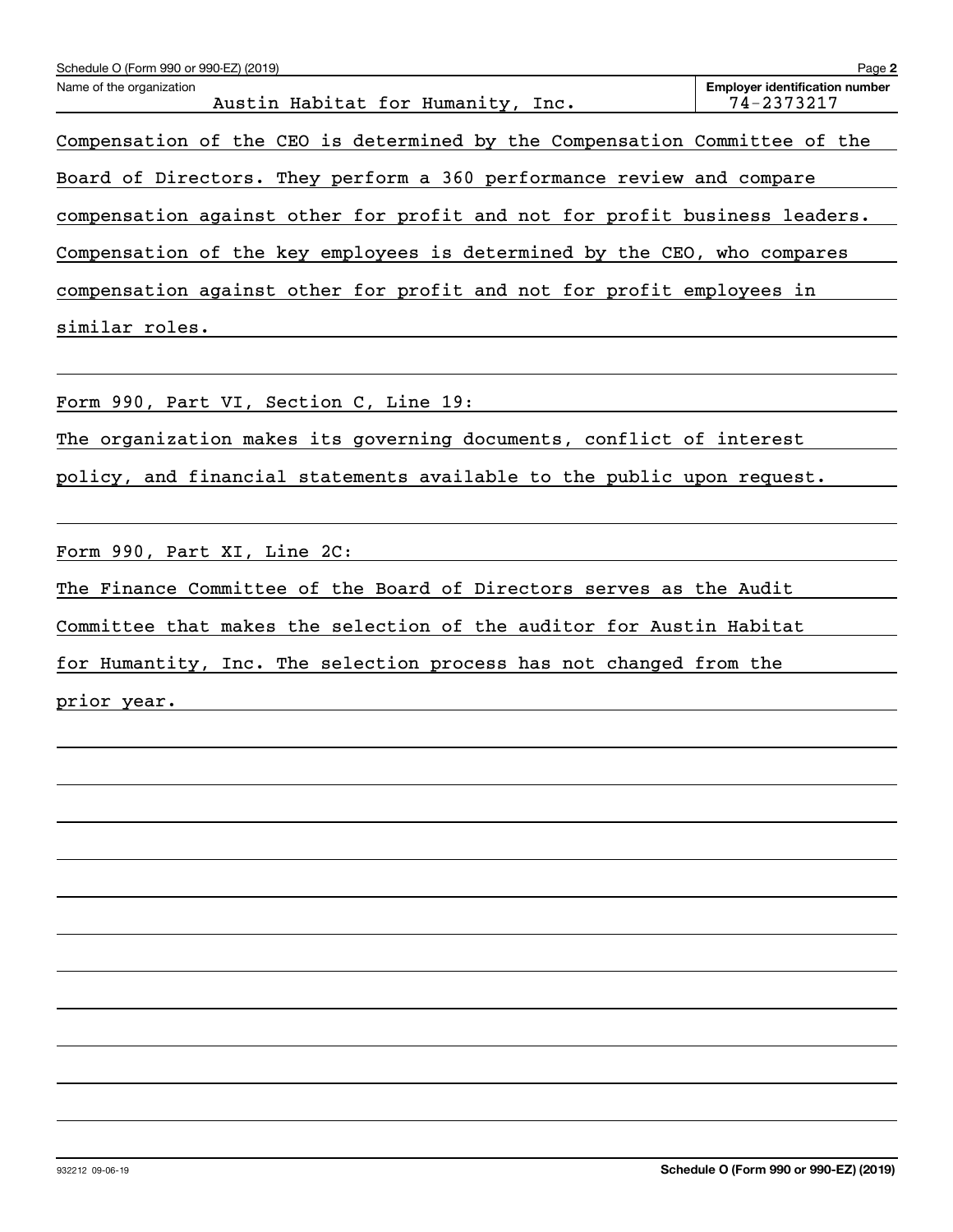| <b>SCHEDULE R</b> |
|-------------------|
|                   |

### **(Form 990)**

# **Related Organizations and Unrelated Partnerships**

**Complete if the organization answered "Yes" on Form 990, Part IV, line 33, 34, 35b, 36, or 37.** |

**Attach to Form 990.**  |

OMB No. 1545-0047

**Open to Public | Go to www.irs.gov/Form990 for instructions and the latest information. Inspection 2019**

**Employer identification number**

74-2373217

Department of the Treasury Internal Revenue Service Name of the organization

Austin Habitat for Humanity, Inc.

**Part I Identification of Disregarded Entities.**  Complete if the organization answered "Yes" on Form 990, Part IV, line 33.

| (a)<br>Name, address, and EIN (if applicable)<br>of disregarded entity | (b)<br>Primary activity | (c)<br>Legal domicile (state or<br>foreign country) | (d)<br>Total income | (e)<br>End-of-year assets | (f)<br>Direct controlling<br>entity |
|------------------------------------------------------------------------|-------------------------|-----------------------------------------------------|---------------------|---------------------------|-------------------------------------|
|                                                                        |                         |                                                     |                     |                           |                                     |
|                                                                        |                         |                                                     |                     |                           |                                     |
|                                                                        |                         |                                                     |                     |                           |                                     |
|                                                                        |                         |                                                     |                     |                           |                                     |

### **Identification of Related Tax-Exempt Organizations.** Complete if the organization answered "Yes" on Form 990, Part IV, line 34, because it had one or more related tax-exempt **Part II** organizations during the tax year.

| (a)<br>Name, address, and EIN<br>of related organization | (b)<br>(c)<br>Primary activity<br>Legal domicile (state or<br>foreign country) |       | (d)<br>Exempt Code<br>section | (e)<br>Public charity<br>status (if section | (f)<br>Direct controlling<br>entity | $(g)$<br>Section 512(b)(13) | controlled<br>entity? |
|----------------------------------------------------------|--------------------------------------------------------------------------------|-------|-------------------------------|---------------------------------------------|-------------------------------------|-----------------------------|-----------------------|
|                                                          |                                                                                |       |                               | 501(c)(3)                                   |                                     | <b>Yes</b>                  | No                    |
| Austin Neighborhood Alliance for Habitat -               |                                                                                |       |                               |                                             | Austin Habitat                      |                             |                       |
| 20-3364281, 310 Comal, Suite 100, Austin, TX             |                                                                                |       |                               | 509(A)(3)                                   | for Humanity,                       |                             |                       |
| 78702                                                    | Affordable Home Ownership                                                      | Texas | 501(c)(3)                     | Type I                                      | Inc.                                |                             | х                     |
| HomeBase Texas - FKA Austin People Trust -               |                                                                                |       |                               |                                             | Austin Habitat                      |                             |                       |
| 20-4467651, 310 Comal, Suite 100, Austin, TX             |                                                                                |       |                               | 509(A)(3)                                   | for Humanity.                       |                             |                       |
| 78702                                                    | Affordable Home Ownership                                                      | Texas | 501(c)(3)                     | Type I                                      | Inc.                                |                             | х                     |
|                                                          |                                                                                |       |                               |                                             |                                     |                             |                       |
|                                                          |                                                                                |       |                               |                                             |                                     |                             |                       |
|                                                          |                                                                                |       |                               |                                             |                                     |                             |                       |
|                                                          |                                                                                |       |                               |                                             |                                     |                             |                       |

**For Paperwork Reduction Act Notice, see the Instructions for Form 990. Schedule R (Form 990) 2019**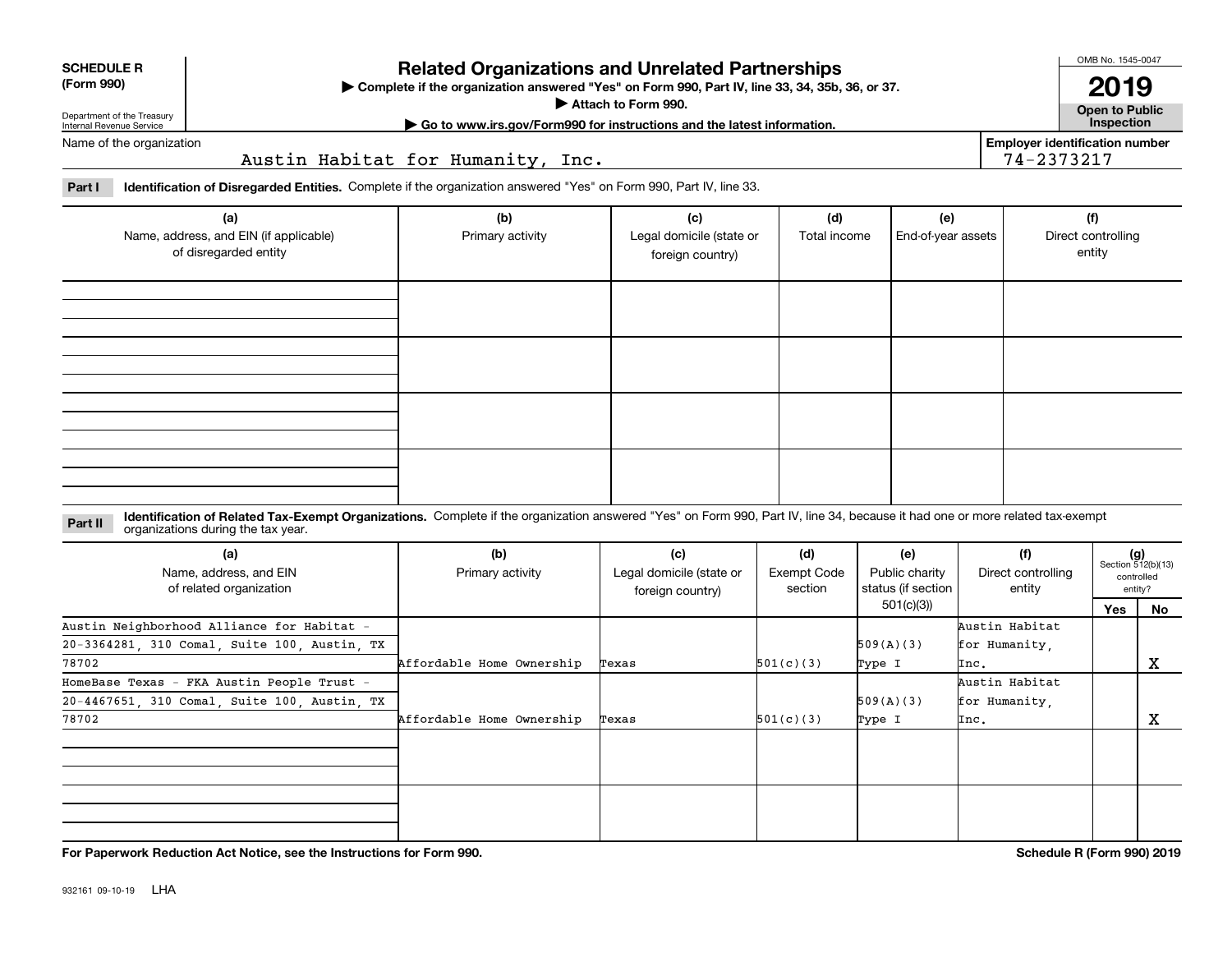**2**

**Identification of Related Organizations Taxable as a Partnership.** Complete if the organization answered "Yes" on Form 990, Part IV, line 34, because it had one or more related **Part III** organizations treated as a partnership during the tax year.

| (a)                                               | (b)              | (c)                  | (d)                | (e)                                                                                        | (f)            | (g)                   |                  | (h)          | (i)                                                              | (j) |  | (k)                                                     |
|---------------------------------------------------|------------------|----------------------|--------------------|--------------------------------------------------------------------------------------------|----------------|-----------------------|------------------|--------------|------------------------------------------------------------------|-----|--|---------------------------------------------------------|
| Name, address, and EIN<br>of related organization | Primary activity | Legal<br>domicile    | Direct controlling | Predominant income<br>(related, unrelated,<br>excluded from tax under<br>sections 512-514) | Share of total | Share of              | Disproportionate |              | Code V-UBI                                                       |     |  | General or Percentage<br>managing ownership<br>partner? |
|                                                   |                  | (state or<br>foreign | entity             |                                                                                            | income         | end-of-year<br>assets |                  | allocations? | amount in box<br>20 of Schedule<br>K-1 (Form 1065) <b>Yes No</b> |     |  |                                                         |
|                                                   |                  | country)             |                    |                                                                                            |                |                       | Yes $ $          | No           |                                                                  |     |  |                                                         |
|                                                   |                  |                      |                    |                                                                                            |                |                       |                  |              |                                                                  |     |  |                                                         |
|                                                   |                  |                      |                    |                                                                                            |                |                       |                  |              |                                                                  |     |  |                                                         |
|                                                   |                  |                      |                    |                                                                                            |                |                       |                  |              |                                                                  |     |  |                                                         |
|                                                   |                  |                      |                    |                                                                                            |                |                       |                  |              |                                                                  |     |  |                                                         |
|                                                   |                  |                      |                    |                                                                                            |                |                       |                  |              |                                                                  |     |  |                                                         |
|                                                   |                  |                      |                    |                                                                                            |                |                       |                  |              |                                                                  |     |  |                                                         |
|                                                   |                  |                      |                    |                                                                                            |                |                       |                  |              |                                                                  |     |  |                                                         |
|                                                   |                  |                      |                    |                                                                                            |                |                       |                  |              |                                                                  |     |  |                                                         |
|                                                   |                  |                      |                    |                                                                                            |                |                       |                  |              |                                                                  |     |  |                                                         |
|                                                   |                  |                      |                    |                                                                                            |                |                       |                  |              |                                                                  |     |  |                                                         |
|                                                   |                  |                      |                    |                                                                                            |                |                       |                  |              |                                                                  |     |  |                                                         |
|                                                   |                  |                      |                    |                                                                                            |                |                       |                  |              |                                                                  |     |  |                                                         |
|                                                   |                  |                      |                    |                                                                                            |                |                       |                  |              |                                                                  |     |  |                                                         |
|                                                   |                  |                      |                    |                                                                                            |                |                       |                  |              |                                                                  |     |  |                                                         |
|                                                   |                  |                      |                    |                                                                                            |                |                       |                  |              |                                                                  |     |  |                                                         |
|                                                   |                  |                      |                    |                                                                                            |                |                       |                  |              |                                                                  |     |  |                                                         |
|                                                   |                  |                      |                    |                                                                                            |                |                       |                  |              |                                                                  |     |  |                                                         |

**Identification of Related Organizations Taxable as a Corporation or Trust.** Complete if the organization answered "Yes" on Form 990, Part IV, line 34, because it had one or more related **Part IV** organizations treated as a corporation or trust during the tax year.

| (a)<br>Name, address, and EIN<br>of related organization | (b)<br>Primary activity | (c)<br>Legal domicile<br>(state or<br>foreign | (d)<br>Direct controlling<br>entity | (e)<br>Type of entity<br>(C corp, S corp,<br>or trust) | (f)<br>Share of total<br>income | (g)<br>Share of<br>end-of-year<br>assets | (h)<br>Percentage<br>ownership | $\begin{array}{c} \textbf{(i)}\\ \text{Section}\\ 512 \text{(b)} \text{(13)}\\ \text{controlled}\\ \text{entity?} \end{array}$ |        |
|----------------------------------------------------------|-------------------------|-----------------------------------------------|-------------------------------------|--------------------------------------------------------|---------------------------------|------------------------------------------|--------------------------------|--------------------------------------------------------------------------------------------------------------------------------|--------|
|                                                          |                         | country)                                      |                                     |                                                        |                                 |                                          |                                |                                                                                                                                | Yes No |
|                                                          |                         |                                               |                                     |                                                        |                                 |                                          |                                |                                                                                                                                |        |
|                                                          |                         |                                               |                                     |                                                        |                                 |                                          |                                |                                                                                                                                |        |
|                                                          |                         |                                               |                                     |                                                        |                                 |                                          |                                |                                                                                                                                |        |
|                                                          |                         |                                               |                                     |                                                        |                                 |                                          |                                |                                                                                                                                |        |
|                                                          |                         |                                               |                                     |                                                        |                                 |                                          |                                |                                                                                                                                |        |
|                                                          |                         |                                               |                                     |                                                        |                                 |                                          |                                |                                                                                                                                |        |
|                                                          |                         |                                               |                                     |                                                        |                                 |                                          |                                |                                                                                                                                |        |
|                                                          |                         |                                               |                                     |                                                        |                                 |                                          |                                |                                                                                                                                |        |
|                                                          |                         |                                               |                                     |                                                        |                                 |                                          |                                |                                                                                                                                |        |
|                                                          |                         |                                               |                                     |                                                        |                                 |                                          |                                |                                                                                                                                |        |
|                                                          |                         |                                               |                                     |                                                        |                                 |                                          |                                |                                                                                                                                |        |
|                                                          |                         |                                               |                                     |                                                        |                                 |                                          |                                |                                                                                                                                |        |
|                                                          |                         |                                               |                                     |                                                        |                                 |                                          |                                |                                                                                                                                |        |
|                                                          |                         |                                               |                                     |                                                        |                                 |                                          |                                |                                                                                                                                |        |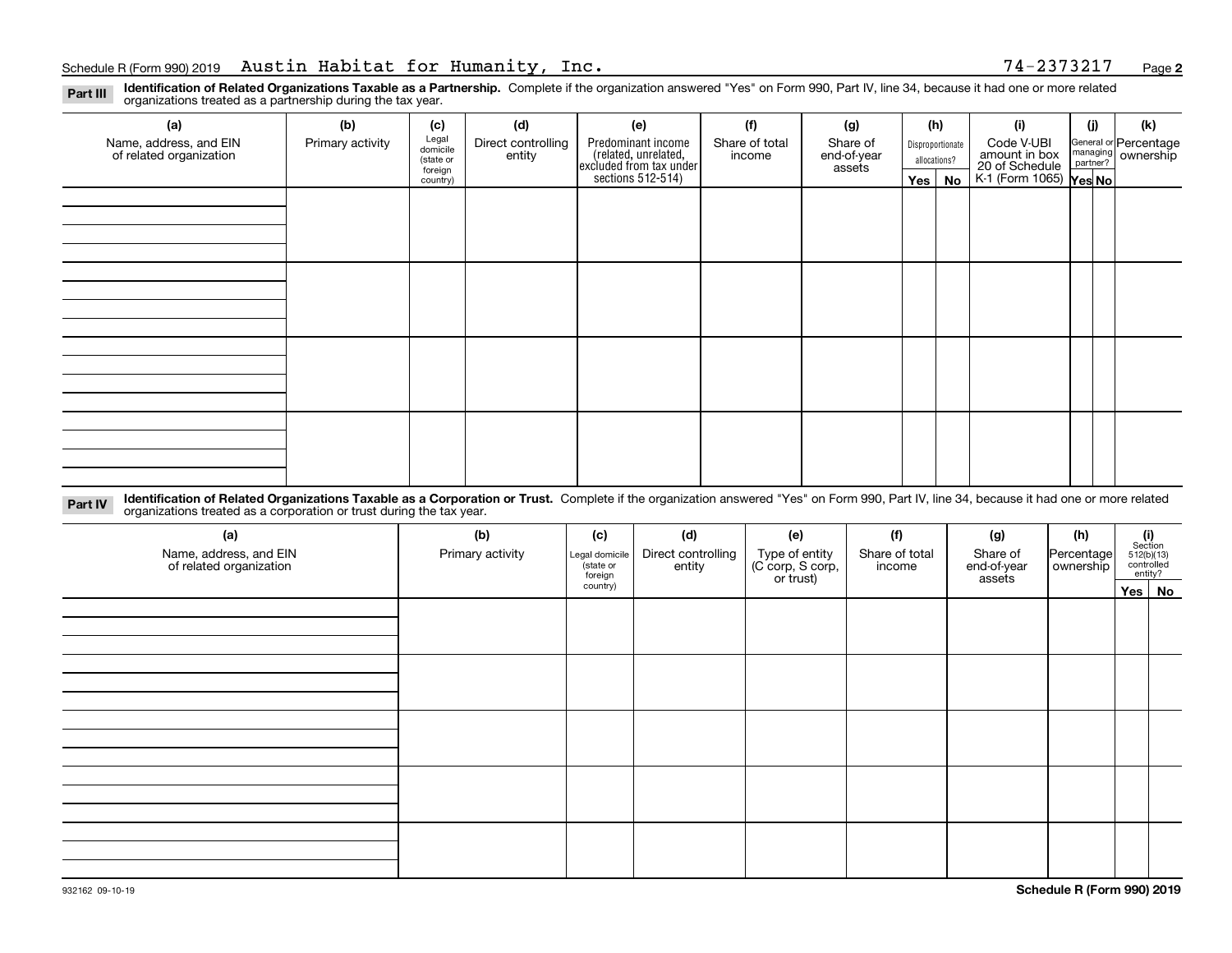### Schedule R (Form 990) 2019 Austin Habitat for Humanity, Inc. 74-2373217 Page

**Part V** T**ransactions With Related Organizations.** Complete if the organization answered "Yes" on Form 990, Part IV, line 34, 35b, or 36.

| Note: Complete line 1 if any entity is listed in Parts II, III, or IV of this schedule. |                                                                                                                                                                                                                                |     |   |             |  |
|-----------------------------------------------------------------------------------------|--------------------------------------------------------------------------------------------------------------------------------------------------------------------------------------------------------------------------------|-----|---|-------------|--|
|                                                                                         | During the tax year, did the organization engage in any of the following transactions with one or more related organizations listed in Parts II-IV?                                                                            |     |   |             |  |
|                                                                                         |                                                                                                                                                                                                                                | 1a  |   | х           |  |
|                                                                                         | <b>b</b> Gift, grant, or capital contribution to related organization(s)                                                                                                                                                       | 1b  |   | $\mathbf X$ |  |
|                                                                                         | c Gift, grant, or capital contribution from related organization(s) CONCO CONCORDIAL CONSERVITION CONTROVERSITY                                                                                                                | 1c  |   | х           |  |
|                                                                                         | <b>d</b> Loans or loan quarantees to or for related organization(s)                                                                                                                                                            | 1d  |   | $\mathbf X$ |  |
|                                                                                         | e Loans or loan guarantees by related organization(s) manufaction contraction and contract the contract of the contract or contract or contract or contract or contract or contract or contract or contract or contract or con | 1e  | х |             |  |
|                                                                                         |                                                                                                                                                                                                                                |     |   |             |  |
|                                                                                         | Dividends from related organization(s) CONSECTED MAGNET CONSECTED MAGNETIC CONSECTED MAGNETIC CONSECTED MAGNET                                                                                                                 | 1f  |   | x           |  |
|                                                                                         | g Sale of assets to related organization(s) www.assettion.com/www.assettion.com/www.assettion.com/www.assettion.com/www.assettion.com/www.assettion.com/www.assettion.com/www.assettion.com/www.assettion.com/www.assettion.co | 1g  |   | X           |  |
|                                                                                         | h Purchase of assets from related organization(s) www.assettion.com/www.assettion.com/www.assettion.com/www.assettion.com/www.assettion.com/www.assettion.com/www.assettion.com/www.assettion.com/www.assettion.com/www.assett | 1h  |   | $\mathbf X$ |  |
|                                                                                         |                                                                                                                                                                                                                                | 1i. |   | $\mathbf X$ |  |
|                                                                                         | Lease of facilities, equipment, or other assets to related organization(s) contained and contained and contained and contained and contained and contained and contained and contained and contained and contained and contain | 1i. |   | х           |  |
|                                                                                         |                                                                                                                                                                                                                                |     |   |             |  |
|                                                                                         |                                                                                                                                                                                                                                | 1k. |   | X           |  |
|                                                                                         |                                                                                                                                                                                                                                | 11  |   | $\mathbf X$ |  |
|                                                                                         | m Performance of services or membership or fundraising solicitations by related organization(s)                                                                                                                                | 1m  |   | X           |  |
|                                                                                         |                                                                                                                                                                                                                                | 1n  | X |             |  |
|                                                                                         | <b>o</b> Sharing of paid employees with related organization(s)                                                                                                                                                                | 10  | Χ |             |  |
|                                                                                         |                                                                                                                                                                                                                                |     |   |             |  |
|                                                                                         | p Reimbursement paid to related organization(s) for expenses [1111] and manufacture manufacture manufacture manufacture manufacture manufacture manufacture manufacture manufacture manufacture manufacture manufacture manufa | 1p. |   | х           |  |
|                                                                                         |                                                                                                                                                                                                                                | 1q  | X |             |  |
|                                                                                         |                                                                                                                                                                                                                                |     |   |             |  |
|                                                                                         | r Other transfer of cash or property to related organization(s)                                                                                                                                                                | 1r. |   | х           |  |
|                                                                                         |                                                                                                                                                                                                                                | 1s  |   | $\mathbf X$ |  |
|                                                                                         | 2 If the answer to any of the above is "Yes," see the instructions for information on who must complete this line, including covered relationships and transaction thresholds.                                                 |     |   |             |  |

**(a) (b) (c) (d) (1)**HomeBase Texas - FKA Austin People Trust Q 270,588. **(2)(3)(4)(5)(6)**Name of related organization  $\vert$  Transaction type (a-s) Amount involved late and Method of determining amount involved  $270,588.$ Cost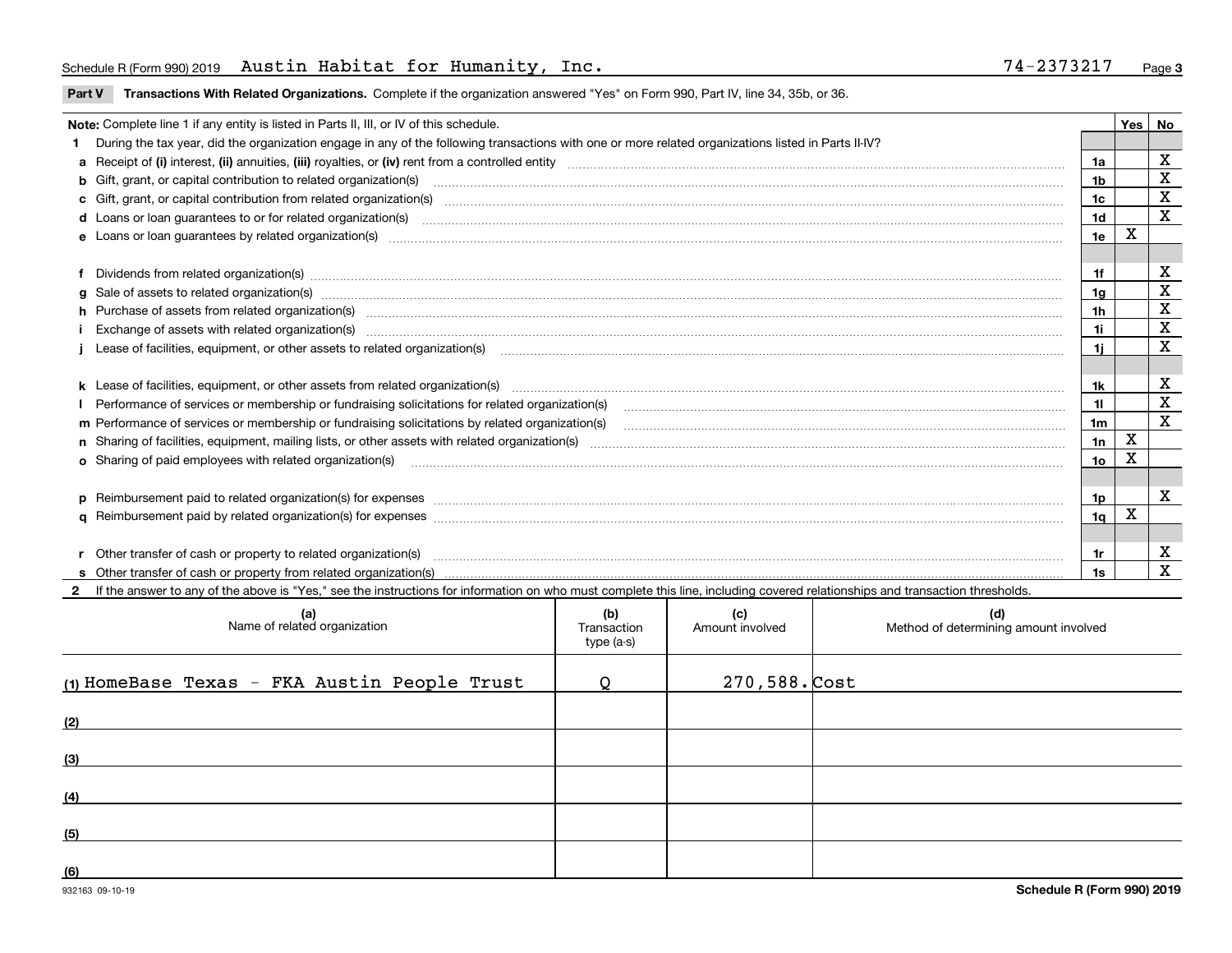### Schedule R (Form 990) 2019 Austin Habitat for Humanity, Inc. 74-2373217 Page

### **4**

### **Part VI Unrelated Organizations Taxable as a Partnership. Complete if the organization answered "Yes" on Form 990, Part IV, line 37.**

Provide the following information for each entity taxed as a partnership through which the organization conducted more than five percent of its activities (measured by total assets or gross revenue) that was not a related organization. See instructions regarding exclusion for certain investment partnerships.

| (a)<br>Name, address, and EIN<br>of entity | $\tilde{}$<br>(b)<br>Primary activity | (c)<br>Legal domicile<br>(state or foreign<br>country) | (d)<br>Predominant income<br>(related, unrelated,<br>excluded from tax under<br>sections 512-514) | $(e)$<br>Are all<br>$\begin{array}{c}\n\text{partners} \sec.\n\\ \n501(c)(3)\n\\ \n0rgs.?\n\end{array}$<br>Yes No | (f)<br>Share of<br>total<br>income | (g)<br>Share of<br>end-of-year<br>assets | (h)<br>Dispropor-<br>tionate<br>allocations?<br>Yes No | (i)<br>Code V-UBI<br>amount in box 20<br>of Schedule K-1<br>(Form 1065) | (i)<br>Yes No | $(\mathsf{k})$<br>General or Percentage<br>managing ownership |
|--------------------------------------------|---------------------------------------|--------------------------------------------------------|---------------------------------------------------------------------------------------------------|-------------------------------------------------------------------------------------------------------------------|------------------------------------|------------------------------------------|--------------------------------------------------------|-------------------------------------------------------------------------|---------------|---------------------------------------------------------------|
|                                            |                                       |                                                        |                                                                                                   |                                                                                                                   |                                    |                                          |                                                        |                                                                         |               |                                                               |
|                                            |                                       |                                                        |                                                                                                   |                                                                                                                   |                                    |                                          |                                                        |                                                                         |               |                                                               |
|                                            |                                       |                                                        |                                                                                                   |                                                                                                                   |                                    |                                          |                                                        |                                                                         |               |                                                               |
|                                            |                                       |                                                        |                                                                                                   |                                                                                                                   |                                    |                                          |                                                        |                                                                         |               |                                                               |
|                                            |                                       |                                                        |                                                                                                   |                                                                                                                   |                                    |                                          |                                                        |                                                                         |               |                                                               |
|                                            |                                       |                                                        |                                                                                                   |                                                                                                                   |                                    |                                          |                                                        |                                                                         |               |                                                               |
|                                            |                                       |                                                        |                                                                                                   |                                                                                                                   |                                    |                                          |                                                        |                                                                         |               |                                                               |
|                                            |                                       |                                                        |                                                                                                   |                                                                                                                   |                                    |                                          |                                                        |                                                                         |               |                                                               |

**Schedule R (Form 990) 2019**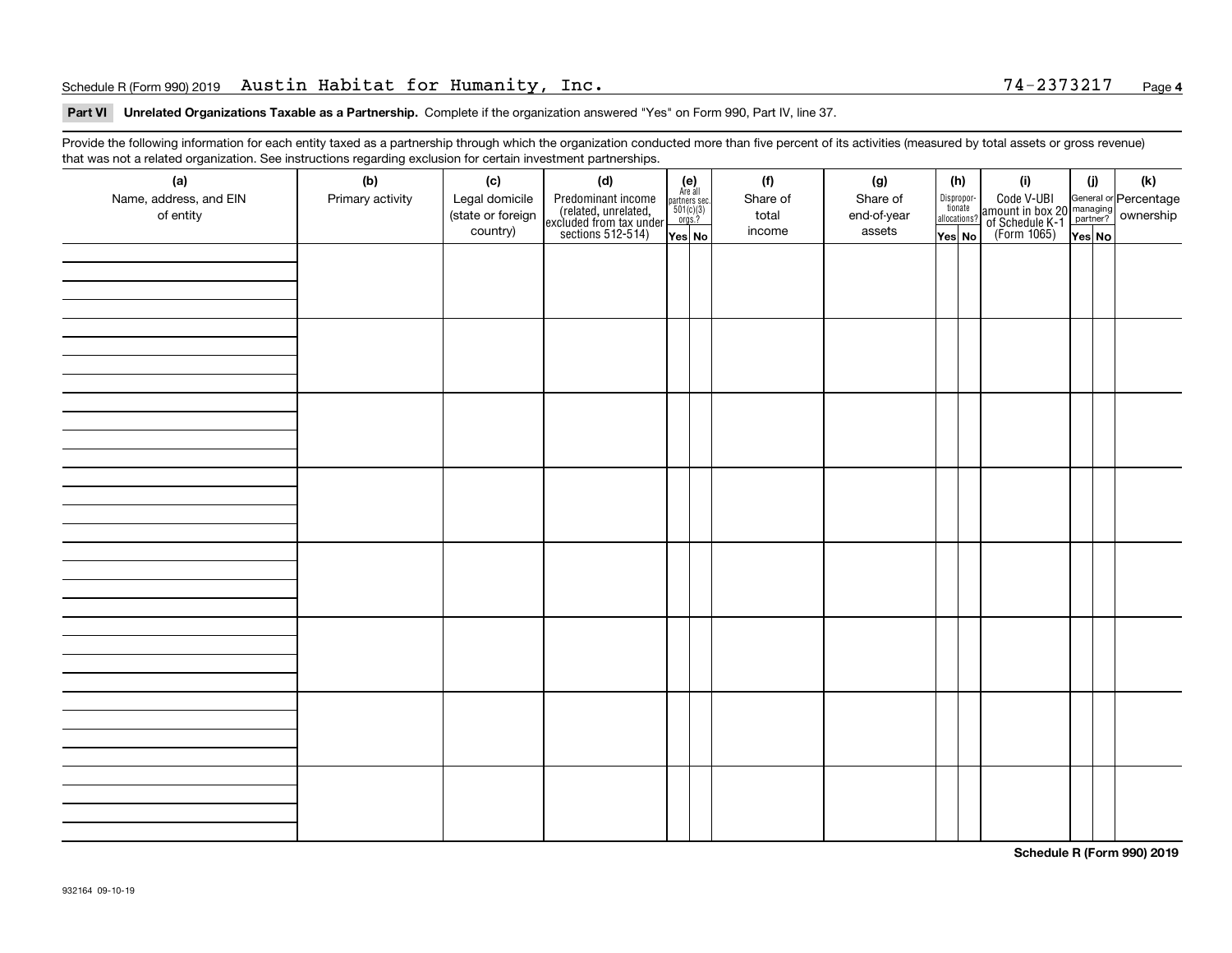|  | Part VII Supplemental Information |  |
|--|-----------------------------------|--|
|--|-----------------------------------|--|

Provide additional information for responses to questions on Schedule R. See instructions.